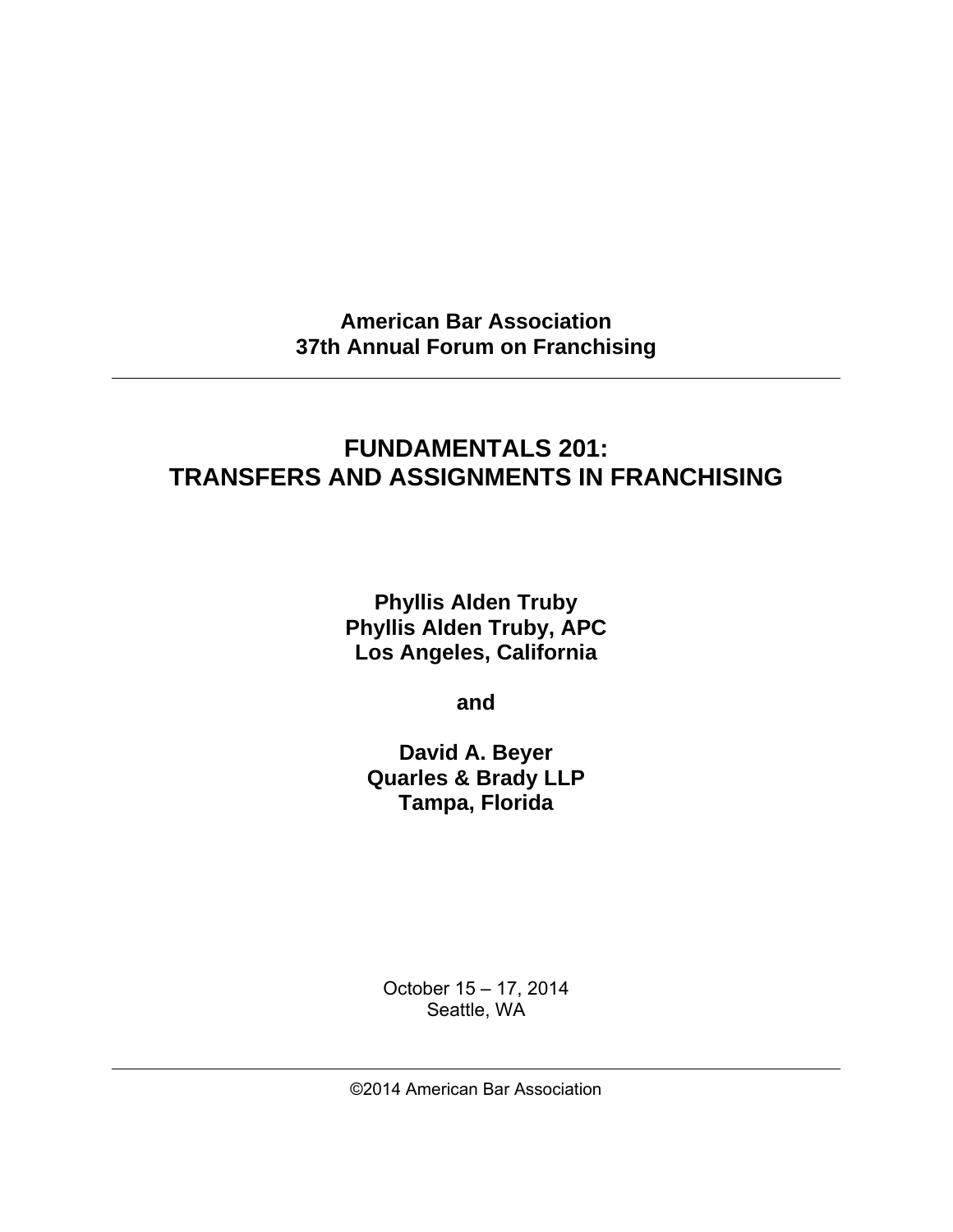# **Table of Contents**

### I. INTRODUCTION

# II. THE LEGAL FRAMEWORK

- A. Disclosure and Registration in the Transfer Context
	- 1. FTC Rule
	- 2. Transfer Disclosures in the FDD
	- 3. State Laws
- B. The Impact of Franchise Relationship Laws
	- 1. The Laws
		- a. Arkansas
		- b. California
		- c. Hawaii
		- d. Indiana
		- e. Iowa
		- f. Michigan
		- g. Minnesota
		- h. Nebraska
		- i. New Jersey
		- j. Washington
	- 2. Industry-Specific Statutes
	- 3. Some Significant Judicial Interpretations
		- a. Good Faith and Good Cause
		- b. Reasonableness
		- c. Tort Liability

# III. DRAFTING PRACTICES AND PROVISIONS IN THE FRANCHISE AGREEMENT

A. The Elements of Change of Ownership Definitions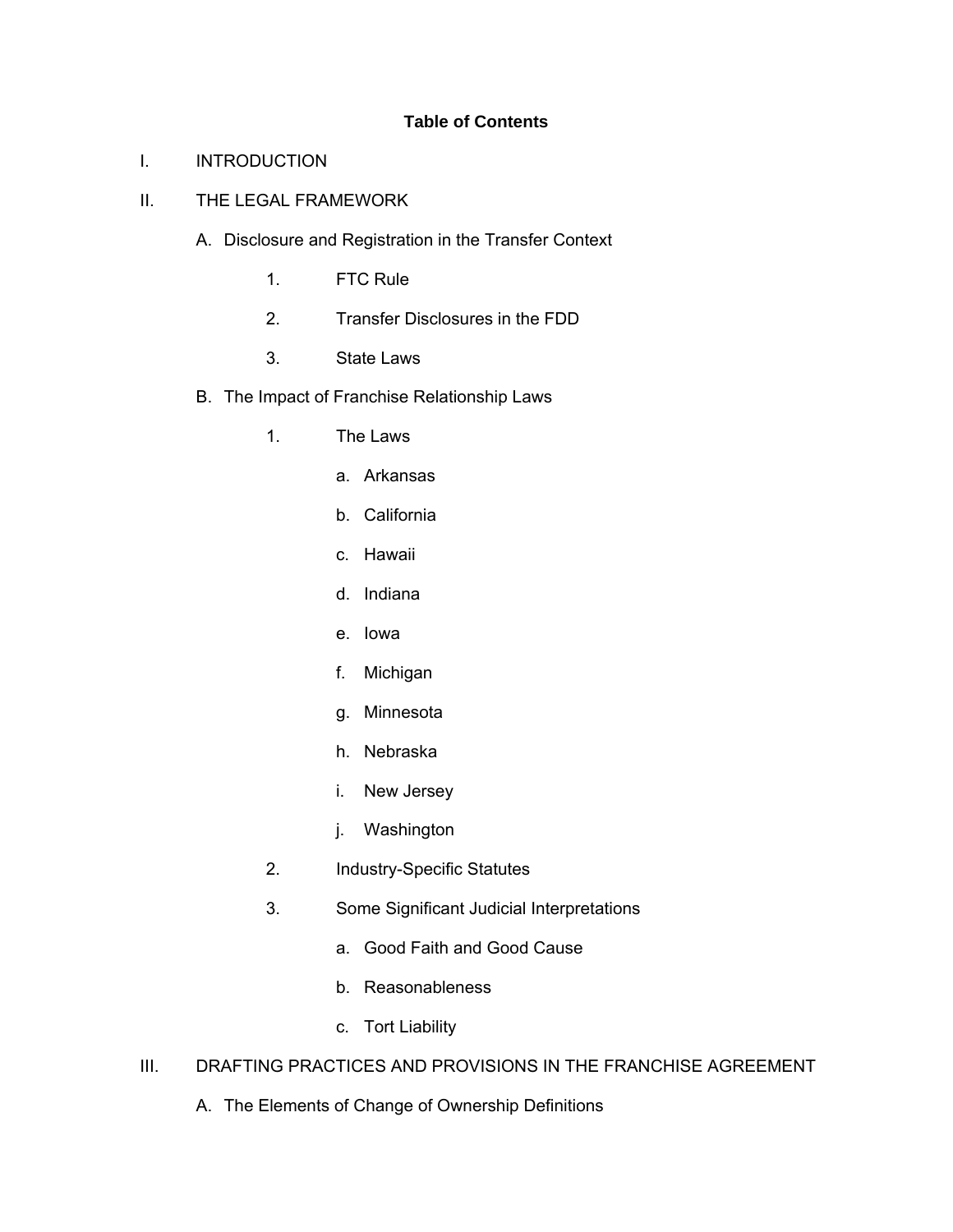- 1. Who Is the Franchisee
- 2. What Might Be Transferred
- 3. Transfer: "Let Me Count the Ways"
- B. Why One Size May Not Fit All: The Need for Flexibility and Consistency
- C. Some Common Standards
	- 1. Complete Discretion
	- 2. Not Unreasonably Withhold
	- 3. Comparably Qualified
- D. Absence of Express Term in Franchise Agreement

# IV. SOME COMMON REQUIREMENTS AND CONSIDERATIONS

- A. Transfer Fee
- B. Execution of the Franchisor's Current Form of Franchise Agreement
- C. Continuing Right to Occupy Any Franchise Location
- D. Review and Approval of Sale or Other Transfer Documents
- E. Transfer of All Assets of Franchised Business
- F. Payment of All Sums Due at Time of Transfer
- G. Franchisee Not in Default
- H. Renovating, Remodeling, and Upgrading Franchise Location
- I. New Owner's Successful Training
- J. Assignor's Secondary Liability
- K. Release
- L. Prohibition on Transfer to Competitor
- V. THIRD PARTY CONSIDERATIONS
	- A. Landlords
	- B. Lenders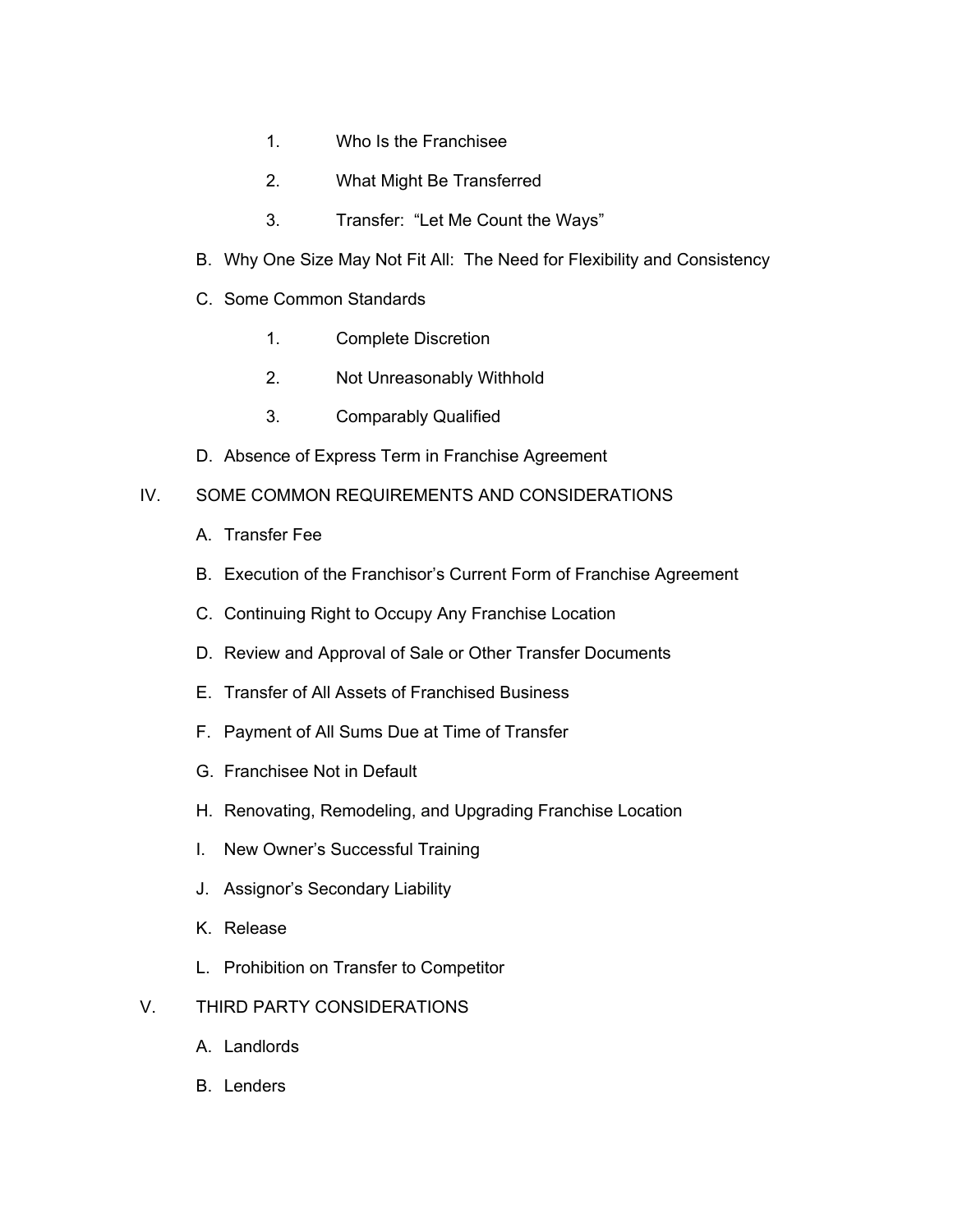# VI. EVALUATING AND PAPERING THE TRANSFER PROCESS

- A. Process for Review
- B. Transfer Consent Form and Effectiveness
- VII. CONCLUSION
- Appendix A: FTC RULE APPLICATION TO FRANCHISE TRANSFERS
- Appendix B: SUMMARY OF STATE LAWS ON APPLICATION OF REGISTRATION/DISCLOSURE TO FRANCHISE TRANSFERS
- Appendix C: SUMMARY OF LAWS REGULATING FRANCHISE TRANSFERS ON **FRANCHISORS**
- Appendix D: SUMMARY OF LAWS REGULATING FRANCHISE TRANSFERS ON **FRANCHISEES**
- Appendix E: ASSIGNMENT, TRANSFER, AND RIGHT OF FIRST REFUSAL SAMPLE **PROVISIONS**
- Appendix F: FORMS OF CONSENT TO TRANSFER

**Biographies**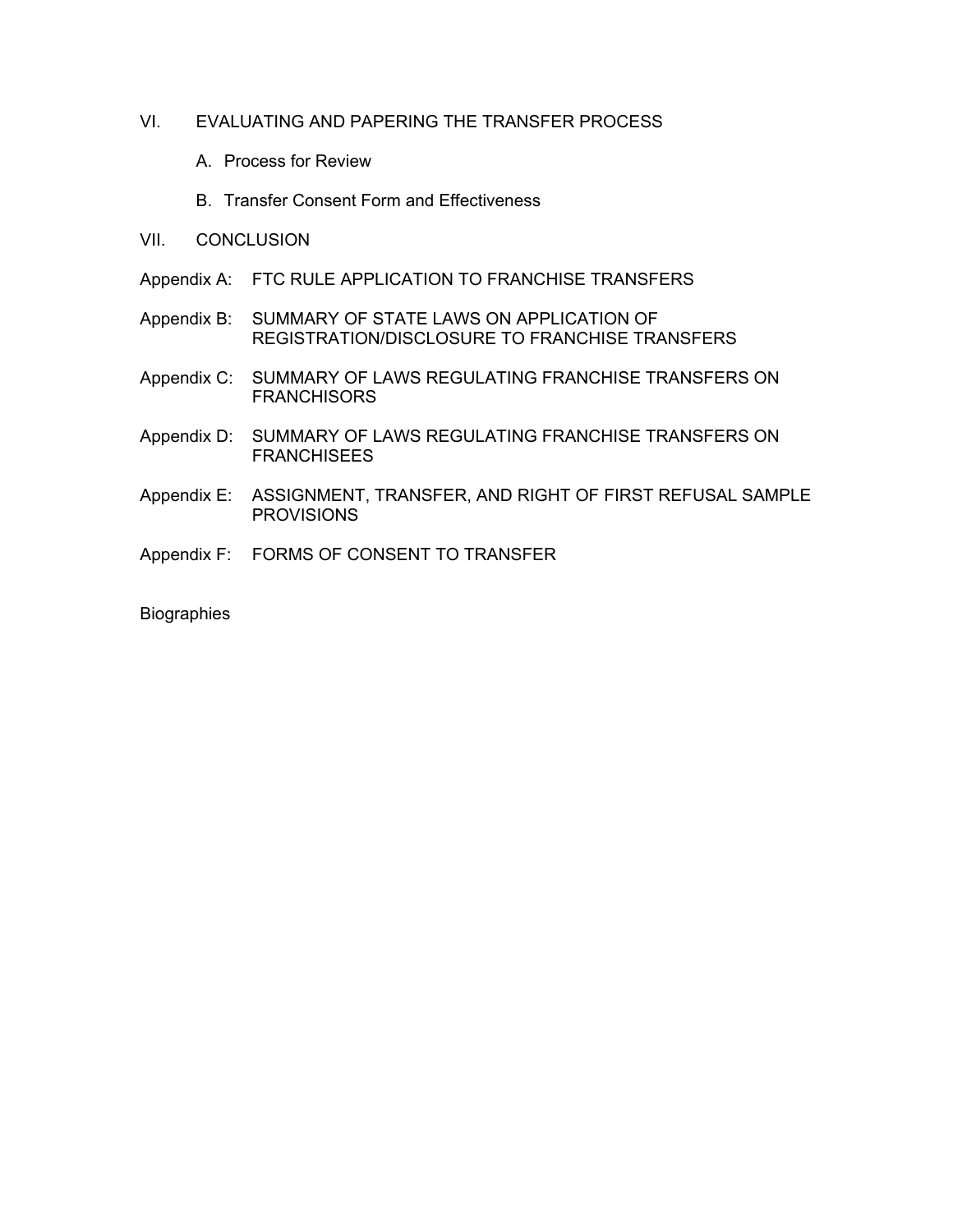#### **FUNDAMENTALS 201: TRANSFERS AND ASSIGNMENTS IN FRANCHISING**

### **I. INTRODUCTION**

Before a franchise is purchased, both the franchisor and the franchisee conduct a thorough investigation of one another and make an informed choice to engage in what is expected to be a mutually beneficial long term relationship. That expectation is typically supported by an agreement providing for a life span of at least five years and often substantially more than that if renewal or extension options are exercised. Then life happens: for one reason or another the franchisee must or wishes to transfer ownership of the franchised business in one way or another, perhaps by selling an interest in an entity franchisee, by transferring to children who will take over operation of the business, by capitalizing on the value of the franchised business by selling at a profit, to make a life change of one sort or another, including due to death or disability. Whatever the cause, the franchisor is faced with the prospect of a change that may affect operation of the franchised business in any one or more ways and the franchisee is faced with the disposition of what may be its most valuable asset.

This paper discusses the issues created by transfers and assignments and the methods of addressing the tension between the franchisor's desire to ensure that it will continue to do business with people who fit its panoply of qualifications and the franchisee's need or desire to make a change. Beginning with an explication of the legal framework, the paper explores the many variables involved in a change in ownership of the franchised business. Those variables include the many possible reasons for a change that must be addressed in the franchise agreement, the many ways to address the franchisee's ability to transfer or assign an interest in the franchised business, and the ways courts have addressed the transfer and assignment provisions of franchise agreements. In that context, the paper discusses claims based on the implied covenant of good faith and fair dealing, as well as the interests not only of the franchisor and the franchisee but also third parties like landlords and lenders. Finally, the paper includes sample provisions that can be a starting point for drafting appropriate provisions of the franchise agreement or other documents.

# **II. THE LEGAL FRAMEWORK**

\_\_\_\_\_\_\_\_\_\_\_\_\_\_\_\_\_\_\_\_\_\_\_\_\_\_\_\_\_\_\_

# A. **Disclosure and Registration in the Transfer Context**

# 1. **FTC Rule**

It is an unfair or deceptive act or practice in violation of Section 5 of the Federal Trade Commission Act for any franchisor to fail to furnish a *prospective franchisee* with a copy of the franchisor's current franchise disclosure document ("FDD") at least fourteen calendar days before the prospective franchisee signs a binding agreement with, or makes any payment to,

<sup>\*</sup> Mr. Beyer wishes to thank Cheryl S. Lucente (an associate at Quarles & Brady LLP, Tampa, Florida) for her contributions to this paper.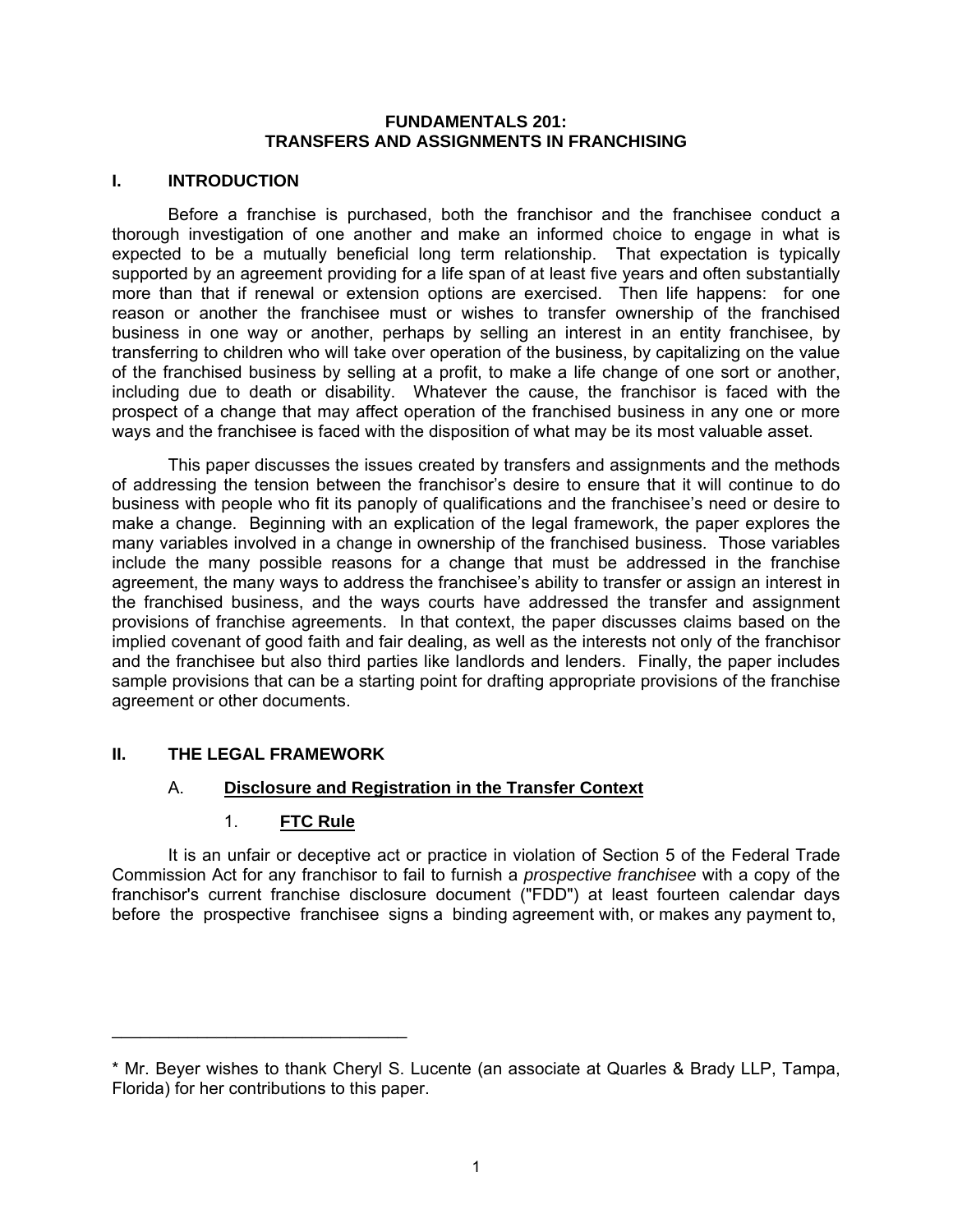the franchisor (or its affiliate) related to the proposed franchise sale.<sup>1</sup> A franchisor must comply with the disclosure requirements of the FTC Rule<sup>2</sup> in connection with the "offer" or "sale" of a franchise (unless the transaction is exempt).<sup>3</sup> But the FTC Rule defines "sale of a franchise" to expressly exclude the transfer of a franchise by an existing franchisee, as long as the franchisor has not had "significant involvement" with the prospective franchisee. $4$ 

The franchisor's approval or disapproval of a proposed transfer, without more, does not constitute "significant involvement" triggering a disclosure obligation.<sup>5</sup> But if the franchisor provides financial performance information to a prospective franchisee, then the franchisor will be deemed to have played a more significant role in the franchise sales process and would need to disclose the prospective transferee with a copy of the franchisor's current FDD. $^{6}$  The franchisor should also provide disclosure to the prospective transferee if he or she will be required to sign the franchisor's "then-current" form of franchise agreement as a condition of the transfer, especially if the new franchise agreement contains terms that are materially different from the existing franchise agreement.<sup>7</sup>

Since "prospective franchisee" is defined as "any person (including any agent, representative, or employee) who approaches or is approached by a franchise seller to discuss the possible establishment of a franchise relationship,"<sup>8</sup> a disclosure obligation could be triggered if the franchisor "approaches" or "is approached by" a proposed transferee to discuss the franchise. Thus, a franchisor who refers prospective franchisees to an existing franchisee for a resale should furnish the prospective transferee with a copy of the franchisor's current FDD. Similarly, a franchisor that participates in sales discussions with a prospective transferee to facilitate the transfer or sale of a franchise has "significant involvement" requiring the franchisor to disclose the transfer prospect with the FDD.

In sum, the determination as to whether the FTC Rule's disclosure requirements apply to a franchise transfer will depend on the extent of the franchisor's involvement with, and control over, the transfer or assignment process.

Excerpts from the FTC Rule addressing franchise transfers, and from FTC Interpretations, are attached as Appendix A.

<sup>2</sup> *Id.* § 436.

 $3$  *Id.* § 436.2(a).

<sup>4</sup> *Id*. § 436.1(t).

 $5$  *Id.* 

<sup>6</sup> FED. TRADE COMM'N, FRANCHISE RULE COMPLIANCE GUIDE 18 (2008), http://www.business.ftc.gov/documents/bus70franchise-rule-compliance-guide [hereinafter FTC COMPLIANCE GUIDE]. However, if a franchisor wishes to disclose only the operating results of a specific outlet being offered for sale, that information is not required to be included as "financial performance information" in the Item 19 disclosure of the FDD. 16 C.F.R. § 436.5(s)(4).

 $^7$  Note, however, that there may be statutory prohibitions on requiring the transferee to sign the then-current form of franchise agreement. *See, e.g.*, IOWA CODE ANN. § 523H.5(4) (2014) (prohibiting a franchisor from requiring the franchisee or the transferee to enter into a new or different franchise agreement as a condition of the transfer).

 $^8$  16 C.F.R. § 436.1(r).

 1 16 C.F.R. § 436.2(a) (2007).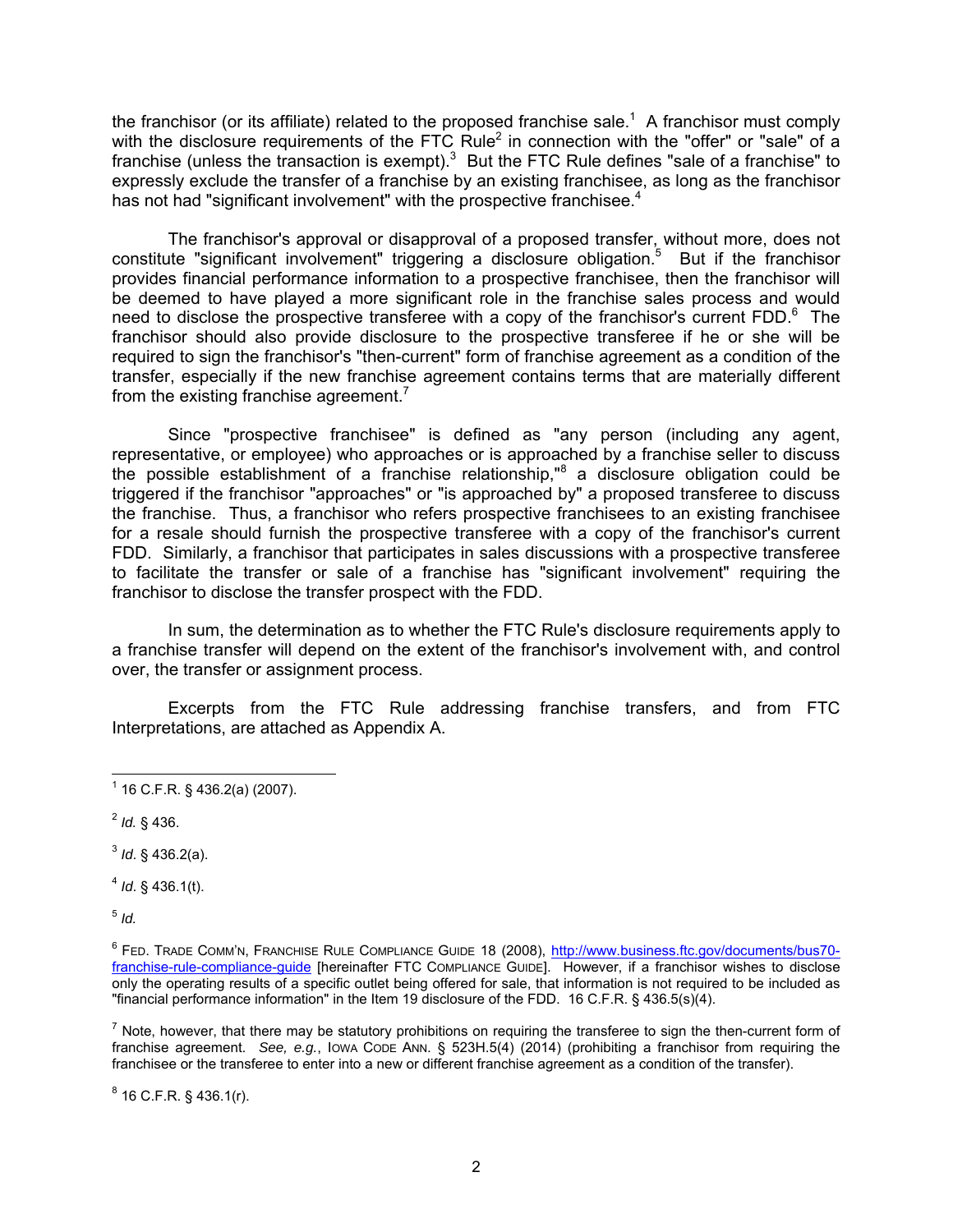## 2. **Transfer Disclosures in the FDD**

While a transferee of a franchised business may or may not be a prospective franchisee requiring delivery of a FDD, the FDD nevertheless must contain certain information relating to franchise transfers generally. For example, Item 6 requires disclosure of other fees that are payable to the franchisor or its affiliates during the term of the franchise. $9$  If the franchisor charges a fee relating to transfer (i.e., a "transfer fee"),  $^{10}$  then the franchisor must disclose:

(a) the type and amount of the fee;<sup>11</sup>

(b) the due date and any explanatory remarks to elaborate on the information. The franchisor must disclose whether they are payable only to the franchisor, imposed and collected by the franchisor, whether they are refundable and under what circumstances, and whether the fees are uniformly imposed.<sup>12</sup>

Item 9 requires a cross-reference to the franchise agreement and the FDD item for franchisee obligations, including on transfers.<sup>13</sup> This disclosure is part of a table of franchisee obligations designed to enable prospective franchisees to find more detailed information about them.

Likewise, Item 17 requires a cross-reference to, and summary of, the section in the franchise agreement or other agreements relating to the franchise relationship, including transfers. The transfer cross-references are separated into 5 categories:

- (1) assignment by franchisor;
- (2) definition of transfer;
- (3) franchisor's approval;
- (4) conditions for franchisor's approval; and
- (5) any franchisor right of first refusal.<sup>14</sup>

Certain financial information provided in the context of a transfer may be excluded from financial performance representation disclosures in Item  $19<sup>15</sup>$  Thus, if a franchisee is offering its outlet for sale, a franchisor may disclose to a prospective purchaser of that outlet the actual operating results for that specific unit without having to comply with the other conditions for

 $12$  *Id.* § 436.5(f)(4)(i)-(v).

<sup>14</sup> *Id.* § 436.5(q)(3)(j)-(n).

<sup>15</sup> *Id.* § 436.5(s)(4).

 $\overline{a}$ <sup>9</sup> *Id.* § 436.5(f).

<sup>&</sup>lt;sup>10</sup> Id. § 436.5(f)(1) (specifically referencing transfers as a type of fee).

<sup>11</sup> *Id.* § 436.5(f)(2).

<sup>13</sup> *Id.* § 436.5(i) (listed as Obligation t. on the Item 9 Table).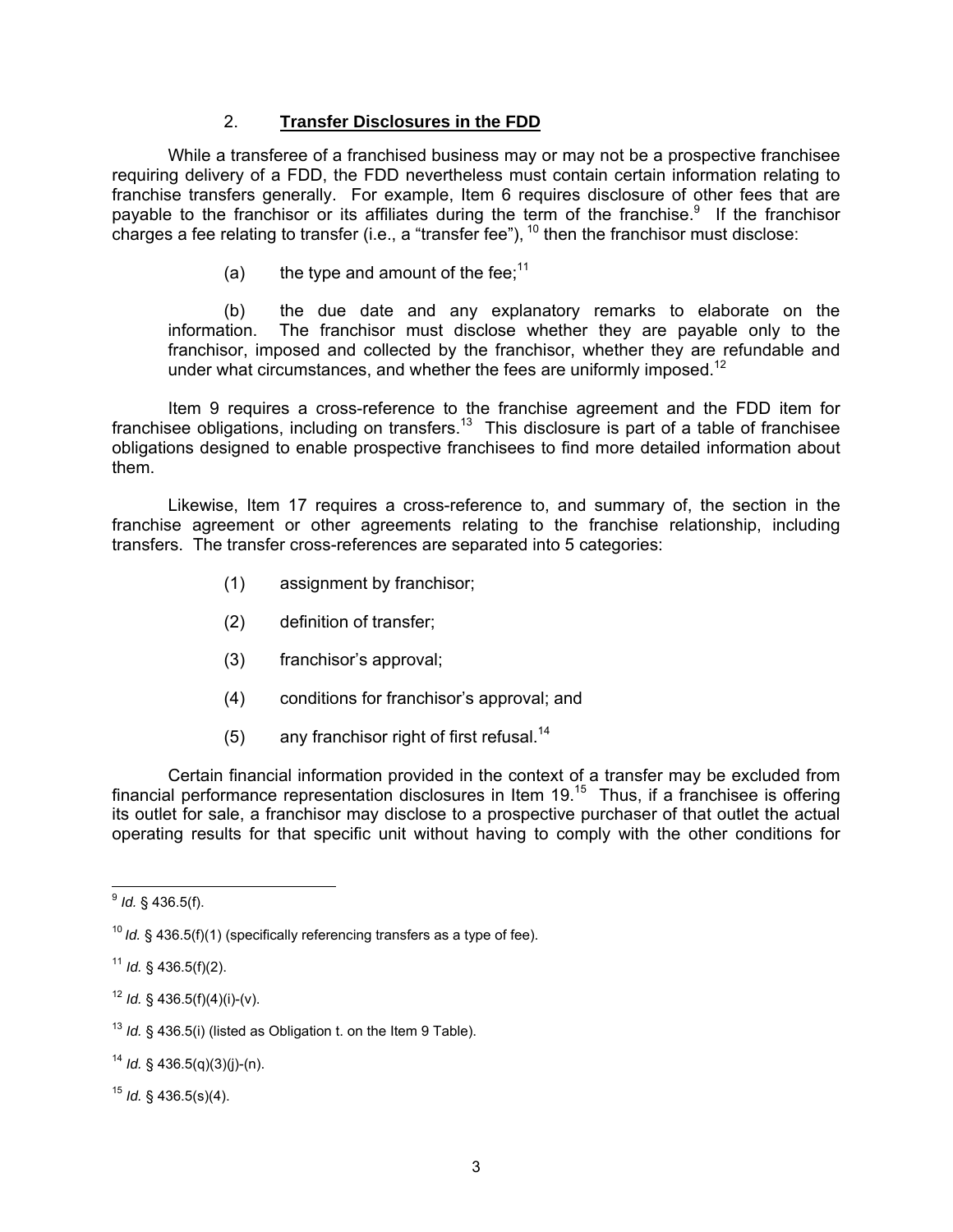disclosures of financial performance representations in Item 19.16 While this information usually is provided by the selling franchisee itself, sometimes a franchisor can facilitate the sale by providing information in its possession relating to that specific unit.

The exception applies only to actual operating results and does not include proformas or projections. Finally, the financial information for that outlet must be provided only to prospective purchasers of that outlet. Thus, franchisors should be sure to be satisfied that the information is only furnished to someone who has expressed a bona fide interest in acquiring that specific franchised outlet.

FDD Item 20 requires disclosure of various system-wide statistical outlet information.<sup>17</sup> In particular, Table No. 2 requires disclosure of the number of transfers in each state during the immediately preceding 3 fiscal years.<sup>18</sup> For purposes of the Item 20 tables, the FTC defined the term "transfer" as "the acquisition of a controlling interest in a franchised outlet, during its term, by a person other than the franchisor or an affiliate. It covers private sales of an outlet by the existing franchisee-owner to a new franchisee-owner and the sale of a controlling interest in the ownership of a franchise."<sup>19</sup>

The FTC created a separate table for transfers because a transfer does not change the total number of outlets in operation in the system, and to distinguish them from other changes in ownership that may occur in reacquisitions by a franchisor, or other terminations.<sup>20</sup> However, franchisors should provide in footnotes that multiple transactions may have occurred.<sup>21</sup> Therefore, if a franchisor had a company-owned outlet at the beginning of the year, sold it to a franchisee who later transferred it, and then the franchise was terminated, the transfer would be shown in Table No. 2 of Item 20, and the termination would be shown in Table No. 3 with a footnote explaining the transactions. Furthermore, Table No. 4 dealing with the status of company-owned outlets would also describe the series of transactions showing the outlet opening the year as company-owned, and then being sold to a franchisee.<sup>22</sup>

Franchisees who have transferred their franchised businesses must be disclosed as former franchisees in Item 20.23 This information includes name, city and state, and current business telephone number. If the business telephone number is not known, then the last known home telephone number.

Franchisors that acquire franchised units from franchisees, and later offer them for sale to new prospects, must also retain and disclose additional information.<sup>24</sup> If a franchisor is selling

<sup>24</sup> *Id.* § 436.5(t)(6).

 $\overline{a}$ <sup>16</sup> *Id*.

<sup>17</sup> *Id.* § 436.5(t).

<sup>18</sup> *Id.* § 436.5(t)(2)(i).

<sup>19</sup> FTC COMPLIANCE GUIDE, *supra note* 6, at 96.

<sup>20</sup> *Id.* at 98.

<sup>21</sup> *Id.* at 100.

<sup>22</sup> *Id.* at 100-101.

 $23$  16 C.F.R. § 436.5(t)(5).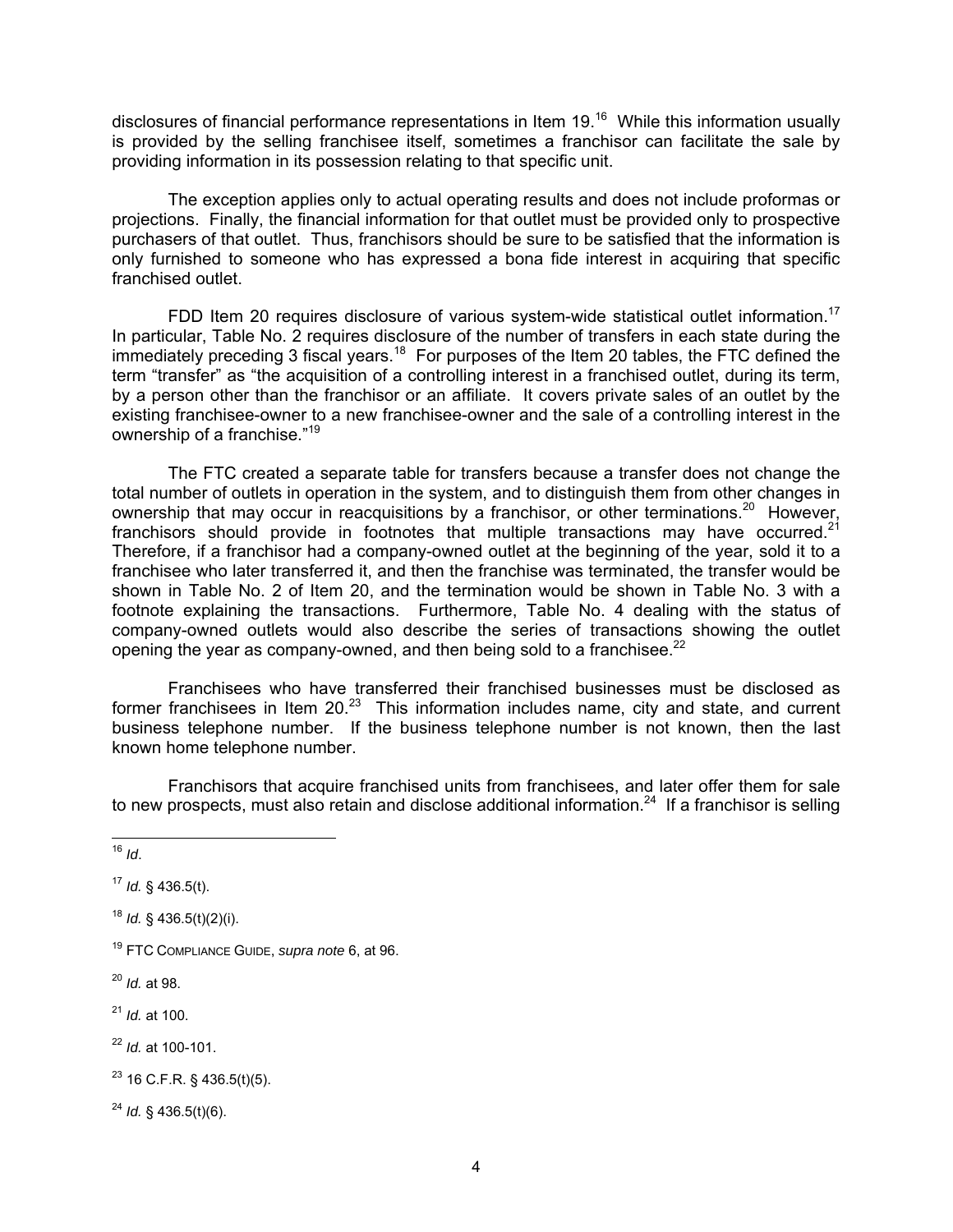previously owned franchised outlets now under its control, it must disclose information relating to the last 5 fiscal years of ownership history. The information can be provided in the text of the FDD or as an addendum or supplement to a previously furnished disclosure document.<sup>25</sup> The franchisor must disclose:

(1) The name, city and state, current business telephone number or last known home telephone number of each previous owner of the outlet in the last 5 years;

(2) The time period when each previous owner controlled the outlet;

(3) The reason for the change in ownership (i.e., voluntary transfer, nonrenewal, etc.); and

(4) The time period when the franchisor retained control over the outlet.<sup>26</sup>

### 3. **State Laws**

The franchisor may also be obligated to comply with state franchise registration and disclosure statutes in connection with its consent to a proposed transfer. All states with franchise registration and disclosure statutes exempt from their disclosure and/or registration requirements a transfer by a franchisee for his or her own account.<sup>27</sup> This means the transfer cannot be effected "by or through" the franchisor.

Many of these statutes expressly provide that mere approval or disapproval of the proposed transferee will not obligate the franchisor to comply with registration and disclosure requirements.28 Illinois, Oregon, Rhode Island, Virginia, Washington, and Wisconsin expressly allow the franchisor to impose a reasonable transfer fee without implicating any registration or disclosure obligations.29 Under both the Illinois and Rhode Island statutes, the franchisor may also require the transferee to execute a new franchise agreement on terms that are not materially different from the existing franchise agreement.<sup>30</sup> The Hawaii statute provides for "the issuance of a new franchise agreement" in connection with the transfer, with no express

-

30 815 ILL. COMP. STAT. § 705/7; R.I. GEN. LAWS § 19-28.1-6(b).

<sup>25</sup> *Id.* § 436.5(t)(6)(i)-(iv).

<sup>26</sup> *Id.* § 436.5(t)(6)(i)-(iv).

 $27$  A transfer by a franchisee for his or her own account is exempt from both registration and disclosure in the following states: California, Hawaii, Illinois, Indiana, Michigan, New York, Oregon, and South Dakota. The transfer will be exempt from registration, but not from disclosure, in these states: Maryland, Minnesota, North Dakota (modified disclosure), Rhode Island, Virginia, Washington, and Wisconsin. See *infra* Appendix B for a list of the states and applicable statutory and regulatory exemptions from disclosure and registration requirements for franchise transfers.

<sup>28</sup> *See* CAL. CORP. CODE § 31102 (2014); 815 ILL. COMP. STAT. § 705/7 (2014); IND. CODE § 23-2-2.7-4 (2014); MD. CODE ANN., BUS. REG. § 14-214(c)(2) (West 2014); MINN. STAT. § 80C.03 (2014); N.Y. GEN. BUS. LAW § 684(5) (2014); N.D. CENT. CODE § 51-19-04(2) (2014); OR. ADMIN. R. § 441-325-0030(4)(a) (2014); R.I. GEN. LAWS § 19-28.1-6(b) (2014); S.D. CODIFIED LAWS § 37-5b-1(28) (2014); 21 VA. ADMIN. CODE § 5-110-75(1) (2014); WASH. REV. CODE § 19.100.030(1) (2014); WIS. STAT. § 553.23 (2014).

<sup>29 815</sup> ILL. COMP. STAT. § 705/7; OR. ADMIN. R. § 441-325-0030(4)(a); R.I. GEN. LAWS § 19-28.1-6(b); VA. ADMIN. CODE § 5-110-75(1); WASH. REV. CODE § 19.100.030(1); WIS. STAT. § 553.23.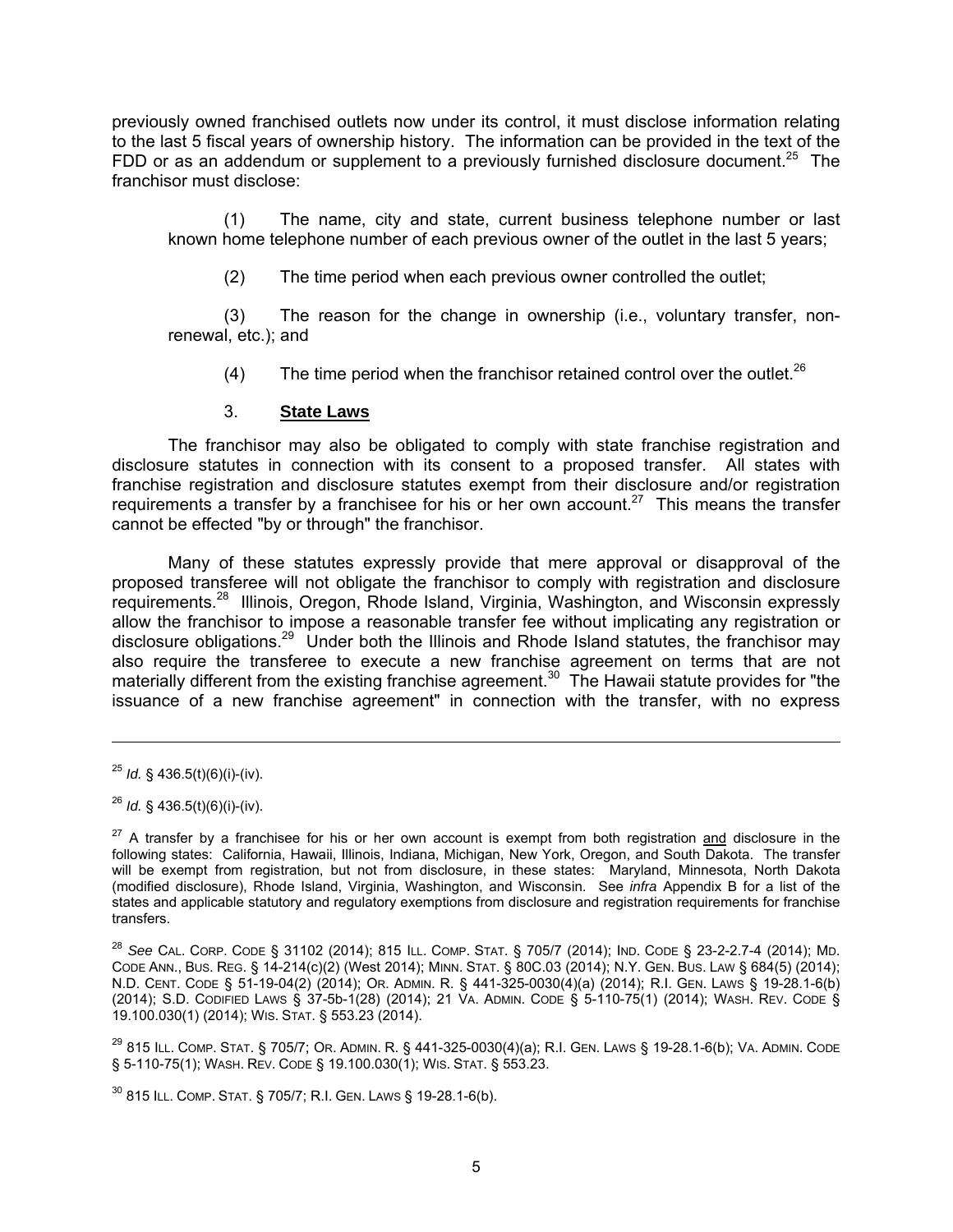limitation regarding materially different terms. $31$  As a matter of best practices, however, the franchisor should always make disclosure to a prospective transferee if he or she will be required to sign a new franchise agreement as a condition of the transfer.

Similar to the FTC Rule, the degree of the franchisor's involvement in the transfer process determines whether the disclosure and/or registration obligations will be triggered under these state statutes. In *Interstate Automatic Transmission Co. v. Harvey*, a franchisor of automobile transmission repair shops acted as the broker for a franchisee selling his existing franchise location to a new franchisee. $32$  The franchisor prepared all of the legal documents related to the franchise transfer and received a \$2,500 fee for its services.<sup>33</sup> It also had the right under the franchise agreement to approve or disapprove the transfer.<sup>34</sup> When the franchisor later filed suit against the new franchisee for unpaid royalties, the franchisee claimed that the franchise sale was illegal because it never received a disclosure document.<sup>35</sup> The court, focusing on the franchisor's degree of control over the transfer process, found the franchisor liable for the disclosure violation and granted the franchisee rescission.<sup>36</sup>

It is important to note that some of the states with franchise registration and disclosure laws limit the number of exempt franchise sales. For example, Hawaii, Michigan, New York, and Oregon require the franchise transfer to be an "isolated sale." $37$  Minnesota limits the exemption to no more than one sale by the transferring franchisee during any consecutive 12 month period.<sup>38</sup>

Excerpts of the state laws addressing disclosure and registration on franchise transfers are attached as Appendix B.

# B. **The Impact of Franchise Relationship Laws**

#### 1. **The Laws**

Ten states have franchise relationship laws that deal directly with franchise transfers and impose restrictions on the franchisor's right to approve or disapprove a transfer request.<sup>39</sup> These state statutes supersede the contractual transfer provisions in the franchise agreement and regulate the circumstances under which the franchisor may reject or withhold its consent to

<sup>33</sup> *Id.*

<sup>34</sup> *Id.*

<sup>35</sup> *Id.*

<sup>36</sup> *Id.* at 909.

37 HAW. REV. STAT. § 482E-4(a)(7) (2014); MICH. COMP. LAWS. § 445.1506(1)(f) (2014); N.Y. GEN. BUS. LAW. § 684(5)(a) (2014); OR. ADMIN. R. § 441-325-0030(4)(c) (2014); WASH. REV. CODE § 19.100.030(1) (2014).

 $\overline{a}$ <sup>38</sup> Minn. Stat. § 80C.03 (2014).

<sup>39</sup> *See* ARK. CODE ANN. § 4-72-205(b)-(c) (2014); CAL. BUS. & PROF. CODE § 20027 (West 2013); HAW. REV. STAT. § 482E-6(2)(I); IND. CODE § 23- 2-2.7-2(3) (2014); IOWA CODE § 523H.5 (2014); MICH. COMP. LAWS § 445.1527(g); MINN. STAT. § 80C.14(5) (2014); NEB. REV. STAT. § 87-405 (2014); N.J. REV. STAT. § 56:10-6 (2014); WASH. REV. CODE §§ 19.100.030(1), 19.100.180(1), 2(h).

 $\overline{a}$  $^{31}$  Haw. Rev. Stat. § 482E-4(a)(7) (2014).

 $32$  Interstate Automatic Transmission Co. v. Harvey, 350 N.W.2d 907, 908 (Mich. Ct. App. 1984).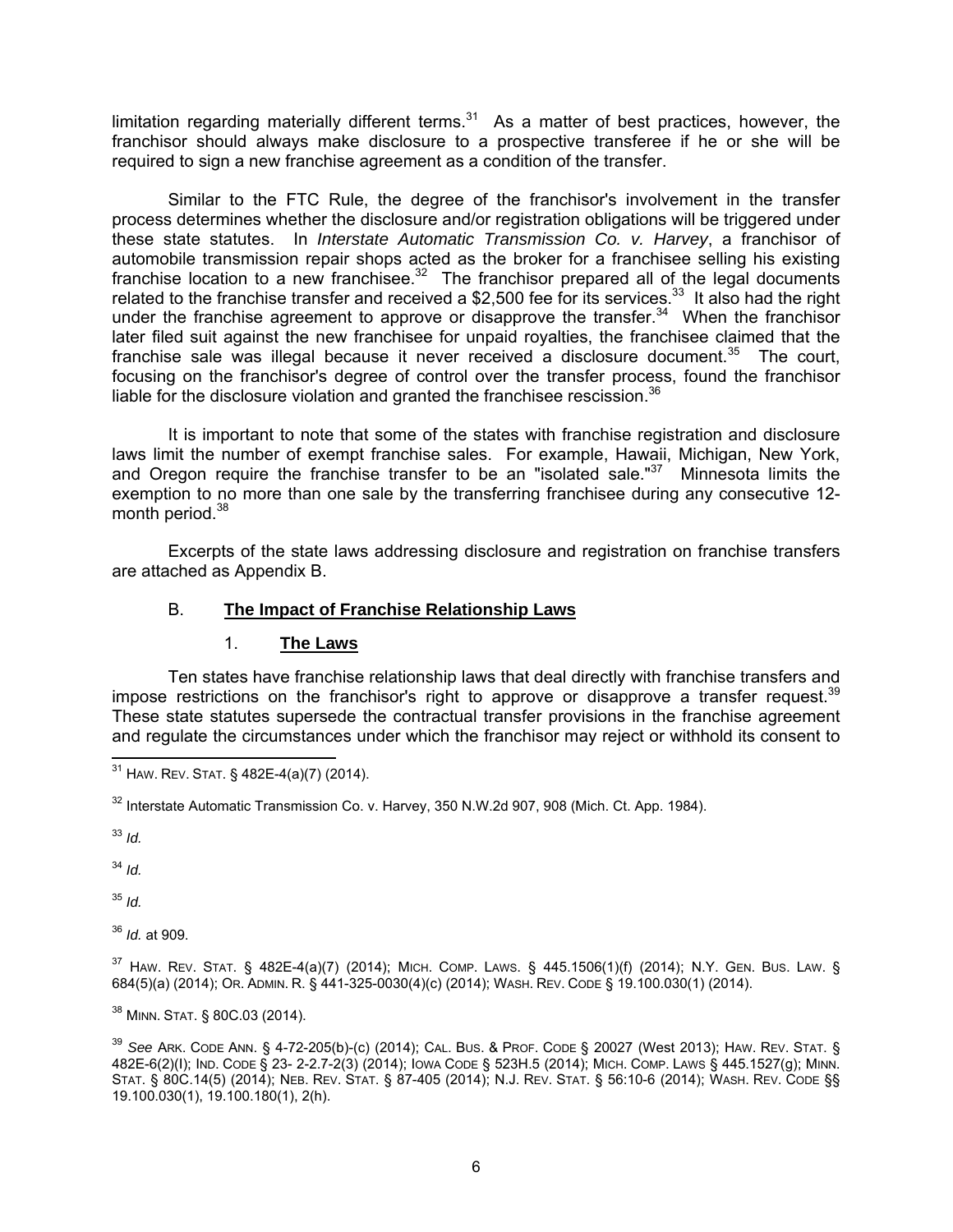a proposed transfer. Some of these statutes require the franchisor to act reasonably or in good faith in denying or rejecting a proposed transfer.<sup>40</sup> Others require good cause or a legitimate business reason in order to withhold consent to a proposed transfer, $41$  and some set forth specific circumstances that constitute "good cause" for purposes of rejecting or disapproving a franchise transfer.<sup>42</sup>

A handful of the state relationship statues require the franchisor to specify in writing the material reasons for withholding its consent to a proposed transfer. For example, Arkansas, Nebraska and New Jersey require the franchisor to set forth the material reasons relating to the "character, financial ability or business experience" of the proposed transferee.<sup>43</sup> However, the requirement for the franchisor to articulate the material reason or reasons for withholding its consent to the transfer is typically conditioned upon the franchisor receiving advance written notice of the proposed transfer from the franchisee.<sup>44</sup>

Finally, several states permit the franchisor to condition its consent on the satisfaction of certain conditions, such as compliance with the franchisor's then-current standards for new franchisees, the completion of the franchisor's training program, the payment of a reasonable transfer fee and any sums owing to the franchisor or its affiliates, and/or the proposed transferee's agreement to comply with all lawful requirements of the franchise.<sup>45</sup>

The state relationship laws dealing directly with transfers are summarized below and are reproduced in Appendix C for restrictions on franchisors and Appendix D for obligations on franchisees.

### a. **Arkansas**

The Arkansas statute contains transfer restrictions applicable to both the franchisor and the franchisee. The franchisee must notify the franchisor in writing of his/her intent to transfer, assign or sell any interest in the franchise, including the proposed transferee's name, address, financial qualifications, and business experience during the previous 5 years. The franchisor then has 60 days to either approve the transfer or advise the franchisee in writing that the proposed transferee is unacceptable. If the franchisor does not approve the transfer, its response notice must state a material reason relating to the "character, financial ability, or business experience" of the proposed transferee. The franchisor will be deemed to have given approval if it does not respond within 60 days after receiving the franchisee's notice of the proposed transfer. The statute further provides that a transfer, assignment or sale is invalid if

 $\overline{a}$ <sup>40</sup> *See* HAW. REV. STAT. § 482E-6(1); IOWA CODE § 523H.5; MINN. STAT. § 80C.14(5); WASH. REV. CODE §§ 19.100.180(1), 2(h).

<sup>41</sup> *See* HAW. REV. STAT. § 482E-6(2)(I); IOWA CODE § 523H.5; MICH. COMP. LAWS § 445.1527(g).

<sup>42</sup> *See, e.g.,* HAW. REV. STAT. § 482E-6(1); MICH. COMP. LAWS § 445.1527(g). These lists are not exhaustive, and there may be other valid reasons for the franchisor to reject or disapprove a proposed transfer.

<sup>43</sup> ARK. CODE § 4-72-205(b)(1); NEB. REV. STAT. § 87-405; N.J. REV. STAT. § 56:10-6*.* 

<sup>44</sup> ARK. CODE § 4-72-205(a); NEB. REV. STAT. § 87-405; N.J. REV. STAT. § 56:10-6.

<sup>45</sup> *See e.g.*, ARK. CODE § 4-72-205(c); CAL. BUS. & PROF. CODE § 20027 (West 2013); HAW. REV. STAT. § 482E-6(2)(I); IOWA CODE § 523H.5(3)(a); MICH. COMP. LAWS § 445.1527(g).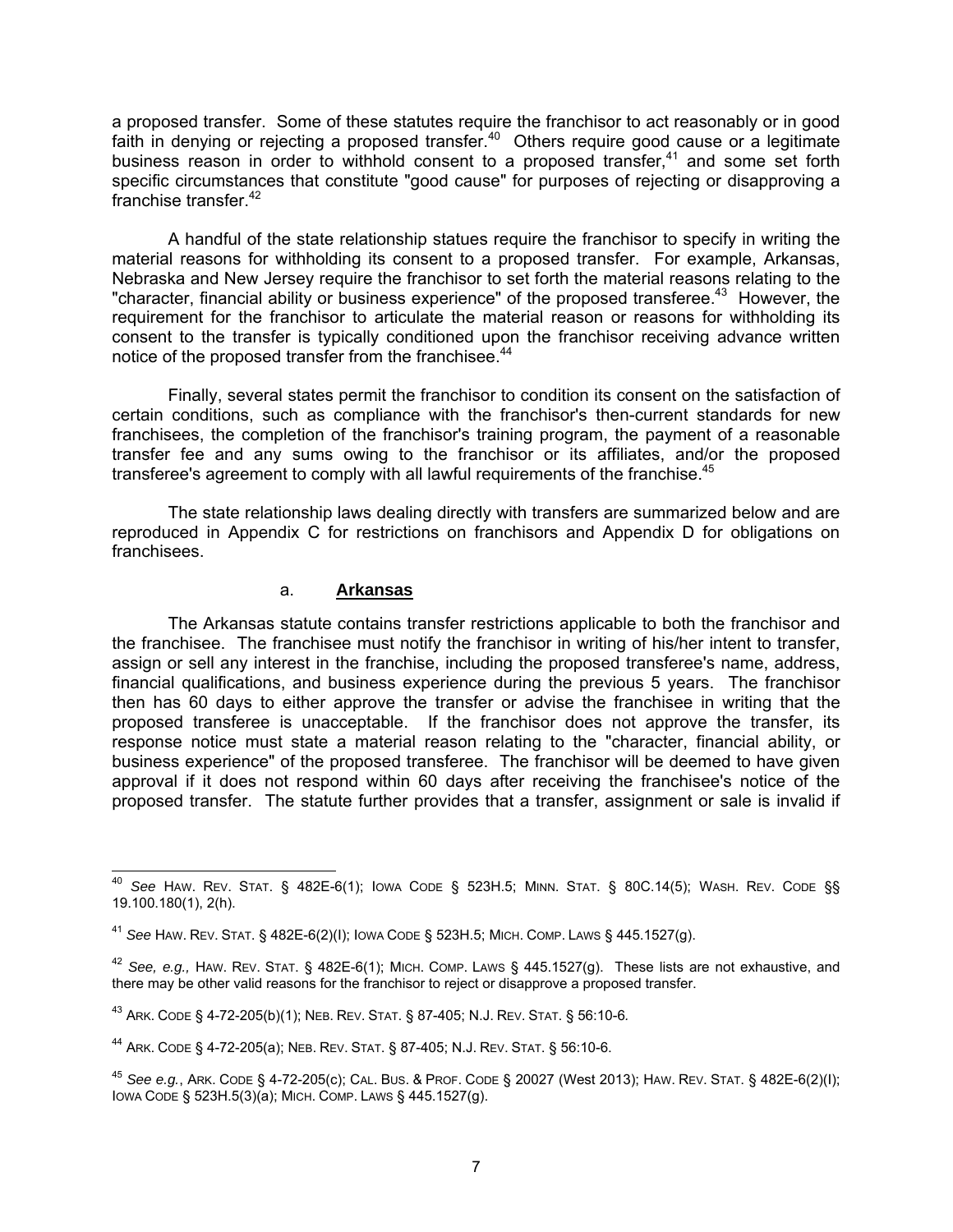the transferee fails to agree in writing to comply with all of the requirements of the franchise then in effect  $46$ 

### b. **California**

The thrust of the California law is on succession after death of a franchisee or its principal owner. California's statute prohibits a franchisor from denying the surviving spouse, heirs, or estate of a deceased franchisee (or its majority shareholder) the opportunity to participate in the ownership of the franchise for a reasonable period of time following the death of the franchisee. However, the survivor must either (a) satisfy the franchisor's then-current standards for new franchisees or (b) sell, transfer, or assign the franchise to a person who satisfies those standards. The statute also clarifies that franchisors may exercise a contractual right of first refusal to purchase a franchise after receipt of a bona fide offer from a third party purchaser.<sup>47</sup>

#### c. **Hawaii**

Under the Hawaii statute, a franchisor may not refuse to permit a franchise transfer without "good cause." Good cause for disapproval exists if the proposed transferee fails to satisfy the franchisor's reasonable qualifications or standards for new franchisees; the proposed transferee (or its affiliate) is a competitor of the franchisor; the proposed transferee will not agree in writing to comply with all lawful obligations imposed by the franchise or refuses to sign the then-current form of franchise agreement; or the transferor or the proposed transferee fails to pay any sums owing to the franchisor or to cure any existing defaults under the franchise agreement or any other agreements with the franchisor. There may be other good cause reasons for refusing to approve a transfer, in addition to those listed in the statute. The franchisor has 30 days from its receipt of notice of the proposed transfer to approve or disapprove such transfer, in writing. The franchisor's failure to respond within such 30-day period will be deemed approval of the proposed transfer.<sup>48</sup> Hawaii's statute also requires the franchisor and the franchisee to "deal with each other in good faith."49

# d. **Indiana**

The Indiana statute is similar to, but not as comprehensive as, the California statute. Indiana prohibits a franchisor from denying a deceased franchisee's surviving spouse, heirs, or estate the opportunity to participate in the ownership of the franchise for a reasonable period of time after the franchisee's death, as long as the surviving spouse, heirs, or estate, as applicable, maintains all standards and obligations of the franchise.<sup>50</sup>

#### e. **Iowa**

Iowa's statute is by far the most detailed and restrictive transfer statute. It allows the existing franchisee to transfer the franchise to a proposed transferee that satisfies "the

 $\overline{a}$  $^{46}$  Ark. CODE § 4-72-205(a)-(c).

<sup>&</sup>lt;sup>47</sup> CAL. BUS. & PROF. CODE § 20027.

<sup>48</sup> HAW. REV. STAT. § 482E-6(2)(I).

<sup>49</sup> *Id.* § 482E-6(1).

 $50$  IND. CODE § 23-2-2.7-2(3) (2014).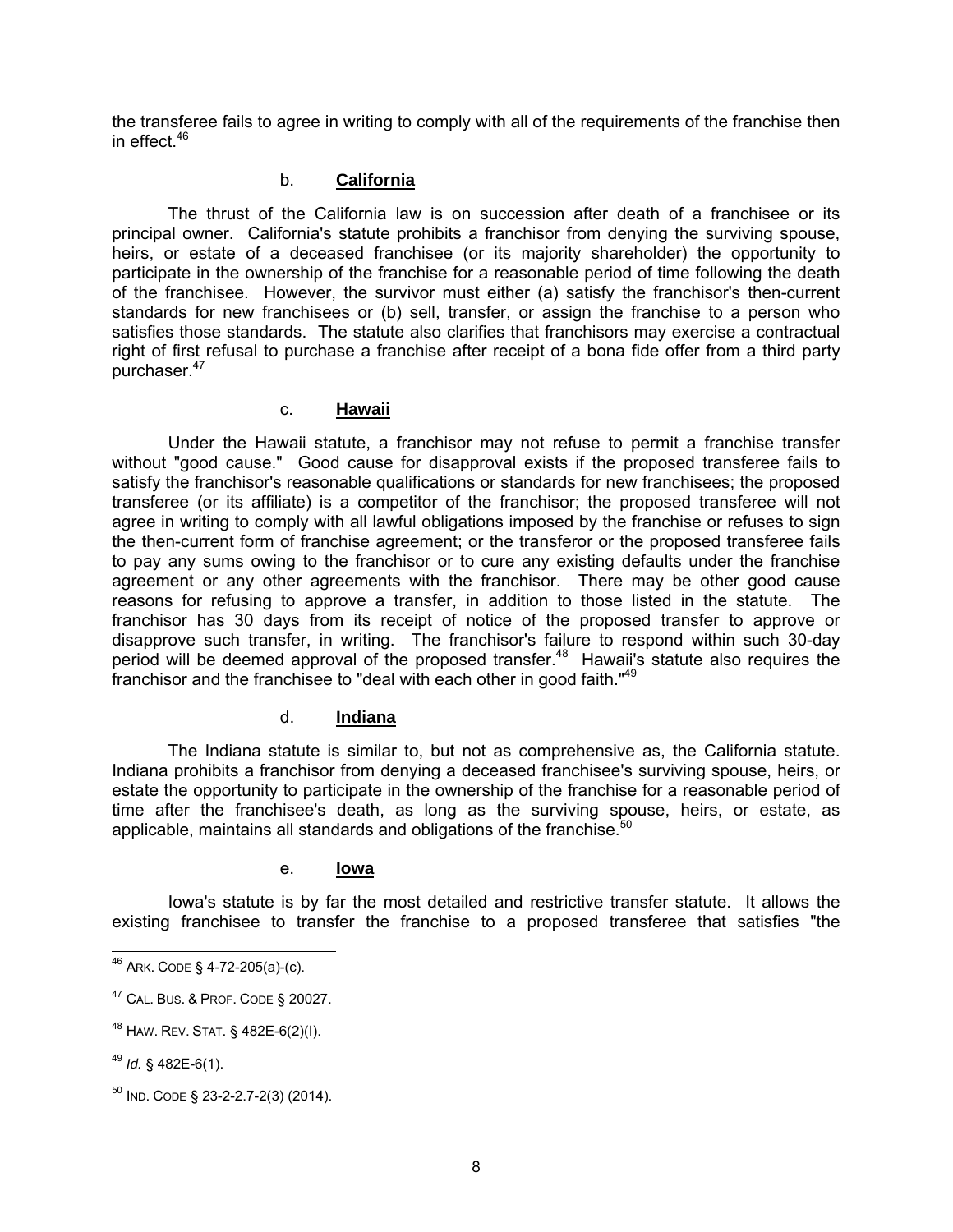reasonable current qualifications of the franchisor for new franchisees."<sup>51</sup> The statute defines "reasonable current qualifications" as "a qualification based upon a legitimate business<br>reason."<sup>52</sup> Even if the proposed transferee fails to meet the franchisor's reasonable Even if the proposed transferee fails to meet the franchisor's reasonable qualifications, the franchisor may not arbitrarily or capriciously withhold approval of the transfer.<sup>53</sup>

The Iowa statute does allow the franchisor to impose the following transfer conditions: (a) the proposed transferee's completion of a reasonable training program; (b) the payment of a reasonable transfer fee to reimburse the franchisor for its "reasonable and actual expenses directly related to the transfer"; (c) the payment of (or agreement to pay) any sums owed to the franchisor or its affiliate; and/or (d) the financial terms of the transfer complying with the franchisor's then-current financial requirements for franchisees.<sup>54</sup> However, the franchisor is prohibited from imposing any of the following conditions: (a) a requirement that the transferee enter into a new or different franchise agreement as a condition of the transfer;<sup>55</sup> (b) a requirement that the existing franchisee undertake new obligations, or relinquish any rights, unrelated to the franchise being transferred;<sup>56</sup> or (c) a requirement that the existing franchisee sign a release of claims that is broader than a similar release of claims by the franchisor.<sup>57</sup> In addition, the statute prohibits the franchisor from discriminating against a proposed transferee based on his or her race, color, national origin, religion, sex, or disability.<sup>58</sup>

A proposed transfer is deemed approved 60 days after the franchisor receives the franchisee's transfer request, unless within that time, the franchisor disapproves by written notice specifying the reasons for the disapproval.<sup>59</sup>

Iowa's statute also enumerates certain events that *do not* constitute a transfer requiring the franchisor's consent.<sup>60</sup> The following occurrences will not be deemed a "transfer" and cannot, therefore, result in the imposition of any penalties under the franchise agreement or the exercise of any right of first refusal granted to the franchisor under the franchise agreement:

> • A transfer to the franchisee's spouse, heir, or partner active in the management of the franchise upon the death or disability of the franchisee, unless the successor fails to meet the franchisor's thencurrent reasonable qualifications for new franchisees within one year of

<sup>53</sup> *Id.*

- <sup>54</sup> *Id.* §§ 523H.5(3), 537A.10(5)(c).
- <sup>55</sup> *Id.* § 523H.5(4).
- <sup>56</sup> *Id.* § 523H.5(9).

<sup>57</sup> *Id.*

<sup>58</sup> *Id.* §§ 523H.5(10), 537A.10(5)(f).

 $\overline{a}$ 51 IOWA CODE § 523H.5(1) (2014). *See also id.* § 537A.10(5)(a) for further explanation.

<sup>52</sup> *Id.* § 523H.5(1).

<sup>59</sup> *Id.* §§ 523H.5(7), 537A.10(5)(e).

<sup>60</sup> *Id.* §§ 523H.5(12), 537A.10(5)(g)-(j).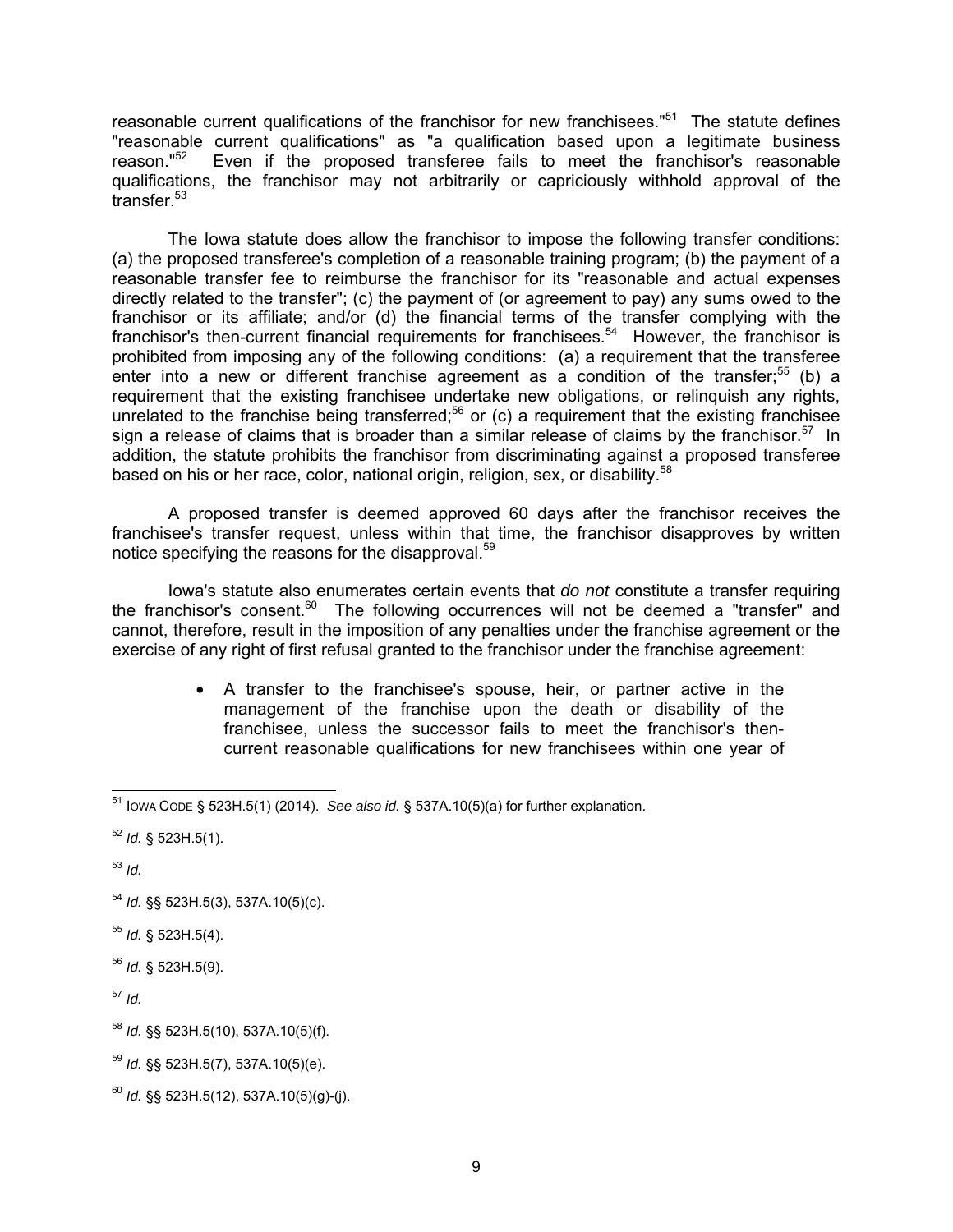the franchisee's death or disability, provided that the enforcement of such qualifications is not arbitrary or capricious.<sup>61</sup>

- A transfer from a sole proprietorship to a controlled business entity, in which case the franchisor may require a personal quaranty by the franchisee of all obligations under the franchise agreement.<sup>62</sup>
- A transfer among the existing owners, as long as the transferee meets the franchisor's reasonable current qualifications for franchisees and the franchisor receives 60 days' prior written notice of the transfer. If less than 50% of the franchise would be owned by individuals who meet the franchisor's reasonable current qualifications, then the franchisor may refuse to approve the transfer, provided such disapproval is not arbitrary or capricious.<sup>63</sup>
- A transfer of less than a controlling interest to the franchisee's spouse or child, as long as individuals that satisfy the franchisor's reasonable current qualifications continue to own more than 50% of the franchise. If less than 50% of the franchise would be held by persons who satisfy the franchisor's reasonable current qualifications, the franchisor may reject the proposed transfer, as long as the rejection is not arbitrary or  $caricious<sup>64</sup>$ .
- A transfer of less than a controlling interest in the franchise of an employee stock ownership plan or employee incentive plan, as long as 50% of more of the ownership interests continue to be held by persons who satisfy the franchisor's reasonable current qualifications. If less than 50% of the franchise would be held by persons who satisfy the franchisor's reasonable current qualifications, the franchisor may refuse to authorize the proposed transfer, as long as the disapproval is not arbitrary or capricious.<sup>65</sup>
- A grant or retention of a security interest in the franchised business, the business assets, or an ownership interest, if the security agreement requires the secured party to give the franchisor notice of any intent to foreclose on the collateral and provides the franchisor a reasonable opportunity to cure the franchisee's default.<sup>66</sup>

Iowa's statute imposes a duty of good faith in both the performance and the enforcement of the franchise agreement. For purposes of the statute, "good faith" means "honesty in fact

 $\overline{a}$ <sup>61</sup> *Id.* §§ 523H.5(12)(a), 537A.10(5)(h).

<sup>62</sup> *Id.* §§ 523H.5(12)(b), 537A.10(5)(i).

<sup>63</sup> *Id.* §§ 523H.5(12)(c), 537A.10(5)(j).

<sup>64</sup> *Id.* §§ 523H.5(12)(d), 537A.10(5)(g).

<sup>65</sup> *Id.* §§ 523H.5(12)(e), 537A.10(5)(b).

<sup>66</sup> *Id.* § 523H.5(12)(f).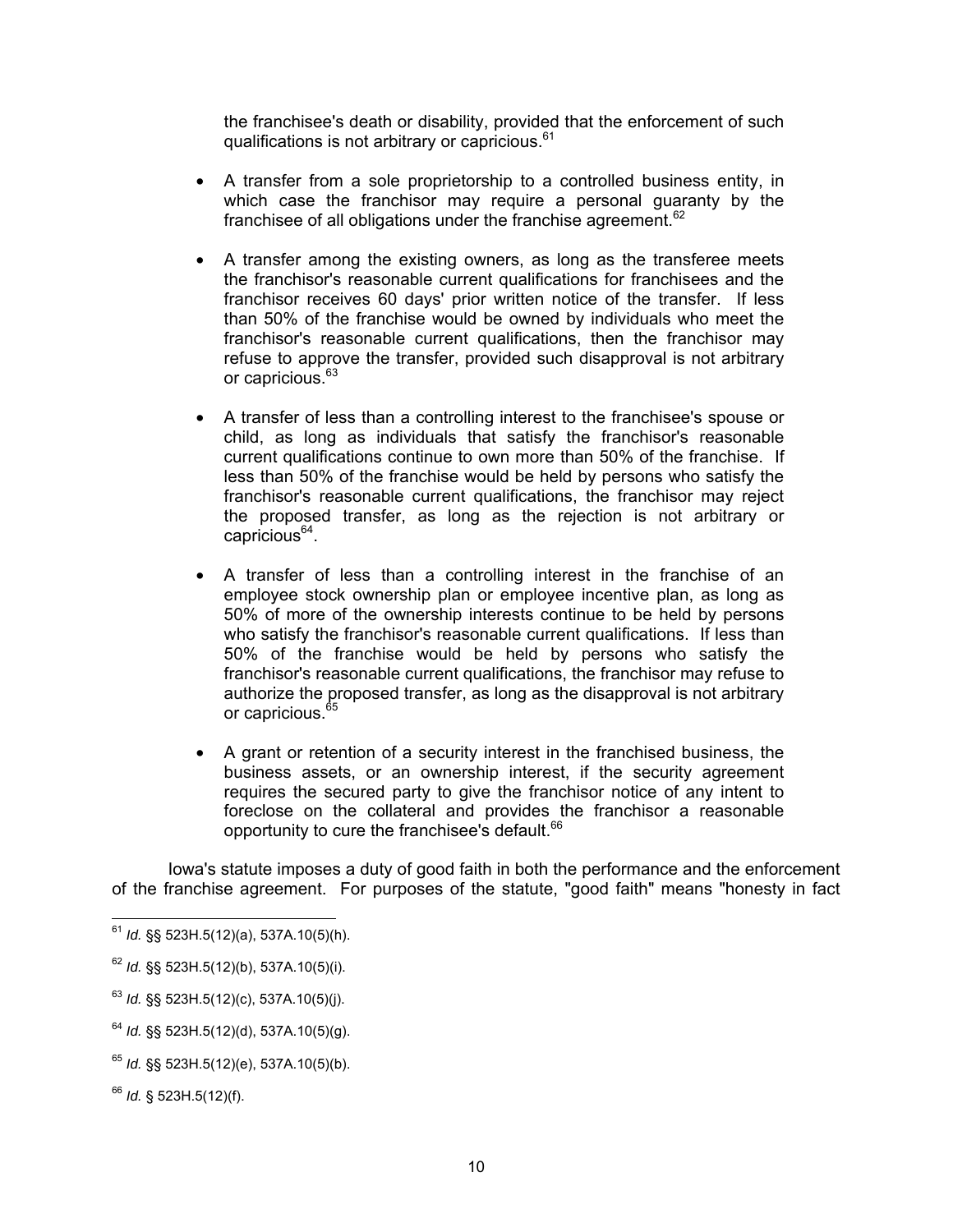and the observance of reasonable commercial standards of fair dealing in the trade."<sup>67</sup> Accordingly, a franchisor must act in good faith when considering a franchisee's transfer request.

# f. **Michigan**

Michigan provides that a franchisor cannot refuse to permit a transfer without good cause. For purposes of the statute, "good cause" includes, but is not limited to: (a) the proposed transferee's failure to meet the franchisor's then-current reasonable qualifications or standards; (b) the proposed transferee is a competitor of the franchisor; (c) the proposed transferee refuses to agree to comply with all lawful obligations; or (d) the existing franchisee or proposed transferee fail to pay sums owing to the franchisor or to cure any existing default under the franchise agreement.<sup>68</sup>

### g. **Minnesota**

Under the Minnesota statute, it is an "unfair and inequitable" practice for a franchisor to unreasonably withhold consent to a transfer if the proposed transferee meets the franchisor's then-current qualifications and standards for new franchisees.<sup>69</sup>

### h. **Nebraska**

Nebraska requires the franchisee to provide written notice, via certified mail, to the franchisor of any proposed transfer or assignment. The notice must include the proposed transferee's name, address, financial qualifications, and business experience during the past 5 years. The franchisor must respond within 60 days with either written approval or disapproval of the transfer and, if disapproved, specifying material reasons relating to the "character, financial ability or business experience" of the proposed transferee. If the franchisor fails to reply within the 60 day period, its approval is deemed granted. The statute also requires the transferee to agree in writing to comply with all requirements of the franchise then in effect.<sup>70</sup>

# i. **New Jersey**

The transfer restrictions contained in the New Jersey statute are identical to Nebraska.<sup>71</sup> Like the Nebraska statute, it places restrictions on both the franchisor and the franchisee.

# j. **Washington**

Washington's statute requires the franchisor to exercise its approval or disapproval of a transfer "in a reasonable manner."72 The statute also imposes an obligation of good faith on the

 $\overline{a}$ <sup>67</sup> *Id.* §§ 523H.10, 537A.10(11).

 $68$  Mich. COMP. Laws § 445.1527(g) (2014).

<sup>69</sup> MINN. STAT. § 80C.14(5) (2014).

<sup>70</sup> NEB. REV. STAT. § 87-405 (2014).

<sup>71</sup> N.J. REV. STAT. § 56:10-6 (2014).

<sup>72</sup> WASH. REV. CODE § 19.100.030 (2014).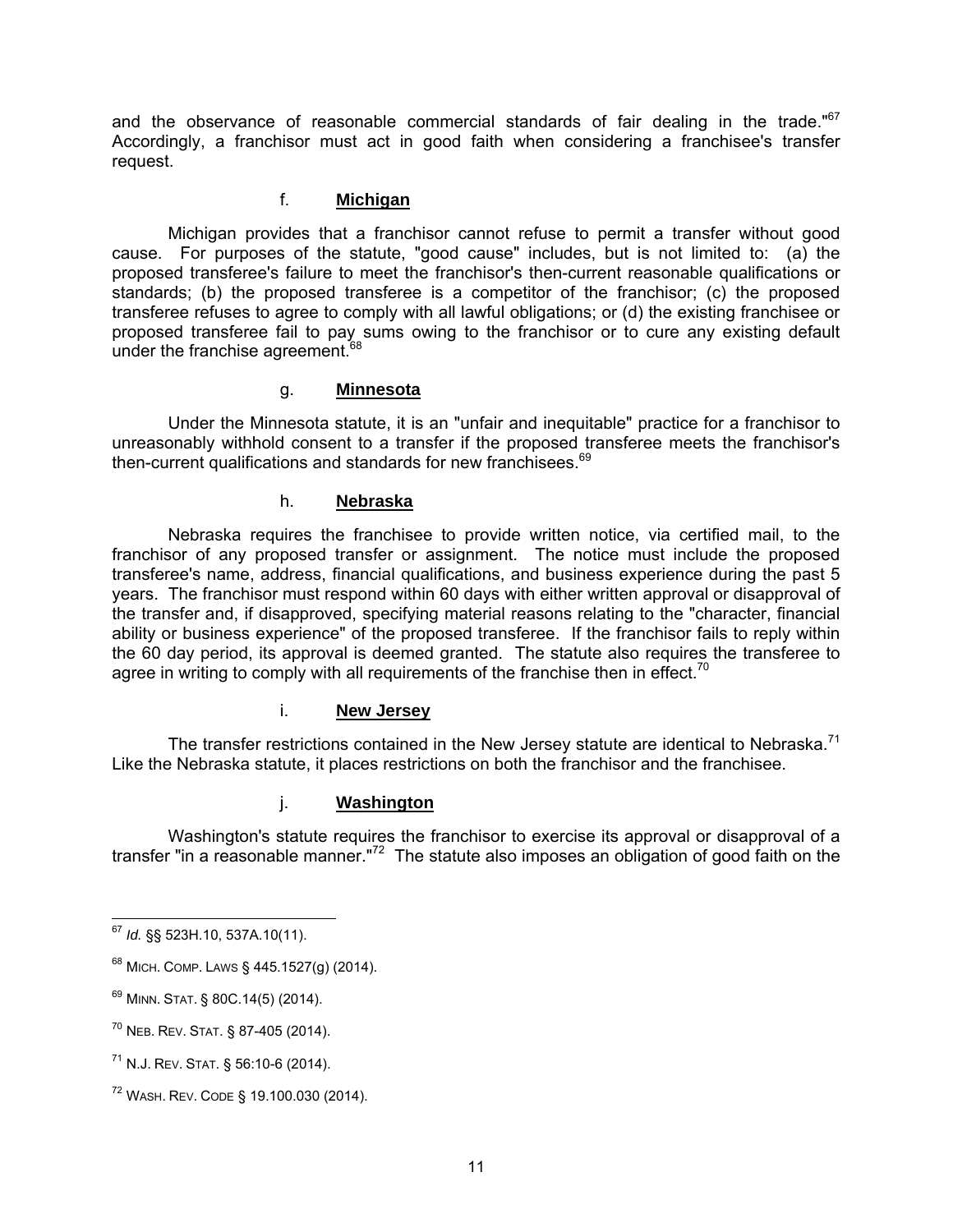parties and prohibits the franchisor from imposing transfer conditions that are not "reasonable and necessary."<sup>73</sup>

The Director of the Securities Division of the Washington Department of Financial Institutions issued 2 Interpretive Statements (the "Statements") addressing the franchisor's obligation of good faith and the prohibition from imposing unreasonable transfer conditions.<sup>74</sup> The Statements address transfers in the context of whether they are voluntary or involuntary. The Statements view a transfer resulting from a franchisee death to be an involuntary transfer<sup>75</sup> and issued Interpretive Statement FIS-3 ("FIS-3").<sup>76</sup> In FIS-3, the Washington regulators interpret the termination of a franchise upon death of a franchisee as violating the good faith requirements unless the franchise relies upon the unique talents of the franchisee.<sup>77</sup> Thus, FIS-3 expresses the Washington regulators belief that a franchisee's death is not an express ground for good cause under the Washington statute. $78$ 

In Interpretive Statement FIS-2 ("FIS-2"), the Washington regulators compare other types of involuntary transfers and transfers on death, stating that they should be treated similarly.<sup>79</sup> With respect to voluntary transfers, FIS-2 states that it is unreasonable for a franchisor to withhold consent to a transfer if the transferee meets the franchisor's criteria for buying a new franchise. FIS-2 expressly authorizes requiring the transferee to sign the thencurrent franchise agreement but purports to limit the amount of transfer fees only to compensate the franchisor for expenses directly incurred as a result of the transfer.<sup>80</sup> Furthermore, FIS-2 authorizes the requirement of a release as a condition of transfer as long as it does not include a release of claims under the Washington Franchise Investment Protection Act.<sup>81</sup>

## 2. **Industry-Specific Statutes**

Franchisors and legal counsel should also be aware of industry specific statutes and regulations that may impose restrictions on the transfer, sale or assignment of franchises or dealerships in certain industries. All U.S. states have at least one industry-specific statute on their books. These statutes are most commonly found in the motor vehicle industry, but the following industries may also be governed by transfer restrictions imposed under industryspecific statutes in certain states:

• Beer, wine or liquor

- <sup>75</sup> *Id.* ¶ 5470.76.
- <sup>76</sup> *Id.* ¶ 5470.77.
- <sup>77</sup> *Id.*

<sup>78</sup> *Id.*

<sup>79</sup> *Id.* ¶ 5470.76.

<sup>80</sup> *Id.*

 $\overline{a}$ <sup>73</sup> *Id.* §§ 19.100.180(1), 2(h).

<sup>74</sup> Bus. Franchise Guide (CCH) ¶¶ 5470.76, 5470.77.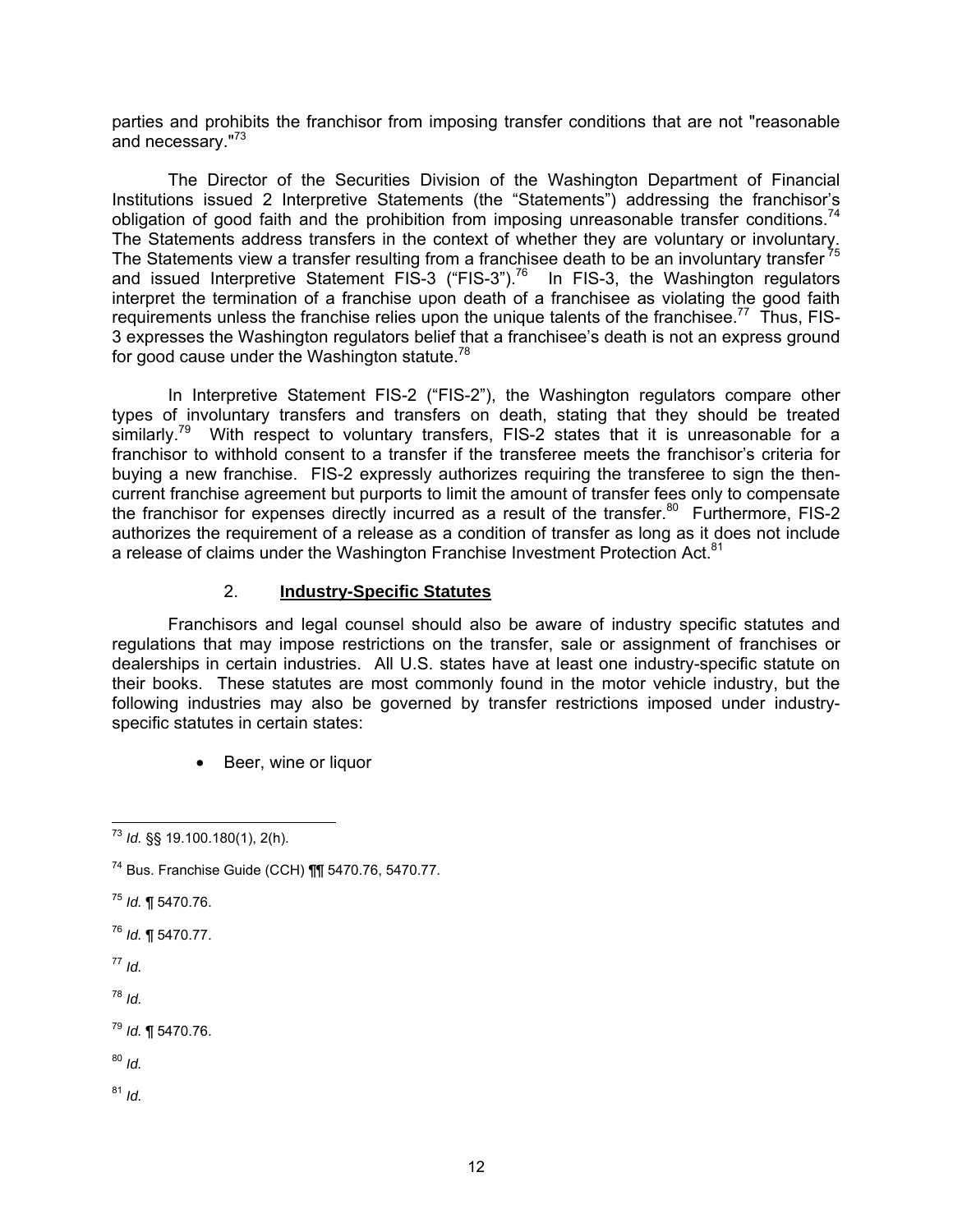- Heavy equipment
- Petroleum or motor fuels
- Service stations
- Agricultural equipment
- **Insurance**
- Recreational vehicles (motorcycles, powersport vehicles, all-terrain vehicles, vessels, watercraft and outboard motors, marine products, mobile homes)

Many of these industry-specific statutes limit a franchisor's or dealer's ability to impose transfer restrictions. Although the statutes vary from industry to industry, they generally prohibit a franchisor from unreasonably withholding consent to transfer. $82$ 

# 3. **Some Significant Judicial Interpretations**

Despite strict statutory language prohibiting franchisors from unreasonably withholding consent to a proposed transfer or rejecting a transfer without good cause, franchisee attempts to enforce these state statutes have generally been unsuccessful. Courts will consider a franchisor's good faith and reasonableness when reviewing a franchisor's decision to withhold consent or disapprove a proposed transfer.83 If the franchisor has a legitimate business reason for refusing a transfer, the courts will typically uphold the franchisor's decision.<sup>84</sup> If, however, the transfer decision lacks a good faith business justification, the franchisor's decision may be overturned, even in cases where the franchise agreement purports to provide the franchisor with unfettered discretion.85

# a. **Good Faith and Good Cause**

If the terms of the contract do not impose an enforceable standard of reasonability or fairness, disappointed franchisees will often invoke the implied covenant of good faith and fair dealing against franchisors withholding consent to a transfer.<sup>86</sup> Generally speaking, the implied covenant of good faith and fair dealing will not override the express terms of the contract or operate to impose a higher standard of conduct than what the parties have specifically agreed to. This is true even where the franchise agreement grants the franchisor unlimited discretion or

<sup>84</sup> *Id.*

 $\overline{a}$ <sup>82</sup> *See e.g.*, CAL. BUS. & PROF. CODE §§ 22902(h), 22903(c)(1) (West 2013) (equipment); COLO. REV. STAT. § 12-6-120 (2013) (motor vehicles); FLA. STAT. § 686.413(3)(h) (2013) (outdoor power equipment); IDAHO CODE ANN. § 28-24- 103(8) (2014) (farm equipment); ME. REV. STAT. ANN. tit. 10 § 1434(3)(H) (recreational vehicles); MD. CODE ANN., TRANSP. § 15-211(d) (West 2014) (motor vehicles); MISS. CODE ANN. § 67-7-13 (2013) (wine and beer); N.H. REV. STAT. ANN. § 357-C:3 (2013) (motor vehicles); N.C. GEN. STAT. § 18B-1206 (2013) (wine); OR. REV. STAT. § 646A.310 (2013) (farm equipment); TEX. ALCO. BEV. CODE ANN. § 102.76 (West 2013) (alcoholic beverages).

<sup>83</sup> Joel D. Siegel & Glenn J. Plattner, *Saying No: Franchisor Exposure for Franchisee Transfer Restrictions*, 16 FRANCHISE L.J. 131, 133 (1997).

<sup>86</sup> Terrence M. Dunn, *Franchisor's Control over the Transfer of a Franchise*, 27 FRANCHISE L.J. 233, 236 (2008).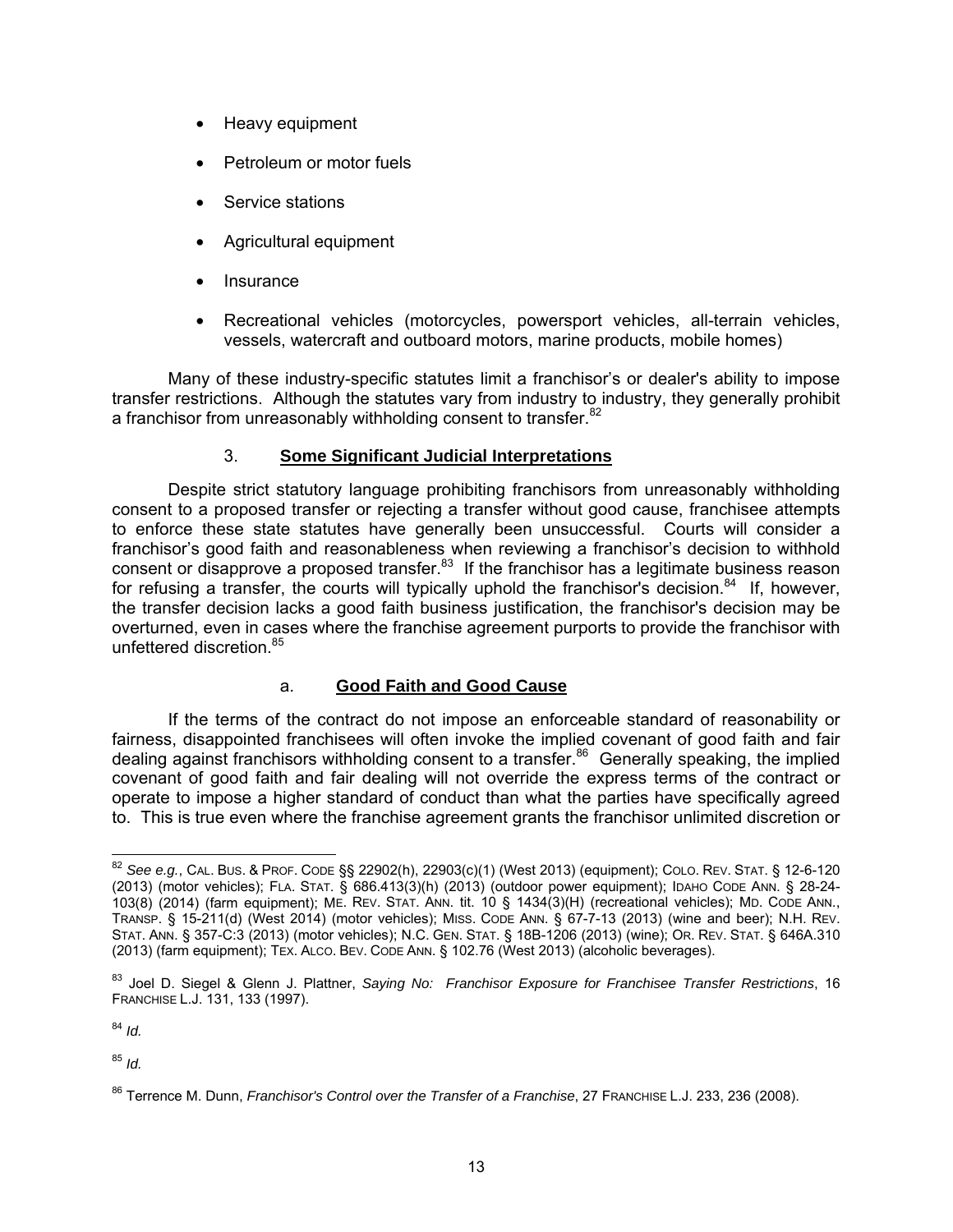the right to arbitrarily withhold its consent. However, state relationship statutes may impose a reasonableness standard or require good cause to refuse a transfer, which will supersede the terms of the franchise agreement but may not lead to a different result.

The Michigan relationship law's requirement of good cause for a refusal to consent to a change of ownership was the basis for a challenge to the requirement that the transferring franchisee sign a general release in favor of the franchisor as a condition to approval of a change in ownership in *Franchise Management Unlimited v. America's Favorite Chicken.* In that case, the transfer provisions of the franchise agreement entitled the franchisor to require a general release of any and all claims against the franchisor as a condition of approving a sale of the franchise. $87$  The franchisee was a multi-unit operator and had previously filed a lawsuit against the franchisor for unfair trade practices and other claims relating to the franchisor's acquisition of a competitive franchise chain.<sup>88</sup> Those claims were pending in the United States District Court in Louisiana at the time of the transfer request.<sup>89</sup> The franchisee refused to sign the general release, which would have required the franchisee to dismiss its pending claims against the franchisor.<sup>90</sup> The franchisor, in turn, refused to approve the transfer without the release.<sup>91</sup> The franchisee filed suit seeking a declaratory judgment that its failure to execute a release was not "good cause" for refusal to approve a transfer under the Michigan Franchise Investment Law ("MFIL").<sup>92</sup>

The trial court agreed with the plaintiff franchisee, holding the general release invalid.<sup>93</sup> However, the court of appeals reversed, noting that, while the terms of the franchise agreement prohibited the franchisor from unreasonably withholding consent to a transfer, the agreement further provided that the franchisee must execute a general release, in form satisfactory to the franchisor, prior to the transfer.  $94$  The MFIL renders void and unenforceable any provision in a contract that permits a franchisor to refuse a proposed transfer of a franchise without good cause.95 The statute provides four examples of "good cause," which includes "*[t]he failure of the franchisee* or proposed transferee to pay any sums owing to the franchisor or *to cure any default in the franchise agreement existing at the time of the proposed transfer*."96 The court held that the franchisee's refusal to sign the contractually agreed-upon general release constituted a default under the terms of the franchise agreement, satisfying the "good cause" requirement under the MFIL.<sup>97</sup>

<sup>90</sup> *Id.* at 242.

<sup>91</sup> *Id.*

 $92$  *Id.* 

<sup>93</sup> *Id.* at 243.

<sup>94</sup> *Id.* at 243-244.

<sup>95</sup> *Id.* at 244.

 $\overline{a}$ <sup>87</sup> Franchise Mgmt. Unlimited v. America's Favorite Chicken, 561 N.W.2d 123, 242 (Mich. Ct. App. 1997).

<sup>88</sup> *Id.* at 241.

<sup>89</sup> *Id.*

<sup>96</sup> *Id.* at 244-245 (emphasis in original).

<sup>97</sup> *Id*. at 245-246.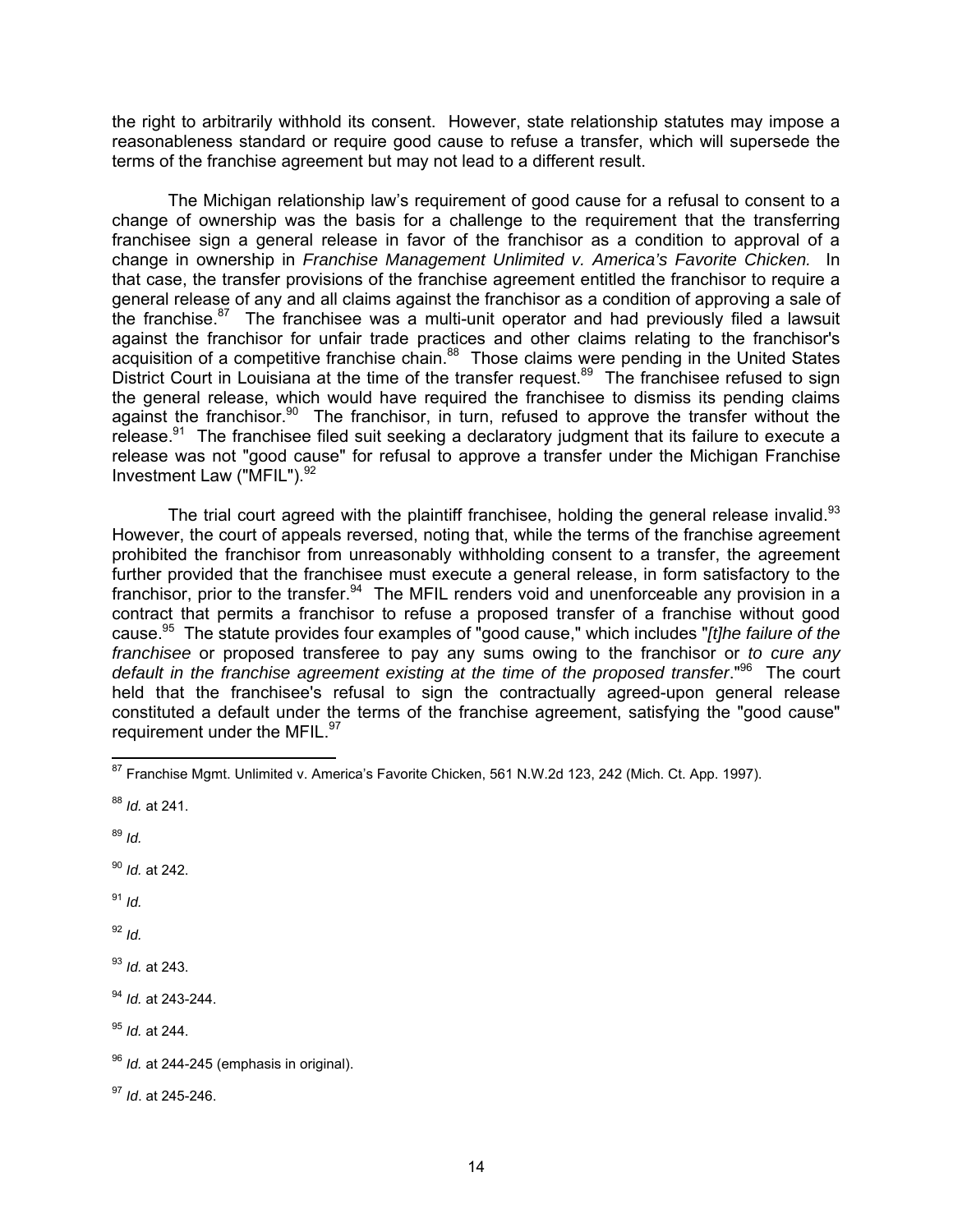Even assuming, arguendo, that franchisee's failure to provide the release did not constitute "good cause" under the four specific examples set forth in the MFIL, those examples are not exhaustive.<sup>98</sup> "The good cause requirement centers on commercial reasonability," and the court found it commercially reasonable for the franchisor to require all claims to be resolved before approving a transfer of the franchise.<sup>99</sup> The requirement of a release is discussed in Section IV of this paper.

In *Perez v. McDonald's Corp.*, a franchisee seeking to sell its McDonald's restaurant submitted four prospective purchasers to the franchisor for approval.<sup>100</sup> The franchisor rejected all four purchasers on the basis that each had failed to complete McDonald's franchisee applicant training program, which was mandatory for all prospective franchisees.<sup>101</sup> Although the plaintiff franchisee did not dispute McDonald's right to require prospective transferees to satisfy McDonald's current requirements for new franchisees, including the completion of the applicant training program, it argued that McDonalds arbitrarily limited access to the training program and failed to disclose in its FDD the severity of the limited access and the fact that the plaintiff would therefore not be able to sell its franchise on the open market.<sup>102</sup>

The franchise agreement, however, was silent as to the requirements for admission into the applicant training program, i.e., it did not impose any obligation on McDonald's to admit prospective purchasers into the program or limit in any way McDonald's right to decide which applicants would be admitted into the program.103 Because there was no applicable provision in the franchise agreement, the franchisee was unable to rely on the implied covenant of good faith and fair dealing.<sup>104</sup> "Although every contract implies good faith and fair dealing between the parties to it, the covenant is not an independent source of duties for the parties to a contract."105

In *Taylor Equipment, Inc. v. John Deere Co.*, a dealer case based on South Dakota law, the terms of the parties' dealer agreement prohibited the dealer from assigning its dealership without John Deere's prior written consent.<sup>106</sup> When John Deere withheld its consent to an assignment based on the proposed transferee's inadequate equity capital, the proposed sale fell through.<sup>107</sup> The dealer was later able to sell its dealership assets to an approved buyer, but on

<sup>101</sup> *Id.*

<sup>102</sup> *Id.* at 1033.

<sup>103</sup> *Id.* at 1035.

<sup>104</sup> *Id.*

<sup>105</sup> *Id.*

 $\overline{a}$ <sup>98</sup> *Id*. at 246.

<sup>99</sup> *Id.* at 247-248. The court noted that the release only covered non-MFIL claims, which was appropriate because the MFIL prohibits any requirement that a franchisee assent to a release, assignment, novation, waiver or estoppel that deprives the franchisee of any rights or protections provided under the MFIL. *Id.* at 248.

<sup>100</sup> Perez v. McDonald's Corp.,60 F. Supp.2d 1030, 1032 (E.D. Cal. 1998).

 $106$  Taylor Equip., Inc. v. John Deere Co., 98 F.3d 1028, 1030 (8th Cir. 1996).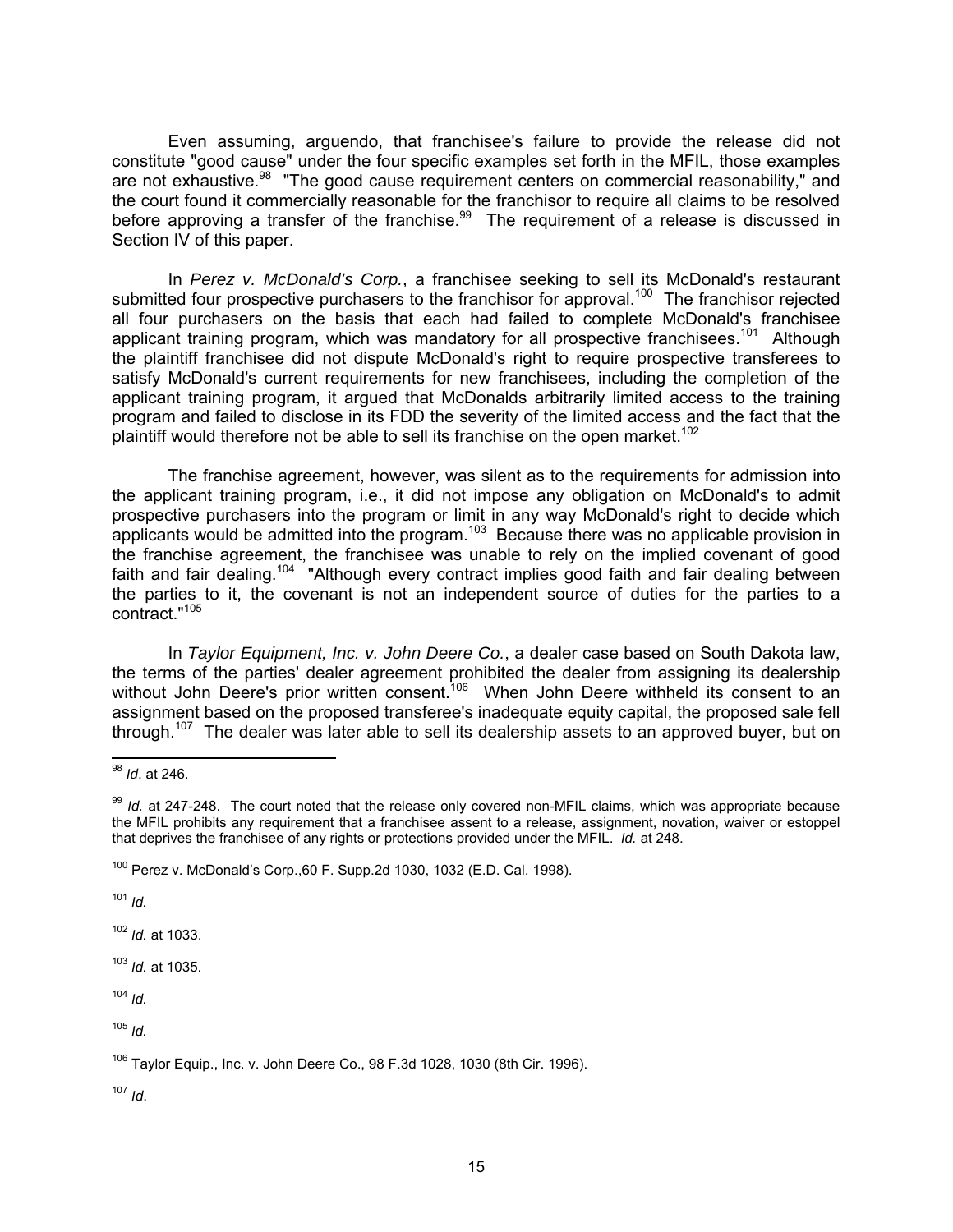much less favorable terms.<sup>108</sup> As a result, the dealer brought suit against John Deere for breach of the implied covenant of good faith and fair dealing, which is implied into every contract under South Dakota law.<sup>109</sup> The court interpreted the dealer agreement as granting John Deere an absolute right to approve or disapprove the proposed transferee.<sup>110</sup> The purpose of the implied covenant of good faith is "to honor the parties' justified expectations," but the dealer did not have a justified expectation that John Deere would agree to surrender its absolute right to approve or disapprove the dealer's successor.<sup>111</sup> The court made it clear that the implied covenant could not be applied to limit a clear contractual provision. "Though every contract includes the implied covenant, it does not affect every contract term. The covenant is 'a method to fill gaps' in a contract. It has 'nothing to do with the enforcement of terms actually negotiated' and therefore cannot 'block use of terms that actually appear in the contract."<sup>112</sup>

In *Keating v. Baskin Robbins USA, Co.*, the franchise agreement allowed Baskin Robbins to withhold its consent to a transfer of the franchisee's interest in the franchise agreement "arbitrarily and for any reason whatsoever" or to "condition any consent in [its] sole discretion."113 It was undisputed that Baskin Robbins withheld its approval of the proposed transferee due to his inability to speak fluent English, despite the fact that the prospect intended to purchase the business for his American college educated son to operate.<sup>114</sup> The prospective purchaser was denied on the telephone without being given the opportunity to take an English language proficiency test, which the evidence showed Baskin Robbins used in its application process.<sup>115</sup> The court found that Baskin Robbins did not breach the franchise agreement, since there was no provision in the contract that required the franchisor to administer a proficiency test before denying approval of the transfer.<sup>116</sup> The court then turned to the separate issue of whether Baskin Robbins breached the implied covenant of good faith and fair dealing, which requires a party vested with discretion under the contract to exercise that discretion reasonably and not in bad faith.<sup>117</sup> The court concluded that the implied covenant of good faith and fair dealing cannot override the express terms of the agreement.<sup>118</sup> Because the franchise agreement gave Baskin Robbins the right to withhold consent to a transfer "arbitrarily and for

<sup>111</sup> *Id*.

<sup>114</sup> *Id.* 

 $115$  *Id.* 

<sup>116</sup> *Id.*

 $117$  *Id.* 

<sup>118</sup> *Id.* at \*10.

 $\overline{a}$ <sup>108</sup> *Id*.

<sup>109</sup> *Id.* at 1031.

<sup>110</sup> *Id.* at 1033.

<sup>112</sup> *Id.* at 1032 (citing Cont'l Bank, N.A. v. Everett, 964 F.2d 701, 705 (7th Cir. 1992), cert denied, 506 U.S. 1035 (1992)).

<sup>113</sup> Keating v. Baskin Robbins USA, Co., No. 5:99-CV-148-BR(3), 2001 WL 407017, \*9 (E.D.N.C. Mar. 27, 2001).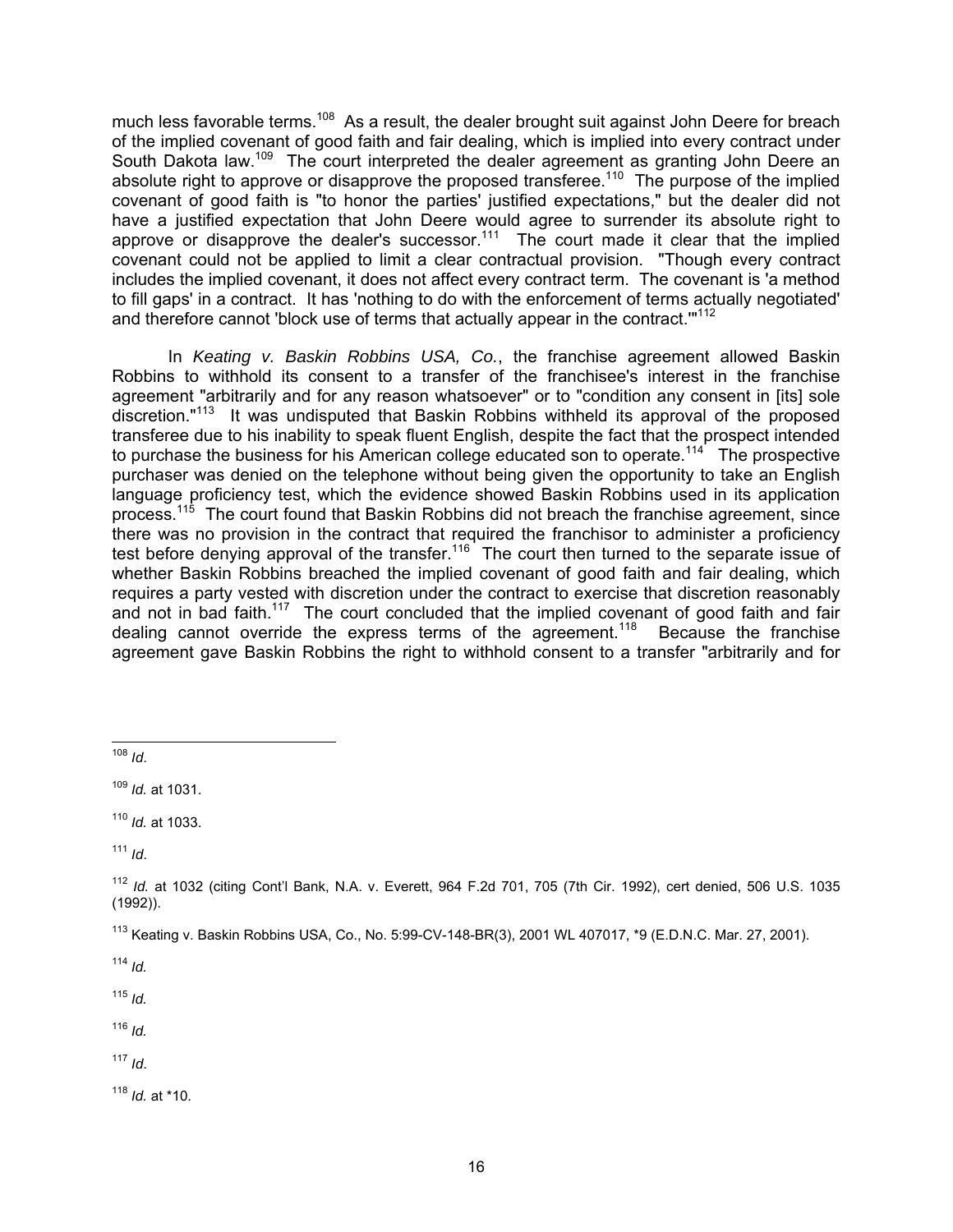any reason whatsoever," the implied covenant of good faith was held to have no relevance to the case  $119$ 

However, where the implied covenant of good faith is applied to a contract term, the franchisor must show a legitimate business reason for refusing a proposed transfer. In *V.W.*  Credit, Inc. v. Coast Automotive Group, Ltd,<sup>120</sup> the franchisor disapproved a transfer request based on alleged deficiencies in the transfer application and concerns about the character of the transferee's majority member.<sup>121</sup> If a proposed transferee is unacceptable, the New Jersey Franchise Practices Act requires the franchisor to notify the franchisee in a writing "setting forth material reasons relating to the character, financial ability or business experience of the proposed transferee."122 The trial court found that the defendant did not act in good faith when it withheld approval of the transferee's application.<sup>123</sup> On appeal, the court made it clear that New Jersey's relationship statute has been interpreted as imposing a reasonableness requirement on the franchisor's decision to approve or disapprove a transfer, which requires the franchisor's decision to be "supported by substantial evidence showing that the proposed franchisee is materially deficient."124 The appellate court reviewed the franchisor's alleged bases for disapproving the transferee and found that the franchisor failed to meet this burden and, hence, unreasonably withheld its consent to transfer, in violation of the statute.<sup>125</sup> The court further held that specific performance was available to the franchisee to compel the transfer since the franchisor acted unreasonably in withholding its consent.<sup>126</sup>

Franchisors have also been found to act in good faith when they deny a transfer due to a transferee's failure to satisfy the franchisor's qualifications, including relevant business experience. $127$ 

As the above cases demonstrate, in the absence of a relationship statute to the contrary, courts are reluctant to award relief to franchisees based on an implied covenant of good faith and fair dealing where the express terms of the parties' contract require or permit the parties to act in a particular manner.

- <sup>122</sup> *Id.* at 337.
- <sup>123</sup> *Id.* at 333.

<sup>124</sup> *Id.* at 337-338.

 $\overline{a}$ <sup>126</sup> *Id.* at 330.

 $\overline{1}$ <sup>119</sup> *Id*.

<sup>&</sup>lt;sup>120</sup> VW Credit, Inc. v. Coast Auto. Group, Ltd., 346 N.J. Super. 326 (App. Div. 2002).

<sup>121</sup> *Id.* at 332.

<sup>125</sup> *Id.* at 338.

<sup>127</sup> *See*, *e.g.*, Sun Refining & Mktg Co. v. Brooks-Maupin Car Ctrs, Inc., Bus. Franchise Guide (CCH) ¶ 9325 (E.D. Mich. 1998) (upholding franchisor's transfer refusal based on transferee's lack of business experience in the service station industry, where the franchise agreement allowed the franchisor to refuse an assignment for "reasonable and objective business practices and standards.").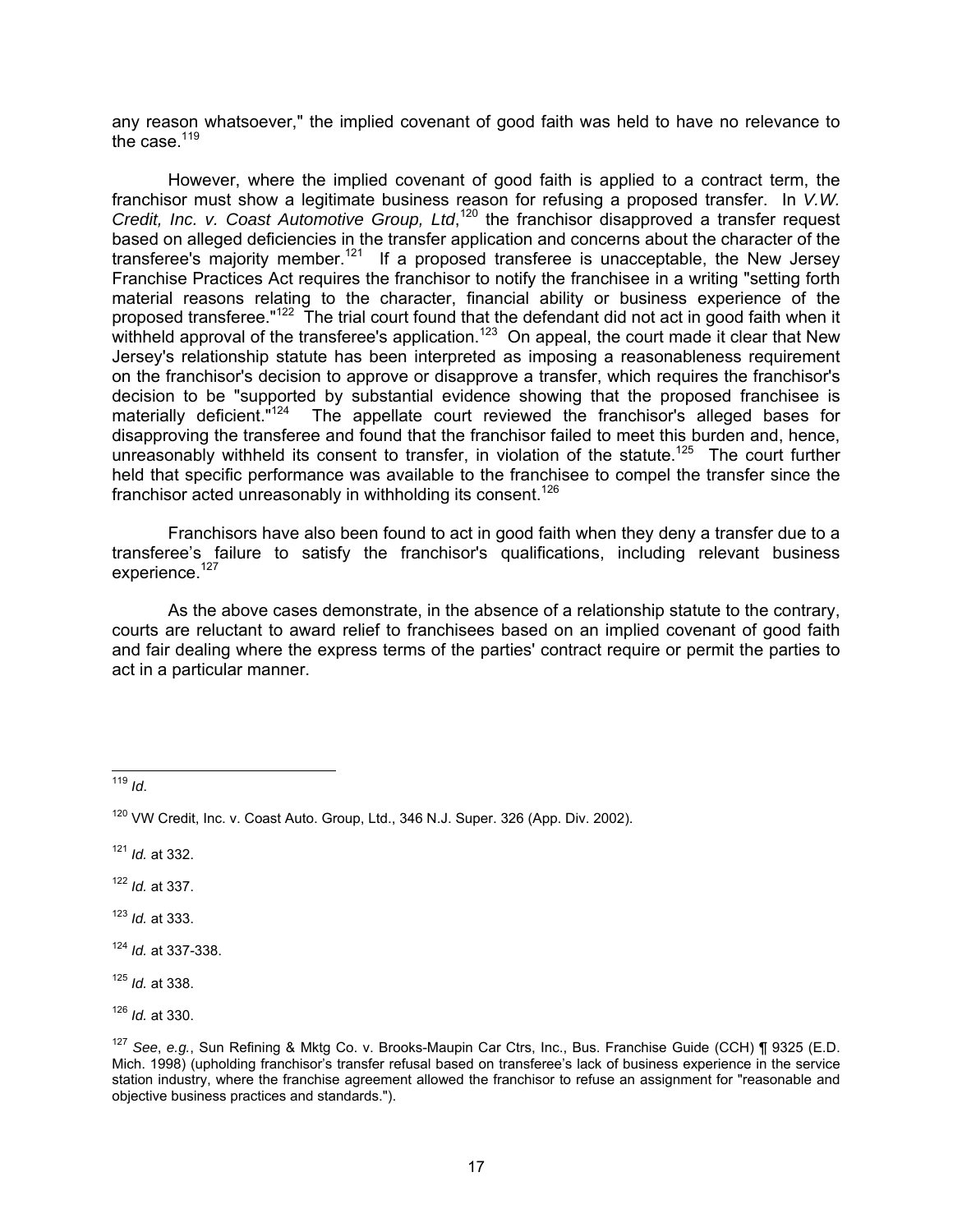#### b. **Reasonableness**

Reasonability is perhaps the most common restriction imposed on a franchisor's ability to grant or withhold approval, both from a statutory and contract perspective. Many franchise agreements provide that the franchisor must act in a reasonable manner or, conversely, may not act unreasonably. Reasonableness is typically found to exist where a franchisor has a legitimate business reason to deny a proposed franchise transfer.<sup>128</sup>

In *Burger King Corporation v. H & H Restaurants*, the franchisee proposed to sell its 29 Burger King restaurants to another Burger King franchisee.<sup>129</sup> Burger King disapproved the transfer on grounds that some of the proposed transferee's existing restaurants were not operating in compliance with Burger King's standards. The transferring franchisee claimed that Burger King's disapproval was arbitrary and also a pretext for its true motivation of forcing a sale of the restaurants to certain pre-approved purchasers at a substantially reduced price.<sup>130</sup> The transfer provision of the franchise agreement provided that Burger King would not unreasonably withhold its consent to a proposed transfer.<sup>131</sup> However, the agreement also allowed Burger King to condition its consent on the satisfaction of enumerated conditions, including a requirement that the proposed transferee satisfy, in Burger King's "sole judgment," Burger King's financial, character, managerial, and ownership criteria.<sup>132</sup> The transferring franchisee argued that Burger King breached the franchise agreement by unreasonably withholding its approval of the transfer.<sup>133</sup> But the court agreed with Burger King and held that the agreement gave Burger King "sole judgment" in determining whether the intended transferee satisfied its business standards and requirements.<sup>134</sup> Because the decision to disapprove the transfer was based on reasons specifically left to Burger King's sole discretion under the franchise agreement, the decision was not arbitrary, and Burger King's consent was therefore not unreasonably withheld in violation of the franchise agreement.<sup>13</sup>

A franchisor will be deemed to have acted *reasonably* in withholding consent to a proposed transfer where the franchisee is in default of his or her contract or the agreement is subject to termination. In *Dunkin' Donuts Inc. v. Sharif, Inc.*,<sup>136</sup> the franchise agreement was terminated when the franchisee ceased making payments to the franchisor under the franchise agreement and a related promissory note.<sup>137</sup> Nonetheless, the franchisee continued to operate the store as a Dunkin' Donuts shop following termination of the franchise agreement.<sup>138</sup> Dunkin'

<sup>130</sup> *Id.*

<sup>131</sup> *Id.* at \*5.

<sup>132</sup> *Id.* 

<sup>133</sup> *Id.*

<sup>134</sup> *Id.* 

<sup>135</sup> *Id.* at \*6.

<sup>137</sup> *Id.* at 810.

 $\overline{\phantom{a}}$ 128 Siegel & Plattner, *supra* note 83, at 133.

<sup>129</sup> Burger King Co. v. H&H Rests, No. 99-2855, 2001 WL 1850888, \*4 (S.D. Fla. Nov. 30, 2001).

<sup>&</sup>lt;sup>136</sup> Dunkin' Donuts Inc. v. Sharif, Inc., 177 Fed. Appx. 809 (10th Cir. 2006).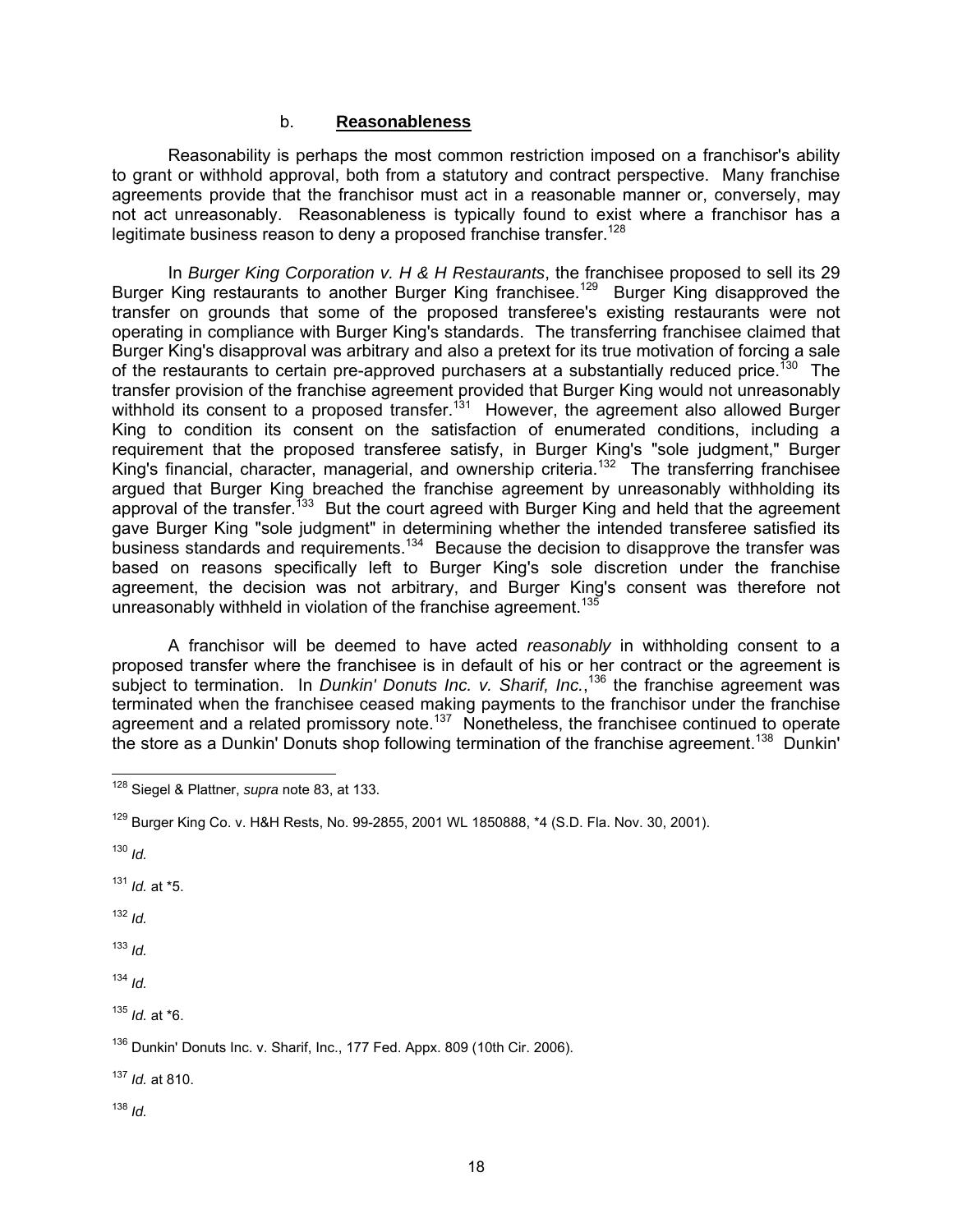Donuts subsequently commenced an action against the franchisee seeking both injunctive and monetary relief for breach of contract, trademark infringement, and unfair competition related to the franchisee's continued operation of the store as a Dunkin' Donuts shop.<sup>139</sup>

The franchisee counterclaimed, arguing that Dunkin' Donuts violated a duty of good faith and fair dealing, and also breached the franchise agreement in bad faith, by withholding its approval of a proposed buyer for the franchise.<sup>140</sup> According to the franchisee, the sale would have allowed it to satisfy the monetary obligations owed to Dunkin' Donuts and also make a profit on the sale.<sup>141</sup> Under the franchise agreement, the franchisee could not transfer its interest in the franchise without Dunkin' Donuts' prior written consent, which would not be unreasonably withheld as long as the proposed transferee had "a good credit rating and business qualifications reasonably acceptable to Dunkin' Donuts."142 The proposed purchaser was another Dunkin' Donuts franchisee but was in default under his existing franchise agreement based on the failure to report weekly gross sales and pay fees owed to Dunkin' Donuts.<sup>143</sup> Under these circumstances, "no reasonable jury could conclude that Dunkin' Donuts violated the Franchise Agreement by unreasonably withholding its consent" to the proposed sale. $144$ 

In cases that involve the arbitrary withholding of consent to transfer, courts will apply a similar standard to cases that involve a reasonableness standard.<sup>145</sup> The franchisor does not act arbitrarily if it has a rational business reason for disapproving the proposed transfer.<sup>146</sup> For example, in *Zuckerman v. McDonald's Corp.*,<sup>147</sup> the court held that the transfer requirements imposed by the franchisor were not arbitrary or capricious. The franchise agreement contained a lengthy assignment provision, which prohibited the franchisee from transferring any interest in the franchise without McDonald's prior written consent.<sup>148</sup> It further provided that McDonald's would not arbitrarily withhold consent to a proposed transfer.<sup>149</sup>

When the franchisee sold the franchise, it discounted the price by the amount of the "required investment" that the purchaser would be required to make in order to bring the restaurant into compliance with McDonalds' then-current image and standards for new

<sup>139</sup> *Id.* <sup>140</sup> *Id.* at 811. <sup>141</sup> *Id.* <sup>142</sup> *Id.* at 811-812. <sup>143</sup> *Id.* at 813. <sup>144</sup> *Id.* at 814. 145 Dunn, *supra* note 86, at 235.  $146$  *Id.* 147 Zuckerman v. McDonald's Corp., 35 F. Supp.2d 135 (D. Mass. 1999). <sup>148</sup> *Id.* at 137-138.

<sup>149</sup> *Id.*

-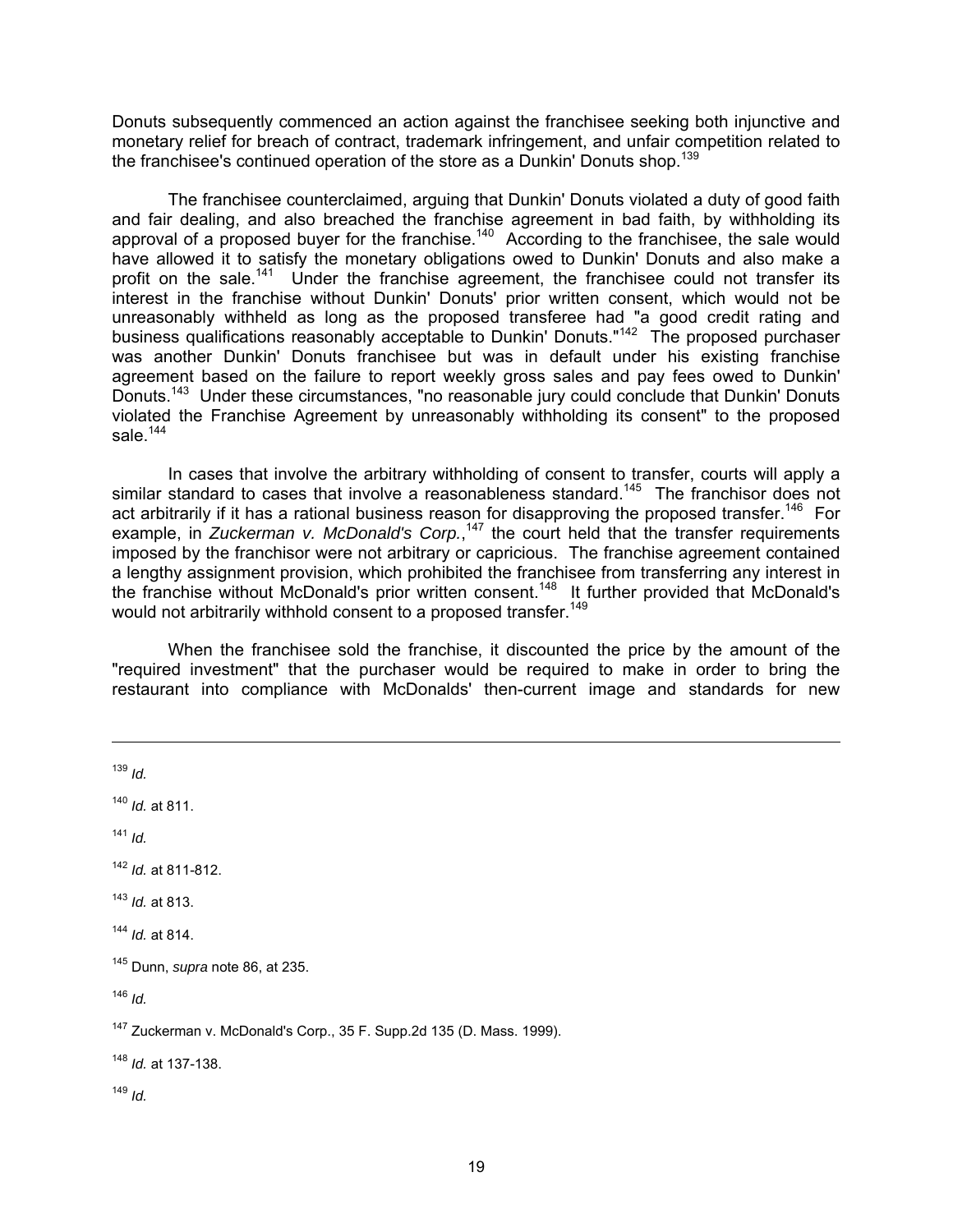restaurants.<sup>150</sup> The franchisee claimed, however, that the purchaser was never required to make the "required investment" and thus acquired the franchise at a bargain price, to the franchisee's detriment.<sup>151</sup> The disgruntled franchisee alleged that McDonalds arbitrarily withheld consent to the proposed assignment (until the franchisee reduced the purchase price), thus violating the implied covenant of good faith and fair dealing.152

In rejecting this argument, the court explained that the implied covenant of good faith and fair dealing applies only where the contract terms are ambiguous.<sup>153</sup> In this case, although the term "arbitrarily withheld" was not defined, the contract contained detailed assignment provisions that listed the specific criteria to be used in determining whether to consent to an assignment.<sup>154</sup> The factors included "financial background, equity interest in the restaurant and 'such other criteria and conditions as [McDonalds] shall then apply in the case of an application for [a new franchisee] to operate a McDonald's restaurant."<sup>155</sup> However, even assuming the contract terms were ambiguous, the court found that the condition to update the restaurant "reflected considerations openly contemplated by the parties" and was therefore not arbitrary or capricious.156

It is important to note that, even if the franchisor acts unreasonably or with pretext, its motive will generally be deemed irrelevant if the franchise agreement expressly allows the franchisor the absolute right to deny or reject a franchise transfer.<sup>157</sup>

### c. **Tort Liability**

Because of the franchisor-friendly nature of the good faith and reasonableness requirements, it is not uncommon for franchisees and transferees to bring tortious interference claims in an attempt to obtain favorable results in franchise transfer disputes. Generally, to bring a successful tortious interference claim, one must prove that (1) a business relationship existed between the transferee and the franchisee; (2) the franchisor had knowledge of the business relationship; (3) the franchisor's intentional and unjustified interference with the relationship caused the transfer to fail; and  $(4)$  the failed transfer resulted in damages.<sup>158</sup>

<sup>151</sup> *Id.*

<sup>152</sup> *Id.* at 143.

<sup>153</sup> *Id.* at 144.

<sup>154</sup> *Id.*

<sup>155</sup> *Id.* 

 $\overline{1}$ <sup>150</sup> *Id.* at 140.

<sup>157</sup> *See* Original Great Am. Chocolate Chip Cookie Co. v. River Valley Cookies, Ltd., 970 F.2d 273, 280 (7th Cir. 1992) (Contract law "does not provide remedies for spiteful conduct or refuse enforcement of contractual provisions invoked out of personal nastiness."); Walner v. Baskin Robbins Ice Cream Co., 514 F. Supp. 1028 (holding that a franchisor may exercise a right to disapprove a transfer without regard to motive or goodwill if neither is required by the terms of the contract).

<sup>&</sup>lt;sup>158</sup> KMS Rest. Corp. v. Wendy's Int'l, Inc., 361 F.3d 1321, 1325 (11th Cir. 2004).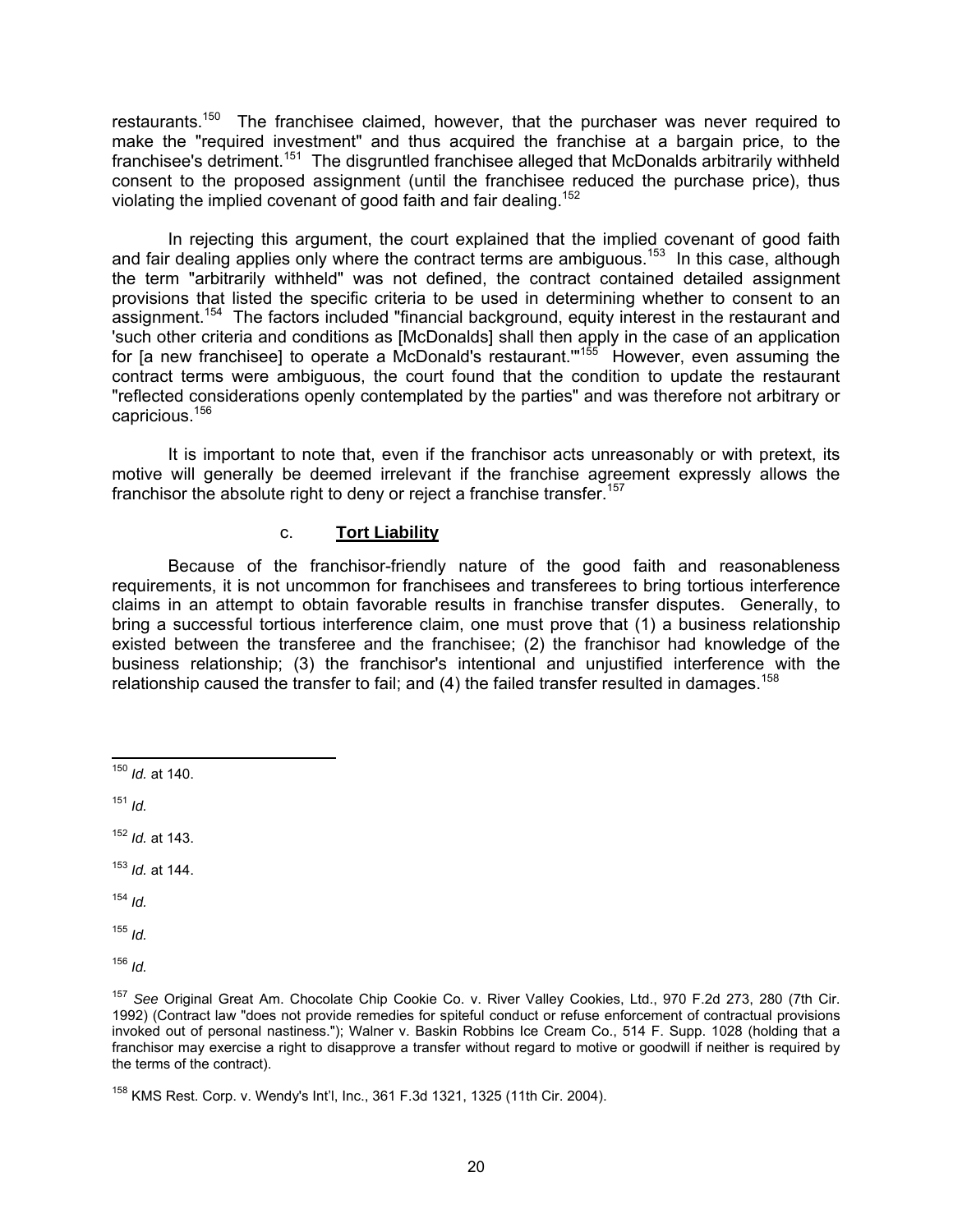For example, in *KMS Restaurant Corp. v. Wendy's International, Inc.*, a franchisor rejected a franchisee's proposed transfer, and the transferee alleged that the franchisor tortiously interfered with its purchase of the franchise.<sup>159</sup> The transferee argued that the franchisor intentionally and unjustifiably interfered, destabilizing its corporate structure, and then used a "lack of stability" as reason to deny the transfer.<sup>160</sup> The court found that a franchisor's use of improper methods could support a tortious inference claim even if the franchisor did not act solely out of malice.<sup>161</sup>

Despite the favorable holding in *KMS*, tortious interference claims have not been very successful. When a franchisor is a "necessary party," courts have dismissed tortious interference claims.162 For example, in *J.K.P. Foods, Inc., v. McDonald's Corp.*, a franchisee alleged that its franchisor tortiously interfered with its contract to transfer the franchise by increasing the reinvestment costs associated with the transfer.<sup>163</sup> However, under the franchise agreement, any transfer was subject to the franchisor's approval.<sup>164</sup> As a result, the court found that the franchisor was not liable.<sup>165</sup> Because any transfer was subject to the franchisor's approval, the franchisor was a necessary party to the contract, and a party to a contract cannot be held liable for interference.<sup>166</sup>

Similarly, in *Home Repair Inc. v. Paul W. Davis Systems*, the franchisee asserted that the franchisor acted with malice and tortiously interfered with its business expectancy to transfer the franchise.<sup>167</sup> The court found, however, that, under the franchise agreement, the franchisee needed the franchisor's consent for any transfer.<sup>168</sup> Therefore, the franchisor was a party to the prospective business expectancy.169 As a matter of law, the franchisor could not be liable for tortious interference, regardless of the franchisee's claim of malice, because the franchisor was the source of the franchisee's business expectancy.<sup>170</sup>

On the same note, in *Cook v. Little Caesar Enterprises, Inc.*, a franchisee alleged tortious interference with contractual and advantageous relationships when a franchisor

<sup>164</sup> *Id.*

<sup>165</sup> *Id.* at 969.

<sup>166</sup> *Id.*

<sup>168</sup> *Id.*

<sup>169</sup> *Id.*

 $\overline{1}$ <sup>159</sup> *Id.* at 1323.

<sup>160</sup> *Id.* at 1325.

<sup>161</sup> *Id.* at 1328.

<sup>162</sup> Craig Tractenberg, *Assignment, Termination, and Renewal, in* COLLATERAL ISSUES IN FRANCHISING: BEYOND REGISTRATION AND DISCLOSURE 296, 306-307 (Kenneth R. Costello ed., 2014).

 $163$  J.K.P. Foods, Inc., v. McDonald's Corp., 420 F. Supp 2d 966, 968 (E.D. Ark. 2006).

<sup>&</sup>lt;sup>167</sup> Home Repair Inc. v. Paul W. Davis Sys., Bus. Franchise Guide (CCH) ¶ 11,515 (N.D. III. 1998).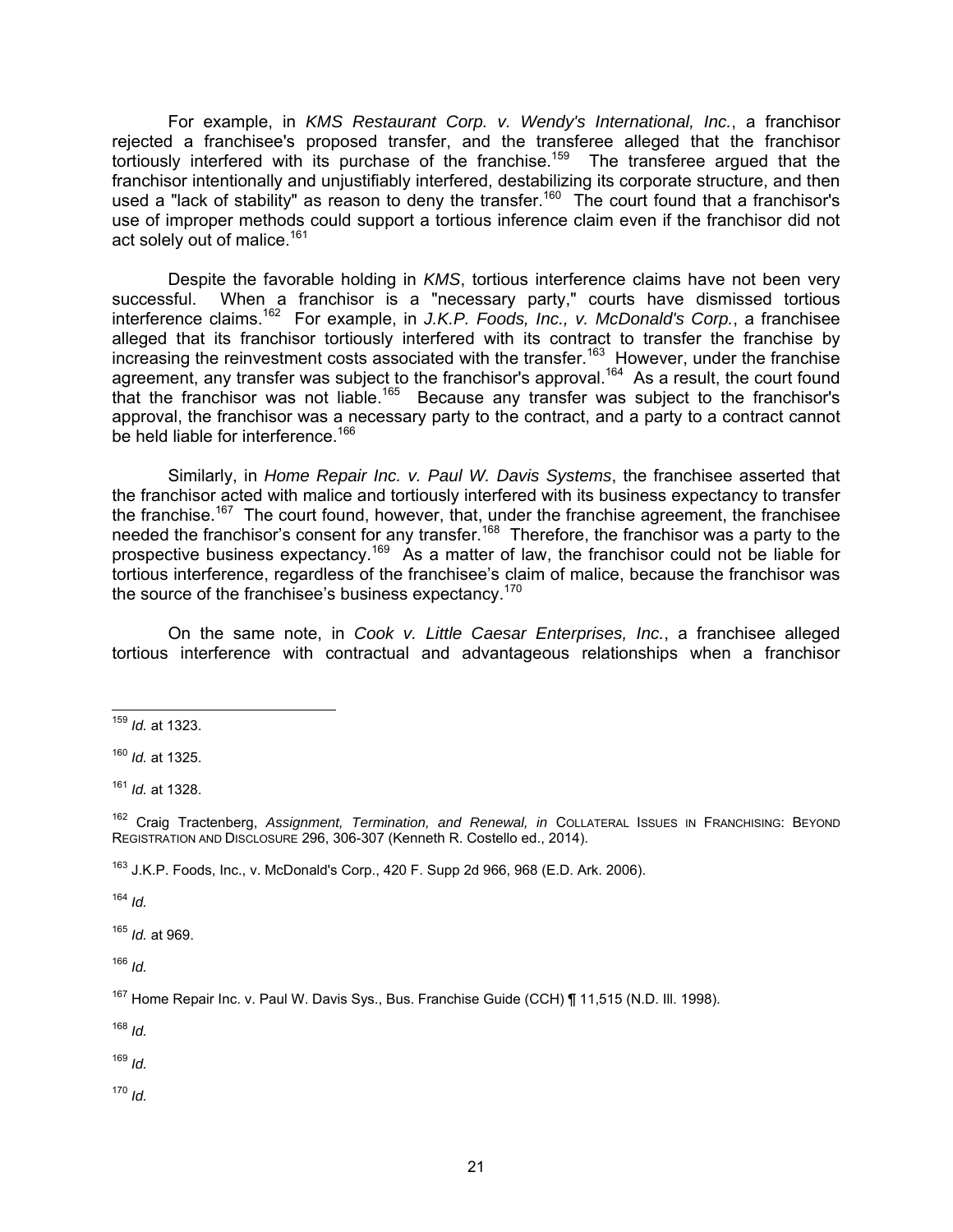withheld its consent to a proposed transfer.<sup>171</sup> Once again, the franchise agreement provided the franchisor with the right to disapprove of any transfer.<sup>172</sup> Like many other courts, the court in *Cook* held that a tortious interference claim cannot be successful when the defendant is a party to the contract or business relationship.<sup>173</sup> Furthermore, the franchisor is a party to the contract or business relationship if it maintains discretion to disapprove of a transaction.<sup>174</sup> Thus, because the agreement provided the franchisor with the right to reject any transfer, the court in *Cook* granted the franchisor's motion to dismiss; the franchisor was a party to the business relationship.175

A federal court in Florida came to the same conclusion in *Hall v. Burger King Corp.* when a franchisee brought a tortious interference lawsuit against its franchisor.<sup>176</sup> The franchisee alleged that the franchisor tortiously interfered when the franchisor rejected a potential transferee and dissuaded another transferee from buying the franchise.<sup>177</sup> The court, however, dismissed the franchisee's claim because, under the franchise agreement, the franchisor maintained the contractual right to approve of any transfer.<sup>178</sup> The court stated that this right made the franchisor a party to any transfer, contract, or business relationship that the franchisee could have with any potential transferee.179 Thus, as a matter of law, the franchisor could not tortiously interfere with the franchisee's attempt to transfer.<sup>180</sup>

Likewise, in *Pasqualetti v. Kia Motors America*, *Inc.*, a franchisee claimed that a franchisor interfered with several business relationships when the franchisor denied the franchisee's transfer application.181 Consistent with the majority of courts, the court found that there could be no tortious interference claim because the franchise agreement required the franchisee's approval for any transfer.<sup>182</sup> Consequently, too, the franchisor was the source of the franchise opportunity being sought.<sup>183</sup> Therefore, the franchisor was a party to the

<sup>172</sup> *Id.* at 416.

 $173$  *Id.* 

 $174$  *Id.* 

<sup>175</sup> *Id.* at 417.

<sup>177</sup> *Id.* at 1529-29.

 $178$  *Id.* 

 $180$  *Id.* 

<sup>182</sup> *Id.*

 $\overline{\phantom{a}}$  $171$  Cook v. Little Caesar Enters., Inc., 972 F. Supp. 400, 414 (E.D. Mich. 1997).

 $176$  Hall v. Burger King Corp., 912 F. Supp. 1509, 1515 (S.D. Fla. 1995).

<sup>179</sup> *Id.* at 1538.

<sup>181</sup> Pasqualetti v. Kia Motors Am., Inc., 663 F. Supp. 2d 586, 602 (N.D. Ohio 2009).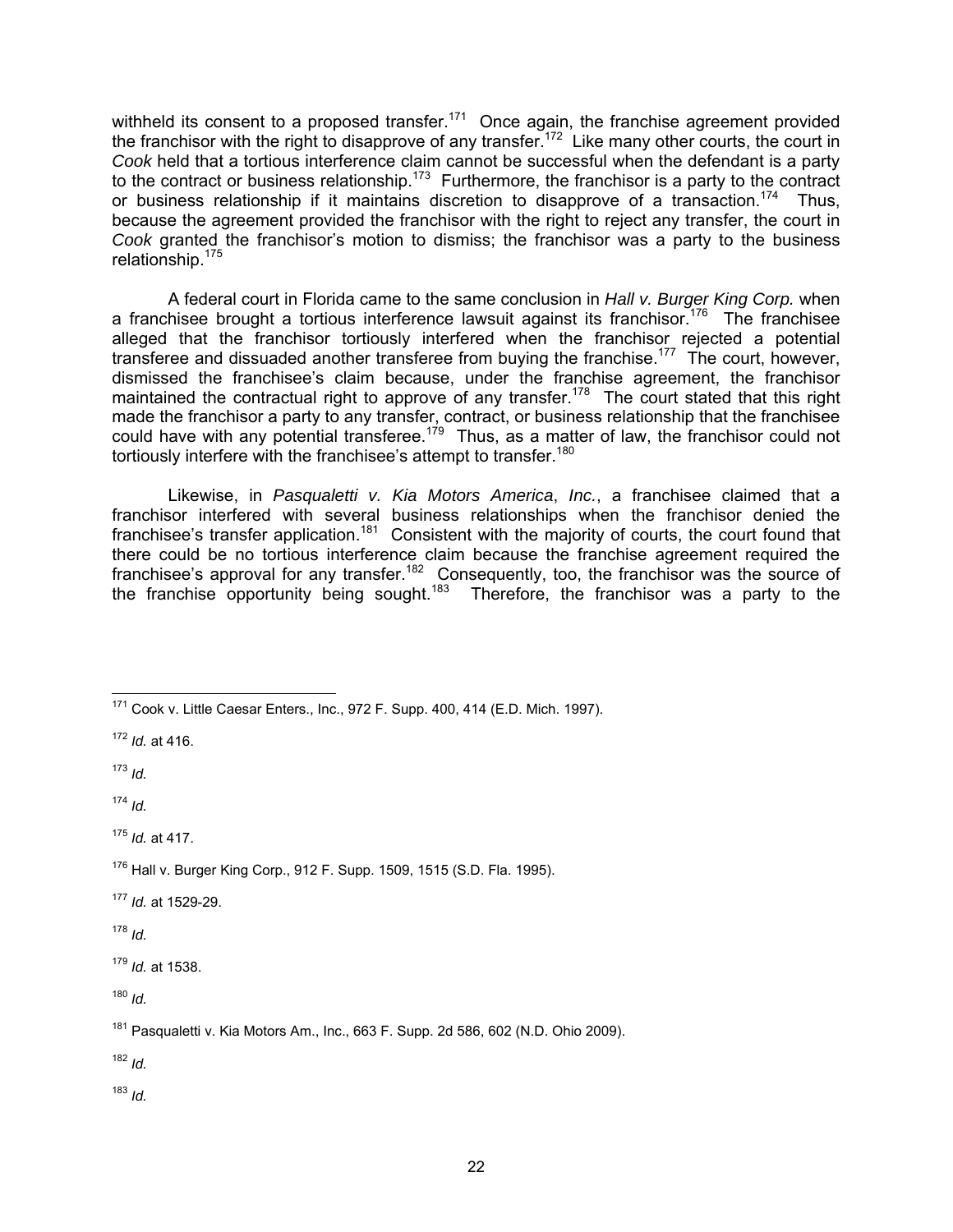contract.<sup>184</sup> The court reasoned that, as a matter of policy, franchisors should not fear tort liability for choosing to not contract with a transferee.<sup>185</sup>

Tortious interference claims have also been dismissed where a franchisor exercises a contractual right.186 In *Tacoma Auto Mall, Inc. v. Nissan North America, Inc.*, a franchisee claimed that a franchisor tortiously interfered with a business relationship when the franchisor refused to consent to a proposed sale of the franchise.187 However, the franchise agreement expressly provided that any transfer was subject to the franchisor's approval.<sup>188</sup> Thus, the court held that the franchisee's interference claim failed as a matter of law because merely exercising one's legal rights in good faith cannot constitute tortious interference.<sup>189</sup>

Similarly, in *Hunt Enterprises, Inc. v. John Deere Industrial Equipment Co.*, a franchisee requested assistance in selling the franchise when the franchisor threatened franchise termination for poor sales performance.<sup>190</sup> The franchisor agreed to assist in the process but maintained that any transfer was subject to the franchisor's approval.<sup>191</sup> A transferee expressed interest in the franchise, but the franchisor disapproved of the transfer because the transferee operated a similar business which sold a competitor's product.<sup>192</sup>

After an 8-year business relationship and continued poor performance, but before the franchisee could transfer the franchise, the franchisor terminated the franchise agreement.<sup>193</sup> The franchisee responded by bringing a lawsuit for tortious interference with a business opportunity.194 The court, however, dismissed the claim, reasoning that the franchisor simply exercised a right that it bargained for and made part of the franchise agreement.<sup>195</sup> Thus, there could be no tortious interference.<sup>196</sup>

Maryland courts have gone even further and have rejected tortious interference claims, holding that a franchisor does not have a duty to act reasonably.<sup>197</sup> In *Enfield Equip.* Co. v.

 $\overline{1}$ <sup>184</sup> *Id.*

<sup>185</sup> *Id.*

186 Tractenberg, *supra* note 162, at 308.

<sup>187</sup> Tacoma Auto Mall, Inc. v. Nissan N. Am., Inc., Bus. Franchise Guide (CCH) ¶ 14,867 (Wash. Ct. App. 2012).

<sup>188</sup> *Id.*

<sup>189</sup> *Id.*

190 Hunt Enters, Inc. v. John Deere Indus. Equip. Co.,Bus. Franchise Guide (CCH) ¶ 11,479 (6th Cir. 1998).

<sup>191</sup> *Id.*

<sup>192</sup> *Id.*

 $193$  *Id.* 

- <sup>194</sup> *Id.*
- <sup>195</sup> *Id.*

<sup>197</sup> Tractenberg, *supra* note 162, at 308-09.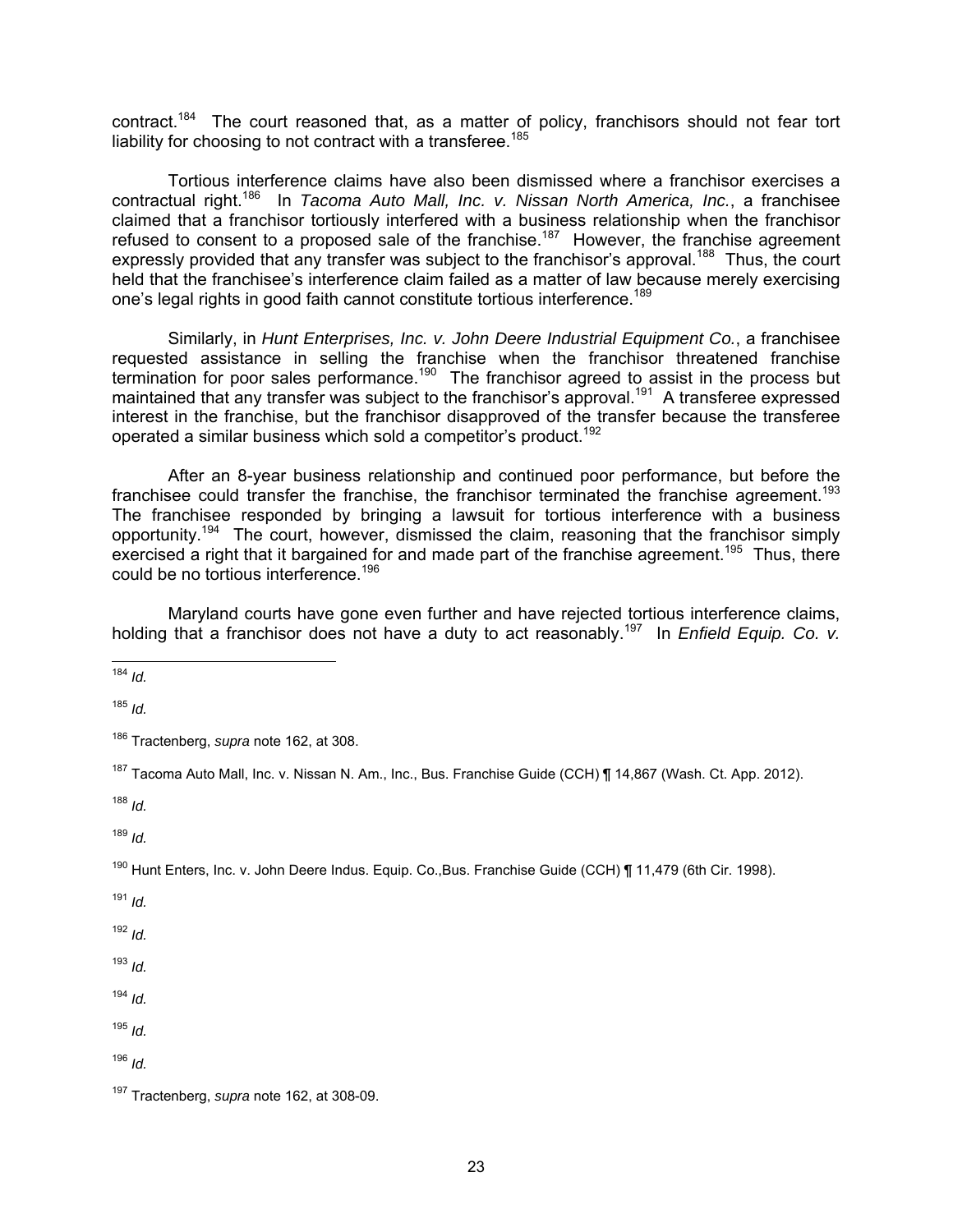*John Deere Co.,* a franchisee sought approval of several different transferees, as required by the franchise agreement, but the franchisor would only agree to one specific transferee.<sup>198</sup> When the franchisee submitted the transfer agreement with the agreed upon transferee, the franchisor rejected it and required the parties to negotiate a new agreement.<sup>199</sup> The franchisee subsequently brought a tortious interference with prospective advantage action against the franchisor, alleging that the franchisor caused the franchisee to reach a less favorable deal.<sup>200</sup> The court in *Enfield*, however, dismissed the action, recognizing that Maryland has long accepted that, in the commercial world, businesses will act at the expense of others to pursue their own interests, and that, in itself, is not tortious interference.<sup>201</sup> Thus, by withholding consent, even if unreasonably so, the franchisor was simply acting in its own interest.<sup>202</sup> Without improper or wrongful conduct, the franchisor's actions could not amount to tortious interference.<sup>203</sup>

Likewise, in *R.A., Inc. v. Anheuser-Busch, Inc.*, a transferee sued a franchisor for tortious interference of prospective contracts when the franchisor backed out of the transfer agreement.<sup>204</sup> This agreement, like many others, provided that the franchisor had to approve any transfers.<sup>205</sup> The court dismissed the claim, reasoning that the law "clearly" requires the franchisor's conduct to be improper before any liability for tortious interference will attach.<sup>206</sup> Because, as a matter of law, the franchisor's conduct did not amount to improper or wrongful conduct, it could not interfere with prospective contractual relations.<sup>207</sup>

Courts have also rejected tortious interference claims when a franchisee attempts to transfer or sell a franchise to a competitor.208 For example, in *Brittain v. The Stroh Brewery*, a franchisor rejected an initial transferee but later accepted a subsequent transferee.<sup>209</sup> The franchisee then sued the franchisor for refusing to approve the first transferee because that deal was more lucrative for the franchisee.<sup>210</sup> However, the court found that the franchisor had reasonable grounds to reject the first transferee because that transferee sold the competitor's product and expressed an antagonistic and uncooperative attitude.<sup>211</sup> Accordingly, the court

 $\overline{1}$ 

<sup>203</sup> *Id.*

 $^{204}$  R.A., Inc. v. Anheuser-Busch, Inc., Bus. Franchise Guide (CCH) ¶ 10,820 (D. Minn. 1995).

<sup>205</sup> *Id.*

<sup>206</sup> *Id.*

<sup>207</sup> *Id.*

<sup>210</sup> *Id.*

 $198$  Enfield Equip. Co. v. John Deere Co., 64 F. Supp. 2d 483, 484 (D. Md. 1999).

<sup>199</sup> *Id.* at 485.

<sup>200</sup> *Id.*

<sup>201</sup> *Id.* at 487.

<sup>202</sup> *Id.*

<sup>208</sup> Tractenberg, *supra* note 162, at 308-09.

 $^{209}$  Brittain v. The Stroh Brewery, Bus. Franchise Guide (CCH) ¶ 10,199 (4th Cir. 1993).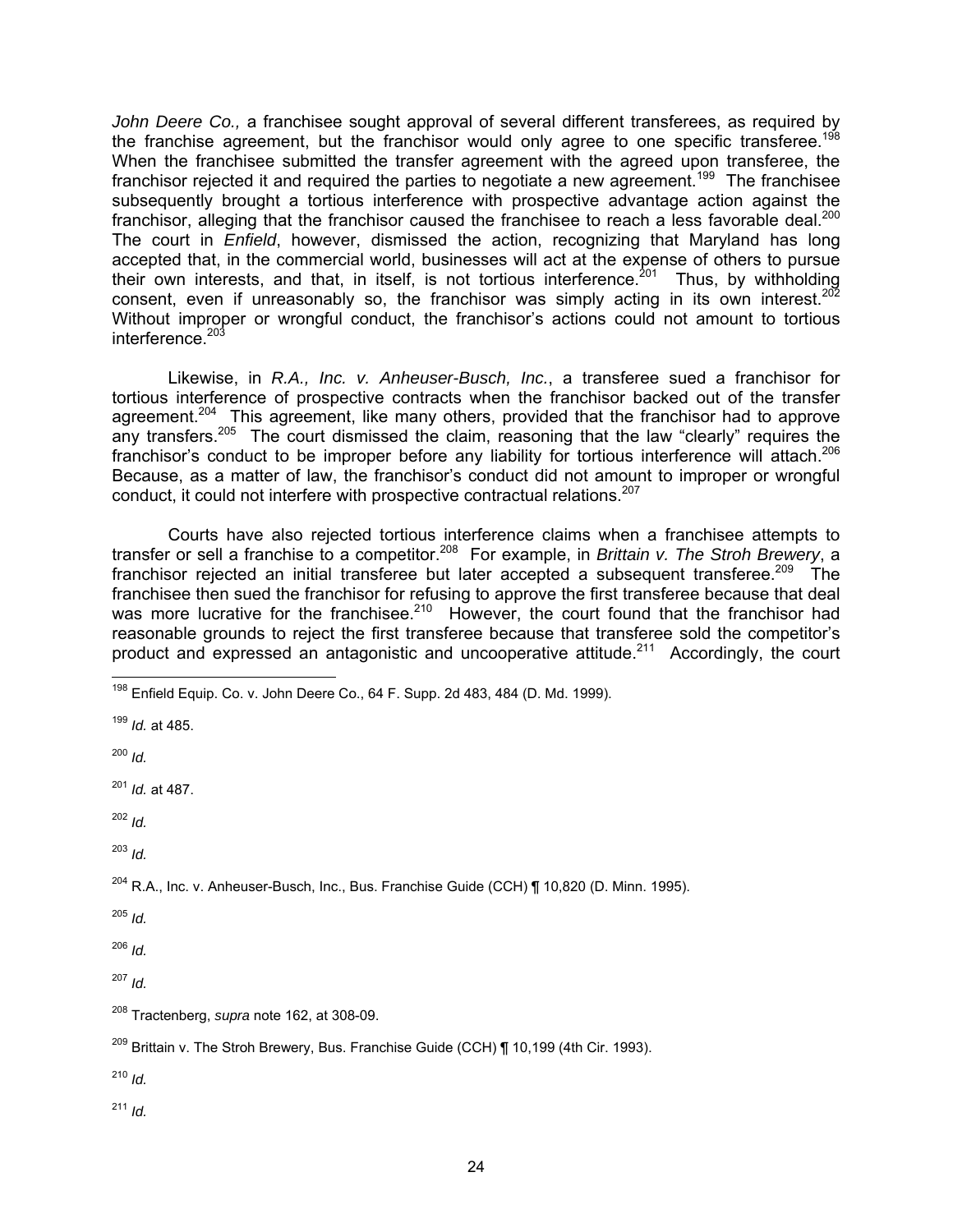held that the franchisor's refusal to give consent was neither unreasonable nor taken in bad faith. $212$  Thus, the court dismissed the tortious interference claim. $213$ 

Similarly, in *Bishay v. Foreign Motors, Inc.*, the franchise agreement provided that the franchisor had the right to approve all transferees but could not do so unreasonably.<sup>214</sup> A transferee sued the franchisor when the franchisor refused to approve of a transfer, alleging that the franchisor unreasonably withheld consent.<sup>215</sup> The court found that the franchisor's rejection of the transferee was reasonable considering the transferee's history of repeatedly violating the franchisor's trademark and the transferee's operation of a satellite businesses, which could be confused with the franchise.<sup>216</sup> Thus, it dismissed the franchisee's claim.<sup>217</sup>

On the other hand, in *Woody v. General Motors Corp.*, the court found that a franchisor's refusal to accept a transfer was a potential breach of contract because it was arbitrary.<sup>218</sup> In *Woody*, a franchisor refused two transfer proposals, so the franchisee brought suit for tortious interference with contract, alleging that the franchisor's refusal to give consent was arbitrary.<sup>219</sup> The court found merit in the argument because the franchise agreement provided that the franchisor would "consider" a transferee and would "not arbitrarily refuse to agree" to a transfer proposal.220 Accordingly, the court vacated the lower court's summary judgment in favor of the franchisor and remanded to determine whether the actions were arbitrary.<sup>221</sup>

The vast majority of frustrated franchisees and prospective transferees will find themselves faced with the reality that challenges to franchisor disapprovals of transfers on tortious interference grounds will generally fail.

# **III. DRAFTING PRACTICES AND PROVISIONS IN THE FRANCHISE AGREEMENT**

Appendix E contains a set of Franchise Agreement assignment, transfer, and right of first refusal provisions that elucidate the discussion in this Section of the paper. Those provisions can be a starting point for drafting, but the provisions are drafted to give the franchisor the broadest control for the reasons discussed in this Section.

<sup>212</sup> *Id.*

-

<sup>213</sup> *Id.*

<sup>215</sup> *Id.* at 100.

<sup>216</sup> *Id.* at 99.

<sup>217</sup> *Id.* at 103.

<sup>219</sup> *Id.*

<sup>220</sup> *Id.*

 $214$  Bishay v. Foreign Motors, Inc., 616 N.E.2d 96, 98 (Mass. 1993).

<sup>&</sup>lt;sup>218</sup> Woody v. Gen. Motors Corp., Bus. Franchise Guide (CCH)  $\P$  10,336 (4th Cir. 1993).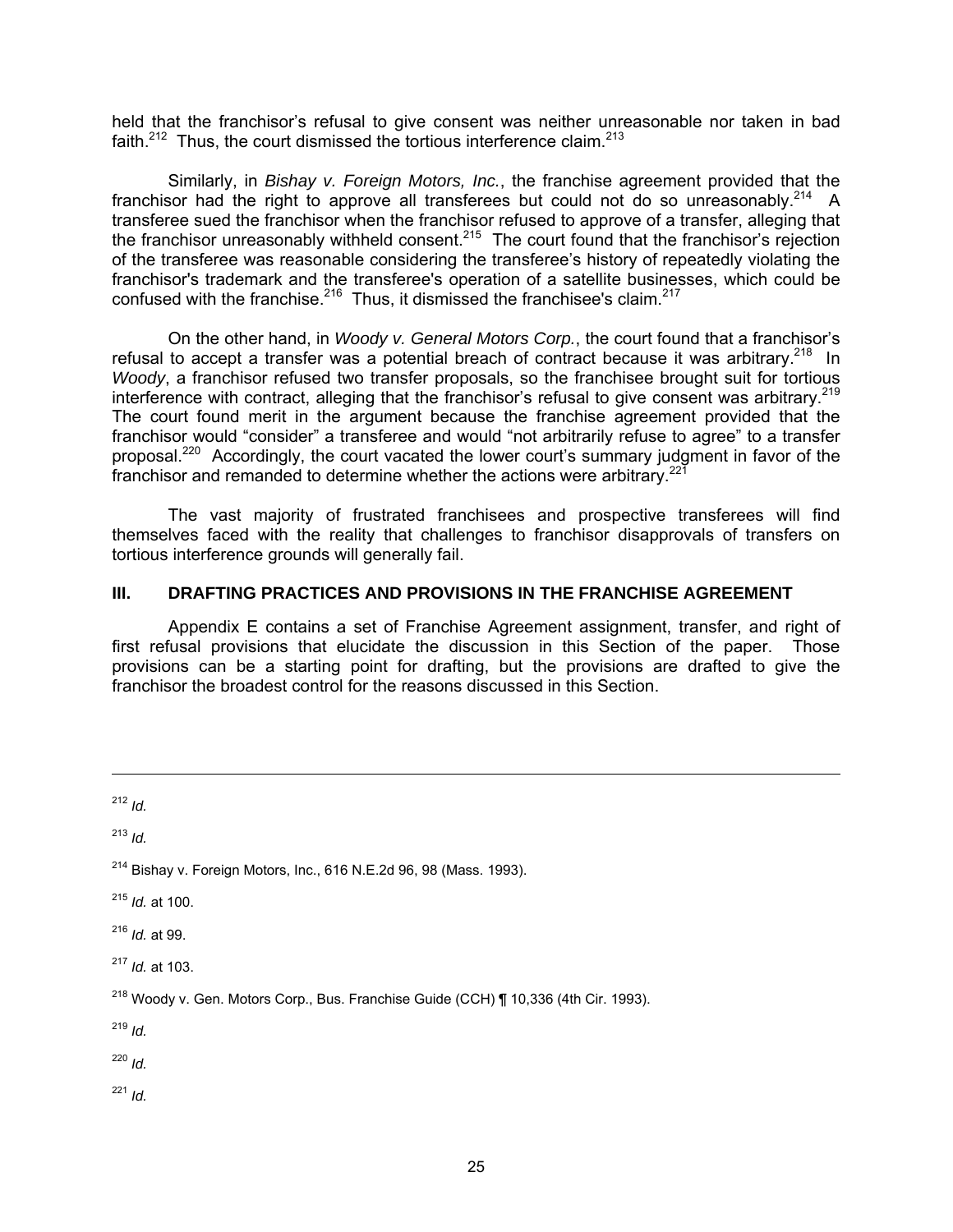### A. **The Elements of Change of Ownership Definitions**

As the title of this paper suggests, the principal terms to be defined in the franchise agreement are transfer and assignment. These definitions are frequently combined into a clause addressing what can be generally referred to as changes in ownership of the franchised business and its component elements.

The change in ownership section of the franchise agreement should begin by addressing a fundamental premise of the franchise relationship from the franchisor's viewpoint: the franchise has been granted based upon the qualifications, experience, economic resources, capability, attitude, and even personality of the named franchisee or its owners and presumes a commitment to a relationship that will endure for the full term of the franchise agreement. That is also the basis for much of the tension between the interests of the franchisor and those of the franchisee. That tension and the circumstances of many proposed changes in ownership also require addressing differing attitudes about who owns the value the franchisee builds in the business and therefore who controls its disposition.

Hence the need for flexibility in the change of ownership provisions to address the necessary balance between the franchisor's desire to pick and choose its franchisees and protect the particular franchised business and the franchise system in general juxtaposed against the franchisee's need or desire to change ownership of the franchised business because of changed relationships or circumstances, problems with the operation or profitability of the franchised business, or the desire of the franchisee or one or more of its owners to capitalize on the value of the franchised business.

While protecting the franchisor's interest in preserving the relationship it chose to create, the breadth of these clauses can create conflict in the relationship between franchisor and franchisee. To avoid that result, the change of ownership provisions must allow the franchisor to respond to particular circumstances while maintaining consistency in its treatment of franchisees.

The change of ownership provisions are typically drafted very broadly to accomplish the franchisor's goal of controlling any change whatsoever in the ownership of the franchisee or the assets of the franchised business. Those provisions address a plethora of events, occurrences, or actions that may result in someone other than those initially involved in ownership of the franchise becoming involved in its ownership.

To accomplish that, the change in ownership provisions must address:

(i) who is the franchisee: an individual, spouses or domestic partners, or a de facto or formal entity;

(ii) what might be transferred: the interest of the individual owner of the franchised business or an interest in an entity that is the owner of the franchised business, one or more of the tangible or intangible assets of the franchised business, the franchise agreement itself, or all of those;

(iii) to whom the interest or asset may be transferred, which will be determined by (iv) below; and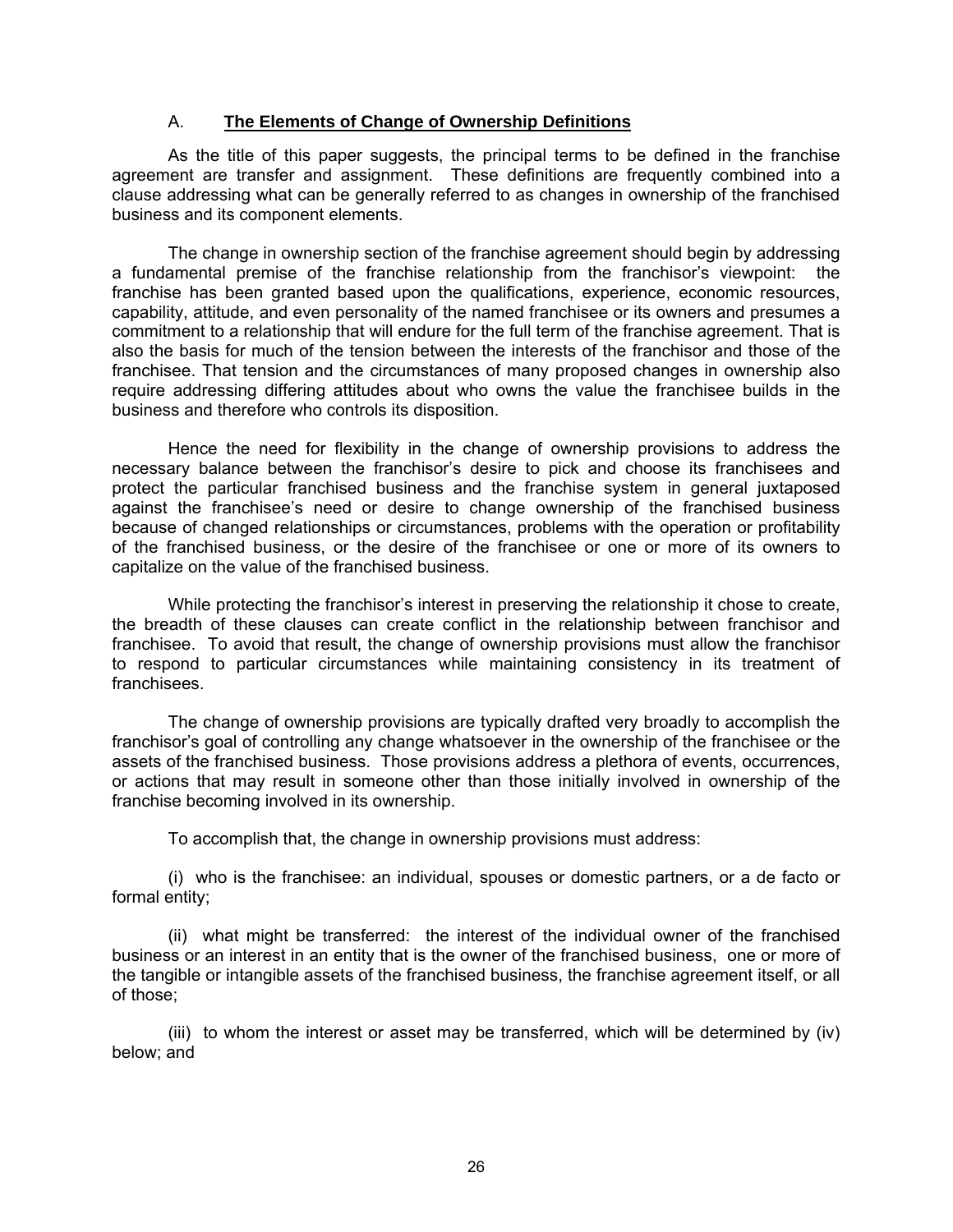(iv) how a change in ownership might occur: as a direct result of a voluntary occurrence like a sale, as a result of an uncontrollable occurrence like divorce, death, or insolvency, or as an indirect result of a voluntary occurrence like a pledge of an interest in the franchised business or its assets that results in foreclosure.

### 1. **Who Is the Franchisee**

The broadest of clauses will include as changes of ownership the transfer of any portion of the interest held by a franchisee that is an individual or any interest whatsoever in an entity franchisee. A franchisor may feel it is necessary to restrict the transfer of any interest whatsoever in an entity franchisee because business relationships can be very dynamic and those dynamics can be affected by the composition of, and relationships between, the individuals who own the entity. More common with entity franchisees is the use of a definition that addresses control, most commonly the change in ownership of 50% or more. But a more cautious approach is to refer to any change that results in a change in control of the franchisee. Similarly, the cumulative effect of changes in ownership must be addressed in order to provide for the possibility that a series of transfers by one or more individual owners of a franchisee entity in the aggregate results in a change in control. These provisions are all aimed at the goal of assuring that individuals or entity owners selected by the franchisor are compatible with one another and remain in charge of the management and operation of the franchised business.

A corollary of this line of reasoning is a prohibition on transfer of interests to a publicly held company or an investment entity that is not closely held. A franchisor may reason that it is necessary to prohibit the diffuse ownership that results from ownership by a public or investment entity because responsibility for operation of the franchised business is then more diffuse and indirect, resting in shareholders, members, or a diverse group of investors. This line of reasoning may be difficult to follow as franchise systems rely more frequently on subfranchisors or area developers, where more capital and a broad management structure are common.

At the other end of the spectrum a franchisor must consider how it addresses ownership by a family trust. This is an essential consideration both where the family trust is the owner of the interests in an entity franchisee and where individual franchisees or franchisees who are spouses or domestic partners wish to place ownership of what amounts to a family business and may be a significant family asset into an estate planning vehicle. During the lifetime of the trustor who is the operator the franchisor selected, ownership by the family trust may not be an issue. But the change of ownership clause must address what happens upon the death of the trustor/trustee who is the active operator of the franchised business. Common ways to address this issue are to give the franchisor or its nominee the right to purchase the franchised business upon the death of the operator, to give the decedent franchisee or franchisee entity owner's heirs or successors a period of time to sell the franchised business to a purchaser who can qualify and provide for the franchisor to place a manager in the franchised business until the sale is completed, or to permit the heirs or successors to take over the franchised business if they qualify and complete training.

# 2. **What Might Be Transferred**

A typical provision addressing changes in ownership will include changes: by assignment of an interest in the franchise agreement, including transfers by one or more individual owners to an entity; in ownership of any of the tangible or intangible assets of the franchised business; by transfer of shares of stock, units of membership interest, the interest of a general or limited partner; or change in the trustees or beneficiaries of a trust that is the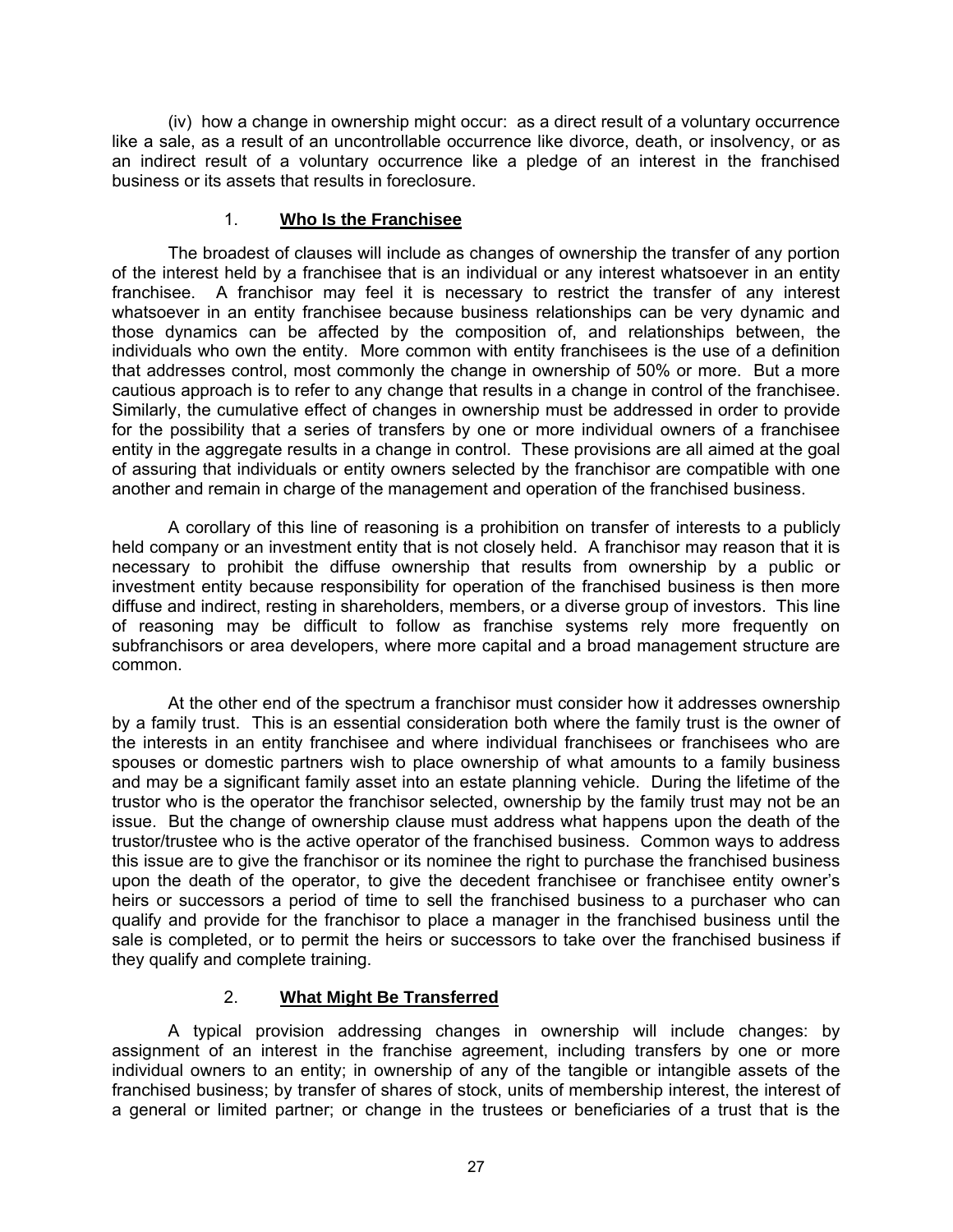franchisee. Whether entity transfer issues arise can be controlled in part by choices made at the outset of the franchise relationship, for example a policy of not permitting ownership by public entities.

A fundamental element of a change of ownership clause will ordinarily be a prohibition on transfer of less than all of the elements of the franchised business: the franchise agreement, the owned tangible assets (it being assumed that the intangible assets belong to the franchisor), the lease or ownership of the premises where a bricks and mortar franchised business is located, equipment leases, inventory, accounts receivable of a franchised business that carries accounts, transferrable governmental licenses and permits, and perhaps contracts with employees and independent contractors. To avoid inadvertent piecemeal transfers, the franchisor also has an interest in prohibiting pledging individual assets to secure financings other than purchase money financings of fixtures and equipment. The ramifications of this consideration for financing of franchised businesses are beyond the scope of this paper, but the two needs must be reconciled and coordinated.

# 3. **Transfer: "Let Me Count the Ways"**

There are numerous ways and reasons to transfer a franchise. Many of the methods are addressed in the franchise agreement transfer definition.

The most common method is the transfer of the franchise agreement itself by assignment as part of a sale of substantially all of the assets of the franchised business. This process normally takes the form of a formal assignment and assumption.<sup>222</sup>

Franchise transfers are also frequently accomplished by changing the entity owner or the persons who control the entity owner. For example, individuals often transfer the franchise agreement to a corporation or limited liability company to operate the business. Again, this is frequently done by an assignment and assumption form. For a franchise that is already owned by a business entity, the transfer often is accomplished indirectly by a sale of the ownership interests of the entity. This can be accomplished by a sale of the business entity's stock, limited liability company membership interests, partnership interests, etc. In this case, from a technical legal standpoint, there may have been no transfer or assignment of the franchise agreement itself, but a deemed transfer by operation of the defined term of the franchise agreement. Nevertheless, the franchisor will require some form of documentation to evidence the transaction and to give its consent.<sup>223</sup> With today's flexibility in creating, structuring and organizing business entities, it is critical for the franchisor to determine how control over the franchised business will be exercised. For example, it is common for management control to differ from majority equity ownership of limited liability companies. Franchisors should delve into the background of the operating agreements, shareholders agreements or partnership agreements governing the business entity to determine appropriate control. Simply requiring majority ownership may not be enough and a change in less than majority ownership interest in the business entity may effectively change all management control.

Similar to transfers of underlying ownership interest from one owner to another, a franchise transfer can also occur simply by a corporate franchisee selling newly issued stock to third parties. In this manner effective control can be transferred even though the existing

 $\overline{a}$ <sup>222</sup> *See infra* Appendix F, Form 2 for forms of consent.

<sup>223</sup> *See infra* Appendix F.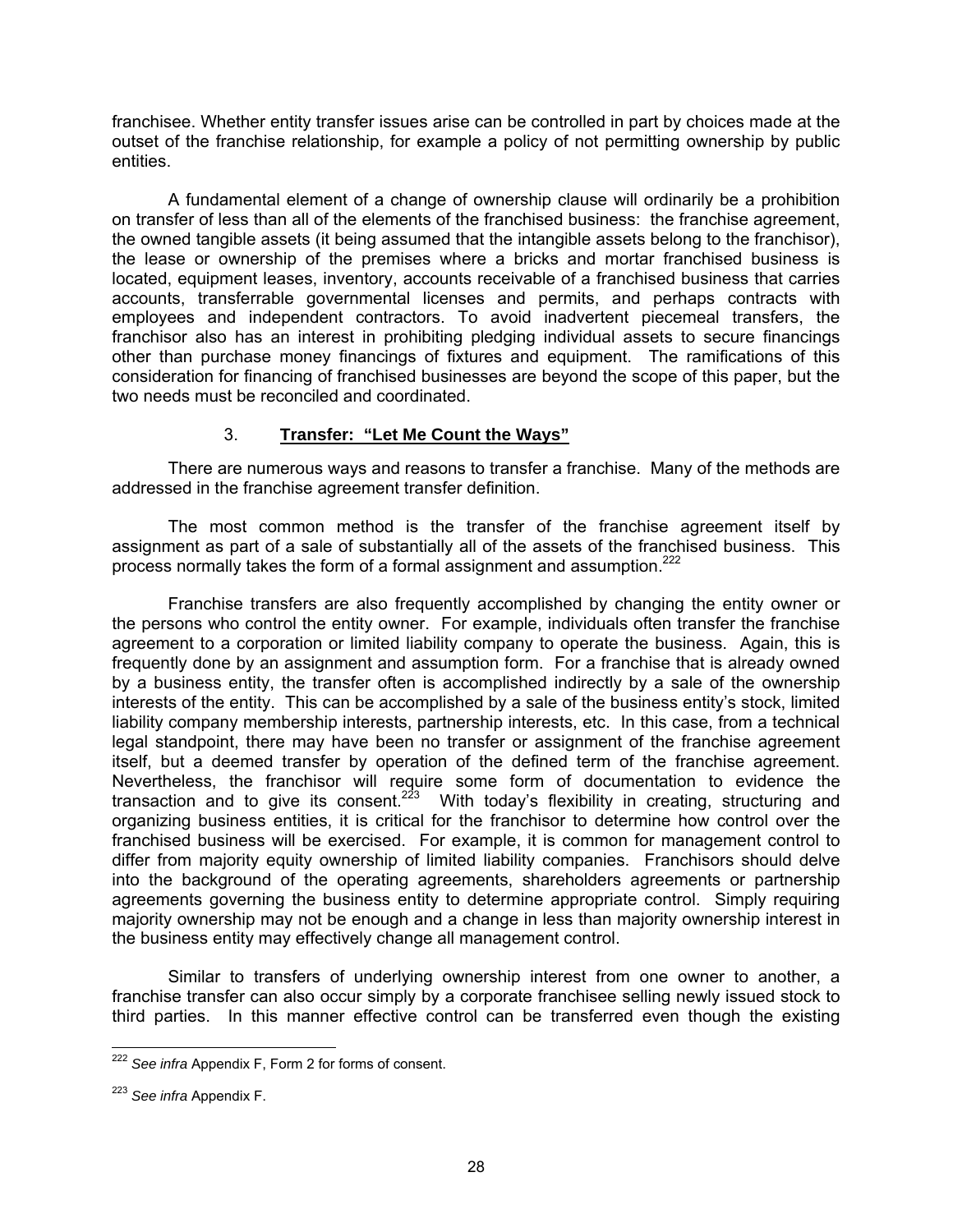owners have not transferred any of their ownership interests. Again, from a technical legal basis, no assignment of the franchise agreement may have occurred but since effective control of the business entity franchisee has taken place, the franchisor will want to confirm the organizational structure to determine the proper parties are still responsible for fulfilling the franchise agreement obligations.

Franchise transfers also can occur involuntarily. The death of a franchisee or its principal owner may both result in a defined transfer or a defacto one. While a franchisor still has an interest in making sure that its brand is protected, its management of the transfer process under these circumstances is likely to be more circumspect than for a franchisee wanting to transfer voluntarily. Furthermore, franchisees in financial difficulty may face involuntary franchise transfers due to collateral foreclosure or other collection efforts by lenders. Franchisors will still want to be sure that operational control of the franchised business is in the hands of an experienced operator, and not a passive lender or heir who may be remote from the business.

Franchisees that have experienced injuries may want to transfer due to disability to ensure that the business can be operated by active operators. Transfers in this context can be done in virtually the same way as for transfers to third parties generally. Franchisors often assist in this process due to the common goal of having their franchisees be successful operators.

Finally, franchisees are often engaged in sophisticated estate planning and asset protection strategies. When they do so, they will want to transfer either assets or ownership interests to trusts and related vehicles. Franchisors will want to examine the trust and other governing documents to ensure that their interests remain protected, ultimate control remains with the franchisee of record, and that sufficient financial resources are readily available (and not remote or judgment proof) to back up the obligations in the franchise agreement.

The franchisor's evaluation of a proposed transfer may differ significantly depending on the reason for the transaction. Many franchisors have franchise resale programs, both to assist franchisees in their exit strategies and to facilitate franchise ownership with successful operators.224 Furthermore, franchisors often utilize the transfer process to serve as a work-out solution to avoid a franchisee's entire loss of business due to a franchise termination.<sup>225</sup> The transfer process can also be utilized as a way to help resolve franchise disputes. A franchisor's assistance in resale may enable a franchisee to recover its investment and eliminate the franchisee's need for redress for an alleged violation or breach.

# B. **Why One Size May Not Fit All: The Need for Flexibility and Consistency**

The variety of circumstances that may lead to a change of ownership, ranging from death of an individual franchisee or entity owner to the owner's desire to capitalize on the value of the franchised business, with a range of possibilities in between that include both choices made by the franchisee, mutual desire of the franchisee and franchisor for a change of ownership, and events the franchisee cannot control, make it imperative that the franchisor be able to adapt its change of ownership policy to the circumstances so it can choose to do what it determines is best for the franchise system in any particular circumstance. At the same time,

 $\overline{a}$ 224 For further discussion on franchise resale programs, see Brian B. Schnell and Sarah J. Yatchak, *Let's Make a Deal: Developing a Successful Franchise Resale Program*, 27 FRANCHISE L.J. 215 (2008).

<sup>225</sup> *See* Tractenburg, *supra* note 162, at 373.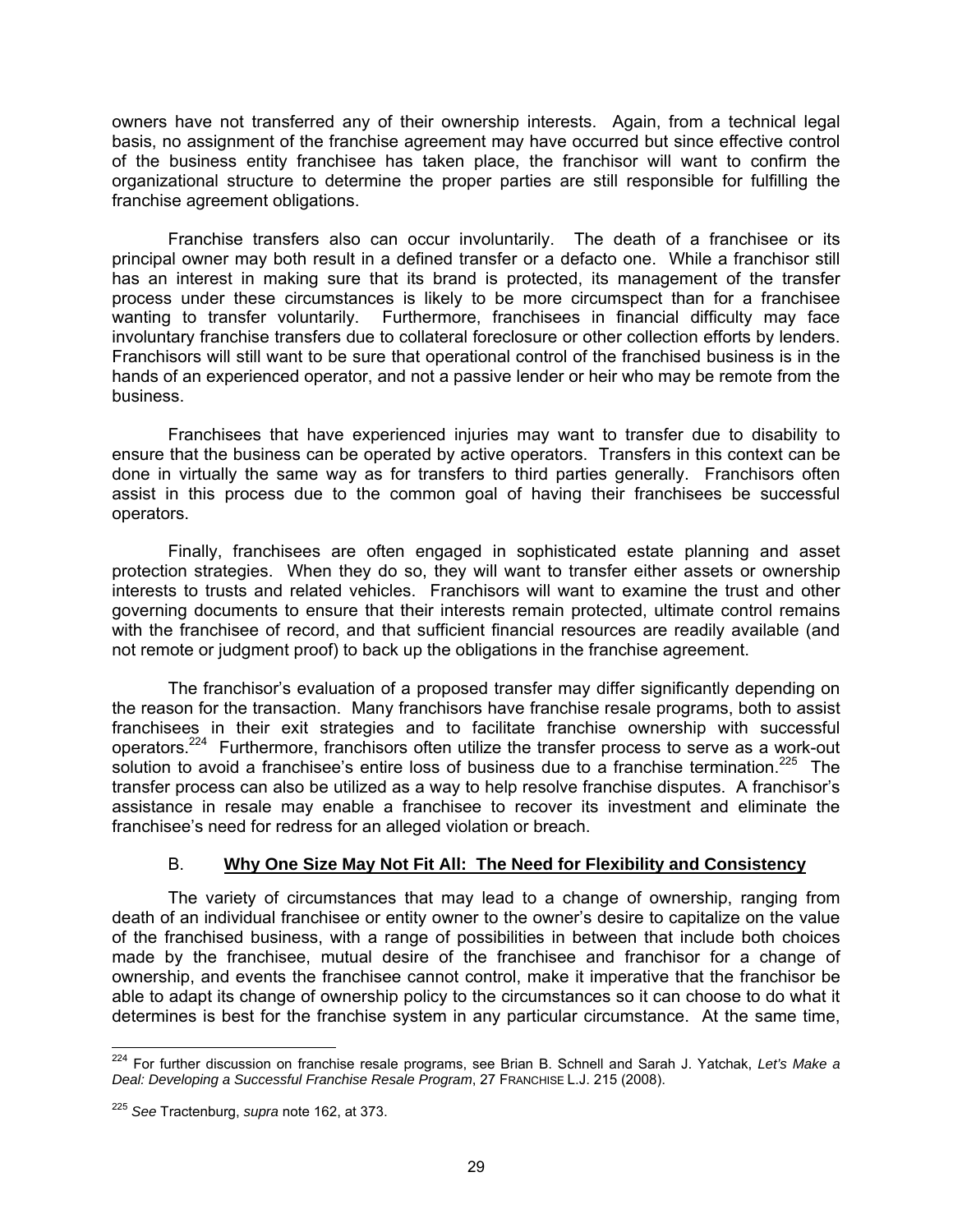the franchisor must create predictability and equality of treatment for franchisees both to preserve order and stability in the franchise system and protect itself against claims of discrimination. For these reasons, selection of an appropriate standard is the foundation of a successful approach to changes of ownership.

Recognizing the need for flexibility, some franchisors provide in the franchise agreement that some of the conditions to the franchisor's consent apply only to changes of ownership under certain circumstances or that involve a certain level of change. For example, it is not uncommon for a threshold standard to be an event that results in a change of management of the franchisee or a change of more than 50% of the ownership of the franchisee or a change sufficient to change voting control of an entity franchisee.

# C. **Some Common Standards**

# 1. **Complete Discretion**

A franchisor cannot be assured of having the right to prohibit a transfer of which it does not approve unless the franchise agreement clearly and expressly gives the franchisor the right to grant or withhold permission for the transfer in its complete, absolute, unqualified, and even arbitrary discretion.<sup>226</sup> However, as noted in Section II, some state statutes prohibit such broad grants of the right to withhold consent to a change in ownership.<sup>227</sup> Most notably, the Iowa statute<sup>228</sup> prohibits a franchisor from imposing any conditions on a franchisee's transfer of the franchise agreement.

In addition to statutory restrictions in the states that have them, as discussed in Section II and described in Appendix B, a franchisee objecting to the franchisor's refusal to consent to a proposed change of ownership who might otherwise be thwarted by a clause that grants the franchisor complete discretion will assert that other legal principles limit a franchisor's ability to withhold consent even under a clause that provides for absolute discretion. Most often, the basis for the franchisee's objection is the implied covenant of good faith and fair dealing. The results of the claims turn on whether a court views the covenant as an absolute prohibition on unfettered and even arbitrary decision making by the franchisor or a standard that applies only if the franchise agreement does not give the franchisor an unfettered right to refuse consent.<sup>229</sup>

The prevailing rule is that the covenant of good faith and fair dealing applies not to override the terms of the parties' agreement (in these cases, the franchise agreement) and therefore does not prohibit a franchisor from arbitrarily refusing consent to a transfer if the language of the franchise agreement expressly gives the franchisor that right.<sup>230</sup> *Keating v.* 

 $\overline{a}$  $^{226}$  Adolph Coors Co. v. Rodriquez, 780 S.W.2d 447, 480 (Tex. App. 1989).

<sup>227</sup> See *supra* Part II.B for discussion of state relationship laws; *e.g.* HAW. REV. STAT. § 482E-6 (2014).

<sup>228</sup> IOWA CODE § 523H.5.1 (2014).

<sup>229</sup> *See* Burger King Co. v. H&H Rests, LLC, No. 99-2855,2001 WL 1850888 (S.D. Fla. Nov. 30, 2001) (there is no independent duty of good faith and fair dealing).

<sup>230</sup> *E.g.*, C. Pappas Co. v. E & J Gallo Winery, Bus. Franchise Guide ¶ 8378 (Cal. Dist. Ct. May 23, 1985) (citing Walnut Creek Pipe Distrib., Inc. v. Gates Rubber Co., 228 Cal. App. 2d 810, 815 (Cal. Ct. App. 1964)) ("It is not enough to say that without the proposed implied covenant, the contract would be improvident or unwise or would operate unjustly. Parties have the right to make such agreements. The law refuses to read into contracts anything by way of implication except upon grounds of obvious necessity."). *See* Larese v. Creamland Dairies, Inc., 767 F.2d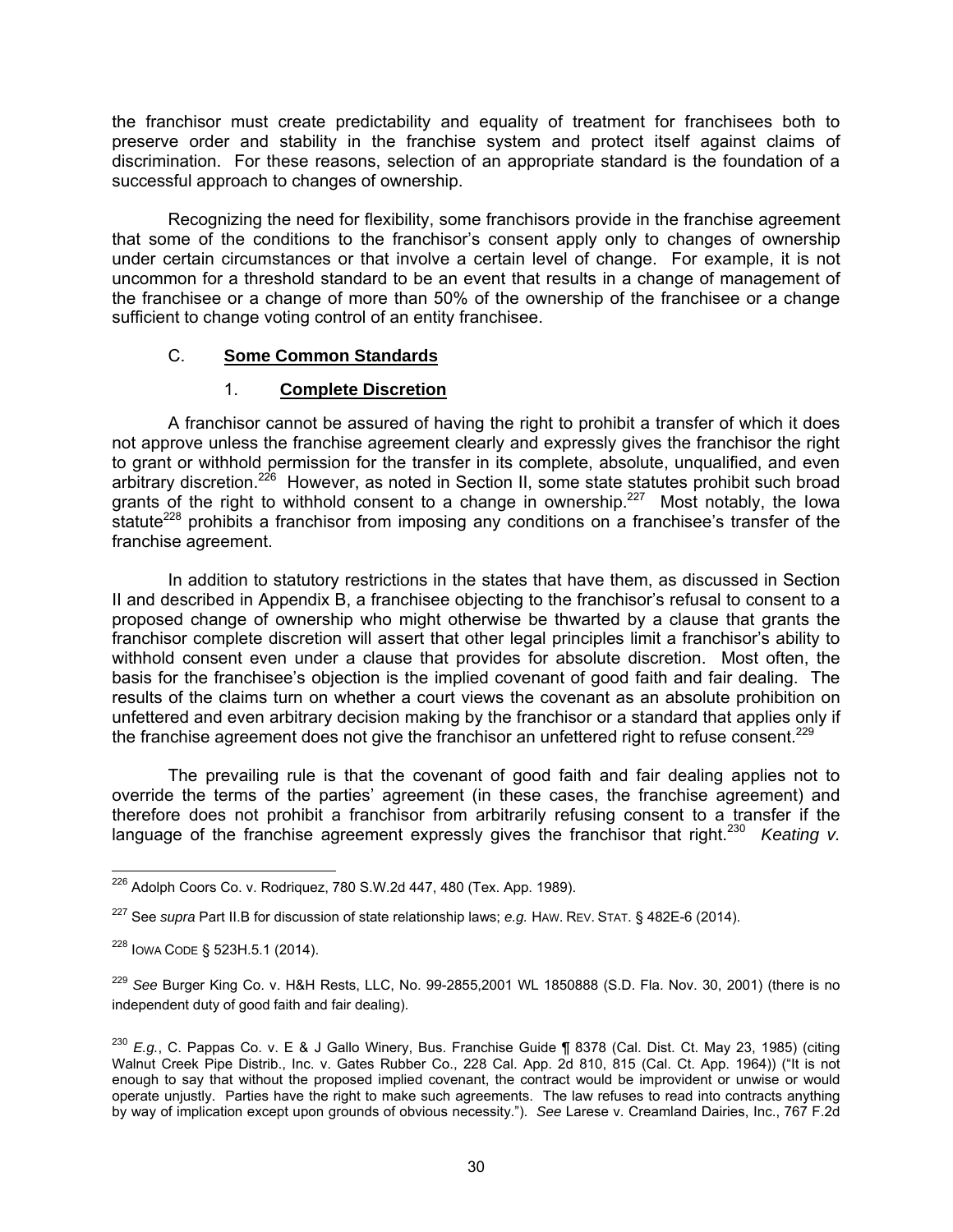Baskin-Robbins USA Co.,<sup>231</sup> discussed above, is a striking example of the cases that find the covenant of good faith and fair dealing cannot limit the express terms of the franchise agreement because the facts of the case presented ample opportunity for the court to find the franchisor acted unfairly.232 As noted in the discussion above, in *Keating* the franchisor had expressly reserved the right to act arbitrarily.<sup>233</sup> The franchisor then summarily refused to consider an assignment to the proposed transferee.<sup>234</sup> Although it noted that the covenant of good faith and fair dealing is particularly important when a party to a contract is given complete discretion, the North Carolina court said the covenant would apply only if the franchisee could show that the franchisor "acted dishonestly, outside of commercial practices, with improper motive, in an unreasonable manner that was arbitrary, capricious or inconsistent with the reasonable expectations of the parties."235 Quoting with approval from *Carma Developers (California) Inc. v. Marathon Development California, Inc.*, 236 the court concluded:

It is universally recognized the scope of conduct prohibited by the covenant of good faith is circumscribed by the purposes and express terms of the contract.... "The general rule [regarding the covenant of good faith] is plainly subject to the exception that the parties may, by express provisions of the contract, grant the right to engage in the very acts and conduct which would otherwise have been forbidden by an implied covenant of good faith and fair dealing.... [I]f defendants were given the right to do what they did by the express provisions of the contract there can be no breach."<sup>237</sup>

Another often-cited example of the limits courts have imposed on use of the implied covenant of good faith and fair dealing is *Taylor Equipment, Inc. v. John Deere Co.*, 238 discussed above. That case demonstrates that once the court determines that the franchisor's rejection of a proposed transferee is supported by specific language in the franchise (or in this case, dealer) agreement, the implied covenant of good faith and fair dealing generally cannot support a franchisee's attack on the franchisor's exercise of its right to refuse consent to a change in ownership.239 The only factor that tempers the result in *Taylor* is that the court

<sup>232</sup> *See Keating*, 2001 WL 407017, at \*10.

<sup>233</sup> *Id.* at \*9.

<sup>234</sup> *Id.*

<sup>235</sup> *Id.* (citing *In re* Sizzler Rest. Int'l, Inc., 225 B.R. 466, 473 (Bankr. C. D. Cal 1998)).

- <sup>236</sup> Carma Developers (Cal.), Inc. v. Marathon Dev. Cal., Inc., 826 P.2d 710 (Cal. 1992).
- <sup>237</sup> *Keating*, 2001 WL 407017, \*10 (citing *Carma*, 826 P.2d at 727-728).
- 238 Taylor Equip., Inc. v. John Deere Co., 98 F.3d 1028 (8th Cir.). See *supra* notes 106-112 and accompanying text.

<sup>239</sup> *See id.*

<sup>-</sup>716, 717-718 (10th Cir. 1985) (stating in dictum that the franchisor could have refused consent to a transfer without cause if a "freely negotiated" provision in the franchise agreement permitted it because that provision was not unconscionable, despite a finding that the franchisor/franchisee relationship requires that the parties deal with one another in good faith and a commercially reasonable manner).

<sup>&</sup>lt;sup>231</sup> Keating v. Baskin-Robbins USA, Co., No. 5:99-CV-148-BR(3), 2001 WL 407017 (E.D.N.C. Mar. 27, 2001). See *supra* notes 113-119 and accompanying text.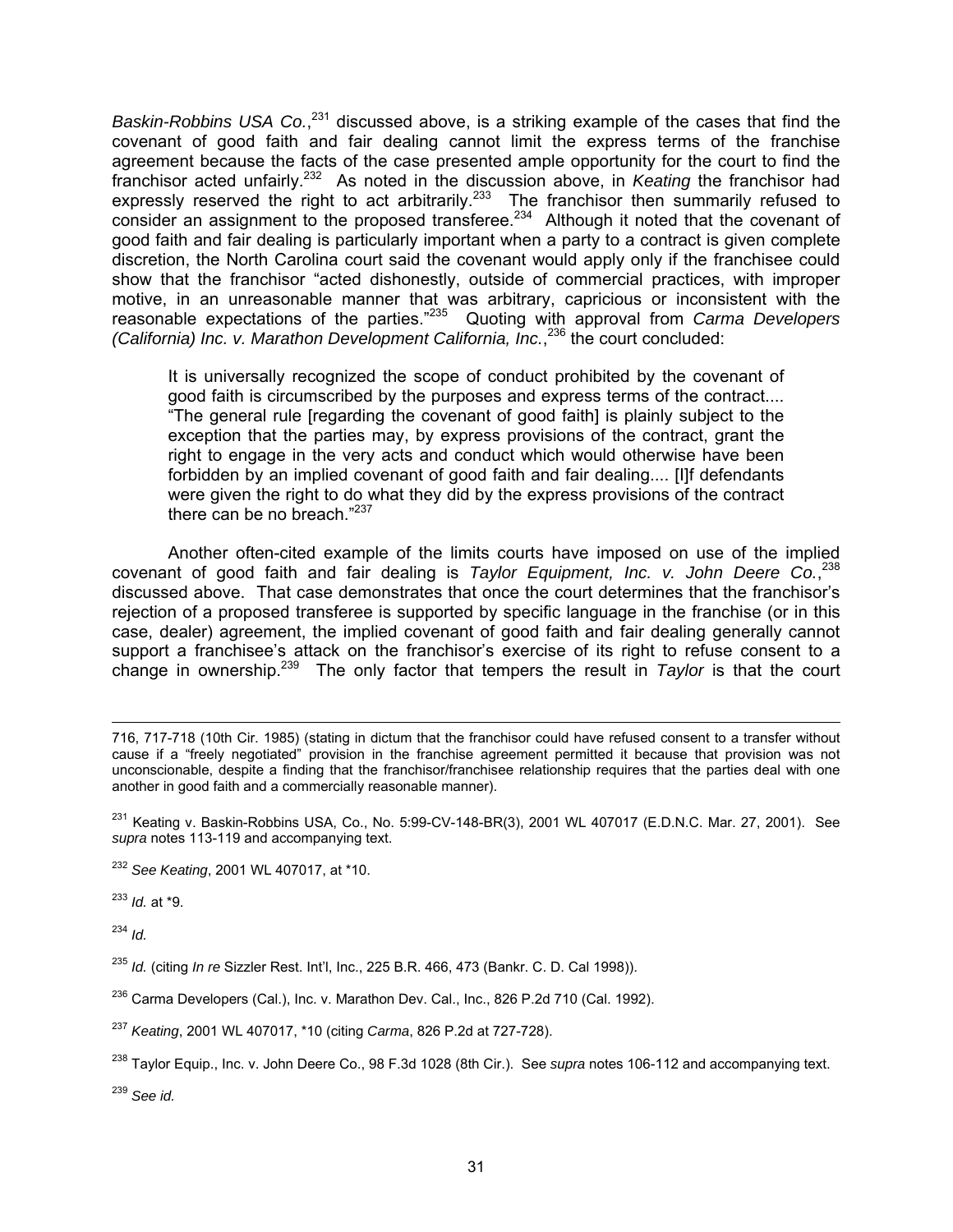interpreted the dealer agreement to give John Deere an unfettered right to refuse consent.<sup>240</sup> But even that fact cannot provide any real comfort to a franchisee seeking redress for a refusal to consent in the context of a franchise or dealer agreement provision that does not give the franchisor or dealer such broad authority.

The number of court decisions that reject claims based on the covenant of good faith and fair dealing in favor of language of the franchise agreement granting broad or total discretion to the franchisor—as well as the cases discussed in the next subsection of this paper that find a franchisor that is prohibited from unreasonably withholding consent but given broad authority to decide whether a proposed transferee is suitable—may signal to franchisors that the change of ownership clause can and should give the franchisor very broad rights and particularly the right to act arbitrarily.

# 2. **Not Unreasonably Withhold**

A commonly used standard requires that the franchisor not unreasonably (or arbitrarily) withhold its consent to a change in ownership. This standard limits the franchisor's unfettered discretion and requires that there be at least some rational, or perhaps even a commercially reasonable, basis for any denial of consent to a transfer. This provision is frequently reasonable, basis for any denial of consent to a transfer. accompanied by a listing of factors the franchisor may consider and often permits the franchisor to determine in its own discretion whether those factors have been met. (The franchisee might like the clause to require that the franchisor's permission also not be unreasonably delayed or conditioned, but those requirements are not ordinarily found in franchise agreement change of ownership provisions.)

*Perez v. McDonald's Corp.*, described in detail above, demonstrates both the benefit to the franchisor of enumerating many bases on which consent may be withheld and how those factors can impact a court's decision about what constitutes a reasonable basis for withholding consent.241 In *Perez*, the franchise agreement prohibited the franchisee from denying consent arbitrarily.<sup>242</sup> The franchisor refused to consent to four proposed assignees because none of them had taken the pre-approval training the franchisor required—because the franchisor would not permit them to take that training.<sup>243</sup> The court found that the refusal to grant consent to any of the transfers was not arbitrary because the franchise agreement permitted the franchisor to require completion of the pre-approval training course.<sup>244</sup> The court also found the franchisor's refusal to permit the proposed transferees to take the required training was not arbitrary and did not violate the covenant of good faith and fair dealing because nothing in the franchise agreement required the franchisor to permit the applicants to take the training.<sup>245</sup> This reasoning gives the franchisor a great deal of leeway in blocking transfers.

<sup>242</sup> *Id.*

<sup>243</sup> *Id.* 

<sup>244</sup> *Id.*

 $\overline{a}$ <sup>240</sup> *Id.* at 1032.

<sup>241</sup> *See* Perez v. McDonald's Corp., Bus. Franchise Guide ¶ 11538 (Cal. Dist. Ct. Nov. 18, 1998).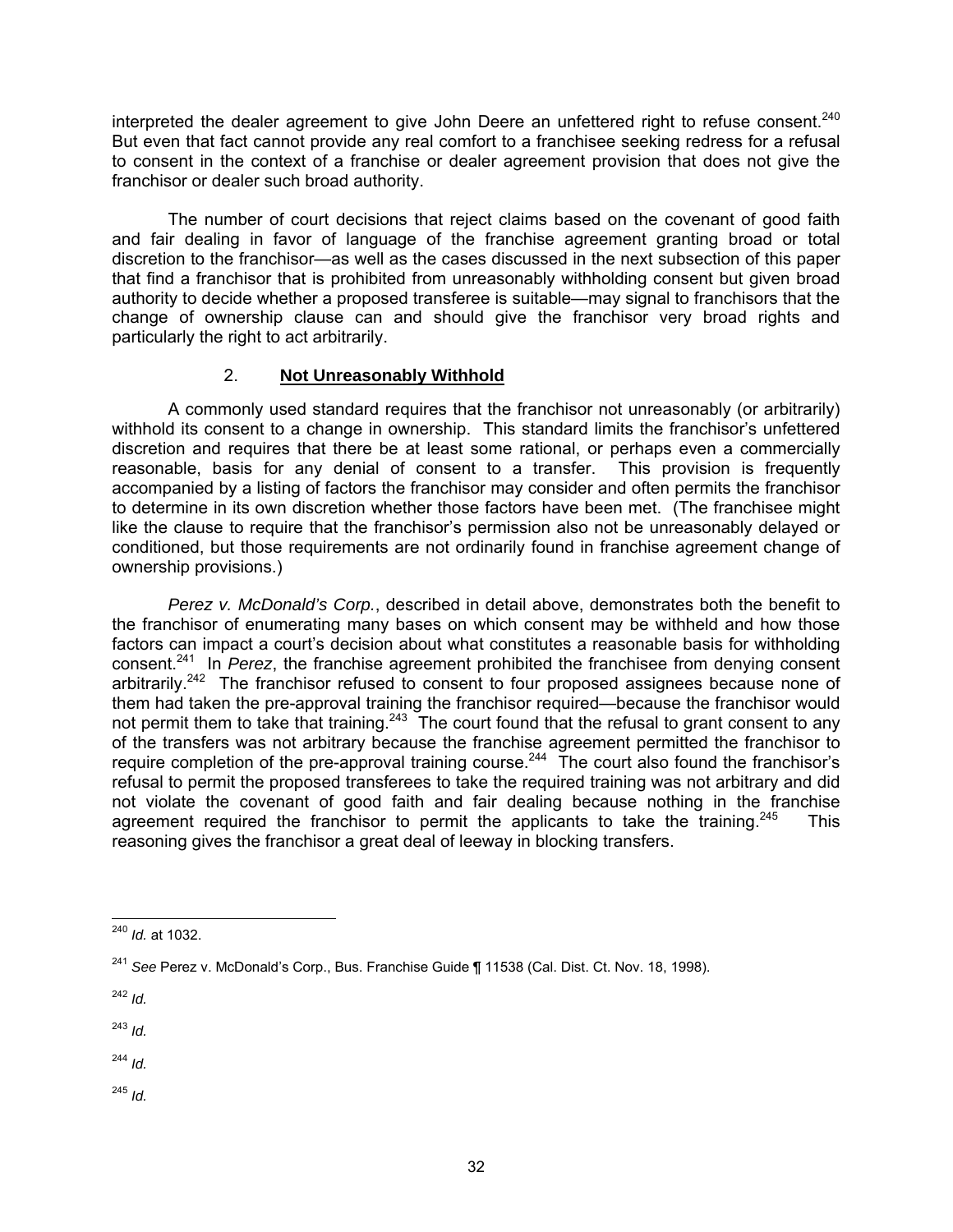As the cases described in Section II demonstrate, a franchisor will also be deemed to have acted reasonably in withholding consent to a proposed transfer when the franchisee is in default under the franchise agreement, particularly when the default has reached the stage where the franchise agreement is subject to termination or has been terminated. The fact that the transferring franchisee is in default under the franchise agreement is alone enough to support the franchisor's refusal of approval even where the standard set forth in the franchise agreement is that the franchisor will not unreasonably withhold consent is clear from the court's discussion in *Dunkin' Donuts Inc. v. Sharif, Inc.* discussed above.<sup>246</sup> Courts have also found the fact that the proposed transferee has defaulted in performance under an agreement with the franchisor to be a valid basis for withholding consent where the standard provided in the franchise agreement is that the franchisor will not withhold consent unreasonably.<sup>247</sup>

That the contract standard requiring that the franchisor not arbitrarily withhold consent is functionally the same as the contract standard requiring that the franchisor not unreasonably withhold consent is demonstrated by the discussion in *Zuckerman v. McDonald's Corp*. 248 When McDonald's refused consent to an assignment unless the price was discounted by the cost of certain work on the franchise location that the franchisee alleged the transferee was not required to perform, the imposition of that requirement was found not to violate McDonald's obligation not to arbitrarily deny consent to a transfer.  $249$ 

*Richter v. Dairy Queen of Southern Arizona, Inc.*250 demonstrates that a franchisor is well advised to elucidate what is meant by "not unreasonably withhold", words that may not have as plain a meaning as the franchisor might assume. In *Richter* the franchise agreement prohibited the franchisor from unreasonably withholding consent but also said that the franchisor "may insist that any proposed assignee be a person, in Company's judgment, qualified to provide active supervision over the operation."<sup>251</sup> The proposed transferee was an existing Dairy Queen multi-unit franchisee who was experiencing declining sales and had defaulted in royalty payments for its other franchise locations, resulting in a default under all its franchise agreements by application of cross-default provision.<sup>252</sup> Despite the presence of these objective factors supporting a denial and the added fact that the franchisor testified that addition of another unit would not be beneficial to the transferee's operations, the Arizona appellate court found that the franchisor's objections were not sufficient in the face of what it found to be contradictory provisions in the franchise agreement that it ultimately read to require that the franchisor's consent not be unreasonably withheld.<sup>253</sup>

The conundrum a drafter faces is evident when the result in *Richter* is compared to the result in cases like *Perez v. McDonald's*. *Perez* also highlights the need for the franchisee to

<sup>252</sup> *Id.* at 510.

<sup>253</sup> *Id.*

 $\overline{a}$  $^{246}$  Dunkin' Donuts Inc. v. Sharif, Inc., Bus. Franchise Guide ¶ 13337 (10th Cir. May 2, 2006).

<sup>247</sup> *See, e.g.,* Burger King Co. v. H&H Rests, LLC, No. 99-2855, 2001 WL 1850888 (S.D. Fla. Nov. 30, 2001).

<sup>248</sup> *See* Zuckerman v. McDonald's Corp., 35 F. Supp.2d 135, 138 (D. Mass. 1999).

<sup>249</sup> *See id.*

 $250$  Richter v. Dairy Queen of S. Ariz., Inc., 643 P.2d 508 (Ariz. Ct. App. 1982).

<sup>251</sup> *Id.* at 509.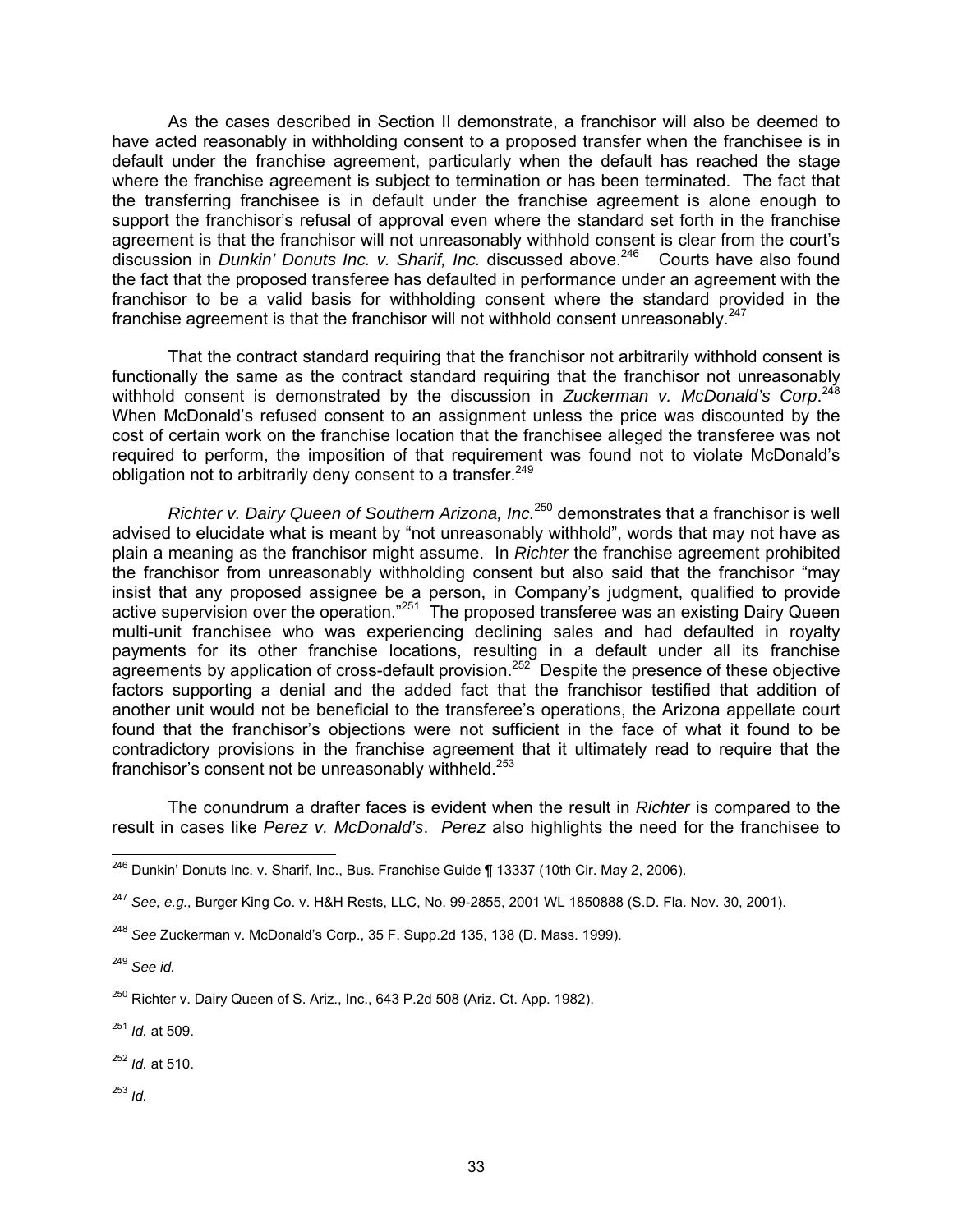carefully review all of the elements the franchisor articulates as bases for granting or denying consent to a change in ownership and the benefit to the franchisor of including an extensive list of items it can consider.<sup>254</sup>

# 3. **Comparably Qualified**

A standard that can be justified as more commercially reasonable than absolute discretion or refraining from acting arbitrarily is a requirement that the prospective transferee be "comparably qualified". This standard can be applied in more than one way: (a) to require that the transferee have qualifications comparable to those the existing franchisee (i) had when it was granted the franchise, perhaps adjusted for changes in economics, or (ii) now has, a standard that might require the transferee to be an experienced operator of a comparable business; or (b) to require that the transferee have qualifications comparable to those the franchisor is presently requiring new franchisees to have. Requiring a transferee to have qualifications comparable to those the franchisor is presently requiring provides a seemingly easily identifiable objective standard that might appear to be likely to reduce the vulnerability of a refusal to consent. But it also may remove the franchisor's ability to make a subjective choice of the sort it might choose to make when it is selecting new franchisees. That fact leads back to the desirability from the franchisor's standpoint of use of a standard that gives the franchisor the broadest discretion.

# D. **Absence of Express Term in Franchise Agreement**

Express statement in the franchise agreement of a standard for consent is important to establish certainty and predictability but may not be critical to the franchisor being able to refuse consent, a fact demonstrated by the results in cases where the agreement did not contain an express standard.<sup>255</sup> The principal reported cases involve dealerships but should apply with equal force in franchising. In *Enfield Equip. Co. v. John Deere Co.* the agreement between the manufacturer and the dealer provided only that the dealership contract could not be assigned without the manufacturer's prior written consent.<sup>256</sup> Relying on the "personal nature" of the relationship between the manufacturer and its dealers and the "close relationship" that exists in dealer and distributor arrangements, the court held that imposition of a reasonable requirement would undermine the manufacturer's bargained for right to prevent assignment or the distributorship to a party it found undesirable.  $257$ 

The court in *James v. Whirpool Corp.*<sup>258</sup> had employed the same line of reasoning. Like the agreement in *Enfield*, the *Whirlpool* agreement required the manufacturer's prior written consent to a transfer.<sup>259</sup> Whirlpool's refusal to consent to an assignment to a proposed assignee it conceded was a quality distributor resulted in a suit by the distributor for breach of

<sup>259</sup> *Id.* at 839.

 $\overline{a}$ <sup>254</sup> *See* Perez v. McDonald's Corp., Bus. Franchise Guide ¶ 11538 (Cal. Dist. Ct. Nov. 18, 1998).

<sup>255</sup> *See, e.g.,* Taylor Equip., Inc. v. John Deere Co., 98 F.3d 1028 (8th Cir.); *see also supra* notes 106-112 and accompanying text.

 $^{256}$  Enfield Equip. Co. v. John Deere Co., No. 99-2394, 2000 WL 991636, at  $*1$  (4th Cir. July 19, 2000).

<sup>257</sup> *Id.* at \*2.

 $^{258}$  James v. Whirlpool Corp., 806 F. Supp. 835 (Miss. Dist. Ct. 1992).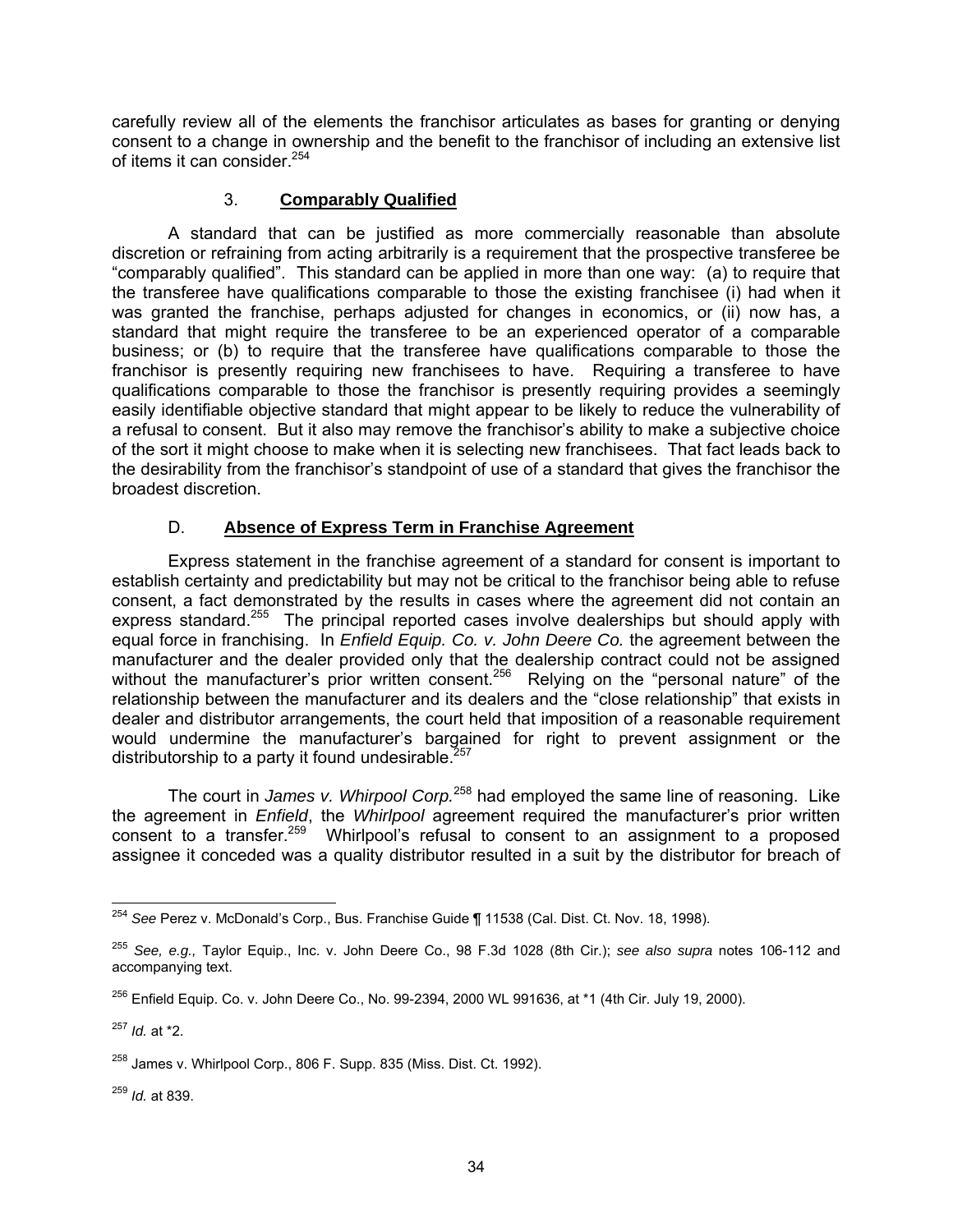contract<sup>260</sup> and tortious interference.<sup>261</sup> The court upheld the manufacturer's right to refuse consent, finding that the absence of any standard in the contract gave Whirlpool unlimited authority to withhold approval,<sup>262</sup> and went on to hold that Whirlpool did not have to give any justification for its decision.<sup>263</sup>

But the importance of creating predictability by providing an express standard is demonstrated by *Larese v. Creamland Dairies, Inc.264* In this franchise case, the contract contained no language limiting the franchisor's right to refuse consent to a transfer.<sup>265</sup> But the court held:

[T]he franchisee has invested time and money into the franchise and, in doing so, has created benefits for the franchisor. We do not find it an excessive infringement of the franchisor's rights to require that the franchisor act reasonably when the franchisee has decided that it wants out of the relationship. The franchisee should not be forced to choose between losing its investment or remaining in the relationship unwillingly when it has provided a reasonable alternative franchisee.<sup>266</sup>

The court's imposition of a reasonableness standard where none existed in the franchise agreement was based on the covenant of good faith and fair dealing.<sup>267</sup> Interestingly, it reached this result in part based on the unique relationship between a franchisee and its franchisor $268$  thus reaching the opposite result for the same reason the *Enfield* court used to justify its conclusion that the manufacturer could refuse consent.<sup>269</sup>

# **IV. SOME COMMON REQUIREMENTS AND CONSIDERATIONS**

### A. **Transfer Fee**

The franchisor's consent to a change in ownership is usually conditioned upon payment of a transfer fee. The amount of the fee depends upon the franchisor's perception of its purpose.

Some franchisors treat the fee as a source of reimbursement for the costs attendant to a transfer: internal personnel and perhaps outside counsel time spent on reviewing the qualifications of the proposed transferee, the terms of the deal between the franchisee and the

 $\overline{a}$ <sup>260</sup> *Id.* at 840.

<sup>261</sup> *Id.* at 844.

<sup>262</sup> *Id.* at 843-844.

<sup>263</sup> *Id.* at 844.

 $264$  Larese v. Creamland Dairies, Inc., 767 F.2d 716 (10th Cir. 1985).

<sup>265</sup> *Id.* at 716-717.

<sup>266</sup> *Id.* at 717-718.

<sup>267</sup> *Id.* at 717.

<sup>268</sup> *Id.*

 $^{269}$  Enfield Equip. Co. v. John Deere Co., No. 99-2394, 2000 WL 991636, at  $2n.2$  (4th Cir. July 19, 2000).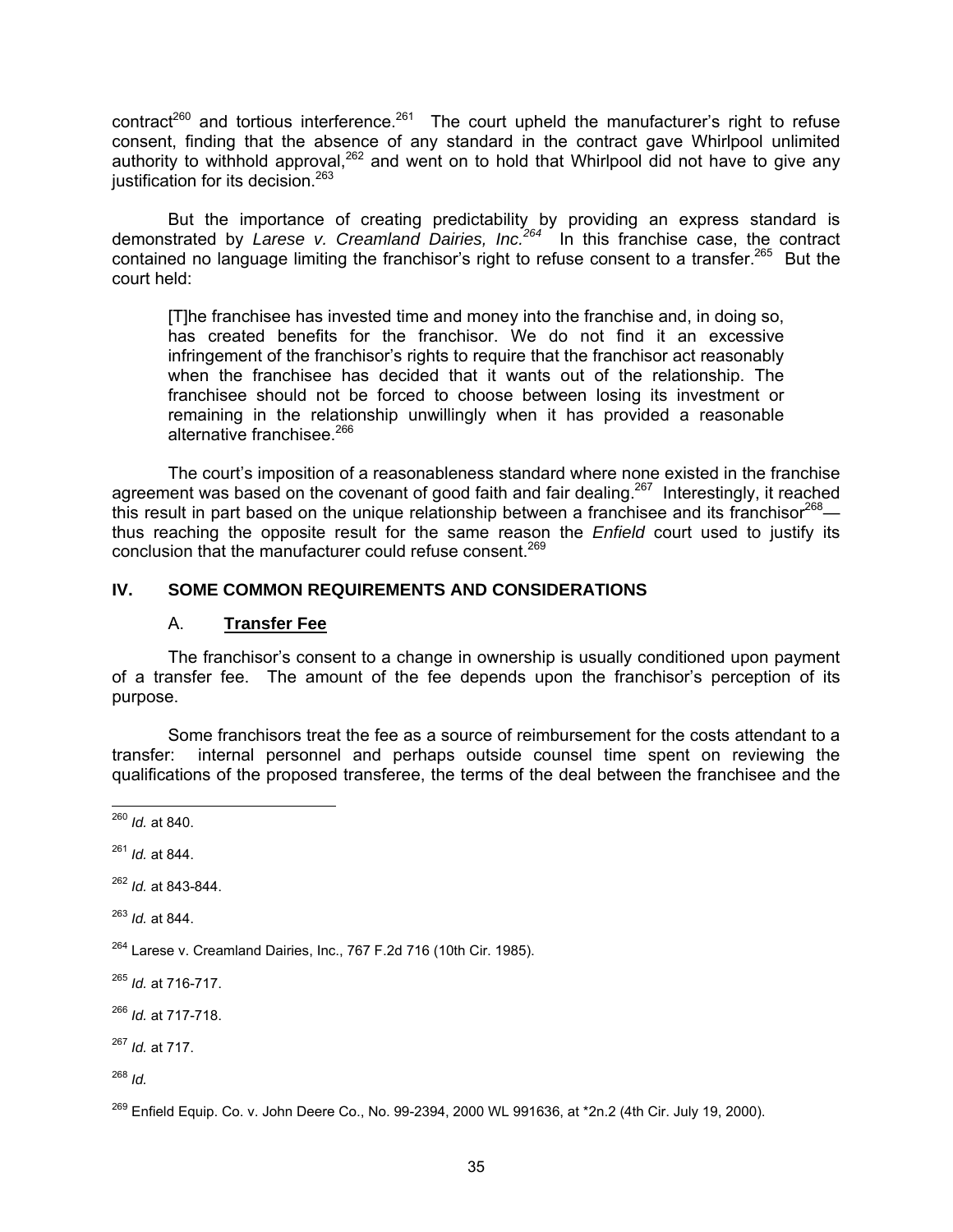transferee, and the documents underlying that deal; preparing the franchisor's form of consent to transfer documentation; and providing training and initial supervision for the new operator and the new operator's personnel. When these are the basis for setting the fee, it is often expressed as a fixed sum based on the franchisor's assessment of the average cost for these items.

More flexibility for the franchisor but less predictability for the franchisee can be provided by having the fee be an amount set in the fee schedule in the franchisor's operations manual that can be adjusted periodically. Even more flexibility for the franchisor can be provided by setting the fee as the franchisor's actual expenditures for the cost items listed above, perhaps using the amount the franchisor is then charging for additional training as the basis for the training cost included in the transfer fee. This latter approach can be justified by the facts that the time the franchisor's personnel will spend varies depending upon the nature and documentation of the deal between the franchisee and transferee and the amount of training necessary depends on the background and experience of the transferee. Using that rationale, the training fee for a sale to another franchisee of the franchisor or a manager of the franchised business should be low or nonexistent, making this formulation potentially advantageous for the franchisee.

Other franchisors treat the fee not only as a cost reimbursement mechanism but a way of realizing some or all of the goodwill value the franchisee has built using the franchisor's intellectual property. Using this rationale the transfer fee might be a percentage of the sale price with or without reimbursement for some or all of the cost items described above. This approach is consistent with the premise that the goodwill of the franchised business belongs to the franchisor but antithetical to the franchisee who believes the value of the going concern is a product of its sweat equity and belongs to it and that the franchisor has been compensated by the initial franchise fee and royalties the franchisee has paid during the term of the franchise agreement.

Another way for the franchisor to recover some of the value of the franchised business upon transfer is for the franchisor to collect a new initial franchise fee from the transferee—often the current franchise fee rather than the one paid at the time the franchise was first sold. Similarly, as discussed in III (B) below, the franchisor ordinarily requires the transferee to enter into the franchisor's new form of franchise agreement, including the then current royalty, advertising, and other fees being charged by the franchisor. This requirement can be characterized as a way for the franchisor to realize the growth in value of the franchise system.

It is not uncommon for the transfer fee to be waived for transfers to a family trust, change in ownership of a less than controlling interest in an entity franchisee, or between owners upon dissolution of a marriage or domestic partnership or a business relationship.

# B. **Execution of the Franchisor's Current Form of Franchise Agreement**

Transfer of the franchised business is often conditioned on the transferee executing the franchisor's then-current form of franchise agreement, though some franchisors give themselves the option of permitting the transferee to take an assignment of the existing franchise agreement for the remainder of the term or require the transferee to execute the current form of franchise agreement. Those franchisors that require execution of the current form of franchise agreement most often provide for the new franchise agreement to have a term equal to the term remaining on the existing franchisee's franchise agreement though some give the transferee a new term. Another choice a franchisor makes about execution of the then current form of franchise agreement is whether to waive the initial franchise fee, which is a common practice.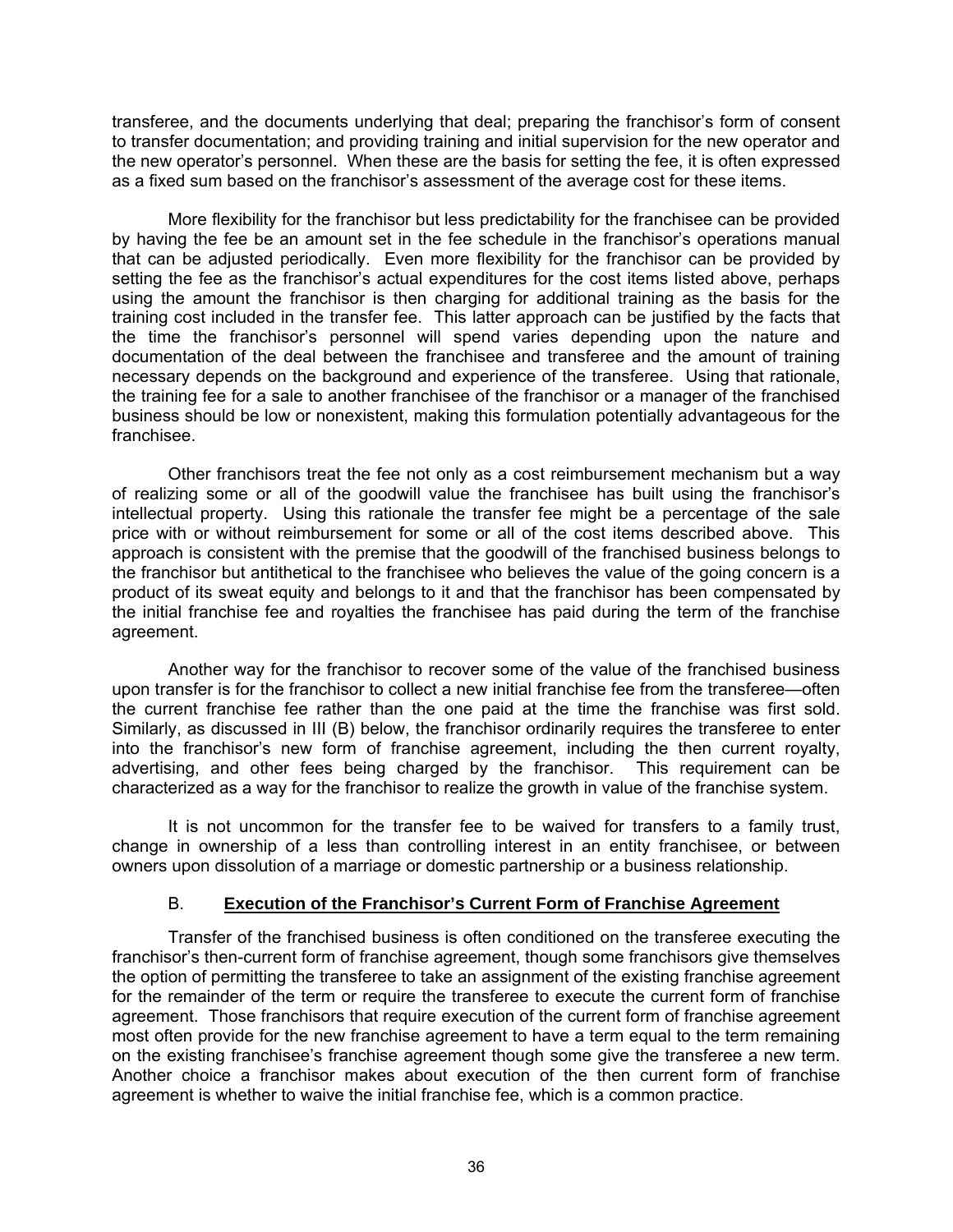If the transferee is required to execute the franchisor's then current form of franchise agreement, the franchisor must disclose that requirement in Item 17 of the FDD; some state regulators also require specific disclosure in the state addendum.<sup>270</sup> If there is no limit on the nature or number of changes between the franchisee's franchise agreement and the one a transferee is required to sign, this requirement can have a significant impact on any transfer, but particularly the value of the franchised business in a sales transaction, with the extent of the impact most often depending on the age of the existing franchise agreement. Because the current form of franchise agreement the transferee is required to execute is typically modified to provide for a term and renewals equal only to what remains on the existing franchise agreement, it is important for the transferee to calculate whether the remaining term, with any options, will provide a sufficient period in which to recoup the purchase price. Subject to being able to negotiate continued occupancy of any bricks and mortar location, the franchisee may be well-advised to seek to negotiate additional renewal options.

One important impact of requiring the transferee to execute the franchisor's then-current form of franchise agreement is to convert what might otherwise be a sale for the franchisee's own account that is exempt from the disclosure requirements of the FTC Rule $^{271}$  and state registration and disclosure requirements<sup>272</sup> into a sale by the franchisor. This can pose a problem for a franchisor that is no longer actively selling new franchises or is no longer registered to offer and sell in a particular state. That franchisor may either have to forego taking advantage of an opportunity to bring an older franchise onto a newer franchise agreement or find a way to make the offer exempt under the FTC Rule if the franchisor does not have a current FDD or the law of the particular state involved if the franchisor has a current FDD but is not registered in the state.

Iowa is unique in prohibiting a franchisor from requiring execution of a new or different franchise agreement as a condition to the transfer of a franchised business.  $273$ 

# C. **Continuing Right to Occupy Any Franchise Location**

If the franchised business is operated from a leased bricks and mortar location, the transferee must obtain the right to occupy that location. That requires the landlord's approval, a requirement that should be a condition to the franchisor's consent to the transfer.

# D. **Review and Approval of Sale or Other Transfer Documents**

The franchisor should assure that the terms of the acquisition are not so burdensome or costly and do not impose ongoing financial requirements on the assignee that will impair its ability to succeed in operating the franchised business. For that purpose, the franchisor will

 $\overline{a}$ <sup>270</sup> This requirement has been imposed by regulators in Illinois, for example.

<sup>271</sup> Fed. Trade Comm'n, *Disclosure Requirements and Prohibitions Concerning Franchising and Business Opportunities; Final Rule*, 72 Fed. Reg. 15,444, 15,445-15,449 (Mar. 30, 2007) (to be codified at 16 C.F.R. pt. 436 and 437) (establishing Statement of Basis and Purpose); *see* 16 C.F.R. § 436.1(t) (2007); *see also infra* Appendix A citing FTC COMPLIANCE GUIDE, *supra* note 6, at 18 ("What Happens When an Existing Franchisee Sells His or Her Outlet?").

<sup>272</sup> *See infra* Appendix B.

<sup>&</sup>lt;sup>273</sup> Iowa Cope Ann. § 523H.5(4) (2014) ("A franchisee may transfer the franchisee's interest in the franchise, for the unexpired term of the franchise agreement, and a franchisor shall not require the franchisee or the transferee to enter into a new or different franchise agreement as a condition of the transfer.").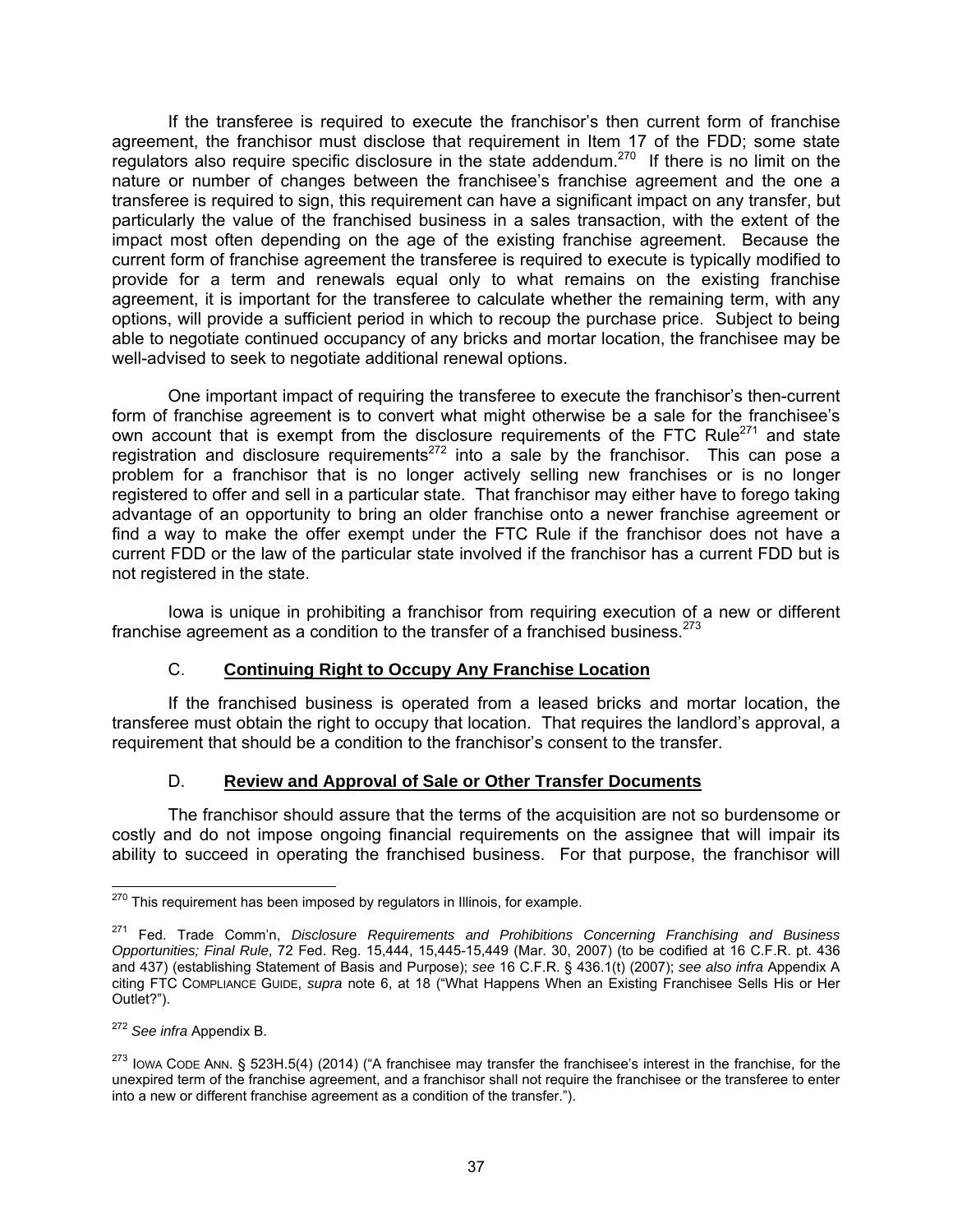want to have the right to review and approve all of the documentation of the acquisition. That should include not only the purchase and sale agreement between the franchisee and the proposed transferee but also third party loan documentation, any requirements that may be imposed by third party vendors, and documents pertaining to the transferee's finances. If the franchisor's personnel discuss the results of this investigation with the transferee, they should be mindful of the need to avoid any statements that might be construed as earnings claims.

The franchisee may object to this requirement as an intrusion on its transaction with the transferee and if the result of the investigation is a refusal to consent to the transfer may assert a variety of claims. Reported cases include claims for breach of contract, breach of the covenant of good faith and fair dealing, tortious interference with contract, and Sherman Act claims.274

# E. **Transfer of All Assets of Franchised Business**

The franchised business is a going concern. All of the constituent parts of the going concern should be included in the sale. That will include not only assignment of any lease of the franchise location as noted in paragraph C of this Section, but also all furniture, fixtures, equipment, small wares, and inventory as well as transfer of service and similar contracts and assignment of the franchise agreement. The franchisor's review of the transfer documentation should include confirming that all of the assets of the franchised business are being transferred.

# F. **Payment of All Sums Due at Time of Transfer**

Requiring the franchisee to pay when the transfer takes place all sums due to the franchisor at that time should be a noncontroversial and simple provision of the franchise agreement change of ownership provisions. The franchisor should have systems in place for polling the franchisee's point of sale computer and obtaining payment at the closing, which may be a simple matter if the franchisee's payments are made by electronic transfer from a bank account or preapproved charge to a credit card. The franchise agreement should prevent the franchisee from ending the franchisee's right to electronic or automated transfers until all sums have been paid; conversely, the franchisee will want to be sure charges cannot be made to its account after the transfer closes.

# G. **Franchisee Not in Default**

The franchisor's consent is commonly conditioned on the franchisee not being in default under the franchise agreement at the time consent is requested and at the time the transfer is to occur—or at least curing defaults prior to or concurrently with the change of ownership. This requirement may be taken one step further by employing the common business sale requirement that there not be any event or situation that with the giving of notice or the passage of time will result in a default either at the time the consent is requested or at the time the transfer occurs. A rarely seen more extreme position would be a requirement that the franchisee not have been in default during the term of the franchise agreement or for some period prior to the transfer, a standard that might be justifiable (if ever) where the franchisee is choosing to sell and capitalize on the value of the franchised business but that is difficult to justify where the franchisee is selling because it has not succeeded in the operation of the franchised business.

 $\overline{a}$ <sup>274</sup> *See* discussion, *supra* notes 129-135 and accompanying text, Burger King Co. v. H&H Rests., LLC, No. 99-2855, 2001 WL 1850888 (S.D. Fla. Nov. 30, 2001); *See also, e.g.,* Burger King Corp. v. Ashland Equities, Inc., 217 F. Supp.2d 1266 (S.D. Fla. 2002); Walner v. Baskin-Robbins Ice Cream Co., 514 F. Supp. 1028 (N.D. Tex. 1981).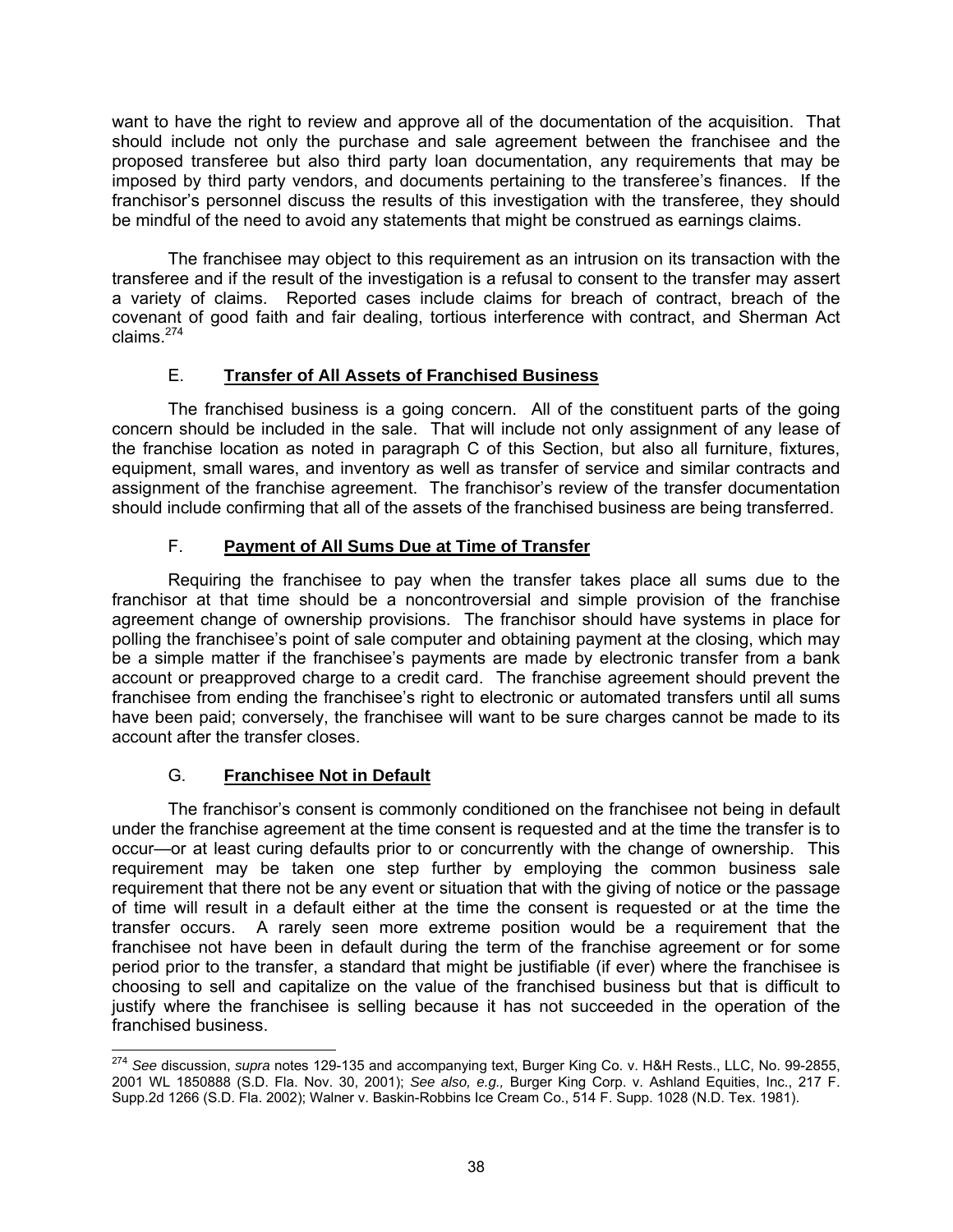The existence of monetary defaults may be readily apparent, but a site visit both when the consent is requested and on the eve of the transfer is necessary to be certain there are not other defaults or situations that could become a default. The franchisor should be able to employ its ordinary site inspection and testing checklist to reveal any problems that should be addressed before the transfer is effected. Alternatively, the franchisor may be willing to have the transferee undertake to cure these defaults either at the closing or in an agreed upon time period after the closing—a solution that is particularly well-advised when the transfer is being made because the franchisee is in default and cannot afford to cure or when the franchisee is insolvent or short of funds, a situation in which the franchisor and franchisee should have a shared interest in the franchised business being taken over by a new operator.

It may seem obvious that the franchisee should address with the franchisor any pending default so that the default does not turn into a breach that gives rise to the franchisor's right to terminate. Termination will, of course, make the issue of consent to a transfer moot—a fact supported by case law.<sup>275</sup>

# H. **Renovating, Remodeling, and Upgrading Franchise Location**

For the franchisor, transfer of the franchised business is a convenient time to require an update in physical facilities, fixtures, and equipment. The franchise agreement either directly or by reference to requirements in the operations manual may permit the franchisor to impose these requirements even in the absence of a change in ownership, muting a claim by the transferring franchisee that imposition of these requirements is unfair and impairs the franchisee's ability to realize the value it has built in the franchised business. But to the extent these requirements could not otherwise be imposed, imposition of them (particularly requiring renovation or remodeling of physical facilities) can be met with objections based on the economic burden and the impact on the price a selling franchisee can obtain or simple absence of available funds in any kind of transfer.

Creative solutions to this problem can include deferring some or all of the upgrades, requiring creation of a reserve fund for subsequent performance, and working with the existing and new owners to agree on deferred payment of a portion of the purchase price to provide funds to perform the most critical renovation or remodeling. Another approach is to reason that the need for renovation of the franchise location affects value and therefore justifies reduction of the sale price. Which approach is adopted will depend on what is appropriately required in light of the age and condition of the assets of the franchised business and the proximity of the change in ownership to the time when the franchise agreement would permit the franchisor to require renovation, remodeling, or upgrading. The goal of all involved should be to permit the existing franchisee to obtain market value for the franchised business in light of the physical condition of its assets or to adapt to the circumstances that create an involuntary change of ownership, whether those are death or disability or insolvency of the franchised business.

# I. **New Owner's Successful Training**

Requiring a new owner to satisfactorily complete the franchisor's training course should not be controversial: the franchisor has the same interest in completion of training by a transferee that it had for the original franchisee. What may be different is timing, particularly where the change in ownership results from death or disability or is being made to turn over

 $\overline{a}$ <sup>275</sup> *See, e.g.,* Dunkin' Donuts Inc. v. Taseki, 47 F. Supp.2d 867 (E.D. Mich. 1999) (franchisor granted summary judgment on franchisee's causes of action for breach of contract and breach of implied covenant of good faith and fair dealing based on franchisor's refusal to consent to post-termination transfer).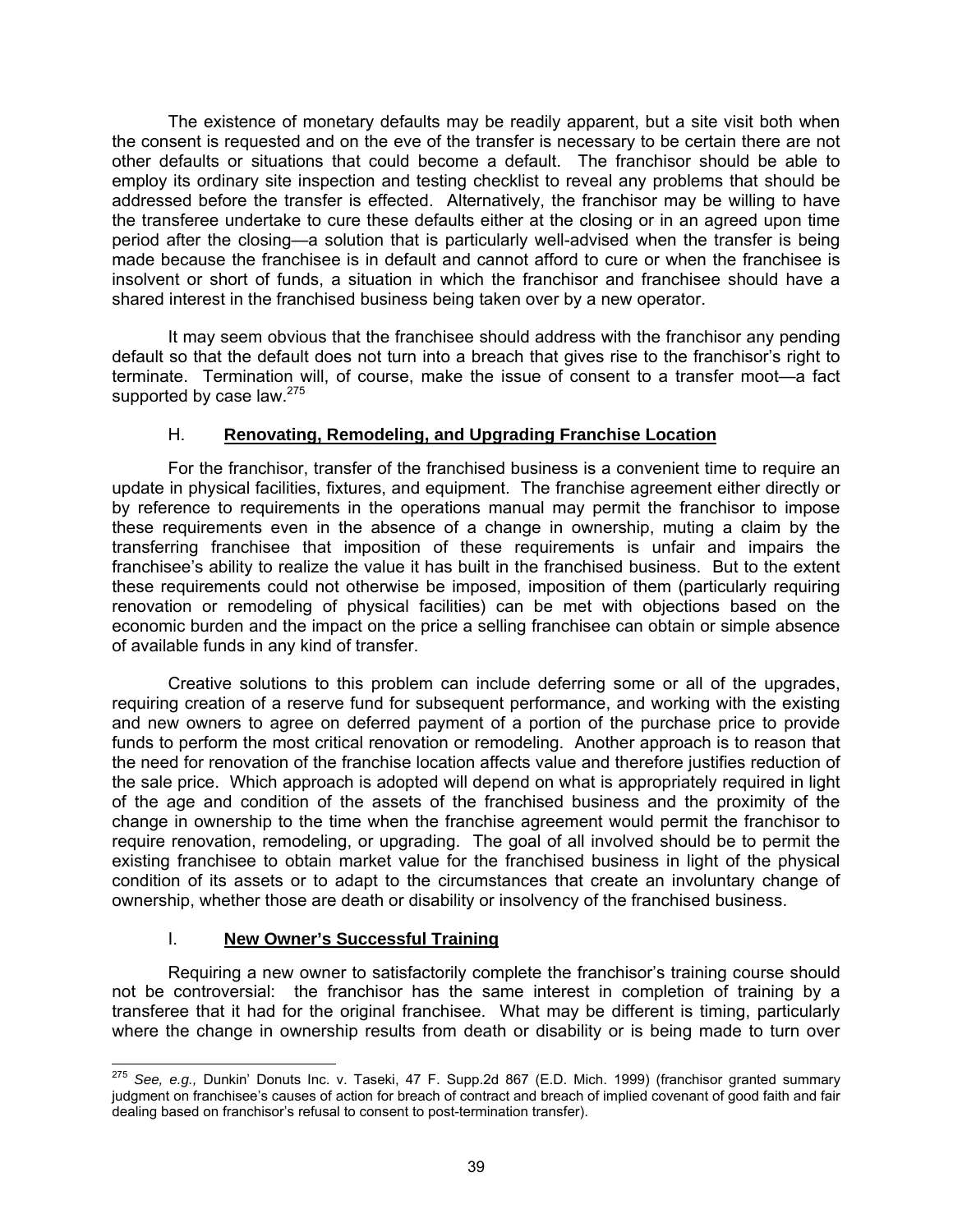operation of an unsuccessful or even insolvent franchise business. The use of interim managers can be used to permit deferral of training until shortly after a transfer is completed if completion of the transfer is urgent or at least time sensitive.

# J. **Assignor's Secondary Liability**

Common business practice would dictate that the existing franchisee remain secondarily liable for the performance of the franchisee's obligations under the franchise agreement—in effect standing as guarantor of the new franchisee's performance. Whether that is logically appropriate in any given change of ownership depends upon the circumstances of the change.

Should the heirs of a deceased franchisee who cannot qualify or are not in a position to become the successor franchisee be required to stand behind the operation of the franchised business by a new operator? Some would argue that they should – at least for the balance of the term of the existing franchise agreement – because they have received the economic benefit of the sale to the new operator. Others would say they should not be responsible because they were effectively forced to sell in circumstances that were uncontrollable and involuntary, the specter of liability for damages poses an unreasonable financial burden, and the franchisor has a new operator that it approved, has personal guaranties if the new operator is an entity, and reaped the benefit of moving the franchised business to the current form of franchise agreement.

Should a franchisee that has chosen to sell the franchised business to realize its going concern value be required to stand behind the operator it selected—albeit one the franchisor approved? Based on common business practice and perhaps most obviously by analogy to an assigning tenant under a commercial lease the answer would be yes. But the circumstances must be examined and the benefit the franchisor may realize from the transfer (including any required upgrades or renovation and the step up to the current franchise agreement) must be considered. In the end this will be a business negotiation, but for the transferring franchisee, its negotiating position is impacted by the requirements of the franchise agreement.

# K. **Release**

Perhaps the most controversial requirement of approval of a change of ownership is execution of a release—generally a unilateral one. The existence of this requirement must be disclosed in Item 17m of the FDD as part of the summary of the conditions for franchisor approval of transfers. Some state statutes have anti-waiver provisions expressly prohibiting a franchisor from requiring a release of statutory claims<sup>276</sup> and state regulators may require a state addendum addressing the statutory requirements.<sup>277</sup>

The Michigan case of *Franchise Management Unlimited v. America's Favorite Chicken*<sup>278</sup> described above supports the enforceability of a unilateral release requirement in the

 $\overline{a}$ <sup>276</sup> See discussion on state relationship laws for Arkansas, California, Hawaii, Indiana, Iowa, Michigan, Minnesota, and New Jersey *supra* Part II.B.

<sup>277</sup> *See, e.g.,* addendum language required by Washington in the Washington Franchise Investment Protection Act of 2012 § 19.100.220 (2014) ("A release or waiver of rights executed by a franchisee shall not include rights under the Washington Franchise Investment Protection Act except when executed pursuant to a negotiated settlement after the agreement is in effect and where the parties are represented by independent counsel.").

<sup>278</sup> Franchise Mgmt. Unlimited v. America's Favorite Chicken, 561 N.W.2d 123 (Mich. Ct. App. 1997). *See supra* text accompanying notes 87-99.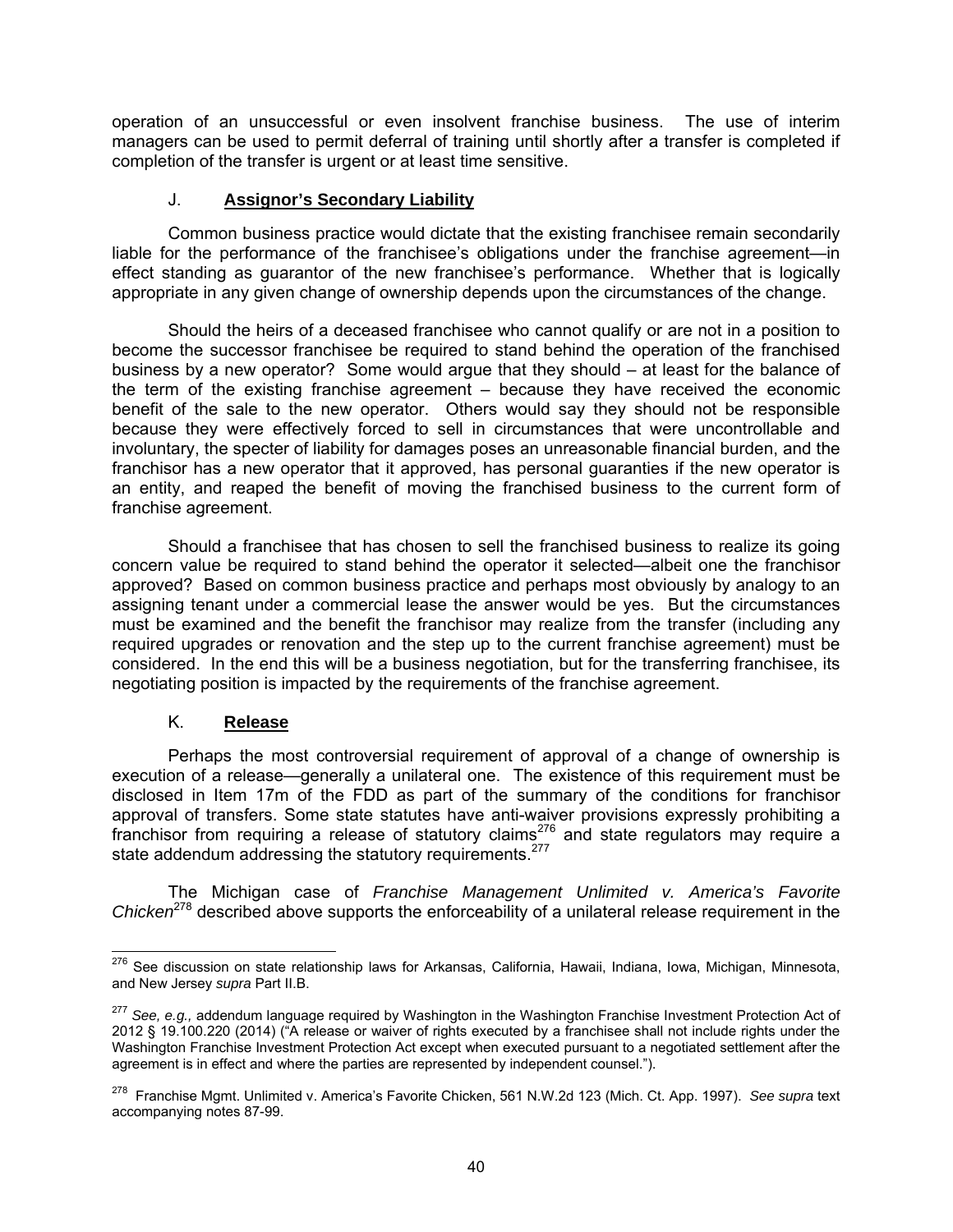face of a protective statute. As discussed in Section III, the Michigan court ruled that the franchisee's refusal to provide a release gave the franchisor good cause to deny consent to the assignment, interpreting good cause to require that the franchisor act in a commercially reasonable manner and determining that it was commercially reasonable for the franchisor to want to resolve all claims against it arising out of the business relationship when the relationship was coming to an end. However, the court's ruling excepted any release of claims under the Michigan franchise relationship statute.<sup>279</sup> Because the franchisee had a separate lawsuit pending against the franchisor that it would have to dismiss in order to accomplish its sale, this case can be viewed as severely limiting the benefit to the franchisee of a statutory good cause requirement.

The Michigan case is not alone. This issue is frequently raised, particularly in states that have franchise relations acts. Courts generally uphold a franchisor's right to require a release when a franchised business is transferred.<sup>280</sup>

A franchisor's response to the assertion that fairness dictates making the release mutual might be that releasing claims against the franchisor is an appropriate *quid pro quo* for the franchisor's consent to the change because, among other reasons, the franchisee has been operating an ongoing business for which claims not presently known may arise well after ownership of the franchise changes. Does that logic hold up when the transfer is the result of death, permanent disability, or some other involuntary event?

One common franchisee complaint about unilateral releases is that the franchisee is required to give up valid claims in a setting that from the franchisee's perspective amounts to economic coercion. The franchisee typically argues that the franchisor should share its interest in selling the business because the sale mitigates the franchisee's damages. If the franchisee articulates its claims, the mutual interest in permitting the franchisee to end the relationship that is the source of the claim and cap its damages can be served by carving out the specific claim from an otherwise general release and permitting the parties to resolve it after the change of ownership. But a franchisor may insist upon a resolution before sale, believing that disclosure of the franchisee's complaint to the prospective purchaser may add to the franchisee's damage claim by affecting the sale value of the franchised business. This possibility must be balanced against the mutual interest in permitting the franchisee to take advantage of a sale opportunity.

# L. **Prohibition on Transfer to Competitor**

-

Regardless of the standard employed by the franchisor to grant or withhold consent, the franchisor will want to assure that the franchised business is not being transferred to anyone with an interest in a competitor or a competing franchise. The latter occurrence should not be difficult to avoid because acquiring a competing franchise would certainly be a breach of the franchise agreement between the franchisee and that competitor—putting aside the possibility of a nefarious intent to have a franchisee acquire a competing franchise and use what it learns for the benefit of the competing franchisor. An issue is where to draw the line: clearly the franchised business should not be transferred to a member of the immediate family of the owner of a competing franchise, but what if a competitive franchise is owned by an in-law, a cousin, a

<sup>280</sup> *See, e.g.*, Stradling v. Southland Corp.*,* 924 F. Supp. 38 (M.D.Pa. 1996) (release that was only retroactive and would not cover franchisee's actions after moved to New Jersey found not to violate New Jersey Franchise Practices Act); America's Favorite Chicken v. Suryoutomo, 889 F. Supp. 916 (E.D. La. 1995) (franchisor's consent to transfer is adequate consideration for required general release).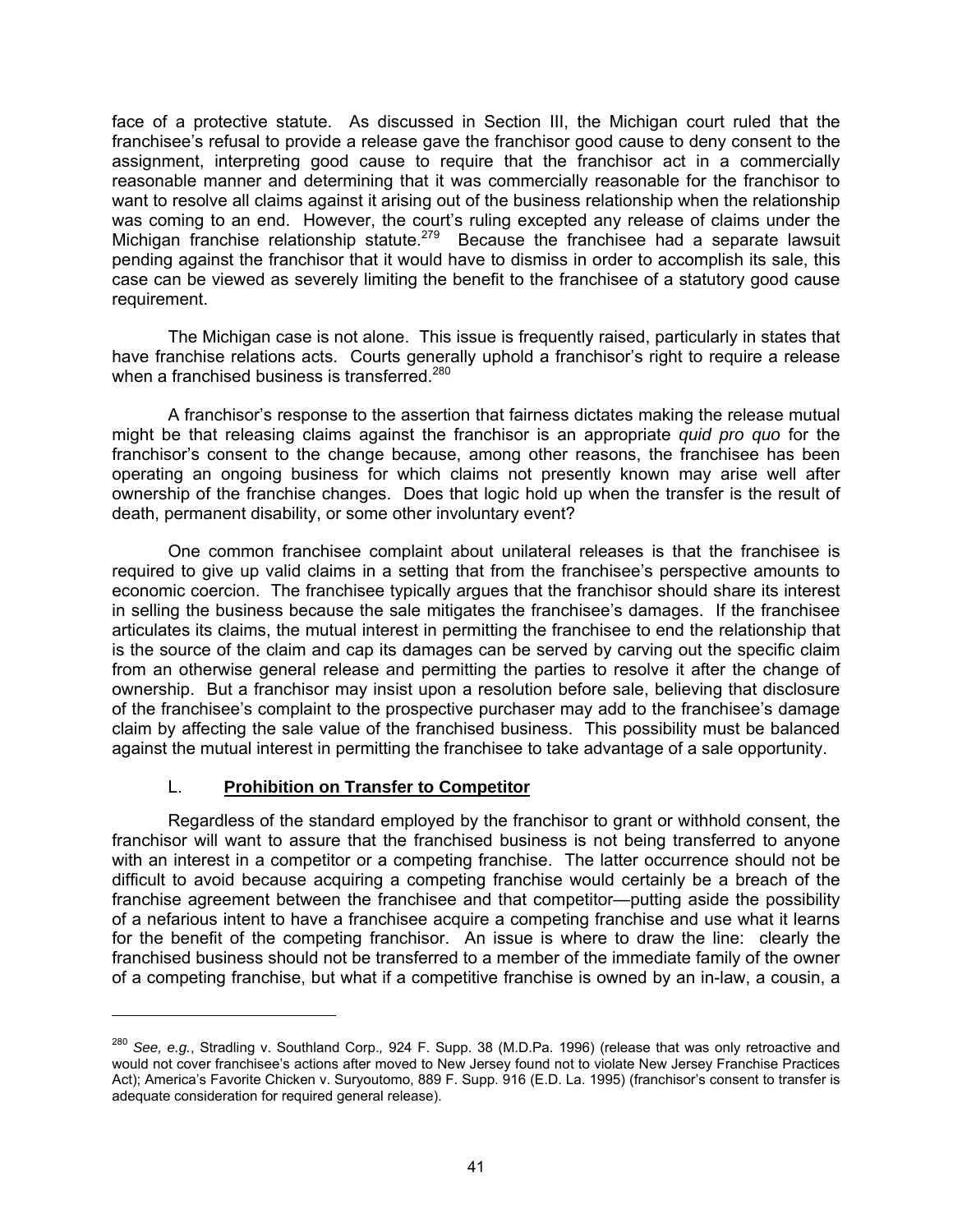former spouse? These are judgment calls for the franchisor. Case law discussing the issues could not be located.

# **V. THIRD PARTY CONSIDERATIONS**

# A. **Landlords**

Leases commonly contain restrictions on changes in ownership. The standards may vary, but because many state laws limit damages for breach of a lease if the tenant is prohibited from assigning the lease, the standard most commonly found in commercial leases is that the landlord will not unreasonably withhold consent to a transfer.<sup>281</sup> Frequently the lease transfer provision goes on to explicate requirements that are deemed not to be unreasonable or conditions that will be imposed on a transfer. Conversely, the lease transfer provision may describe transfers that are not acceptable. Often the requirements that are deemed permissible and the conditions that are deemed unacceptable parallel those in the franchise agreement.

Reasoning that a lease transfer is frequently accomplished because the value of the lease exceeds its cost, landlords often seek to protect their economic ownership by including a right of first refusal in connection with any transfer of an interest in the lease. Franchisors and franchisees wishing to provide for transferability of the franchise business, an interest that is shared in some respects, should include in the process of initial review and approval of leases elimination of these rights of first refusal, at least when transfer of the leasehold accompanies a transfer of the franchised business.

Regardless of the scope or terms of the lease transfer clause, obtaining the landlords consent to the transfer of ownership of the franchised business must be a condition to the franchisor's consent to the transfer.

# B. **Lenders**

Commercial loan agreements generally contain quite stringent change of ownership limitations, often making any change in control of the borrower a default or at least an occasion that permits the lender to accelerate payment. Short of changes in control, these limitations generally include death or permanent disability of even a single owner of a family owned entity. Lenders do not generally agree to mitigate or reduce these requirements in advance, though they may agree to remove death of an owner of a family entity as an acceleration event if the death does not result in a change of the person with day to day operational responsibility or a change in control of the family entity.

Lender permission can easily be overlooked when there is a change of ownership that does not result in payment of the loan. Franchisors should be certain to include lender permission as a condition to approval of any change in ownership, whether or not voluntary, unless the loan will be paid in full as part of the transfer. Franchisees must be equally mindful of the need to inform the lender of changes and obtain any necessary consent.

 $\overline{a}$ <sup>281</sup> *But see*, American Industrial Real Estate Association, Standard Industrial/Commercial Multi-Tenant Lease-NET, § 12-13 (1999),

http://www.airea.com/DOWNLOAD/PDF/FORMS/SAMPLES/Standard\_Industrial\_and\_Commercial\_Lease/Multi-Tenant\_Lease\_-\_net\_(2014).pdf.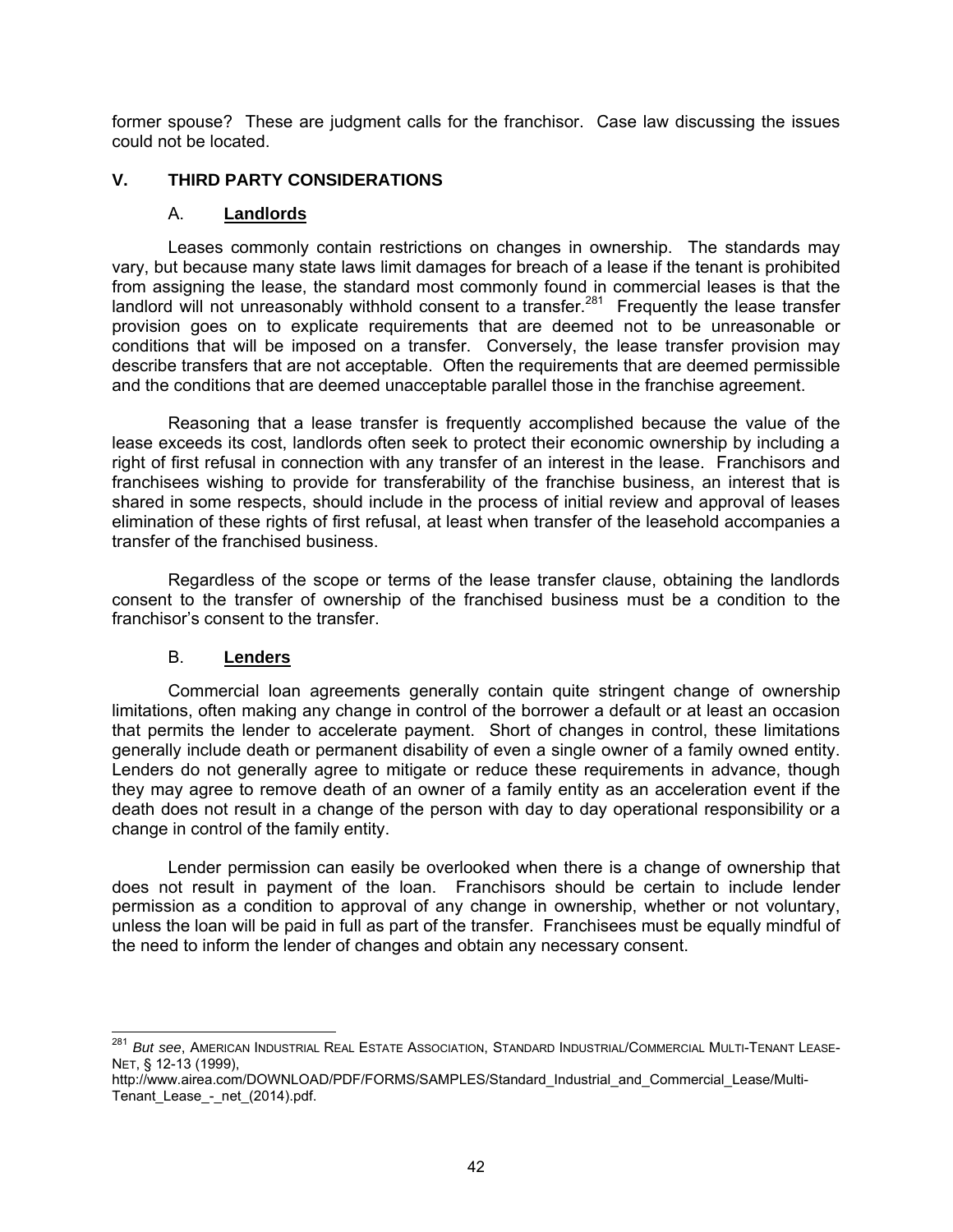# **VI. EVALUATING AND PAPERING THE TRANSFER PROCESS**

## A. **Process for Review**

Franchise transfers give the franchisor a unique opportunity to improve the franchise system by requiring proposed transferees to satisfy the franchisor's "then-current" minimum qualifications for new franchisees entering the system. The franchisor should require the proposed franchisee to submit a formal franchise application. The proposed transferee's failure to submit a completed franchise application constitutes valid grounds for the franchisor to deny the proposed transfer, and courts will uphold a contractual requirement that the prospective transferee satisfy the franchisor's then-current qualifications for new franchisees. $282$ 

In evaluating the application, the franchisor should strive to employ objective criteria to reduce the risk of potential claims that it acted unreasonably or arbitrarily in withholding its consent to the proposed transfer.<sup>283</sup> While it may be enticing to lower the bar to facilitate the sale of a failing or underperforming franchised outlet, requiring each proposed transferee to satisfy a standard set of minimum requirements applicable to new franchisees will help reduce the risk of future claims against the franchisor by disgruntled franchisees seeking to challenge the franchisor's rejection of a proposed buyer for their outlet.<sup>284</sup>

It is a good idea to create a transfer checklist, which should include the franchisor's current evaluation criteria for new franchisees and a list of transfer conditions contained in the franchise agreement. The franchisor's qualifications and standards for new franchisees may include, for example, minimum net worth and other financial qualifications, acceptable credit score, relevant business experience in the same or a similar industry, no criminal history, and character of the proposed transferee.

The franchisor should keep a record of the decision making process, since applicable state relationship statutes or the express terms of the contract may require the franchisor to provide the franchisee with written notice of the franchisor's decision, specifying the material reasons for denying a proposed transferee. Any such explanation should clearly and concisely articulate the reasons for rejecting the proposed transferee, to avoid allegations of bad faith.<sup>285</sup>

# B. **Transfer Consent Form and Effectiveness**

The franchisor should document all transfers, whether the transfer involves the transfer of all or a partial ownership interest, or substantially all of the franchised business assets. The provisions of the consent to transfer form will depend on the transfer conditions of the franchise agreement.

 $\overline{a}$ 282 Tractenberg, *supra* note 162, at 293 (citing Clark v. America's Favorite Chicken Co., Bus. Franchise Guide (CCH) ¶ 10,841 (E.D. La. 1996), *aff'd*, 110 F.3d 295 (5th Cir. 1997)); *see also* C.L. Thompson Co. v. Festo Corp., 708 F. Supp. 221 (E.D. Wis. 1989) (franchisor had good cause to terminate based on distributor's transfer without franchisor's consent, where franchisor had legitimate concerns about the transferee's competence and trustworthiness).

<sup>283</sup> Tractenberg, *supra* note 162, at 291.

<sup>284</sup> *Id.*

<sup>285</sup> Fredric A. Cohen & Nicole L. Micklich, *Transfers of Franchises: Disputes Arising from Assignments,* (Workshop 13 at the ABA 36th Annual Forum on Franchising, 2013) at 33.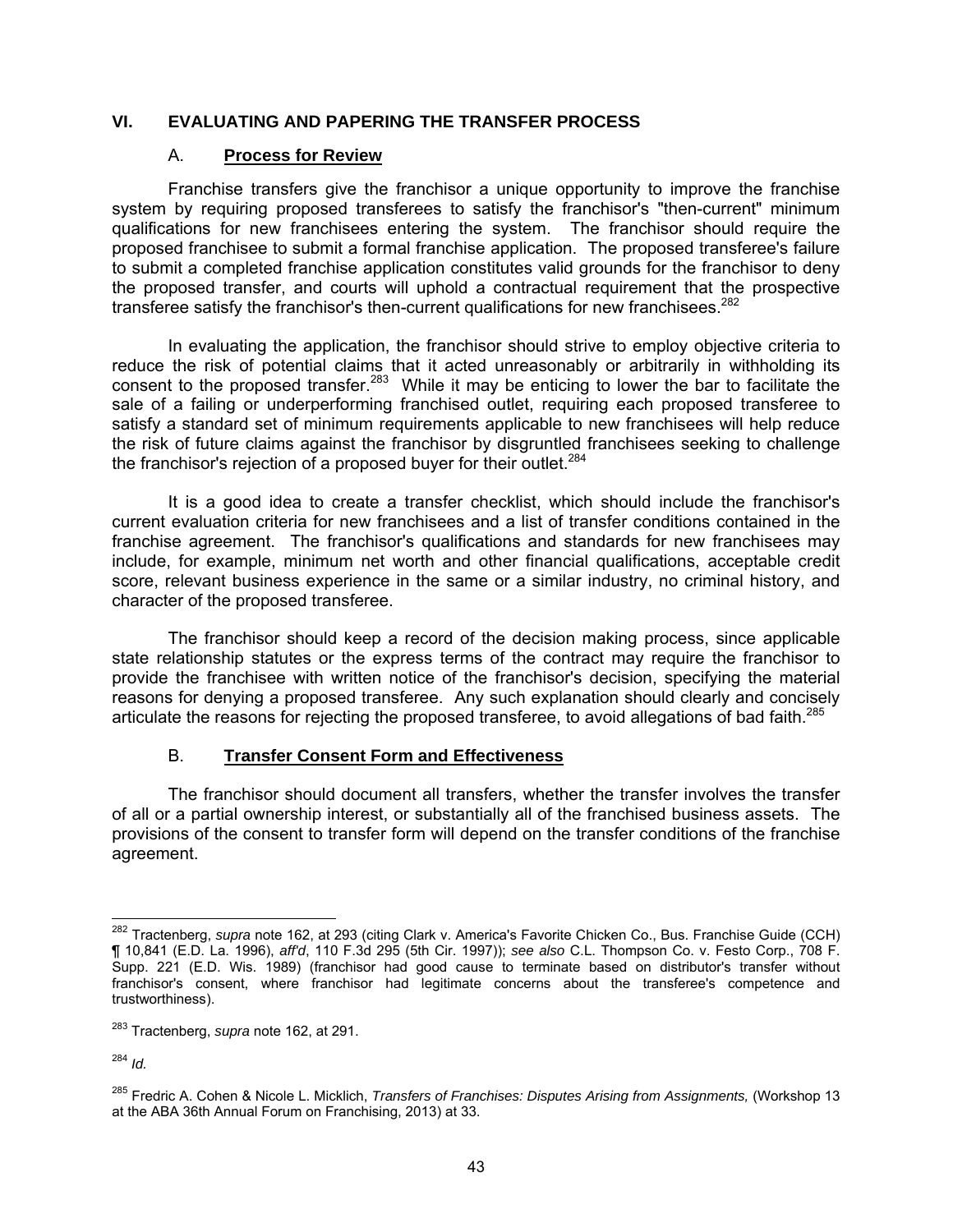Appendix F contains two alternate sample forms for transfer. Form 1 is a Consent to Transfer of Ownership Interests, which may be utilized where the franchise agreement permits the franchisee to transfer non-controlling interests in the franchise to one or more persons. In these cases, it is typical for the franchise agreement to require the franchisor's prior written consent and also to require the new owners to sign the franchisor's then-current form of owner's guarantee. However, other transfer conditions, such as the payment of a transfer fee and a requirement to sign the franchisor's "then-current" form of franchise agreement, may not apply in the case of a transfer of a minority ownership interest in the business. Form 1 reflects limited transfer conditions on which the franchisor's consent to transfer is made contingent.

Form 2 is an Assignment and Assumption of Franchise Agreement, which can be used if the franchisee requests to transfer or assign a controlling interest in the franchised business or to sell or transfer all (or substantially all) of the assets of the franchised business. This type of transfer consent form incorporates additional transfer conditions that would typically apply in these situations, such as requiring the transferee sign a new franchise agreement; imposing a transfer fee; requiring the payment of all outstanding sums owed to the franchisor or its affiliate; and requiring the transferor to sign a general release of any and all claims against the franchisor and its affiliates. The assignment provisions of the franchise agreement will dictate the transfer conditions that apply to a particular transfer, and those conditions should be incorporated into the consent to transfer agreement, as appropriate.

In either case, if the franchise agreement gives the franchisor a right of first refusal to acquire the interest(s) being transferred, the consent to transfer agreement should acknowledge that the franchisor has elected not to exercise its right of first refusal with respect to the proposed transfer.286

Regardless of the type of form that is used, the franchisor's consent should always be made contingent on the franchisee's and the transferee's satisfaction of all of the transfer conditions set forth in the franchise agreement. In other words, the effectiveness of the consent to transfer agreement should be made expressly contingent on the parties' satisfaction of all applicable transfer conditions at or prior to the time of the assignment (unless the franchisor agrees to some other time period).

### **VII. CONCLUSION**

 $\overline{a}$ 

The laws, regulations and practical considerations involving franchise transfers are more complex than initial franchise sales. The process combines franchise registration and disclosure considerations with the impact of franchise relationship laws, along with an overlay of contractual and tort law application, often involving third parties. Managing a transfer process requires close attention to detail and the ability to be sensitive to many competing concerns. We hope this paper assists franchise counsel in handling, processing and advising clients in the franchise transfer process.

<sup>&</sup>lt;sup>286</sup> If the franchisor has, in fact, elected to exercise a contractual right of first refusal to acquire the interests being transferred, then the franchisor would not sign a consent to transfer agreement; rather, the franchisor would need to provide notice of the exercise of its right of first refusal under the franchise agreement.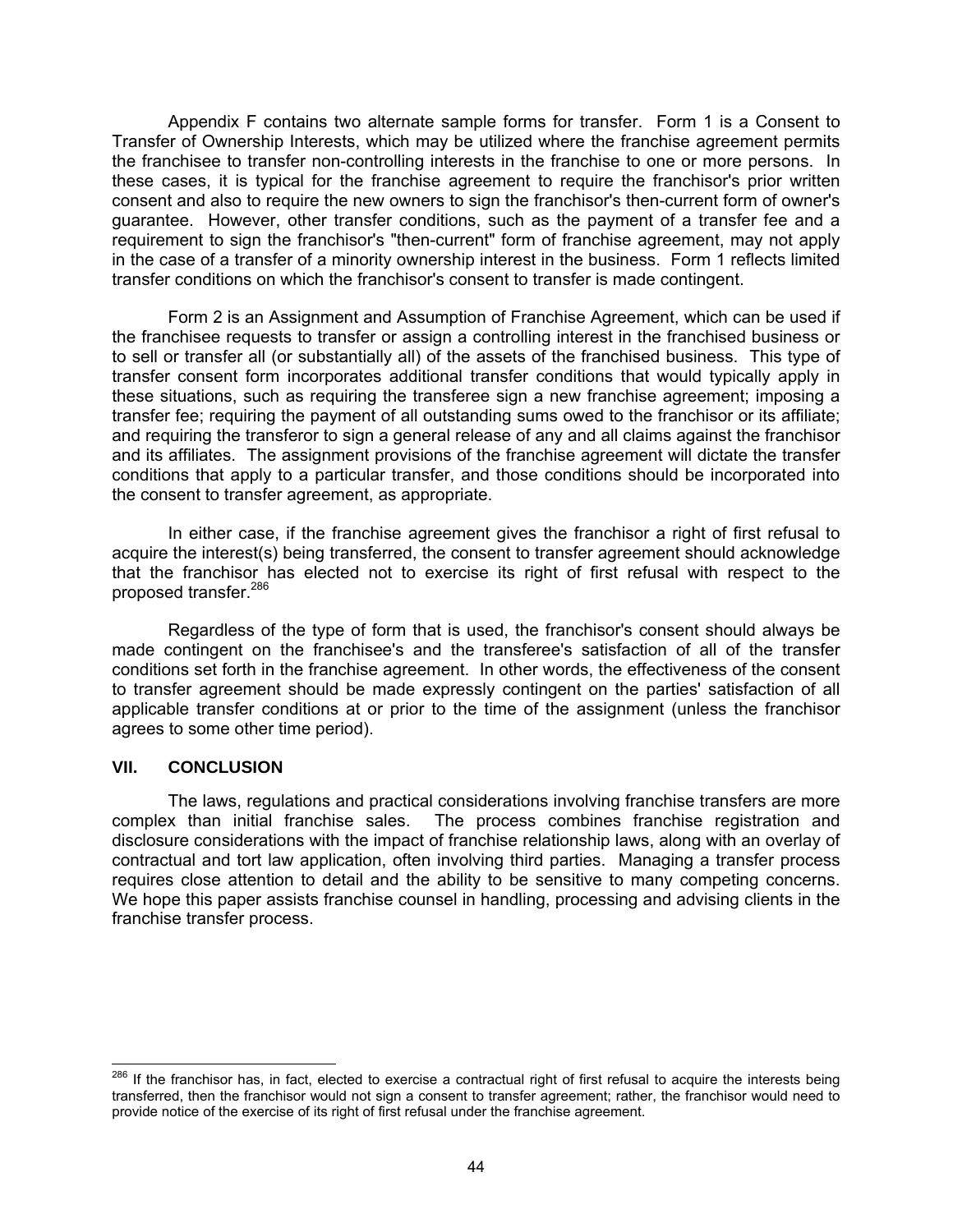# **APPENDIX A**

## **FTC RULE APPLICATION TO FRANCHISE TRANSFERS**

## A. **THE FTC RULE.**

The FTC's Franchise Rule (Part 436 – Disclosure Requirements and Prohibitions Concerning Franchising, 16 C.F.R. Part 436, Jan. 23, 2007) addresses franchise transfers indirectly through certain definitional elements (the "**FTC Rule**"). Under the FTC Rule, a franchisor is required to provide presale disclosure through the furnishing of a franchise disclosure document only to prospective franchisees, in connection with the offer or sale of a franchise to be located in the United States of America (16 C.F.R. §436.2). The following definitions relate to how a franchise transfer is interpreted by the FTC for purposes of the obligation to furnish disclosure documents:

"*Franchisee* means any person who is granted a franchise." 16 C.F.R. §436.1(i)

"*Franchise seller* means a person that offers for sale, sells, or arranges for the sale of a franchise. It includes the franchisor and the franchisor's employees, representatives, agents, subfranchisors, and third-party brokers who are involved in franchise sales activities. It does not include existing franchisees who sell only their own outlet and who are otherwise not engaged in franchise sales on behalf of the franchisor." 16 C.F.R. §436.1(j)

"*Franchisor* means any person who grants a franchise and participates in the franchise relationship." 16 C.F.R. §436.1(k)

"*Prospective franchisee* means any person (including any agent, representative, or employee) who approaches or is approached by a franchise seller to discuss the possible establishment of a franchise relationship." 16 C.F.R. §436.1(r)

"*Sale of a franchise* includes an agreement whereby a person obtains a franchise from a franchise seller for value by purchase, license, or otherwise. It does not include extending or renewing an existing franchise agreement where there has been no interruption in the franchisee's operation of the business, unless the new agreement contains terms and conditions that differ materially from the original agreement. It also does not include the transfer of a franchise by an existing franchisee where the franchisor has had no significant involvement with the prospective transferee. A franchisor's approval or disapproval of a transfer alone is not deemed to be significant involvement." 16 C.F.R. §436.1(t)

# B. **FTC STATEMENT OF BASIS AND PURPOSE**

The FTC explained its position on the regulation of franchise transfers in its Statement of Basis and Purpose accompanying the FTC Rule (see 72 Fed. Reg. 15, 445 at III.A.20) reproduced below with the accompanying footnotes: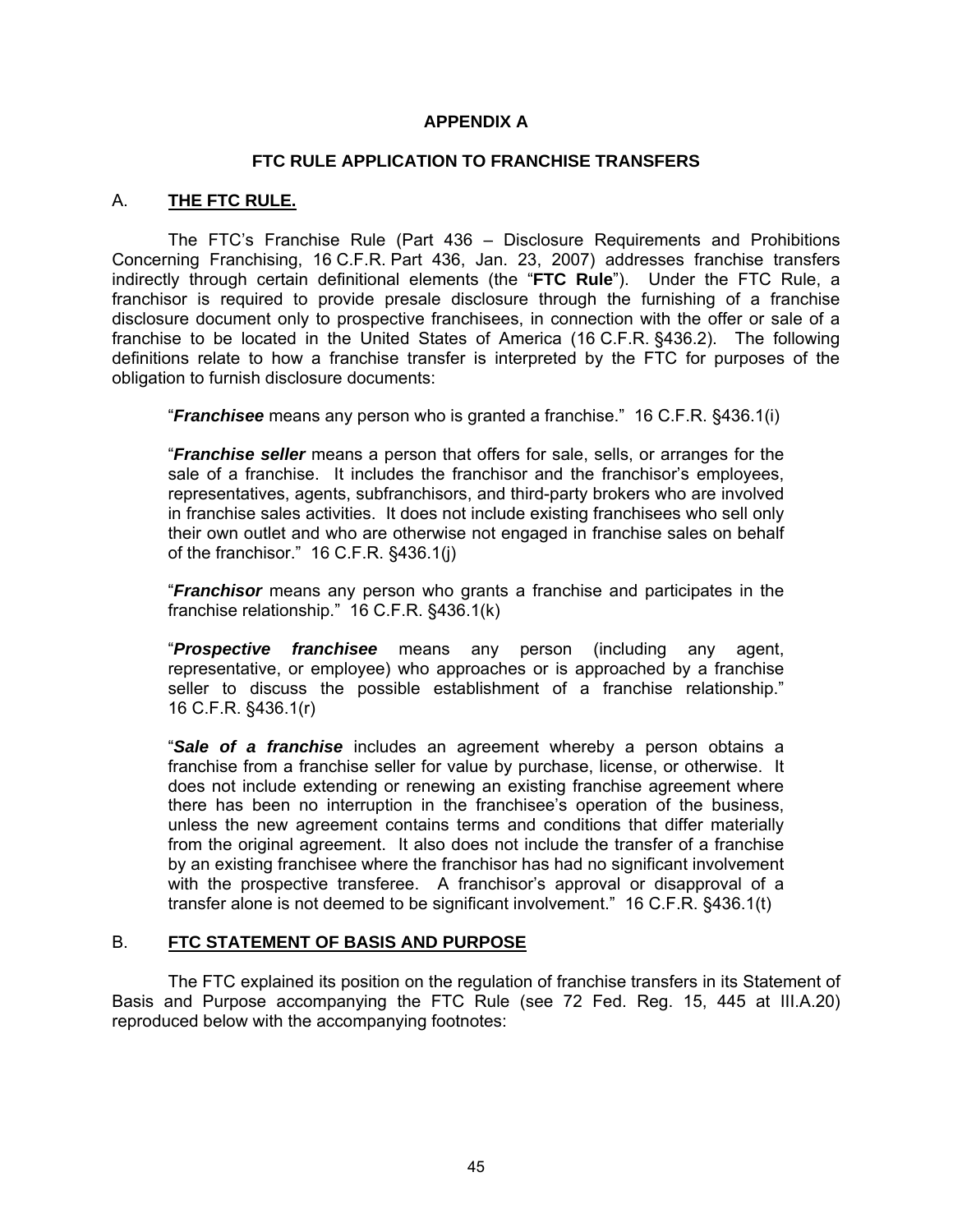#### **20. Section 436.1(t): Sale of a franchise**

 The part 436 disclosure obligations are triggered only when there is an offer for the sale of a franchise.<sup>287</sup> Section 436.1(t) defines the term "sale of a franchise" as follows:

an agreement whereby a person obtains a franchise from a franchise seller for value by purchase, license, or otherwise. It does not include extending or renewing an existing franchise agreement where there has been no interruption in the franchisee's operation of the business, unless the new agreement contains terms and conditions that differ materially from the original agreement. It also does not include the transfer of a franchise by an existing franchisee where the franchisor has had no significant involvement with the prospective transferee. A franchisor's approval or disapproval of a transfer alone is not deemed to be significant involvement.

Like the original Rule provision, the final amended provision embodies the concept that franchisees extending or renewing an existing franchise agreement, where there is no interruption in business operations, will not be deemed to be entering into a sale, unless their new agreement contains terms and conditions materially different from their original agreement.<sup>288</sup>

 The final amended Rule provision differs substantially from the provision as proposed in the FTC's Notice of Proposed Rulemaking<sup>289</sup> because it incorporates the Commission policy, as stated in the Interpretive Guides, that the term "sale of a franchise" does not encompass the transfer of a franchise by an existing franchisee where the prospective purchaser has no significant contact with the franchisor.<sup>290</sup> Under long-standing Commission policy, a franchisor or Under long-standing Commission policy, a franchisor or subfranchisor must provide disclosures to *prospective franchisees*, but "a person who purchases an existing franchise directly from the franchisee who owns it, without significant contact with the franchisor, is not a prospective franchisee."<sup>291</sup> Where a franchisor is not involved in the private sale of an existing franchise, the franchisor makes no representations to the prospective new purchaser. If there is any fraud in the private sale, it could be only by the current franchisee owner, and pre-sale disclosure by the franchisor would not likely prevent it. Accordingly, section 436.1(t) of part 436 makes clear that a transfer without significant involvement of the franchisor is not the sale of a franchise within the ambit of the Rule. Further, the franchisor's mere approval or

 $\overline{a}$ <sup>287</sup> *See* 16 C.F.R. § 436.2 (2007).

<sup>288</sup> *See Id.* § 436.1(t); *see also* Fed. Trade Comm'n, Interpretive Guides, 44 Fed. Reg. 49,966, 49,969 (Aug. 24, 1979).

 $289$  Franchise Rule, 64 Fed. Reg. 57,294, 57,333 (Oct. 22, 1999) (to be codified at 16 C.F.R. pt 436).

<sup>290</sup> *See* 16 C.F.R. § 436.1(t); *see also* Interpretive Guides, 44 Fed. Reg. at 49,969.

 $291$  Interpretive Guides, 44 Fed. Reg. at 49,969.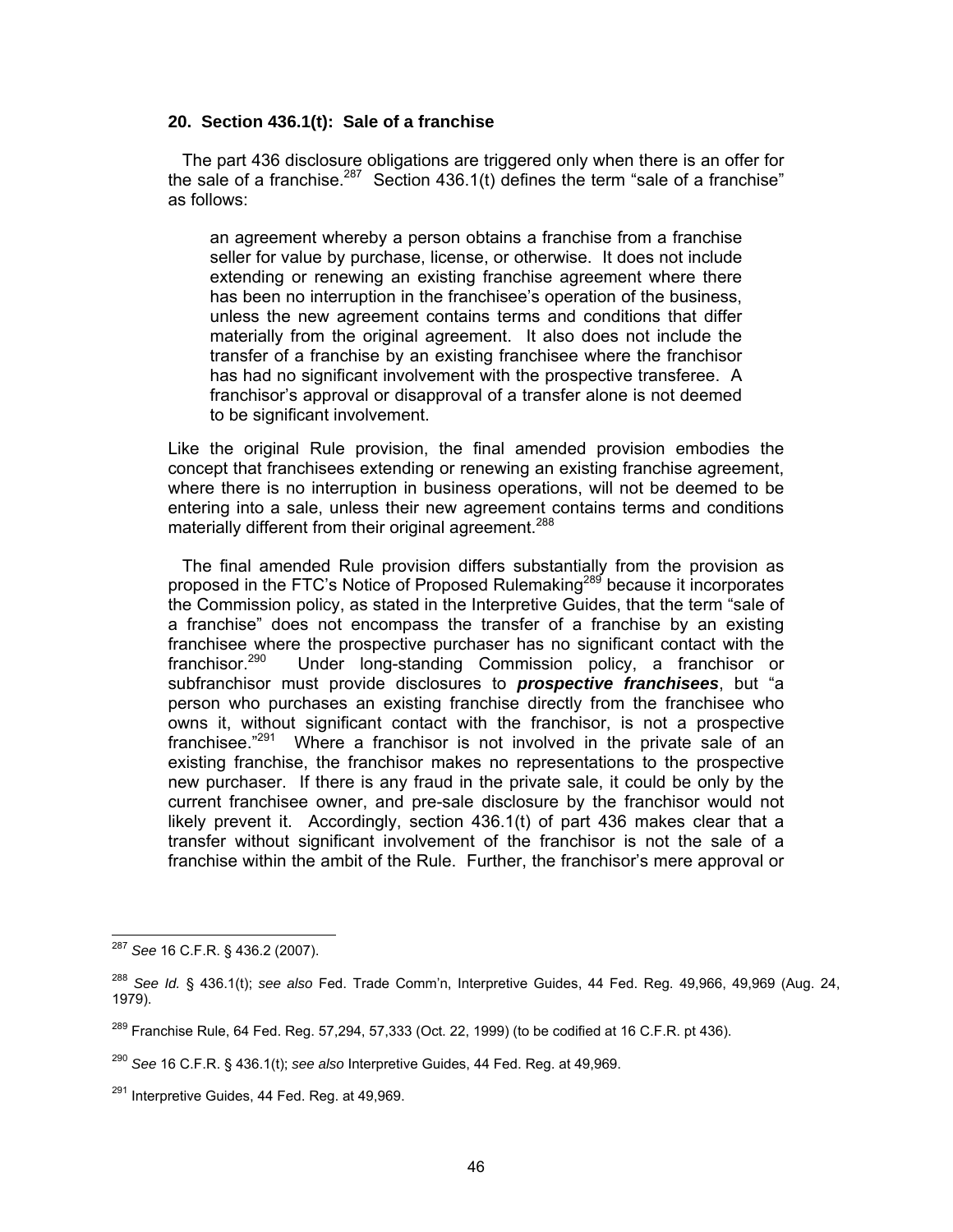disapproval of the purchaser alone is not considered to be significant involvement<sup>292</sup>

# C. **FTC COMPLIANCE GUIDE**

The FTC also provides further guidance in its Compliance Guide (http://www.business.ftc.gov/documents/bus70-franchise-rule-compliance-guide). On page 18 of the Compliance Guide the FTC explains its view of the franchisor's disclosure obligations when an existing franchisee transfers its franchise:

# *What Happens When an Existing Franchisee Sells His or Her Outlet?*

 A transferee – a person who purchases an existing franchise directly from the franchisee who owns it, without any significant contact with the franchisor – is not a prospective franchisee. Even if the franchisor has, and exercises, the right to approve or disapprove a subsequent sale (transfer) of a franchised unit, the transferee will not be entitled to receive disclosures unless the franchisor plays some more significant role in the sale. For example, if the franchisor provides financial performance information to the prospective transferee, the franchisor would be required to provide the transferee with its disclosure document.

The FTC Rule, however, makes clear that for purposes of Item 19, financial performance information does not include actual operating results for the franchise to be transferred:

(4) If a franchisor wishes to disclose only the actual operating results for a specific outlet being offered for sale, it need not comply with this section, provided the information is given only to potential purchasers of that outlet. 16 C.F.R. §436.5(s)(4).

 $\overline{a}$ <sup>292</sup> See *id.* at 49,969-49,970. In contrast, a franchisor who actively participates in a franchise transfer must make disclosures to a potential transferee, no less than to a prospective franchisee. In such an event, the prospective transferee may rely on the franchisor's representations in deciding to purchase the franchise, and therefore, should receive the benefit of pre-sale disclosure.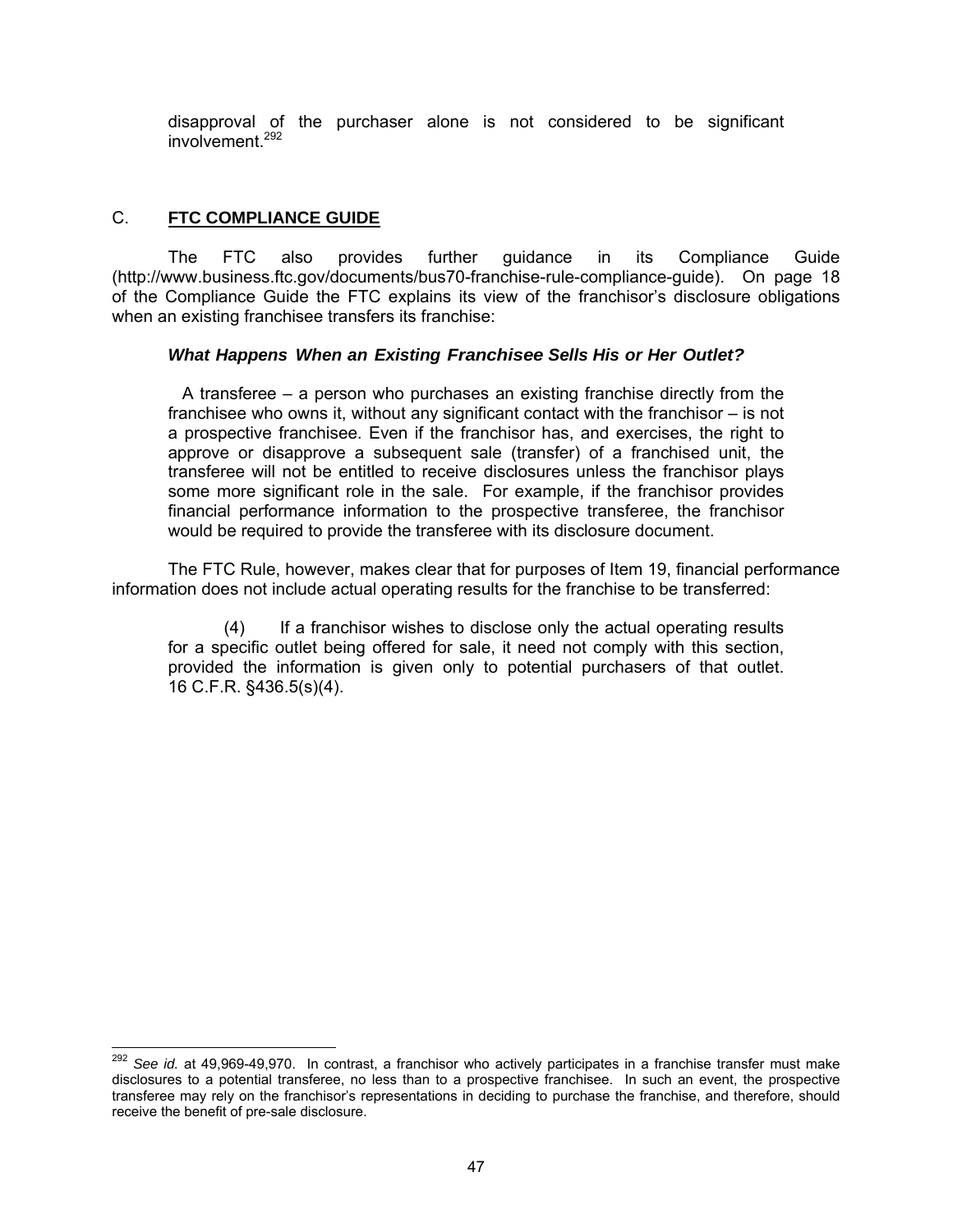### **APPENDIX B**

## **SUMMARY OF STATE LAWS ON APPLICATION OF REGISTRATION/DISCLOSURE TO FRANCHISE TRANSFERS**

Several states have statutory or rule exemptions for the application of their franchise registration and disclosure laws on transfers of franchises by an existing franchisee to a purchaser. The applicable excerpts from these statutes and rules are set forth below with their citation and a notation as to whether the exemption applies to registration and disclosure ("**both R&D**") or registration only ("**R only**").

### **CALIFORNIA**

**Citation**: CAL. CORP. CODE § 31102 (2014); Bus. Franchise Guide (CCH) ¶ 3050.26.

#### **Exemption**: R&D

The offer or sale of a franchise by a franchisee for his own account or the offer or sale of the entire area franchise owned by a subfranchisor for his own account, is exempted from the provisions of Section 31110 if the sale is not effected by or through a franchisor. A sale is not effected by or through a franchisor merely because a franchisor has a right to approve or disapprove a different franchisee.

### **HAWAII**

**Citation**: HAW. REV. STAT. § 482E-4(a)(7) (2014); Bus. Franchise Guide (CCH) ¶ 3110.04.

### **Exemption**: R&D

Sections 482E-3, 482E-5(a) and 482E-5(c) shall not apply to:

 (7) the offer or sale of a franchise by a franchisee for the franchisee's own account, or the issuance of a new franchise agreement pursuant to a sale by a franchisee for the franchisee's own account, if the sale is an isolated sale and not part of a plan of distribution of franchises.

#### **ILLINOIS**

**Citation**: 815 ILL. COMP. STAT. 705/7 *et. Seq.* (2014); Bus. Franchise Guide (CCH) ¶ 3130.07.

#### **Exemption**: R&D

There shall be exempted from the provisions of Sections 5, 10, 11, 13 and 15 of [the Illinois Franchise Disclosure Act of 1987] the offer or sale of a franchise by a franchisee for its own account if the sale is not effected by or through a franchisor. A sale is not effected by or through a franchisor merely because a franchisor has a right to approve or disapprove a different franchisee or requires payment of a reasonable transfer fee or requires the new franchisee to execute a franchise agreement on terms not materially different from the existing franchise agreement.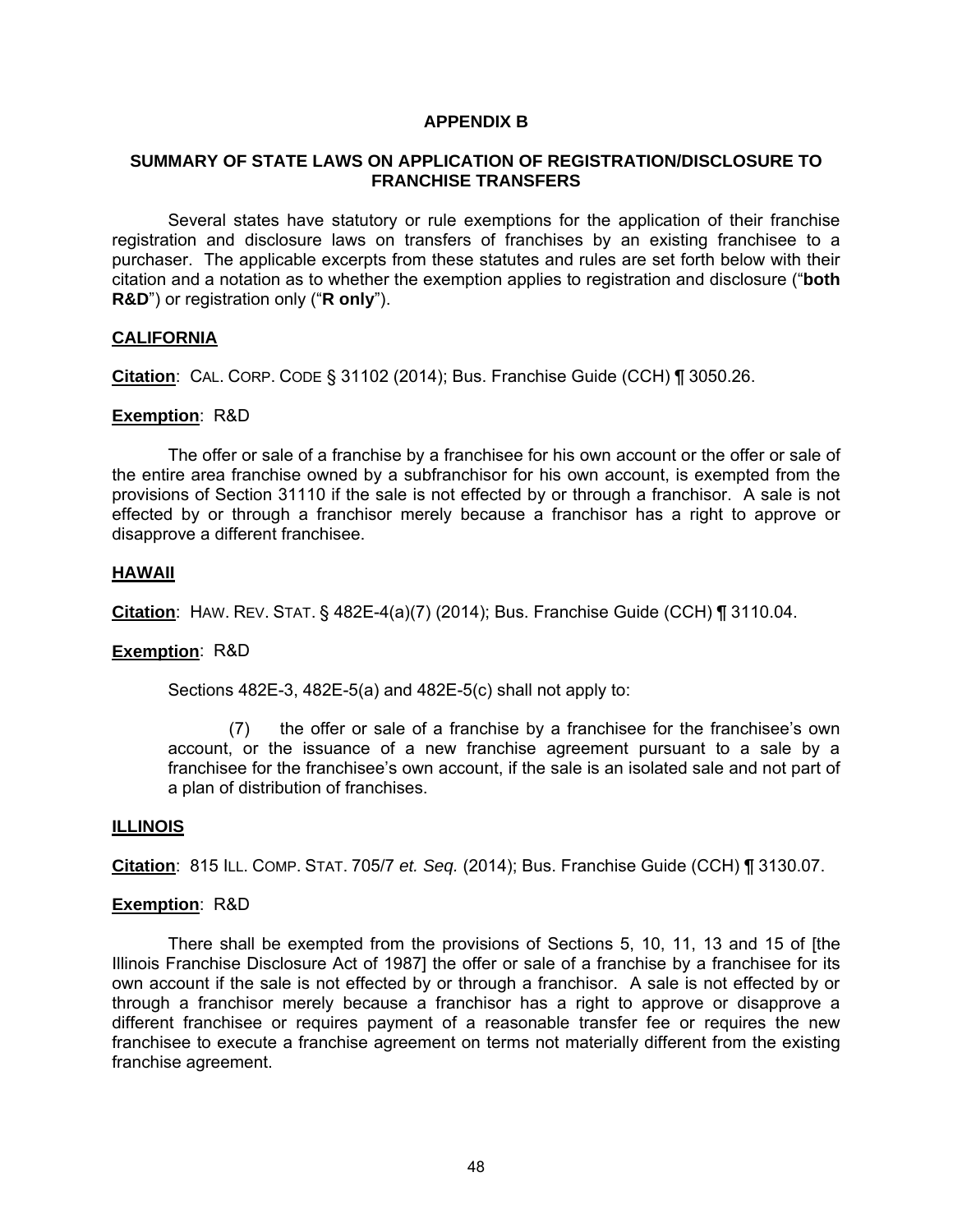### **INDIANA**

**Citation**: IND. CODE § 23-2-2.5-4 (2014); Bus. Franchise Guide (CCH) ¶3140.04.

#### **Exemption**: R&D

The offer of [or] sale of a franchise by a franchisee who is not an affiliate of the franchisor for his own account is exempt from Section 9 [of the Indiana Code] if the offer or sale is not effected by or through a franchisor. A sale is not effected by or through a franchisor if a franchisor is entitled to approve or disapprove a different franchisee.

#### **MARYLAND**

**Citation**: MD. CODE ANN., BUS. REG. § 14-214(c)(1) (2014); Bus. Franchise Guide (CCH) ¶ 3200.14.

#### **Exemption:** R only

The registration requirement of [Section 14-214 of the Annotated Code of Maryland] does not apply to the offer to sell or sale of a franchise by a franchisee for the franchisee's own account, or the offer to sell or sale of the entire area franchise owned by a subfranchisor for the subfranchisor's own account.

#### **MICHIGAN**

**Citation**: MICH. COMP. LAWS § 445.1506 Sec. 6(1)(f) (2014); Bus. Franchise Guide (CCH) ¶ 3220.06.

#### **Exemption**: R&D

Except as provided in subsection (2), the offer and sale of a franchise is exempt from sections 7a and 8 if any of the following circumstances apply:

(f) the offer or sale of a franchise by a franchisee for the franchisee's own account if all of the following conditions are met:

(i) the sale is an isolated sale, and not part of a plan of distribution of franchises; and

(ii) the franchisee provides to the prospective purchaser full access to the books and records related to the franchise in actual or constructive possession of the franchisee. (Section 445.1506. Section. 6(1)(f) of the Michigan Franchise Investment Law)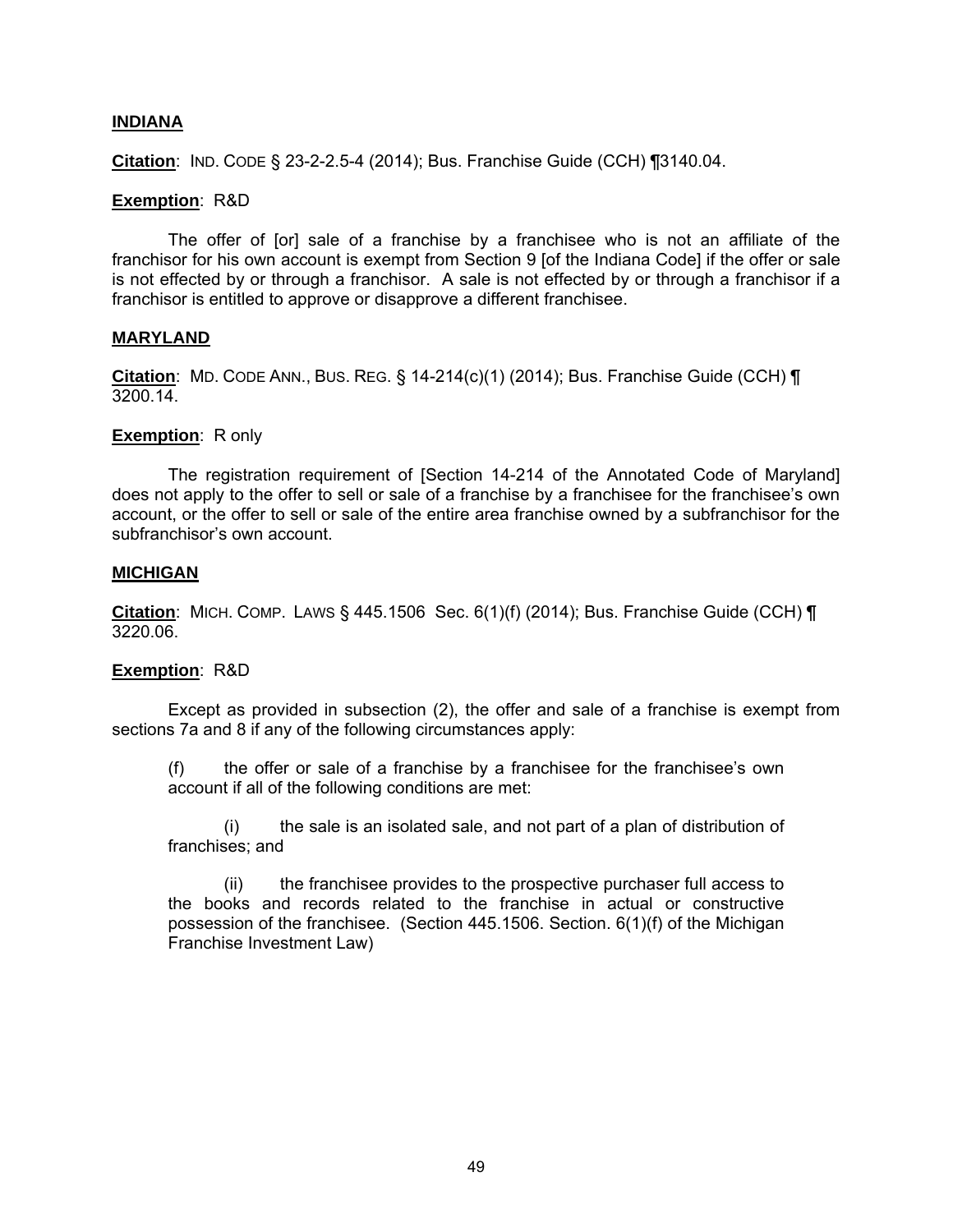### **MINNESOTA**

**Citation**: MINN. STAT. § 80C.03(a) (2014); Bus. Franchise Guide (CCH) ¶ 3230.03.

#### **Exemption**: R only

The registration requirement imposed by section 80C.02 [of the Minnesota Statutes] shall not apply to the following provided that the method of offer or sale is not used for the purpose of evading sections 80C.01 to 80C.22:

(a) the offer or sale of a franchise owned by that franchisee, or the offer or sale of the entire area franchise owned by the subfranchisor making the offer or sale if the sale is not effected by or through a franchisor; provided, however, that no person shall make more than one sale during any period of 12 consecutive months of a franchise or area franchise granted by a single franchisor. A sale is not effected by or through a franchisor merely because a franchisor has a right to approve or disapprove a different franchisee;

#### **NEW YORK**

**Citation**: N.Y. GEN. BUS. LAW § 684.5 (2014); Bus. Franchise Guide (CCH) ¶ 3220.05.

#### **Exemption**: R&D

The offer or sale of a franchise by a franchisee for his own account or the offer and sale of an entire area franchise owned by a subfranchisor for his own account is exempted from the registration provisions of section six hundred eighty-three of this article if:

(a) the sale is an isolated sale and not part of a plan of distribution of franchises; and (b) the sale is not effected by or through a franchisor; and (c) the franchisee furnishes to the prospective purchaser, at least one week prior to the execution of any binding contract or purchase agreement, or at least one week prior to the receipt of any consideration, whichever occurs first, a copy of the offering prospectus of the franchisor (including amendments, if any) currently registered with the [New York Department of Law].

A sale is not effected by or through a franchisor merely because a franchisor has a right to approve or disapprove a different franchisee.

### **NORTH DAKOTA**

**Citation**: N.D. CENT. CODE § 51-19-04.2 (2014); Bus. Franchise Guide (CCH) ¶ 3340.04.

#### **Exemption:** R only (modified disclosure)

The offer or sale of a franchise by a franchisee for his own account or the offer or sale of the entire area franchise owned by a subfranchisor for his own account is exempted from the provisions of Section 51-19-03 if the sale is not effected by or through a franchisor; provided, however, that no subfranchisor may offer or sell a franchise under this subsection without first obtaining the written approval of the commissioner. The commissioner may require that the subfranchisor and the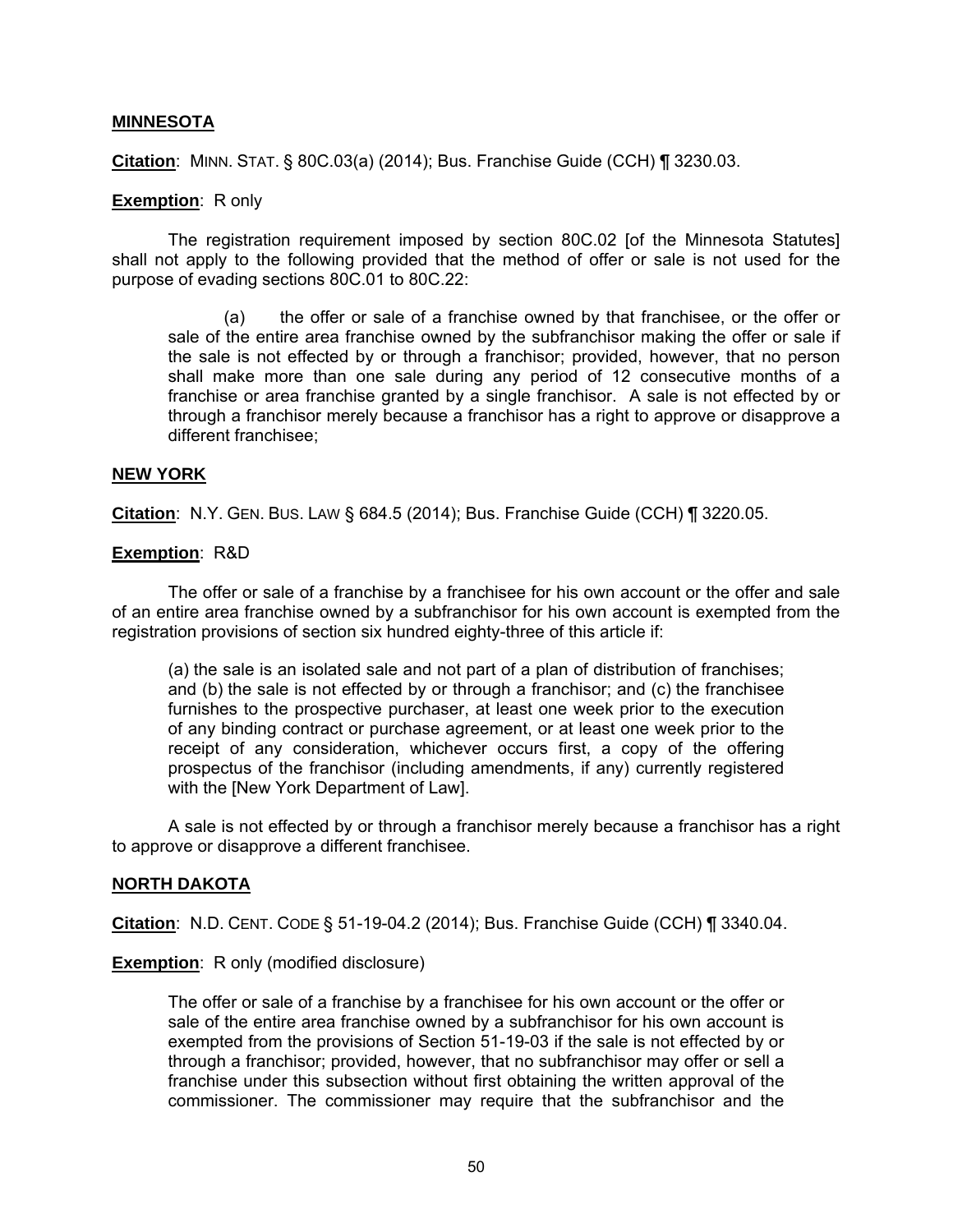franchisor provide the prospective purchaser and the commissioner with such information and disclosures as he deems necessary or appropriate to carry out the purposes of this chapter. A sale is not effected by or through a franchisor merely because a franchisor has a right to approve or disapprove a different franchisee.

## **OREGON**

**Citation**: OR. ADMIN. R. § 441-325-0030(4)(a)-(d) (2014); Bus. Franchise Guide (CCH) ¶ 5370.03.

## **Exemption**: R&D

(4) The sale or offer to sell is a sale or offer to sell by a franchisee for the franchisee's own account of a franchise or an entire franchise if:

 (a) The sale or offer to sell is not effected by or through the franchisor. A sale is not effected by or through a franchisor merely because the franchisor has a right to approve or disapprove a different franchisee, requires the tender of a reasonable transfer fee, or requires appropriate documents executed;

(b) The franchiser does not aid in the sale;

 (c) The sale is an isolated sale, and not a part of a plan of distribution of franchises; and

 (d) At least 14 calendar days before the prospective purchaser executes any agreement with the franchisor relating to the sale, or tenders or is required to tender to the franchisee any consideration for the franchise or area franchise including any refundable deposit, whichever occurs first, the selling franchisee or subfranchisor has provided the prospective purchaser full access to the books, records, and disclosure documents of the franchise business.

**Citation**: OR. ADMIN. R. § 441-325-0040 (2014); Bus. Franchise Guide (CCH) ¶ 5370.04.

# **Exemption**: R&D

The offer or sale of a franchise by a franchisee for his own account or the offer or sale of the entire area franchise owned by a subfranchisor for his own account, is exempted from the provisions of ORS chapter 650 if sale is not effected by or through a franchisor, and the franchisor does not participate or aid in the sale thereof. A sale is not effected by or through a franchisor merely because a franchisor has a right to approve or disapprove a different franchisee.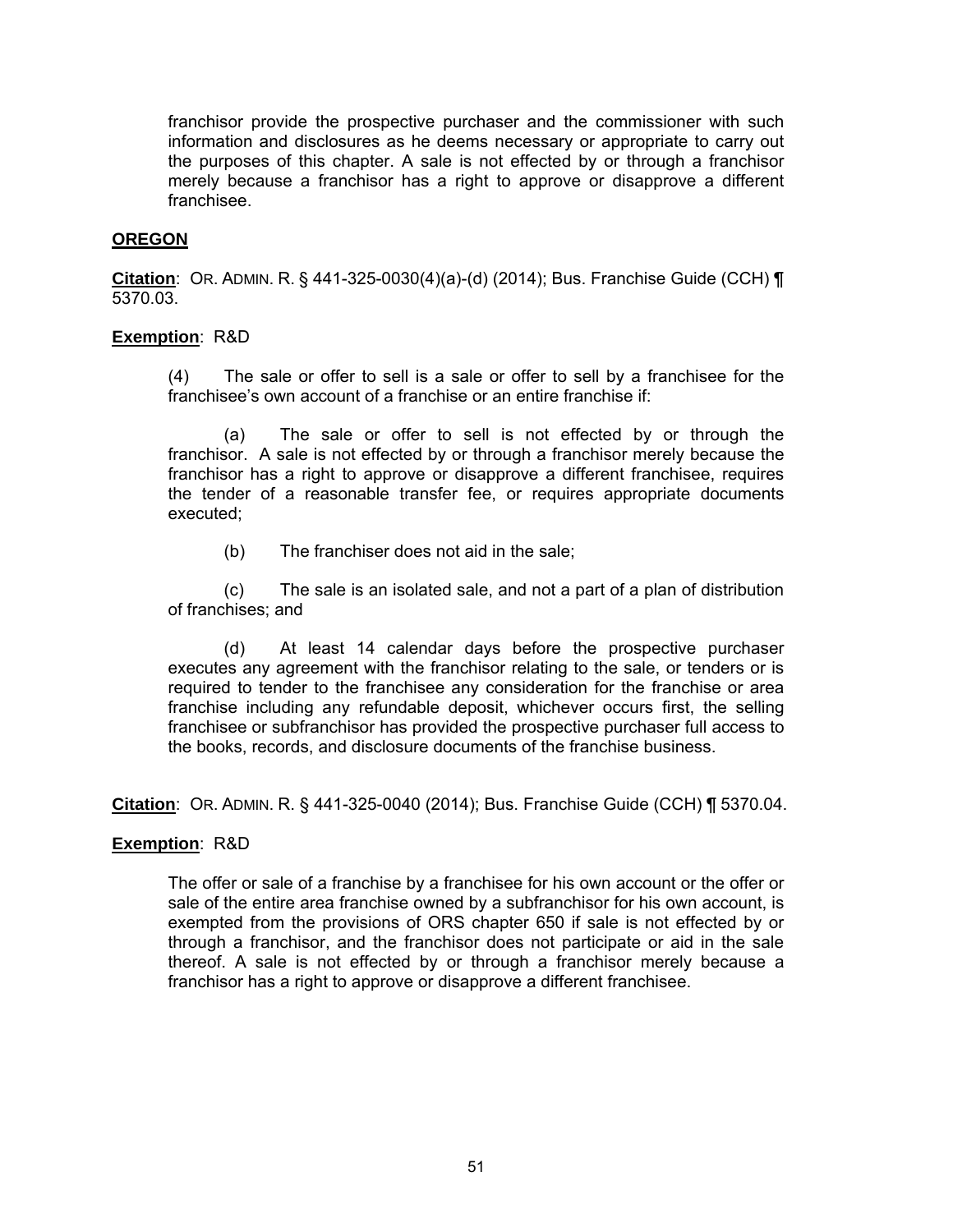## **RHODE ISLAND**

**Citation**: R.I. GEN. LAWS §19-28.1-6(b) (2014); Bus. Franchise Guide (CCH) ¶ 3390.06.

### **Exemption**: R only

The following transaction is exempt from the provisions of §19-28 1-5:

(b) the offer or sale of a franchise by a franchisee who is not an affiliate of the franchisor for the franchisee's own account if the franchisee's entire franchise is sold and the sale is not effected by or through the franchisor. A sale is not effected by or through a franchisor merely because a franchisee signs agreements with terms which do not materially differ from the agreements with the existing franchisee or because a franchisor has a right to approve or disapprove the sale or requires payment of a reasonable transfer fee. This exemption applies to the offer or sale of a master franchise if the entire master franchise is sold.

### **SOUTH DAKOTA**

**Citation**: S.D. CODIFIED LAWS § 37-5B-1(28) (2014); Bus. Franchise Guide (CCH) ¶ 3411.01.

**Exemption**: R&D by definition

Terms used in this Act, unless the context otherwise requires, mean:

(28) "Sale of a franchise," any agreement whereby a person obtains a franchise from a franchise seller for value by purchase, license, or otherwise. … The term also does not include the transfer of a franchise by an existing franchisee if the franchisor has had no significant involvement with the prospective transferee. A franchisor's approval or disapproval of a transfer alone is not deemed to be significant involvement;

### **VIRGINIA**

**Citation**: 21 VA. ADMIN. CODE § 5-110-75 (2014); Bus. Franchise Guide (CCH) ¶ 5460.075.

### **Exemption**: R only

Any offer or sale of a franchise in a transaction that meets the requirements of this section is exempt from the registration requirement of §13.1-560 of the Act.

1. Sale or transfer by existing franchisee. The sale or transfer of a franchise by a franchisee who is not an affiliate of the franchisor for the franchisee's own account is exempt if:

a. The franchisee's entire franchise is sold or transferred and the sale or transfer is not effected by or through the franchisor.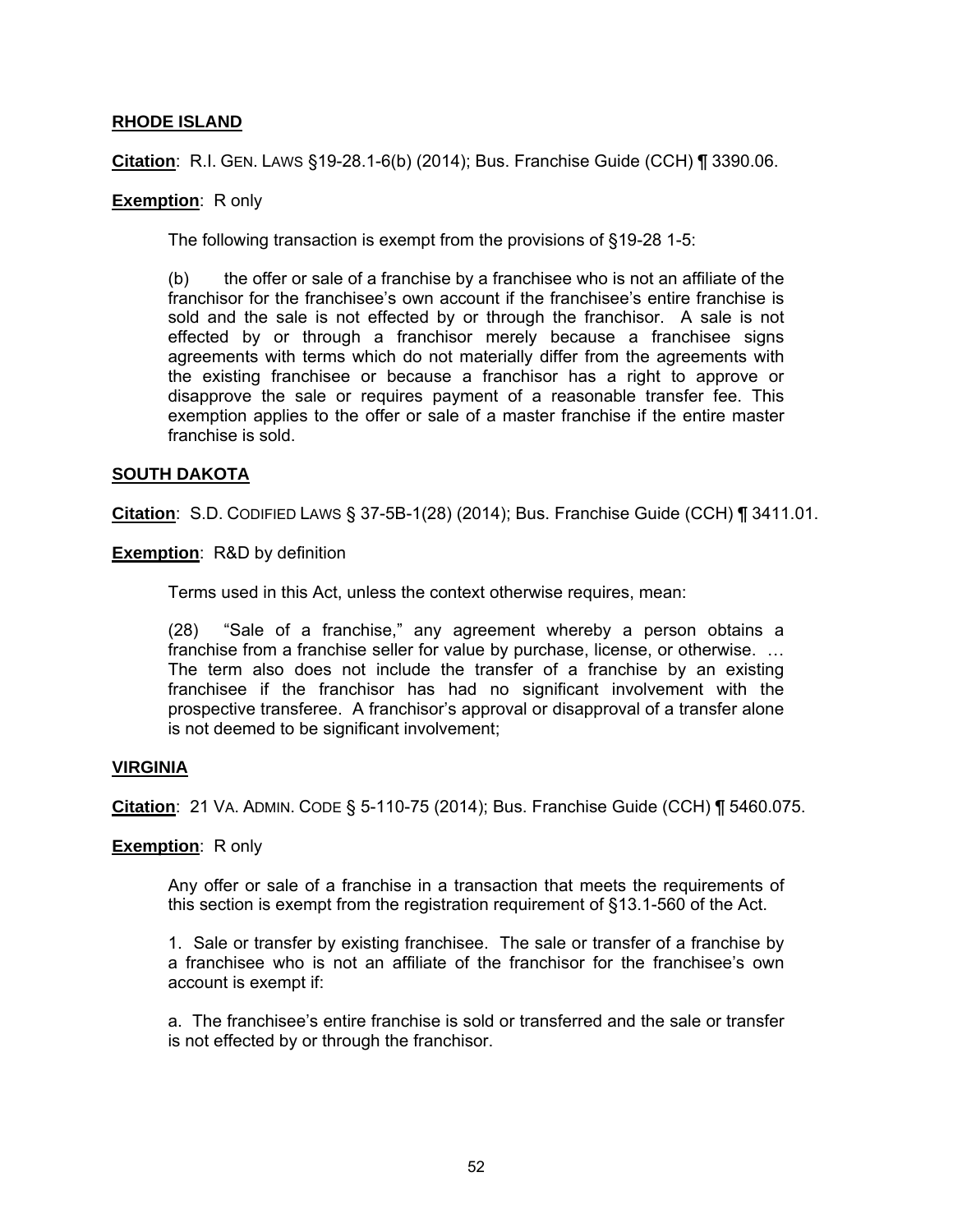b. The sale or transfer is not effected by or through a franchisor merely because a franchisor has a right to approve or disapprove the sale or transfer or requires payment of a reasonable transfer fee.

## **WASHINGTON**

**Citation**: WASH. REV. CODE § 19.100.030(1) (2014); Bus. Franchise Guide (CCH) ¶ 3470.03.

**Exemption**: R only

The registration requirements of this chapter shall not apply to:

(1) the offer or sale or transfer of a franchise by a franchisee who is not an affiliate of the franchisor for the franchisee's own account if the franchisee's entire franchise is sold and the sale is not effected by or through the franchisor. A sale is not effected by or through a franchisor merely because a franchisor has the right to approve or disapprove the sale or requires payment of a reasonable transfer fee. Such right to approve or disapprove the sale shall be exercised in a reasonable manner.

### **WISCONSIN**

**Citation**: WIS. STAT. § 553.23 (2014); Bus. Franchise Guide (CCH) ¶ 3490.05.

### **Exemption:** R only

The sale of a franchise by a franchisee for the franchisee's own account and the sale of the entire area franchise owned by a subfranchisor for the subfranchisor's own account are exempted from s. 553.21 if the sale is not effected by or through a franchisor. A sale is not effected by or through a franchisor merely because a franchisor has a right to approve or disapprove a different franchisee or because a franchisor imposes or has the right to impose a fee or charge to reimburse the franchisor for reasonable and actual expenses incurred in connection with the sale.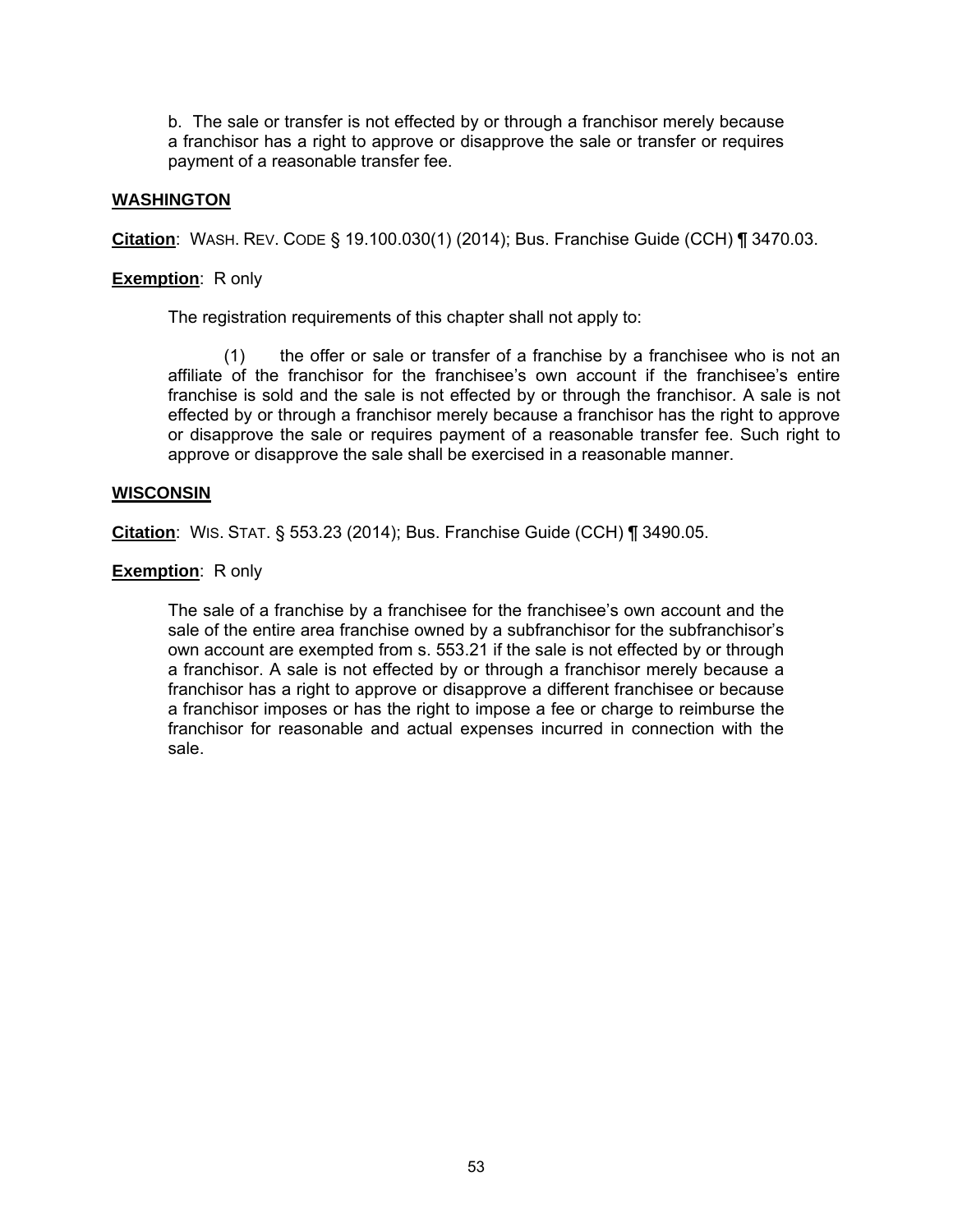# **APPENDIX C**

### **SUMMARY OF LAWS REGULATING FRANCHISE TRANSFERS ON FRANCHISORS**

The following states have statutes regulating the conduct of franchisors in the context of the transferring of a franchise from an existing franchisee to a purchaser. The following is the statute, citation, and a summary of the statutory terms.

|                                                                                                                                                                           |                                                                                                                                                                                                                                                                                                                                                                                                                                                                                                                                                                                                                                                                                                                                                                                                                                                                                                                                                                                                                                                                                                                                                                                                                                                                                                                                                                                                                                          | <b>Summary of Transfer</b>                                                                                                                                                                                                                                                                                                                                                                                                                                                                                                                                                                                                            |  |  |  |
|---------------------------------------------------------------------------------------------------------------------------------------------------------------------------|------------------------------------------------------------------------------------------------------------------------------------------------------------------------------------------------------------------------------------------------------------------------------------------------------------------------------------------------------------------------------------------------------------------------------------------------------------------------------------------------------------------------------------------------------------------------------------------------------------------------------------------------------------------------------------------------------------------------------------------------------------------------------------------------------------------------------------------------------------------------------------------------------------------------------------------------------------------------------------------------------------------------------------------------------------------------------------------------------------------------------------------------------------------------------------------------------------------------------------------------------------------------------------------------------------------------------------------------------------------------------------------------------------------------------------------|---------------------------------------------------------------------------------------------------------------------------------------------------------------------------------------------------------------------------------------------------------------------------------------------------------------------------------------------------------------------------------------------------------------------------------------------------------------------------------------------------------------------------------------------------------------------------------------------------------------------------------------|--|--|--|
| <b>State &amp; Citation</b>                                                                                                                                               | <b>Transfer Restrictions on Franchisor</b>                                                                                                                                                                                                                                                                                                                                                                                                                                                                                                                                                                                                                                                                                                                                                                                                                                                                                                                                                                                                                                                                                                                                                                                                                                                                                                                                                                                               | <b>Restrictions on Franchisor</b>                                                                                                                                                                                                                                                                                                                                                                                                                                                                                                                                                                                                     |  |  |  |
| Arkansas<br>ARK. CODE ANN.<br>§ 4-72-205(b)(1)-<br>(2) (2014); Bus.<br><b>Franchise Guide</b><br>$(CCH)$ ¶<br>4040.05.                                                    | The franchisor shall within sixty (60) days after receipt of<br>the notice either approve in writing to the franchisee the<br>sale to the proposed transferee or by written notice<br>advise the franchisee of the unacceptability of the<br>proposed transferee, setting forth a material reason<br>relating to the character, financial ability, or business<br>experience of the proposed transferee.<br>If the franchisor does not reply within the specified sixty<br>days, his approval is deemed granted.                                                                                                                                                                                                                                                                                                                                                                                                                                                                                                                                                                                                                                                                                                                                                                                                                                                                                                                         | Franchisor must either approve or<br>disapprove Transfer within 60 days<br>of notice from Franchisee. Must<br>provide material reasons for<br>refusal to approve Transfer.<br>Approval is deemed granted if<br>Franchisor does not respond<br>within 60 days.                                                                                                                                                                                                                                                                                                                                                                         |  |  |  |
| California<br>California<br>Franchise<br>Relations Act,<br>CAL. BUS. &<br>PROF. CODE §<br>20027 (West<br>2013); Bus.<br><b>Franchise Guide</b><br>(CCH)<br>$\P$ 4050.161. | (a) No franchisor shall deny the surviving spouse, heirs,<br>or estate of a deceased franchisee or the majority<br>shareholder of the franchisee the opportunity to<br>participate in the ownership of the franchise under a<br>valid franchise agreement for a reasonable time after<br>the death of the franchisee or majority shareholder of<br>the franchisee. During that time the surviving spouse,<br>heirs, or estate of the deceased shall either satisfy all of<br>the then current qualifications for a purchaser of a<br>franchise or sell, transfer, or assign the franchise to a<br>person who satisfies the franchisor's then current<br>standards for new franchisees. The rights granted<br>pursuant to this section shall be granted subject to the<br>surviving spouse, heirs or estate of the deceased<br>maintaining all standards and obligations of the<br>franchise.<br>(b) Nothing in subdivision (a) shall prohibit a franchisor<br>from exercising the right of first refusal to purchase a<br>franchise after receipt of a bona fide offer to purchase<br>the franchise by a proposed purchaser of the franchise.<br>(c) This article shall not apply to any agreement or<br>contract in effect prior to January 1, 1984, except an<br>agreement or contract of an indefinite duration. This<br>section shall not apply to any bequest or intestate<br>succession that took effect prior to January 1, 1984. | Statute specifically authorizes<br>franchisors to exercise rights of<br>first refusal. Otherwise, the statute<br>focuses on succession after a<br>franchisee's or majority<br>shareholder of a franchisee's<br>death. A franchisor cannot<br>prevent the surviving spouse, heirs<br>or estate from participating in<br>franchise ownership for a<br>reasonable time after death.<br>During that time, the survivor must<br>satisfy all of the franchisor's<br>qualifications itself, or sell to a<br>transferee who does. The rights<br>are subject to the survivor<br>maintaining all standards and<br>obligations of the franchise. |  |  |  |
| Hawaii                                                                                                                                                                    | For the purposes of this chapter and without limiting its                                                                                                                                                                                                                                                                                                                                                                                                                                                                                                                                                                                                                                                                                                                                                                                                                                                                                                                                                                                                                                                                                                                                                                                                                                                                                                                                                                                | Franchisor must have good cause                                                                                                                                                                                                                                                                                                                                                                                                                                                                                                                                                                                                       |  |  |  |
|                                                                                                                                                                           | general application, it shall be an unfair or deceptive act                                                                                                                                                                                                                                                                                                                                                                                                                                                                                                                                                                                                                                                                                                                                                                                                                                                                                                                                                                                                                                                                                                                                                                                                                                                                                                                                                                              | to refuse Transfer of franchise.                                                                                                                                                                                                                                                                                                                                                                                                                                                                                                                                                                                                      |  |  |  |
|                                                                                                                                                                           | or practice or an unfair method of competition for a                                                                                                                                                                                                                                                                                                                                                                                                                                                                                                                                                                                                                                                                                                                                                                                                                                                                                                                                                                                                                                                                                                                                                                                                                                                                                                                                                                                     | Good cause includes proposed                                                                                                                                                                                                                                                                                                                                                                                                                                                                                                                                                                                                          |  |  |  |
| HAW. REV. STAT.                                                                                                                                                           | franchisor or subfranchisor to:                                                                                                                                                                                                                                                                                                                                                                                                                                                                                                                                                                                                                                                                                                                                                                                                                                                                                                                                                                                                                                                                                                                                                                                                                                                                                                                                                                                                          | Buyer's failure to meet reasonable                                                                                                                                                                                                                                                                                                                                                                                                                                                                                                                                                                                                    |  |  |  |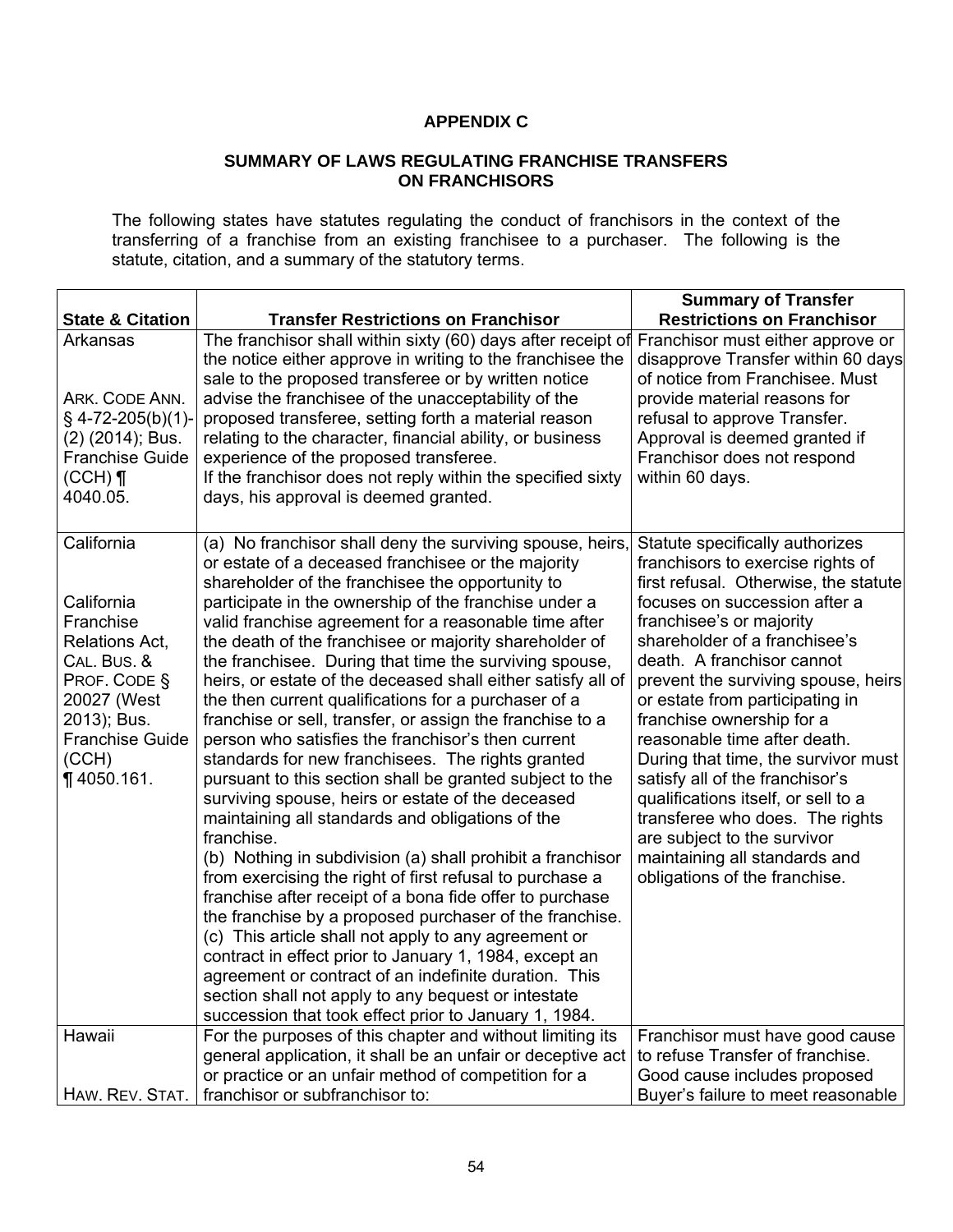|                                                                                                            |                                                                                                                                                                                                                                                                                                                                                                                                                                                                                                                                                                                                                                                                                                                                                                                                                                                                                                                                                                                                                                                                                                                                                                                                                                                                                    | <b>Summary of Transfer</b>                                                                                                                                                                                                                                                                                                                                                        |  |  |  |  |
|------------------------------------------------------------------------------------------------------------|------------------------------------------------------------------------------------------------------------------------------------------------------------------------------------------------------------------------------------------------------------------------------------------------------------------------------------------------------------------------------------------------------------------------------------------------------------------------------------------------------------------------------------------------------------------------------------------------------------------------------------------------------------------------------------------------------------------------------------------------------------------------------------------------------------------------------------------------------------------------------------------------------------------------------------------------------------------------------------------------------------------------------------------------------------------------------------------------------------------------------------------------------------------------------------------------------------------------------------------------------------------------------------|-----------------------------------------------------------------------------------------------------------------------------------------------------------------------------------------------------------------------------------------------------------------------------------------------------------------------------------------------------------------------------------|--|--|--|--|
| <b>State &amp; Citation</b>                                                                                | <b>Transfer Restrictions on Franchisor</b>                                                                                                                                                                                                                                                                                                                                                                                                                                                                                                                                                                                                                                                                                                                                                                                                                                                                                                                                                                                                                                                                                                                                                                                                                                         | <b>Restrictions on Franchisor</b>                                                                                                                                                                                                                                                                                                                                                 |  |  |  |  |
| § 482E-6(2)(l)(i)-<br>(iv) (2014); Bus.<br><b>Franchise Guide</b><br>$(CCH)$ ¶<br>4110.01.                 | Refuse to permit a transfer of ownership of a franchise,<br>or of a proprietorship, partnership, corporation or other<br>business entity that is a franchisee or subfranchisor,<br>except for good cause. For purposes of this paragraph<br>good cause shall include, but not be limited to:<br>(i) The failure of a proposed transferee to meet any of<br>the franchisor's or subfranchisor's reasonable<br>qualifications or standards then in effect for a franchisee<br>or subfranchisor;<br>(ii) The fact that the proposed transferee or any affiliated<br>person of the proposed transferee is a competitor of the<br>franchisor or subfranchisor;<br>(iii) The inability or unwillingness of the proposed<br>transferee to agree in writing to comply with and be<br>bound by all lawful obligations imposed by the franchise,<br>including without limitation all instruction and training<br>obligations, and to sign the current form of franchise<br>agreement used by the franchisor or subfranchisor; and<br>(iv) The failure of the franchisee or proposed transferee<br>to pay any sums owing to the franchisor and to cure any<br>default in the franchise agreement or other agreements<br>with the franchisor existing at the time of the proposed<br>transfer. | qualifications or standards or that<br>proposed transferee is a<br>competitor, or its refusal to agree<br>to comply with lawful obligations<br>opposed by Franchisor, or failure<br>to pay monies owed or cure<br>defaults. Franchisor' failure to<br>respond in writing within 30 days<br>of receipt of notice of proposed<br>Transfer is deemed an approval of<br>the Transfer. |  |  |  |  |
|                                                                                                            | A franchisor or subfranchisor shall have thirty days after<br>being notified in writing of a proposed transfer to<br>approve or disapprove in writing a proposed transfer of<br>ownership or control of a franchise, or of a<br>proprietorship, partnership, corporation or other<br>business entity that is a franchisee or subfranchisor,<br>stating its reason for disapproval. If a franchisor or<br>subfranchisor fails to approve or disapprove a proposed<br>transfer in writing within such period, the franchisor or<br>subfranchisor shall be deemed to have approved such<br>transfer.                                                                                                                                                                                                                                                                                                                                                                                                                                                                                                                                                                                                                                                                                  |                                                                                                                                                                                                                                                                                                                                                                                   |  |  |  |  |
| Indiana                                                                                                    | It is unlawful for any franchisor who has entered into any<br>franchise agreement with a franchisee who is either a<br>resident of Indiana or a nonresident operating a<br>franchise in Indiana to engage in any of the following<br>acts and practices in relation to the agreement:                                                                                                                                                                                                                                                                                                                                                                                                                                                                                                                                                                                                                                                                                                                                                                                                                                                                                                                                                                                              | Franchisor cannot refuse to permit<br>the franchise to be transferred to<br>the surviving spouse, heirs or<br>estate of a deceased Franchisee.<br>Franchisor must provide them the<br>opportunity to participate in the                                                                                                                                                           |  |  |  |  |
| $IND. CODE$ $§$ 23-<br>$2 - 2.7 - 2(3)$<br>(2014); Bus.<br><b>Franchise Guide</b><br>$(CCH)$ ¶<br>4140.02. | (3) Denying the surviving spouse, heirs, or estate of a<br>deceased franchisee the opportunity to participate in the<br>ownership of the franchise under a valid franchise<br>agreement for a reasonable time after the death of the<br>franchisee, provided that the surviving spouse, heirs, or<br>estate maintains all standards and obligations of the<br>franchise.                                                                                                                                                                                                                                                                                                                                                                                                                                                                                                                                                                                                                                                                                                                                                                                                                                                                                                           | ownership of the franchise under<br>valid Franchise Agreement for a<br>reasonable period of time after the<br>death of the Franchisee, provided<br>that the surviving spouse, heirs or<br>estate maintains all the obligations<br>of the franchise.                                                                                                                               |  |  |  |  |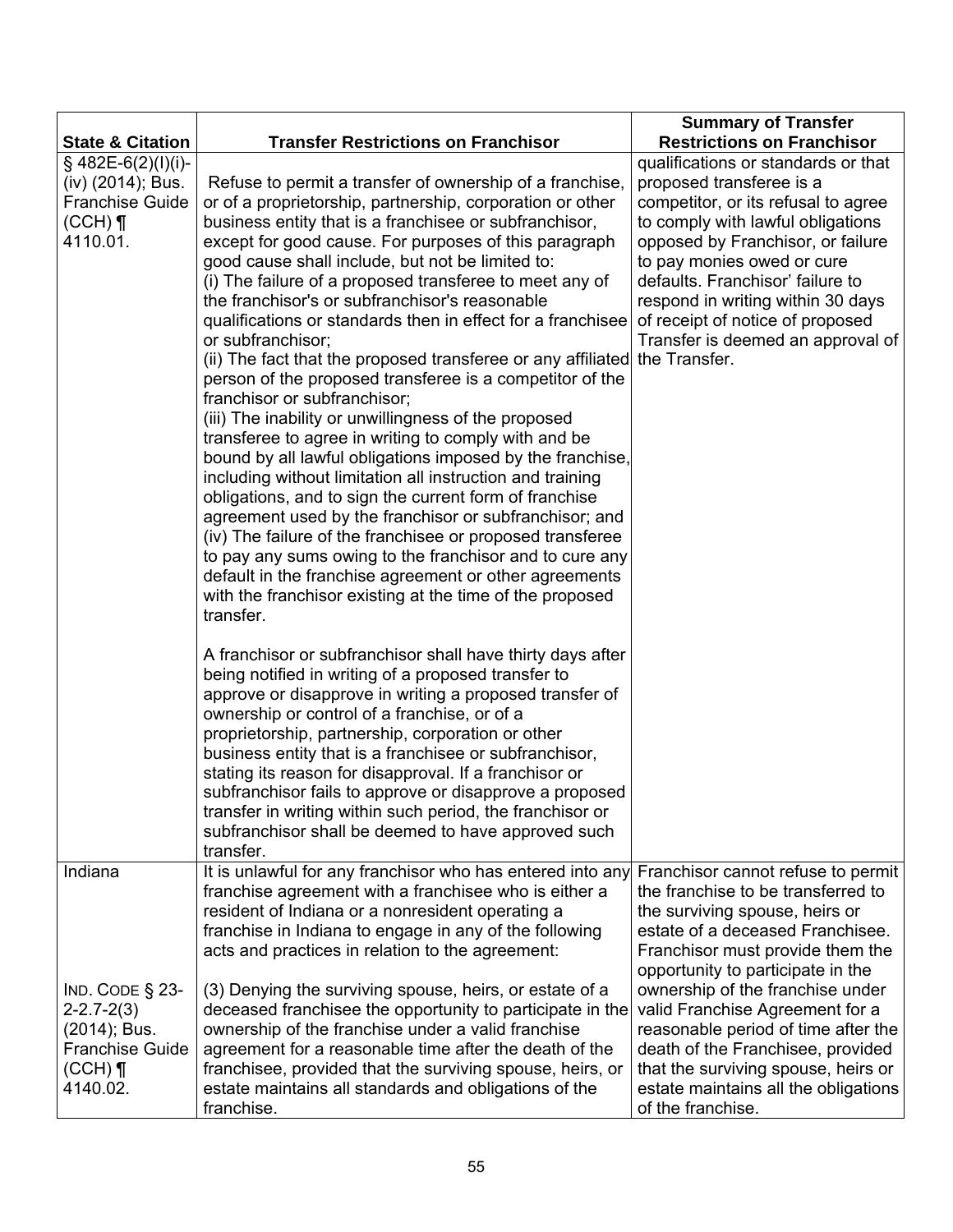|                                                                                                                                        |                                                                                                                                                                                                                                                                                                                                                                                                                                                                                                                                                                                                                                                        | <b>Summary of Transfer</b>                                                                                                                                                                                                                                                                           |  |  |  |
|----------------------------------------------------------------------------------------------------------------------------------------|--------------------------------------------------------------------------------------------------------------------------------------------------------------------------------------------------------------------------------------------------------------------------------------------------------------------------------------------------------------------------------------------------------------------------------------------------------------------------------------------------------------------------------------------------------------------------------------------------------------------------------------------------------|------------------------------------------------------------------------------------------------------------------------------------------------------------------------------------------------------------------------------------------------------------------------------------------------------|--|--|--|
| <b>State &amp; Citation</b>                                                                                                            | <b>Transfer Restrictions on Franchisor</b>                                                                                                                                                                                                                                                                                                                                                                                                                                                                                                                                                                                                             | <b>Restrictions on Franchisor</b>                                                                                                                                                                                                                                                                    |  |  |  |
| lowa<br><b>IOWA CODE S</b><br>523H.5.1 (2014);<br><b>Bus. Franchise</b><br>Guide (CCH) ¶<br>4150.05.                                   | 1. A franchisee may transfer the franchised business<br>and franchise to a transferee, provided that the<br>transferee satisfies the reasonable current qualifications<br>of the franchisor for new franchisees. For the purposes<br>of this section, a reasonable current qualification for a<br>new franchisee is a qualification based upon a<br>legitimate business reason. If the proposed transferee<br>does not meet the reasonable current qualifications of<br>the franchisor, the franchisor may refuse to permit the<br>transfer, provided that the refusal of the franchisor to<br>consent to the transfer is not arbitrary or capricious. | Franchisor cannot prohibit a<br>Transfer if the Buyer satisfies<br>Franchisor's reasonable current<br>qualifications for new franchisees.<br>Reasonable current qualifications<br>include qualifications based upon<br>legitimate business reasons, and<br>which are not arbitrary or<br>capricious. |  |  |  |
| <b>IOWA CODE §</b><br>523H.5.4 (2014);<br><b>Bus. Franchise</b><br>Guide (CCH) ¶<br>4150.05.<br><b>IOWA CODE §</b><br>523H.5.7 (2014); | 4. A franchisee may transfer the franchisee's interest in<br>the franchise, for the unexpired term of the franchise<br>agreement, and a franchisor shall not require the<br>franchisee or the transferee to enter into a new or<br>different franchise agreement as a condition of the<br>transfer.<br>7. A transfer by a franchisee is deemed to be approved                                                                                                                                                                                                                                                                                          | Franchisor must permit the<br>transfer of Seller's unexpired term<br>of the franchise and cannot require<br>Buyer to sign a new or different<br>franchise agreement as condition<br>of transfer if an unexpired<br>franchise.                                                                        |  |  |  |
| <b>Bus. Franchise</b><br>Guide (CCH) ¶<br>4150.05.<br><b>IOWA CODE §</b><br>523H.5.8 (2014);                                           | sixty days after the franchisee submits the request for<br>consent to the transfer unless the franchisor withholds<br>consent to the transfer as evidenced in writing,<br>specifying the reason or reasons for withholding the<br>consent. The written notice must be delivered to the<br>franchisee prior to the expiration of the sixty-day period.<br>Any such notice is privileged and is not actionable<br>based upon a claim of defamation.                                                                                                                                                                                                      | If Franchisor does not respond<br>within 60 days of Seller's notice of<br>proposed transfer, such Transfer is<br>deemed approved.<br>Iowa law restricts Franchisor's                                                                                                                                 |  |  |  |
| Bus. Franchise<br>Guide (CCH) ¶<br>4150.05.                                                                                            | 8. A franchisor shall not discriminate against a proposed<br>transferee of a franchise on the basis of race, color,<br>national origin, religion, sex, or disability.                                                                                                                                                                                                                                                                                                                                                                                                                                                                                  | right to obtain releases in transfer<br>situations and to discriminate<br>against proposed transferees (the<br>Buyer) based on race, color,<br>national origin, religion, sex and<br>disability. Numerous other<br>restrictions apply to the Transfer of<br>franchises in Iowa.                      |  |  |  |
| Michigan<br>MICH. COMP.<br>LAWS §<br>445.1527(g)<br>(2014); Bus.<br><b>Franchise Guide</b>                                             | A provision which permits a franchisor to refuse to<br>permit a transfer of ownership of a franchise, except for<br>good cause. This subdivision does not prevent a<br>franchisor from exercising a right of first refusal to<br>purchase the franchise. Good cause shall include, but is<br>not limited to:                                                                                                                                                                                                                                                                                                                                           | Franchisor cannot enforce a<br>provision in a franchise agreement<br>that permits it to refuse to permit a<br>Transfer of the franchise for any<br>cause other than "good cause."<br>Good cause includes the failure of<br>the propose Buyer to meet the                                             |  |  |  |
| $(CCH)$ ¶<br>4220.01.                                                                                                                  | (i) The failure of the proposed transferee to meet the<br>franchisor's then current reasonable qualifications or<br>standards.<br>(ii) The fact that the proposed transferee is a competitor<br>of the franchisor or subfranchisor.<br>(iii) The unwillingness of the proposed transferee to                                                                                                                                                                                                                                                                                                                                                           | Franchisor's then current<br>reasonable qualifications or<br>standards, the proposed<br>transferee being a competitor of<br>the Franchisor, the proposed<br>transferee's unwillingness to agree                                                                                                      |  |  |  |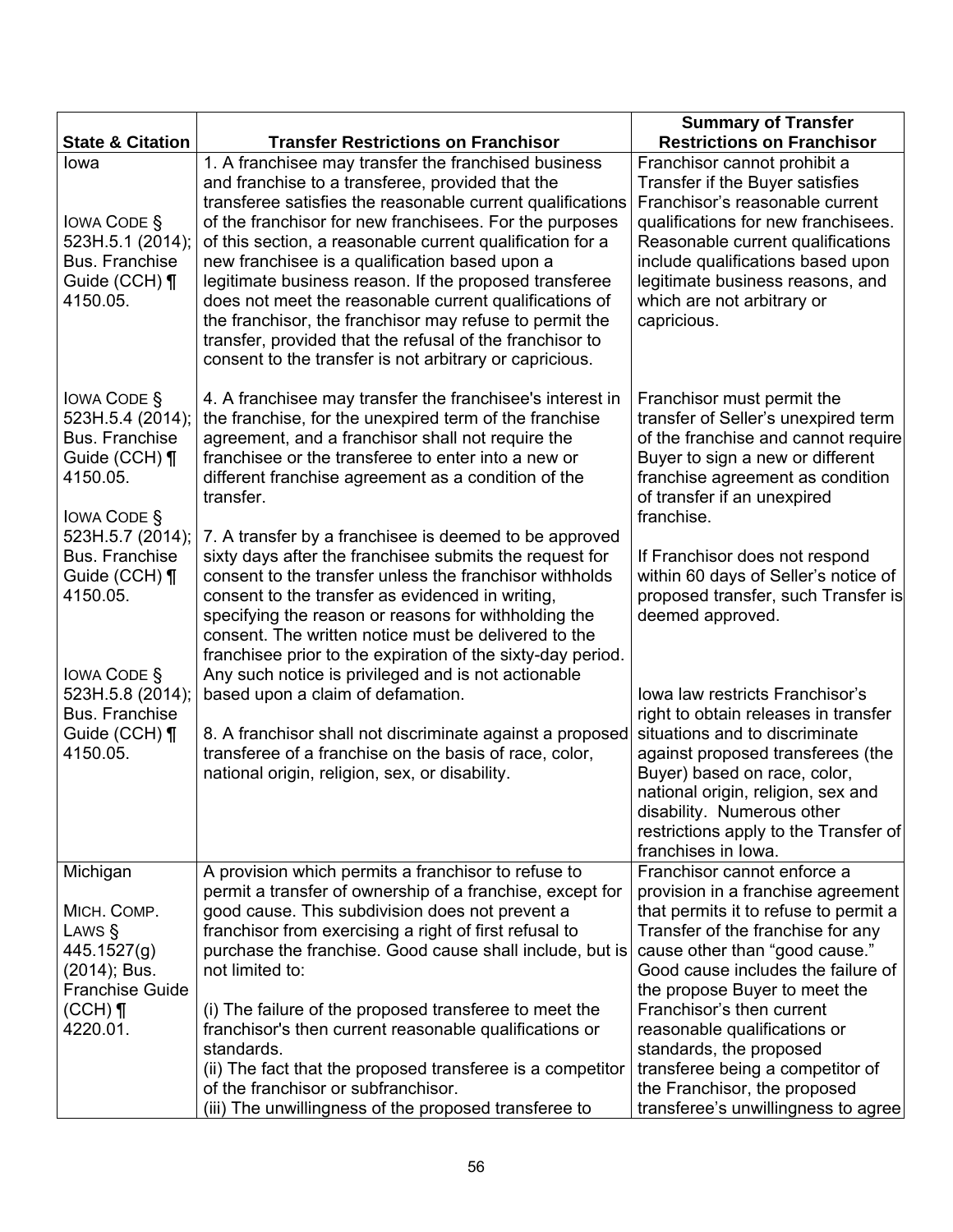|                                                                                                |                                                                                                                                                                                                                                                                                                                                                                                                                                                                                                                                                                                                                                                                                                                                                                                                                                                                                                                                                                                                                                                                                           | <b>Summary of Transfer</b>                                                                                                                                                                                                                                                                                                                                                             |  |  |  |
|------------------------------------------------------------------------------------------------|-------------------------------------------------------------------------------------------------------------------------------------------------------------------------------------------------------------------------------------------------------------------------------------------------------------------------------------------------------------------------------------------------------------------------------------------------------------------------------------------------------------------------------------------------------------------------------------------------------------------------------------------------------------------------------------------------------------------------------------------------------------------------------------------------------------------------------------------------------------------------------------------------------------------------------------------------------------------------------------------------------------------------------------------------------------------------------------------|----------------------------------------------------------------------------------------------------------------------------------------------------------------------------------------------------------------------------------------------------------------------------------------------------------------------------------------------------------------------------------------|--|--|--|
| <b>State &amp; Citation</b>                                                                    | <b>Transfer Restrictions on Franchisor</b>                                                                                                                                                                                                                                                                                                                                                                                                                                                                                                                                                                                                                                                                                                                                                                                                                                                                                                                                                                                                                                                | <b>Restrictions on Franchisor</b>                                                                                                                                                                                                                                                                                                                                                      |  |  |  |
|                                                                                                | agree in writing to comply with all lawful obligations.<br>(iv) The failure of the franchisee or proposed transferee<br>to pay any sums owing to the franchisor or to cure any<br>default in the franchise agreement existing at the time of<br>the proposed transfer.                                                                                                                                                                                                                                                                                                                                                                                                                                                                                                                                                                                                                                                                                                                                                                                                                    | in writing to comply with all lawful<br>obligations imposed by Franchisor,<br>and the proposed Seller's failure to<br>pay any sums owing to the<br>Franchisor or cure defaults under<br>the franchise agreement.                                                                                                                                                                       |  |  |  |
| Minnesota<br>MINN. R.<br>2860.4400(H);<br>Bus. Franchise<br>Guide (CCH) ¶<br>5230.31.          | All franchise contracts or agreements and any other<br>device or practice of a franchisor, shall conform to the<br>following provisions. It shall be unfair and inequitable for<br>any person to:<br>unreasonably withhold consent to any assignment,<br>transfer, or sale of the franchise whenever the<br>franchisee to be substituted meets the present<br>qualifications and standards required of the franchisees<br>of the particular franchisor;                                                                                                                                                                                                                                                                                                                                                                                                                                                                                                                                                                                                                                   | Franchisor cannot unreasonably<br>withhold its consent to the<br>assignment, transfer or sale of<br>franchise if the Buyer meets the<br>Franchisor' present qualifications<br>and standards for franchisees.                                                                                                                                                                           |  |  |  |
| Nebraska<br>NEB. REV. STAT.<br>§ 87-405 (2014);<br>Bus. Franchise<br>Guide (CCH) ¶<br>4270.05. | The franchisor shall within sixty days after receipt of [the<br>franchisee's proposed transfer] either approve in writing<br>to the franchisee such sale to the proposed transferee,<br>or by written notice advise the franchisee of the<br>unacceptability of the proposed transferee setting forth<br>material reasons relating to the character, financial<br>ability or business experience of the proposed<br>transferee. If the franchisor does not reply within the<br>specified sixty days, his approval is deemed granted. No<br>such transfer, assignment or sale shall be valid unless<br>the transferee agrees in writing to comply with all the<br>requirements of the franchise then in effect.                                                                                                                                                                                                                                                                                                                                                                            | Franchisor must respond within 60<br>days of Seller's notice of the<br>proposed Transfer. If Franchisor<br>does not respond with 60 days, the<br>proposed Transfer is deemed<br>approved. Any denial of the<br>proposed Transfer must include<br>grounds<br>setting forth<br>unacceptability of the proposed<br>Buyer and the material reasons for<br>disapproving the proposed Buyer. |  |  |  |
| N.J. STAT. ANN. §<br>56:10-6 (2014);<br><b>Bus. Franchise</b><br>Guide (CCH) ¶<br>4300.06.     | It shall be a violation of this act for any franchisee to<br>transfer, assign or sell a franchise or interest therein to<br>another person unless the franchisee shall first notify<br>the franchisor of such intention by written notice setting<br>forth in the notice of intent the prospective transferee's<br>name, address, statement of financial qualification and<br>business experience during the previous 5 years. The<br>franchisor shall within 60 days after receipt of such<br>notice either approve in writing to the franchisee such<br>sale to proposed transferee or by written notice advise<br>the franchisee of the unacceptability of the proposed<br>transferee setting forth material reasons relating to the<br>character, financial ability or business experience of the<br>proposed transferee. If the franchisor does not reply<br>within the specified 60 days, his approval is deemed<br>granted. No such transfer, assignment or sale<br>hereunder shall be valid unless the transferee agrees in<br>writing to comply with all the requirements of the | Franchisor must respond within 60<br>days of Seller's notice or the<br>proposed transfer is deemed<br>approved, Any denial of the<br>proposed Transfer must include<br>grounds setting forth<br>unacceptability of the proposed<br>Buyer and material reasons for<br>disapproving the proposed Buyer.                                                                                  |  |  |  |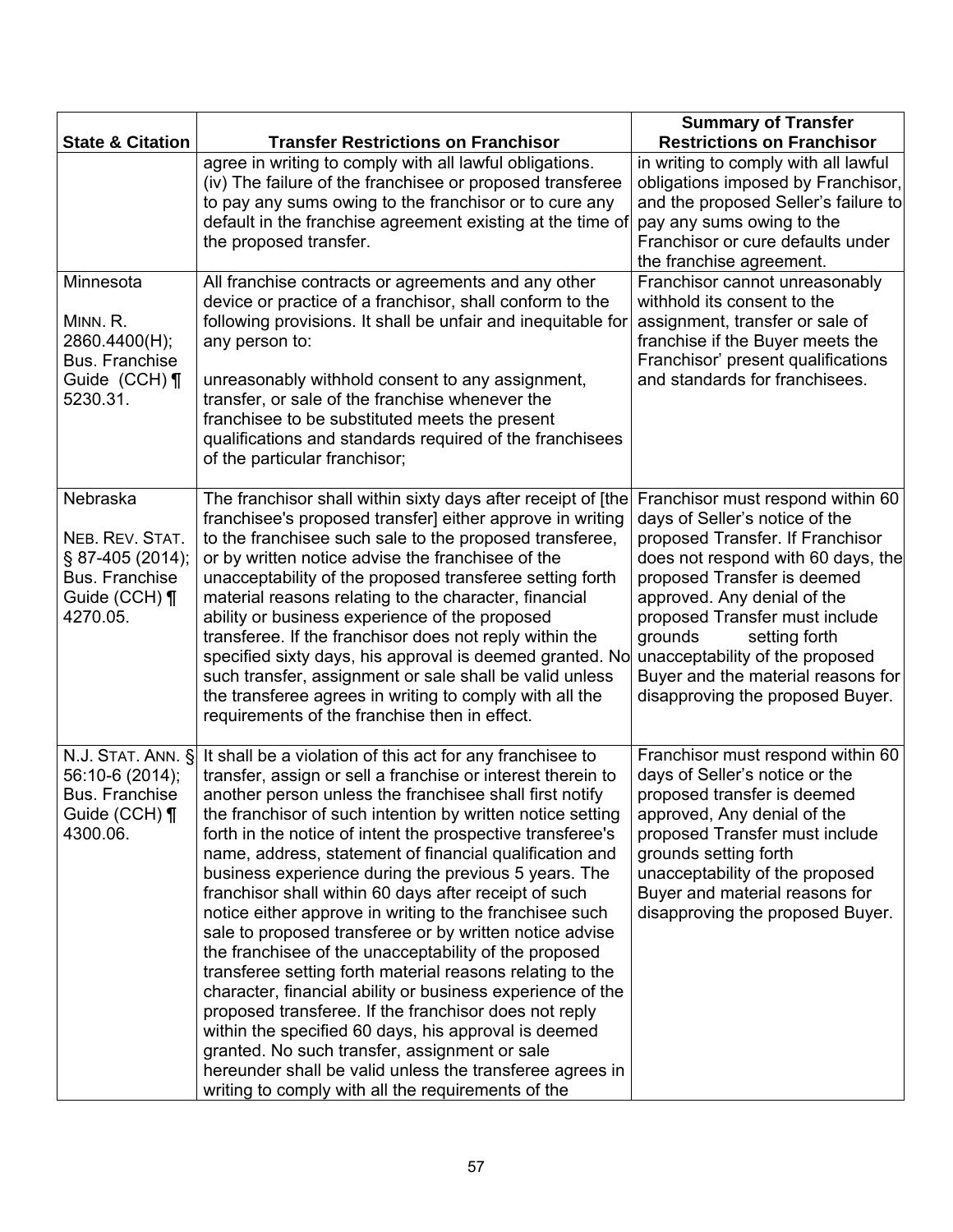| <b>State &amp; Citation</b>                                                                                          | <b>Transfer Restrictions on Franchisor</b>                                                                                                                                                                                                                                                                                                                                                                                                                                                                                                                                                                                   | <b>Summary of Transfer</b><br><b>Restrictions on Franchisor</b>       |
|----------------------------------------------------------------------------------------------------------------------|------------------------------------------------------------------------------------------------------------------------------------------------------------------------------------------------------------------------------------------------------------------------------------------------------------------------------------------------------------------------------------------------------------------------------------------------------------------------------------------------------------------------------------------------------------------------------------------------------------------------------|-----------------------------------------------------------------------|
|                                                                                                                      | franchise then in effect.                                                                                                                                                                                                                                                                                                                                                                                                                                                                                                                                                                                                    |                                                                       |
| Washington<br>WASH, REV.<br>CODE<br>19.100.030(1)<br>(2014); Bus.<br><b>Franchise Guide</b><br>$(CCH)$ ¶<br>3470.03. | The registration requirements of this chapter shall not<br>apply to:<br>(1) The offer or sale or transfer of a franchise by a<br>franchisee who is not an affiliate of the franchisor for the<br>franchisee's own account if the franchisee's entire<br>franchise is sold and the sale is not effected by or<br>through the franchisor. A sale is not effected by or<br>through a franchisor merely because a franchisor has a<br>right to approve or disapprove the sale or requires<br>payment of a reasonable transfer fee. Such right to<br>approve or disapprove the sale shall be exercised in a<br>reasonable manner. | Franchisor must exercise right of<br>approval in a reasonable manner. |

The Director of the Securities Division of the Washington Department of Financial Institutions has issued an interpretive statement relating to restrictions on the transfer of franchises. The interpretative statement, as published in the Business Franchise Guide (CCH), ¶ 5470.76, is reproduced below:

### **No. FIS-2**. *Question Presented:*

 What restrictions on transfer of a franchise by a franchisee may be allowed consistent with RCW 19.100.180?

### *Discussion:*

 Many franchise agreements include provisions restricting transfer of the franchise by the franchisee. These provisions often prohibit certain types of transfers, create rights of first refusal in favor of the franchisor, or require consent of the franchisor prior to the transfer. The transfer restrictions often require payment of fees and the signing of the current franchise agreement. The restrictions on transfer may be so severe that they greatly reduce or eliminate the value of the franchise to the franchisee. The provisions in the franchise agreement may allow the franchisor unlimited discretion to decide whether to allow a transfer.

 Transfers of franchises can be categorized in two ways: whether a transfer is voluntary or involuntary and whether a transfer is of the entire interest in a franchise or of less than the entire interest in the franchise.

### *Involuntary Transfers*

 The permissibility of some involuntary transfers has already been specifically dealt with in the statute itself or in other interpretive statements. RCW 19.100.180(2)(j) permits the franchisor to terminate a franchise without prior notice if the franchisee is adjudicated bankrupt or insolvent. This provision is, of course, subject to the provisions of the federal Bankruptcy Act. The issue of transfer of the franchise upon death of the franchisee has already been dealt with in Franchise Act Interpretive Statement FIS-3. Other involuntary transfers should be viewed in a similar manner. Examples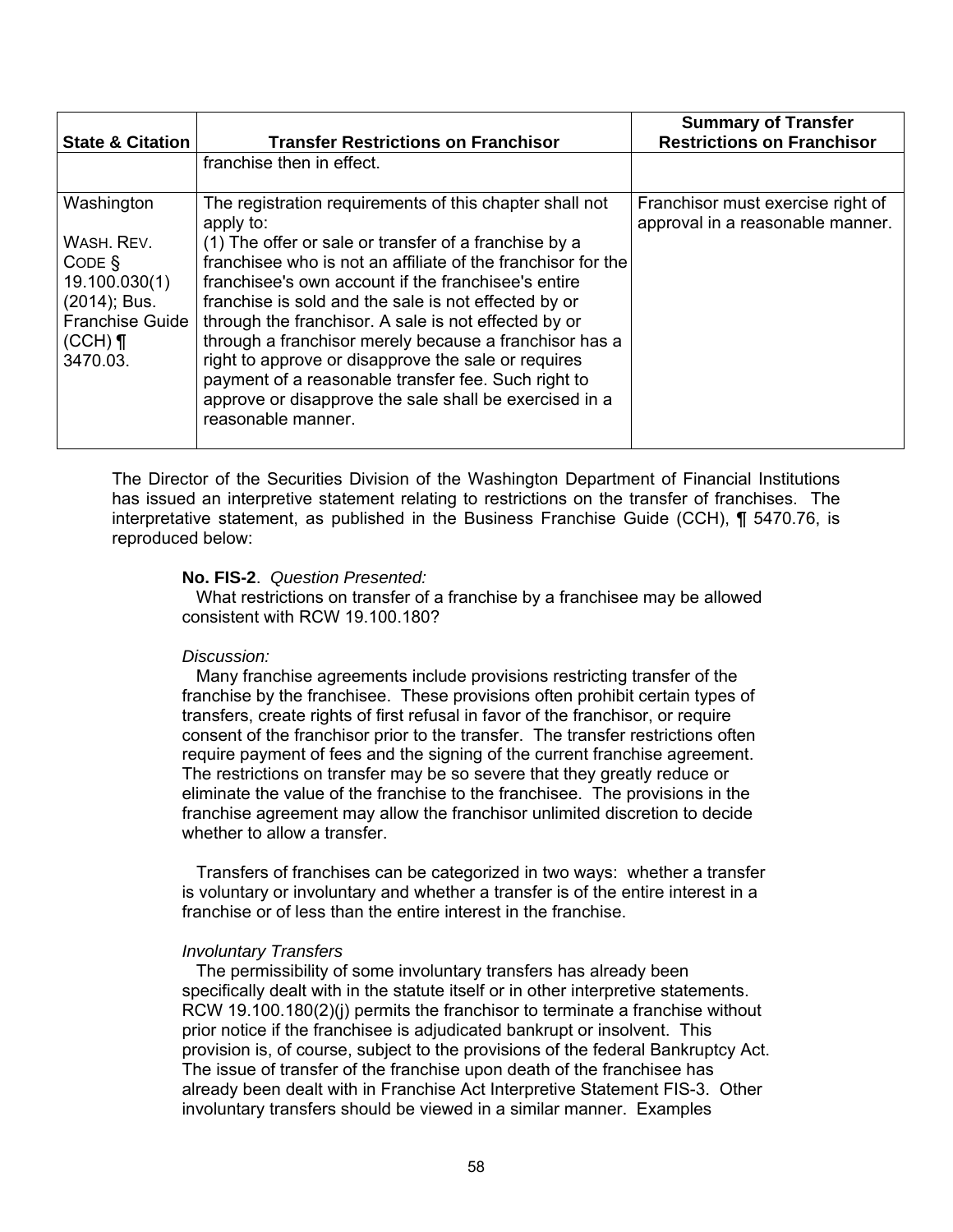include property division in marriage, dissolutions, imposition of guardianships, and other court ordered transactions.

#### *Voluntary Transfers*

 Voluntary, either complete or partial, transfers of a franchise by the franchisee and voluntary transfers of ownership interests in the franchise are often subject to restrictions in the franchise agreement. In order to meet the good faith standard of subsection (1) and the fair practices standard of (2)(c) and (h) of RCW 19.100.180, the restrictions on transfer in the franchise agreement may not allow the franchisor to unreasonably withhold its consent to a transfer or otherwise unreasonably restrict transfer. In this context, it is unreasonable for a franchisor to withhold consent to any transfer where the transferee meets the franchisor's criteria for purchase of an initial franchise. For example, if the franchisor will initially sell its franchises to corporations, it may not prohibit a franchisee from incorporating and may not prohibit the franchisee from transferring the franchise to a corporate franchisee. The same principle applies to restrictions on transfer of the stock of a corporate franchisee and transfer of less than the entire interest of the franchise. In addition to the "initial franchisee" criteria used by the franchisor, franchise agreement provisions which require personal participation of the franchisee in the franchise business are relevant in determining whether restrictions of transfers are reasonable.

#### *Transfer Fee and Release Requirements*

 Franchisors may also attempt to restrict transfers indirectly by imposing exorbitant transfer fees and requiring the transferor to sign a release of all claims against the franchisor. The transferee may be required to sign the current franchise agreement rather than take an assignment of the franchisee's existing agreement.

 Restrictions on transfer may only be imposed in good faith and must be reasonable. RCW 19.100.180(1) and (2)(h). Transfer fees are permissible only to the extent they compensate the franchisor for expenses directly incurred as a result of transfer. The franchise agreement may specify the amount of the transfer fee so long as such amount is a reasonable estimate of anticipated transfer expenses. The requirement of a release by the franchisee to the franchisor is acceptable so long as it does not include a release of the franchisee's claims under the Washington Franchise Investment Protection Act. Requiring inclusion of such claims in the release violates RCW 19.100.180(2)(g).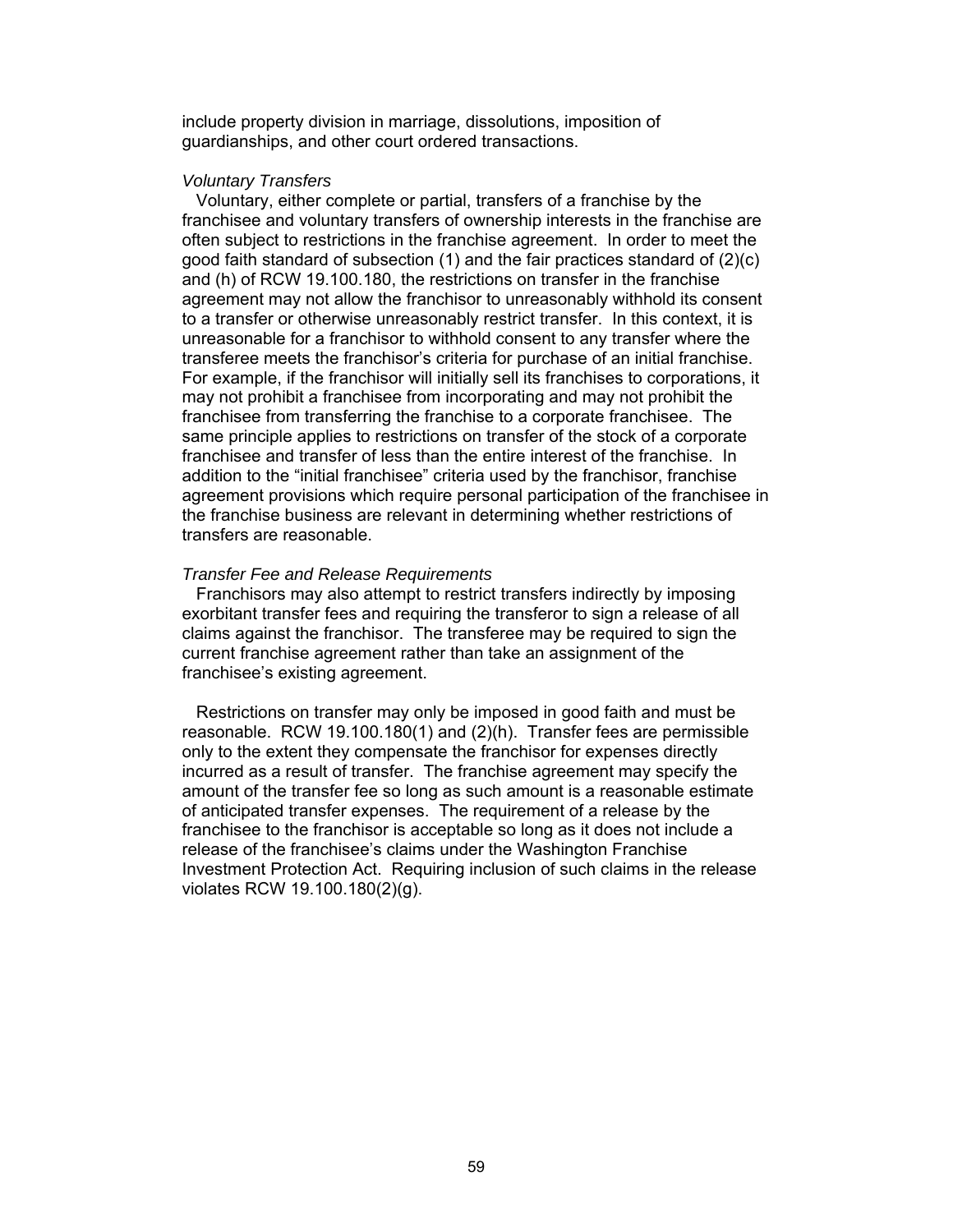# **APPENDIX D**

## **SUMMARY OF LAWS REGULATING FRANCHISE TRANSFERS ON FRANCHISEES**

The following states have statutes regulating the conduct of franchisees in the context of the transferring of a franchise from an existing franchisee to a purchaser. The following is the statute, citation, and a summary of the statutory terms.

|                             |                                                     | <b>Summary of Transfer</b>           |
|-----------------------------|-----------------------------------------------------|--------------------------------------|
| <b>State &amp; Citation</b> | <b>Transfer Restrictions on Franchisee</b>          | <b>Restrictions on Franchisee</b>    |
| Arkansas                    | It shall be a violation of this subchapter for any  | Franchisee must give                 |
|                             | franchisee to transfer, assign, or sell a franchise | Franchisor prior written notice      |
|                             | or interest therein to another person unless the    | of its intent to transfer, including |
| ARK. CODE ANN. § 4-         | franchisee first notifies the franchisor of that    | transferee's name, address,          |
| 72-205(a) (2014);           | intention by written notice, setting forth in the   | qualification and business           |
| <b>Bus. Franchise Guide</b> | notice of intent the prospective transferee's       | experience during previous 5         |
| $(CCH)$ ¶ 4040.05.          | name, address, statement of financial               | years.                               |
|                             | qualification, and business experience during       |                                      |
|                             | the previous five (5) years.                        |                                      |
| lowa                        | A franchisee shall give the franchisor no less      | Franchisee must give                 |
|                             | than sixty days' written notice of a transfer which | Franchisor not less than 60          |
|                             | is subject to the provisions of this section, and   | days written notice of proposed      |
| <b>IOWA CODE S</b>          | on request from the franchisor shall provide in     | transfer.                            |
| 523H.5.5 (2014);            | writing the ownership interests of all persons      |                                      |
| <b>Bus. Franchise Guide</b> | holding or claiming an equitable or beneficial      |                                      |
| $(CCH)$ ¶ 4150.05.          | interest in the franchise subsequent to the         |                                      |
|                             | transfer or the franchisee, as appropriate. A       |                                      |
|                             | franchisee shall not circumvent the intended        |                                      |
|                             | effect of a contractual provision governing the     |                                      |
|                             | transfer of the franchise or an interest in the     |                                      |
|                             | franchise by means of a management                  |                                      |
|                             | agreement, lease, profit-sharing agreement,         |                                      |
|                             | conditional assignment, or other similar device.    |                                      |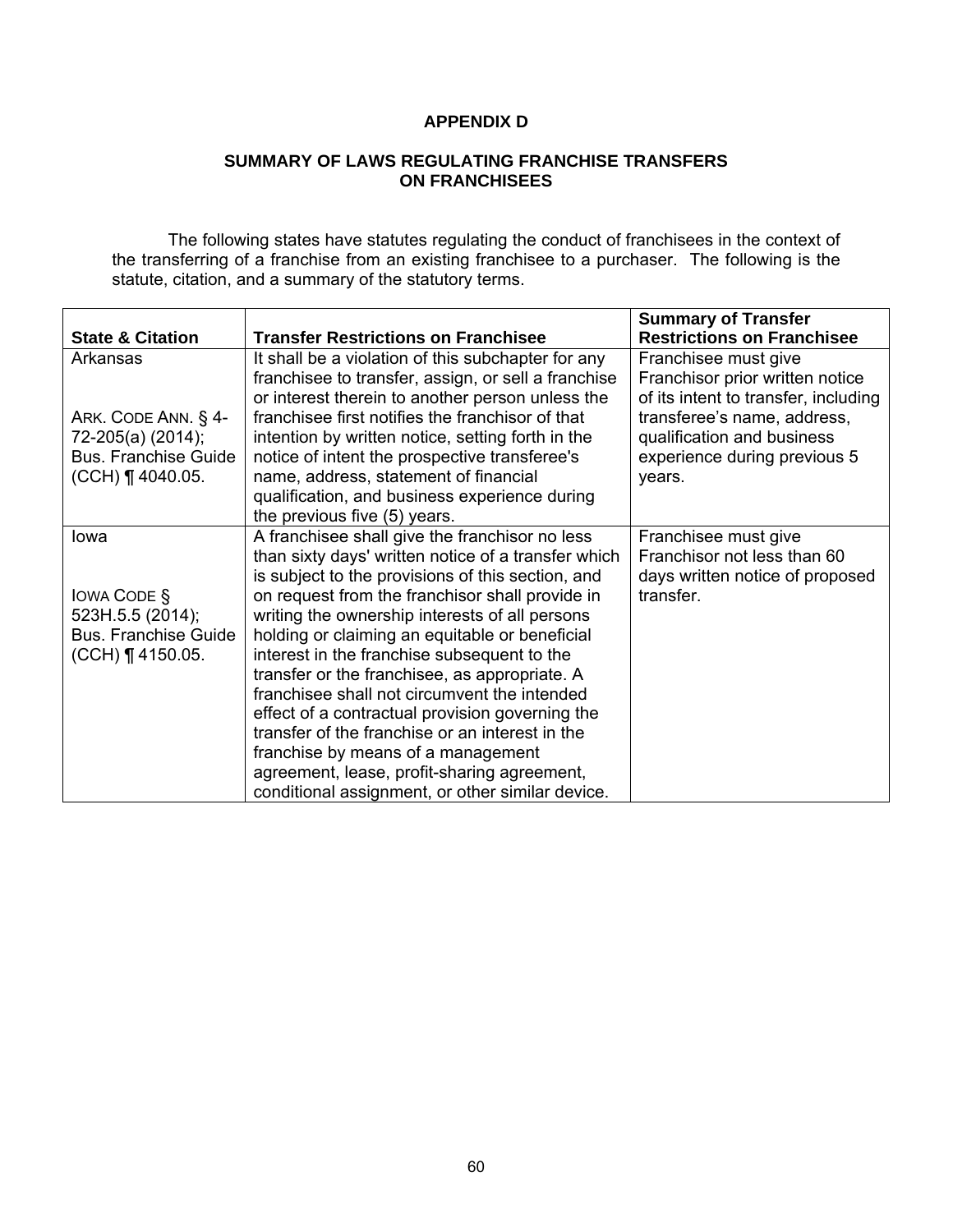|                             |                                                                                                                                                                                                                                                                                                                                                | <b>Summary of Transfer</b>        |
|-----------------------------|------------------------------------------------------------------------------------------------------------------------------------------------------------------------------------------------------------------------------------------------------------------------------------------------------------------------------------------------|-----------------------------------|
| <b>State &amp; Citation</b> | <b>Transfer Restrictions on Franchisee</b>                                                                                                                                                                                                                                                                                                     | <b>Restrictions on Franchisee</b> |
| Nebraska                    | It shall be a violation of sections 87-401 to 87-                                                                                                                                                                                                                                                                                              | Franchisee must give 60-day       |
|                             | 410 for any franchisee to transfer, assign or sell                                                                                                                                                                                                                                                                                             | advance written notice to         |
|                             | a franchise or interest therein to another person                                                                                                                                                                                                                                                                                              | Franchisor of its intent to       |
| NEB. REV. STAT. §           | unless the franchisee shall first notify the                                                                                                                                                                                                                                                                                                   | transfer, assign or sale the      |
| 87-405 (2014); Bus.         | franchisor of such intention by written notice by                                                                                                                                                                                                                                                                                              | franchise, or an interest in it.  |
| <b>Franchise Guide</b>      | certified mail setting forth in the notice of intent                                                                                                                                                                                                                                                                                           | This Notice must include the      |
| (CCH) ¶ 4270.05.            | the prospective transferee's name, address,                                                                                                                                                                                                                                                                                                    | proposed Buyer's name,            |
|                             | statement of financial qualification and business                                                                                                                                                                                                                                                                                              | address, financial capabilities,  |
|                             | experience during the previous five years. The                                                                                                                                                                                                                                                                                                 | work experience, etc.             |
|                             | franchisor shall within sixty days after receipt of                                                                                                                                                                                                                                                                                            |                                   |
|                             | such notice either approve in writing to the                                                                                                                                                                                                                                                                                                   | Proposed Buyer must agree in      |
|                             | franchisee such sale to the proposed transferee,                                                                                                                                                                                                                                                                                               | writing to comply with all the    |
|                             | or by written notice advise the franchisee of the                                                                                                                                                                                                                                                                                              | requirements of the franchise     |
|                             | unacceptability of the proposed transferee                                                                                                                                                                                                                                                                                                     | then in effect.                   |
|                             | setting forth material reasons relating to the                                                                                                                                                                                                                                                                                                 |                                   |
|                             | character, financial ability or business                                                                                                                                                                                                                                                                                                       |                                   |
|                             | experience of the proposed transferee. If the                                                                                                                                                                                                                                                                                                  |                                   |
|                             | franchisor does not reply within the specified                                                                                                                                                                                                                                                                                                 |                                   |
|                             | sixty days, his approval is deemed granted. No<br>such transfer, assignment or sale shall be valid                                                                                                                                                                                                                                             |                                   |
|                             | unless the transferee agrees in writing to comply                                                                                                                                                                                                                                                                                              |                                   |
|                             | with all the requirements of the franchise then in                                                                                                                                                                                                                                                                                             |                                   |
|                             | effect.                                                                                                                                                                                                                                                                                                                                        |                                   |
| New Jersey                  | It shall be a violation of this act for any                                                                                                                                                                                                                                                                                                    | Franchisee must give 60-day       |
|                             | franchisee to transfer, assign or sell a franchise                                                                                                                                                                                                                                                                                             | advance written notice to         |
|                             | or interest therein to another person unless the                                                                                                                                                                                                                                                                                               | Franchisor of its intent to       |
| N.J. STAT. ANN. §           | franchisee shall first notify the franchisor of such                                                                                                                                                                                                                                                                                           | transfer, assign or sale the      |
| 56:10-6 (2014); Bus.        | intention by written notice setting forth in the                                                                                                                                                                                                                                                                                               | franchise, or an interest in it.  |
| <b>Franchise Guide</b>      | notice of intent the prospective transferee's                                                                                                                                                                                                                                                                                                  | Notice must include the           |
| $(CCH)$   4300.06.          | name, address, statement of financial                                                                                                                                                                                                                                                                                                          | proposed Buyer's name,            |
|                             | qualification and business experience during the                                                                                                                                                                                                                                                                                               | address, financial capabilities,  |
|                             | previous 5 years. The franchisor shall within 60                                                                                                                                                                                                                                                                                               | work experience, etc Buyer        |
|                             | days after receipt of such notice either approve                                                                                                                                                                                                                                                                                               | must agree in writing to comply   |
|                             | in writing to the franchisee such sale to                                                                                                                                                                                                                                                                                                      | with all the requirements of the  |
|                             | proposed transferee or by written notice advise                                                                                                                                                                                                                                                                                                | franchise then in effect.         |
|                             | the franchisee of the unacceptability of the                                                                                                                                                                                                                                                                                                   |                                   |
|                             | proposed transferee setting forth material                                                                                                                                                                                                                                                                                                     |                                   |
|                             | reasons relating to the character, financial ability                                                                                                                                                                                                                                                                                           |                                   |
|                             |                                                                                                                                                                                                                                                                                                                                                |                                   |
|                             |                                                                                                                                                                                                                                                                                                                                                |                                   |
|                             |                                                                                                                                                                                                                                                                                                                                                |                                   |
|                             |                                                                                                                                                                                                                                                                                                                                                |                                   |
|                             |                                                                                                                                                                                                                                                                                                                                                |                                   |
|                             |                                                                                                                                                                                                                                                                                                                                                |                                   |
|                             | or business experience of the proposed<br>transferee. If the franchisor does not reply within<br>the specified 60 days, his approval is deemed<br>granted. No such transfer, assignment or sale<br>hereunder shall be valid unless the transferee<br>agrees in writing to comply with all the<br>requirements of the franchise then in effect. |                                   |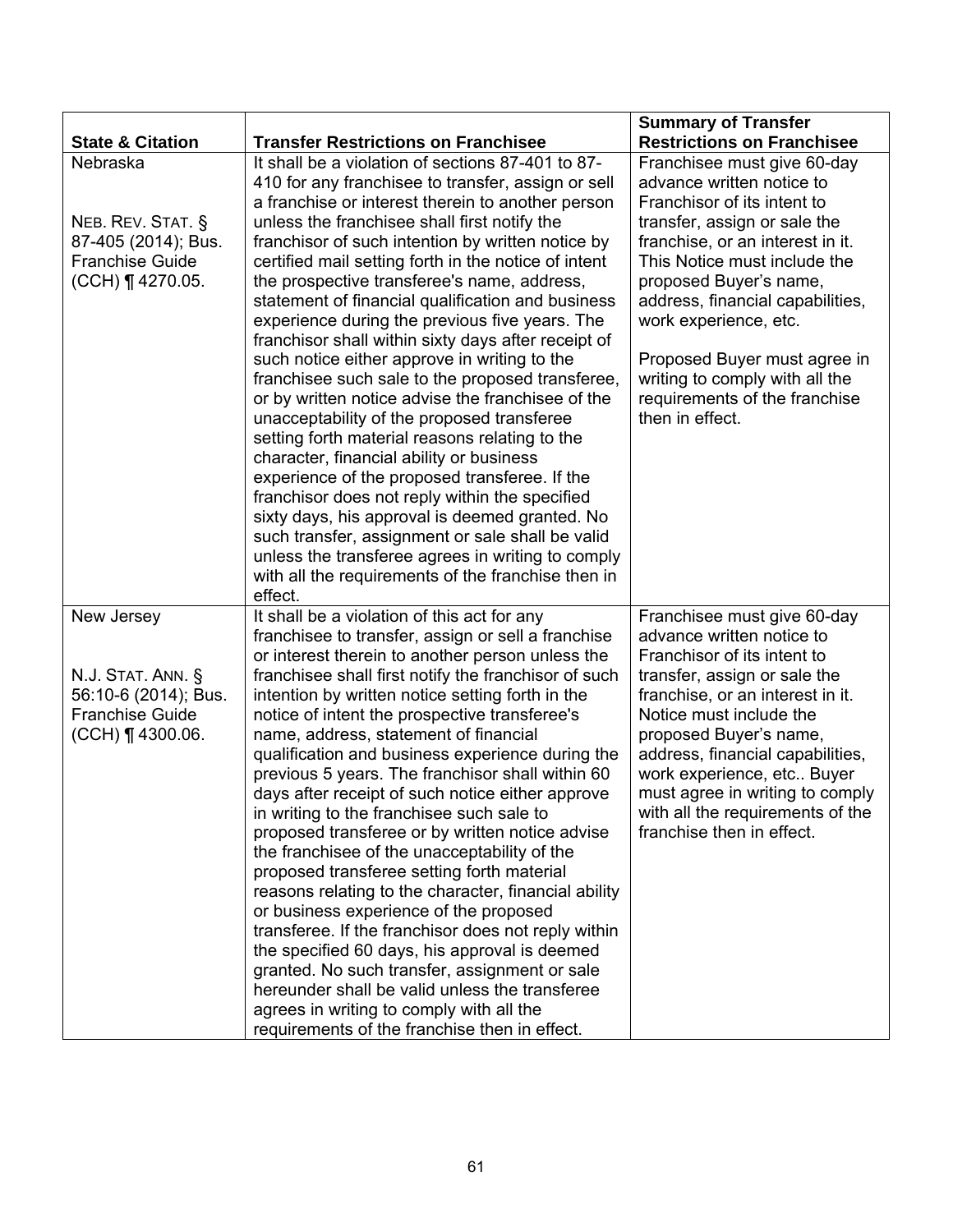# **APPENDIX E**

## **ASSIGNMENT, TRANSFER, AND RIGHT OF FIRST REFUSAL SAMPLE PROVISIONS**

THESE MODEL PROVISIONS ARE ONLY A STARTING POINT. EACH SHOULD BE MODIFIED, CUSTOMIZED, SUPPLEMENTED, AND REVISED TO FIT PARTICULAR CIRCUMSTANCES AND NEEDS.

## LIMITATIONS ON ASSIGNMENT.

##.1 Consent Required. To assure your continued personal responsibility for the operation of the Franchised Business and to protect the Name, Marks, Method, goodwill, and reputation and the Other Proprietary Information for the benefit of us, our Interested Parties, and all franchisees, neither all nor any part of your interest in this Franchise Agreement, the Franchised Business, or the Franchise Location shall be assigned, sold, transferred, encumbered, or otherwise disposed of, voluntarily or by operation of law, without our prior written consent, which we may withhold in our sole and absolute discretion or condition on fulfillment of any conditions we choose.

##.2 Deemed Transfers. The following shall be deemed to be transfers requiring consent under this Article: (a) any transfer to a corporation, partnership, limited liability company, or other entity or any conversion of an entity to a different form of entity; (b) if you are a corporation or limited liability company, (i) any conversion, dissolution, merger, consolidation, or other reorganization, (ii) any issuance, sale, or other transfer of any shares or membership units in an amount sufficient to affect voting control or to a person or entity that is not an existing shareholder or member, (iii) any sale of assets not in the ordinary course of business, or (iv) any change in the chief executive, operating, or financial officer or any manager; (c) if you are a partnership, any change in or withdrawal of any partner or conversion, merger, consolidation, or other reorganization or any dissolution of the partnership; and (d) if you consist of more than one person, any transfer from one person to any other.

##.3 Additional Conditions.

A. Without limiting the complete discretion granted to us in Section \*.1, in addition to the conditions in Section ##.1, our consent to an assignment, sale, transfer, or other disposition of your interest in this Franchise Agreement or the Franchised Business or your conversion to a corporation or limited liability company may be conditioned on any or all of the following: (i) all the shares of stock or units of membership of the corporation or company being owned by the same individuals and in the same proportions as interests in the Franchised Business are presently owned or our consenting to the transfer of a portion of the shares or units to holders other than you and you agreeing in writing to own legally and beneficially a majority of the shares or units at all times during the term of this Franchise Agreement; (ii) the certificates evidencing shares or units bearing an appropriate legend prominently disclosing the existence of the restrictions on transfer contained in this Franchise Agreement; (iii) you or your principal executive officer agreeing to serve as the principal executive officer of the corporation or manager of the corporation or company at all times during the term of this Franchise Agreement; and (iv) each shareholder or member executing a personal guarantee of the corporation or company's obligations to us.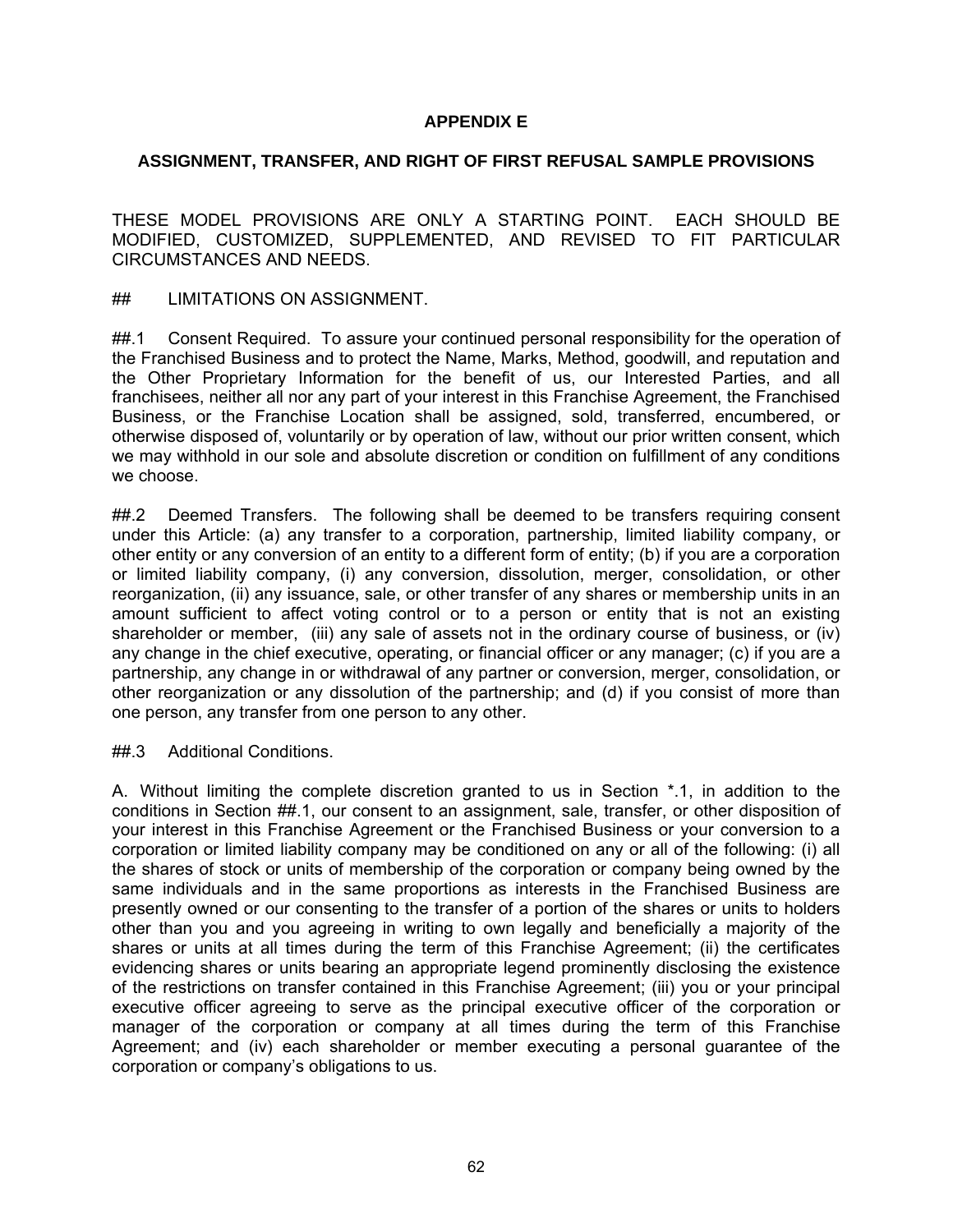B. Without limiting the complete discretion granted to us in Section \*.1, in addition to the conditions in Section ##.1 and any other conditions, our consent to an assignment, sale, transfer, or other disposition of your interest in this Franchise Agreement or the Franchised Business or your conversion to a partnership may be conditioned on any or all of the following: (i) our approval of the composition of the partnership and the business acumen, aptitude, experience, financial stability or responsibility, and other relevant characteristics of each partner; (ii) the execution of a written partnership agreement that provides that no interest in the partnership shall be transferred or change in partnership composition made without our prior written consent and approval; and (iii) the partnership being a general partnership.

## ##.4 Effect; Information.

A. Any attempt to assign, sell, transfer, encumber, or otherwise dispose of any interest in this Franchise Agreement or the Franchised Business other than in accordance with the provisions of this Franchise Agreement shall be null and void. Our consent to one assignment, sale, transfer, encumbrance, or other disposition shall not be deemed a waiver of this provision or consent to any subsequent assignment, sale, transfer, encumbrance, or other disposition. Our approval of any proposed transfer by you shall not be construed as a representation or warranty by us that the terms or conditions of the proposed transfer are economically sound or that the proposed transferee will be capable of successfully conducting the Franchised Business.

B. We may, but are not obligated, to furnish any prospective transferee with copies of any financial information relating to the Franchised Business in our possession. We may, but are not obligated to inform any prospective transferee of any claimed uncured breach or default by you under this Franchise Agreement or any other agreement relating to the Franchised Business.

##.5 Transfer by Us. We may sell or assign all or any portion of our interest in this Franchise Agreement or the System to any person or entity who expressly assumes those obligations in writing at the time of the transfer. We may encumber all or any part of our interest in this Franchise Agreement or the System at any time.

### ##.0 RIGHT OF FIRST REFUSAL.

##.1 Right. If you propose to assign, sell, transfer, encumber, or otherwise dispose, with or without consideration, of all or any portion of your interest in this Franchise Agreement, the Franchised Business or, if you are an entity, any interest in you, you shall promptly give us written notice of the proposed assignment, sale, transfer, or other disposition, including a description of the interest of which you propose to dispose, the identity of the proposed transferee, the nature of the proposed disposition, and the proposed consideration, terms, and conditions, if any. Unless the transfer described in the notice is a conversion to a different form of entity without any change in equity ownership or a lifetime transfer to your spouse, domestic partner, or issue or the trustee of a trust the sole beneficiaries of which are you, your spouse, domestic partner, or issue, or some combination of them and will not result in any change in the day-to-day management of the Franchised Business, we or our nominee shall have the first right to acquire the interest described in your notice by giving you notice of the exercise of that right within 30 days after we receive your notice and all of the information described in this Section. The notice of exercise shall set a place and a date no less than 30 nor more than 120 days later for transfer to us or our nominee of the interest described in your notice in return for the consideration, if any, described in your notice, except that we or our nominee may substitute an equivalent sum of cash for any consideration other than cash. On the date and at the place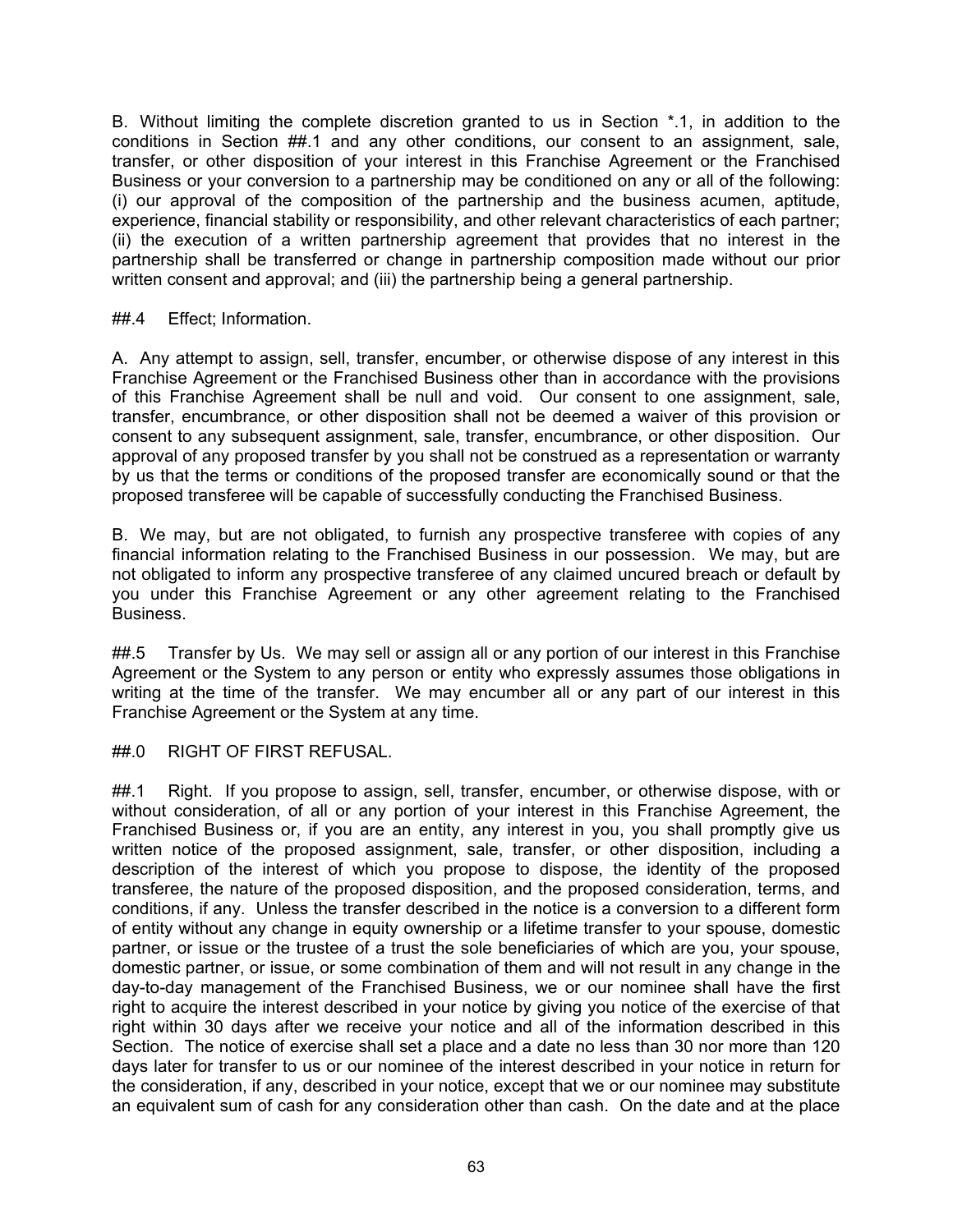described in the notice of exercise, you shall deliver appropriate written evidence of transfer to us or our nominee of the interest described in your notice, subject to delivery by us or our nominee of the consideration, if any, described in your notice, as modified by this Section.

##.2 Non-Exercise. If we do not exercise the right of first refusal in Section ##.1, subiect to the provisions of Articles # and #, you may dispose of the interest described in your notice to the party named in your notice, in the manner, for the consideration, if any, and on the terms and conditions, if any, in your notice; provided, however, that if the transfer is not made within 90 days after the expiration of the right of first refusal in Section ##.1, any subsequent disposition shall be deemed to be a disposition subject to that right of first refusal. Any change in the consideration, terms, and/or conditions in your notice shall constitute a new offer and require compliance with Section ##.1. Nothing contained in this Section ##.2 shall be deemed or construed to give you the right to dispose of any interest in this Franchise Agreement or the Franchised Business other than in compliance with Articles ## and ##.

##.0 RIGHT TO REQUIRE SALE ON DEATH, DISABILITY, OR DEADLOCK; RIGHT TO INTERIM MANAGER.

##.1 Right.

A. If you are (i) an individual and you die, are rendered incapable of attending to the Franchised Business for a period in excess of 60 days, are certified as mentally incompetent by a medical doctor duly licensed to practice medicine, or have a guardian or conservator appointed, or (ii) an entity or more than one individual and we deliver written notice that we have determined that a dispute has developed between or among the owners of the entity or you that is adversely affecting the Franchised Business (all, individually and collectively, an "Option Occurrence"), whether or not the Franchised Business has previously been transferred to a trust, we may require that you or your heirs, beneficiaries, personal representative, estate, guardian, conservator, or other successor in interest or the trustee of any trust (individually and collectively, "Your Successor") list with a licensed business opportunities broker qualified to sell franchised businesses and sell within 180 days for the best offer obtained within 120 days after listing, all of your interest in this Franchise Agreement, the Franchised Business, and the FFE, and lease, sublease, or otherwise grant the buyer the right to occupy the Franchise Location on terms acceptable to us (including, without limitation, the requirements of Section ##) for the balance of the term of this Franchise Agreement.

B. Within 10 days after any Option Occurrence described in Paragraph A(i), you or Your Successor shall deliver to us written notice of the Option Occurrence. We shall exercise the right given us in clause (i) of Paragraph A by giving you or Your Successor notice of exercise within 120 days after we receive written notice from you or Your Successor or otherwise learn of an Option Occurrence described in Paragraph A(i) or concurrently with or at any time after we deliver the notice provided for in Paragraph A(ii). Within 20 days after receipt of our notice of exercise of the rights in Paragraph A, you or Your Successor shall deliver to us written evidence of the listing required by Paragraph A.

C. If we do not exercise any of the rights in Paragraph A after an Option Occurrence described in Paragraph A(i) and you are not then in default under this Franchise Agreement, you may continue to operate the Franchised Business or Your Successor may succeed to your interest in this Franchise Agreement and the Franchise Location and operate the Franchised Business after satisfying the conditions in Article ##.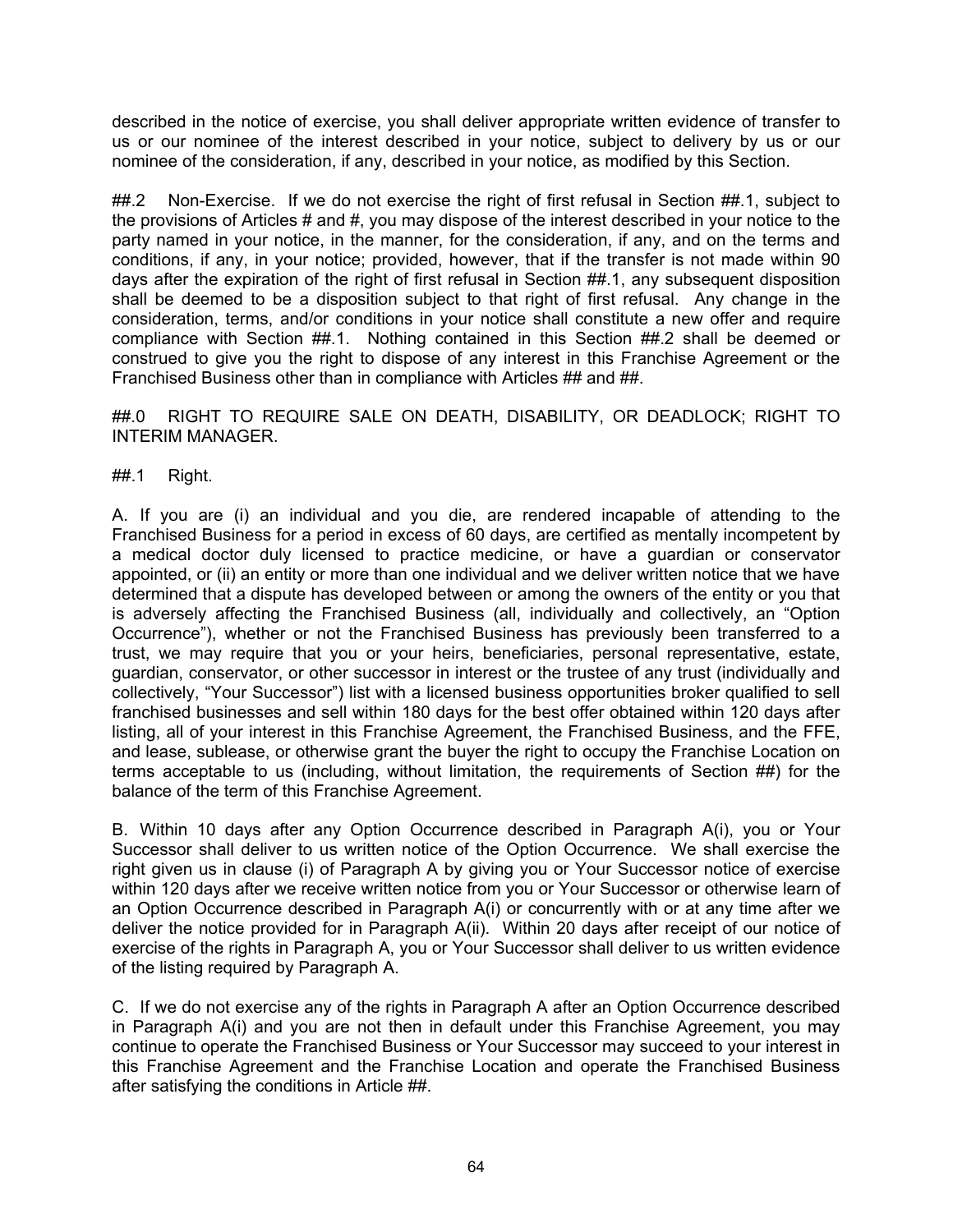##.2 Manager. During any period of your incapacity if you are an individual or on the happening of any Option Occurrence, whether or not we exercise any of the rights in Section ##.1A, we may appoint a manager (who may be our employee) to oversee operation of the Franchised Business until, if you are an individual and temporarily disabled, you are capable of attending to the Franchised Business or, in any other case, a transfer of your interest in this Franchise Agreement is effected in accordance with this Franchise Agreement, as the case may be. You or Your Successor shall pay our charge for the manager's salary, any transportation, travel, lodging, or related living expenses, and the management administration fee in the Fee Schedule within 30 days after receipt of an invoice.

##.0 CONDITIONS TO ASSUMPTION OF YOUR INTEREST; FEE. No person or entity may succeed to your interest in this Franchise Agreement or operate the Franchised Business in your place unless and until:

a. That person's Manager satisfactorily completes a course of training we prescribe and we receive payment for that training;

b. That person or entity has agreed in writing to be bound by and executed a copy of the form of Franchise Agreement we are then offering to prospective single unit franchisees (provided that the provision for payment of an initial franchise fee shall be deleted and the provisions relating to duration, options to renew, and initial training shall be appropriately revised);

c. That person or entity has the right to occupy the Franchise Location for the balance of the term of the Franchise Agreement;

d. Concurrently with the request for approval, we have received payment of the nonrefundable franchise transfer fee in the Fee Schedule;

e. Any breach of your obligations to us has been cured;

f. All sums payable by you to us before the effective date of the transfer have been paid or arrangements satisfactory to us have been made for the assumption of those obligations by Your Successor; and

g. You have executed our form of general release in our favor.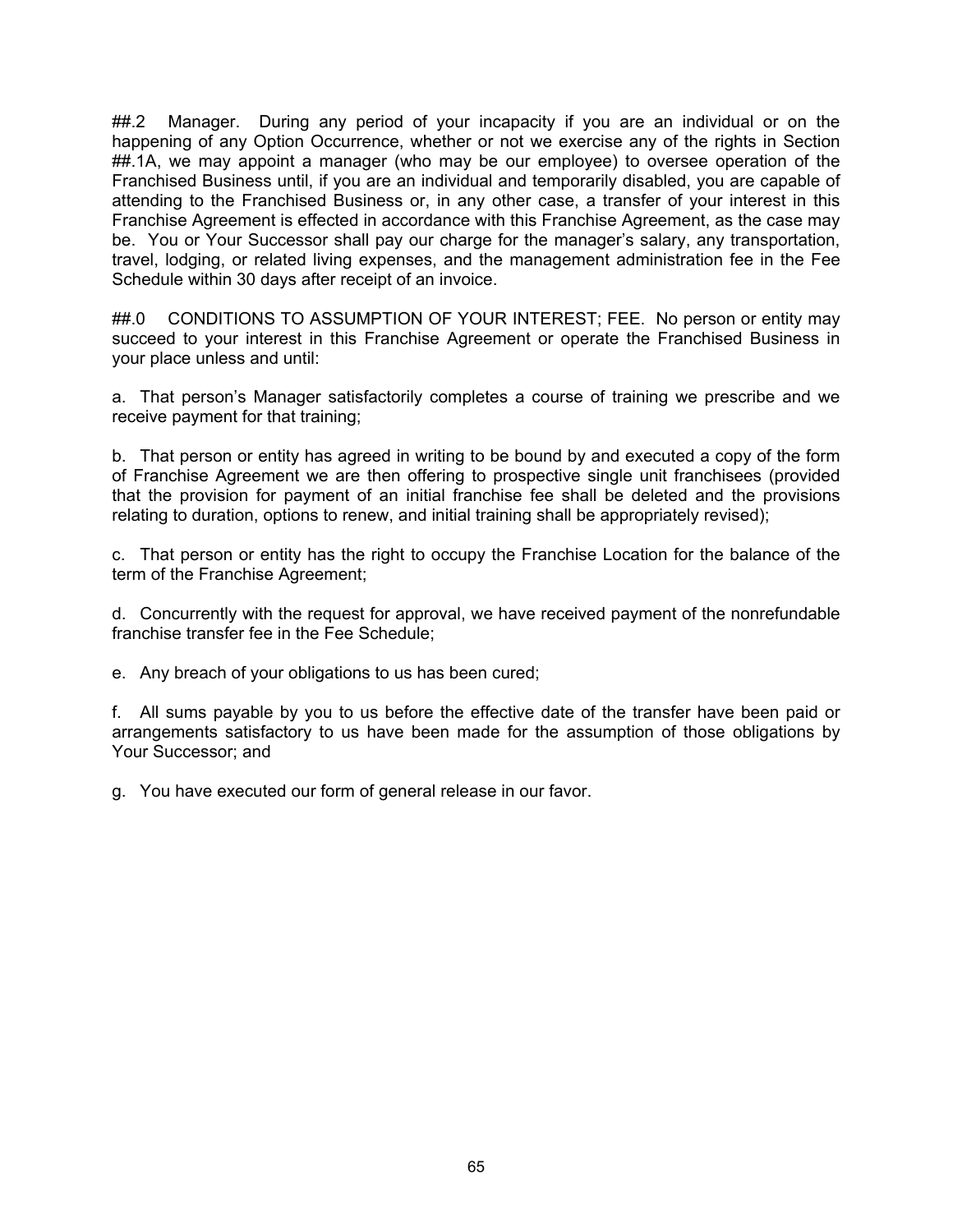## **APPENDIX F**

## **FORMS OF CONSENT TO TRANSFER**

**Form 1** is a Consent to Transfer of Ownership Interests, which may be utilized where the franchise agreement permits the franchisee to transfer non-controlling interests in the franchise to one or more persons.

**Form 2** is an Assignment and Assumption of Franchise Agreement, which can be used if the franchisee requests to transfer or assign a controlling interest in the franchised business or to sell or transfer all (or substantially all) of the assets of the franchised business.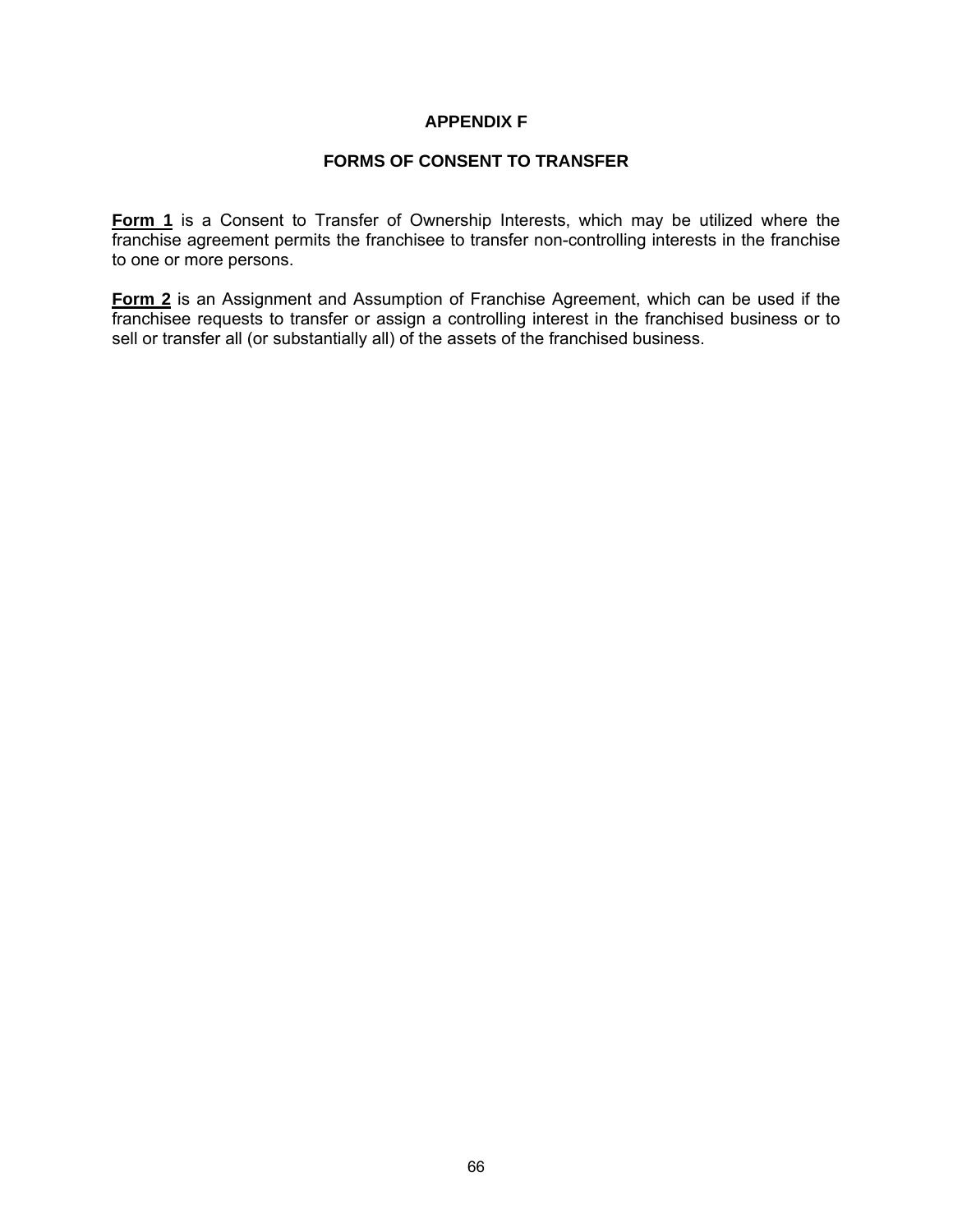**Form 1**

# [COMPANY LETTERHEAD]

 $\overline{\phantom{a}}$ , 20 $\overline{\phantom{a}}$ 

\_\_\_\_\_\_\_\_\_\_\_\_\_\_\_\_\_\_\_\_\_\_\_\_\_\_\_\_ \_\_\_\_\_\_\_\_\_\_\_\_\_\_\_\_\_\_\_\_\_\_\_\_\_\_\_\_

**VIA CERTIFIED MAIL**

\_\_\_\_\_\_\_\_\_\_\_\_\_\_\_\_\_\_\_\_\_\_\_\_\_\_\_\_

**Re: CONSENT TO TRANSFER OF OWNERSHIP INTERESTS** 

Dear Glen:

Pursuant to the terms of the Franchise Agreement dated \_\_\_\_\_\_\_\_\_\_\_, 20\_\_\_ ("**Franchise**<br>Agreement") by and between **Agreement** (as "**Franchisee**") and **Agreement**") by and between \_\_\_\_\_\_\_\_\_\_\_\_\_\_\_\_\_\_\_\_\_\_ (as "**Franchisor**"), you have requested our consent to a transfer of certain ownership interests in the Franchisee business entity. As a result of the proposed transfer, all of the issued and outstanding membership interests in Franchisee will be as follows:

| <b>Owner's Name and Address</b> | <b>Description of Interest</b> |  |  |
|---------------------------------|--------------------------------|--|--|
|                                 |                                |  |  |
|                                 |                                |  |  |
|                                 |                                |  |  |

The proposed transfer is subject to our consent. We consent to such transfer, subject to our receipt of the following items, signed and completed as contemplated by Section \_\_ of the Franchise Agreement:

- Confidentiality, Nonsolicitation and Noncompetition Agreement (Exhibit \_\_); and
- Guaranty and Assumption Agreement (Exhibit ).

The Franchisor [will/will not] require payment of a transfer fee under Section and [will/will not] seek to exercise its right of first refusal under Section \_\_\_.

Please do not hesitate to contact us should you have any questions or concerns regarding the above.

[NAME OF FRANCHISOR]

 $\overline{a}$ By: Its: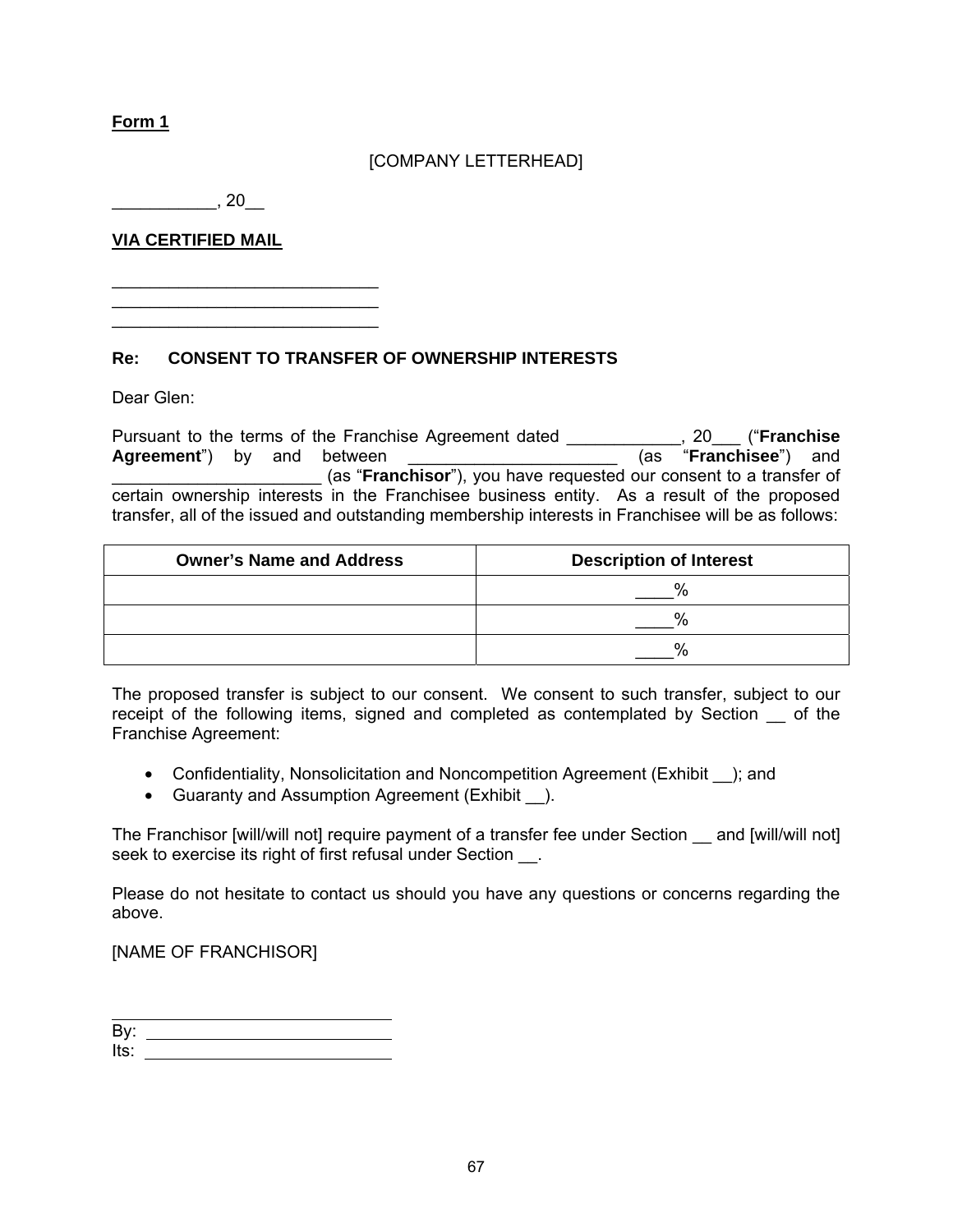## **Form 2**

## **ASSIGNMENT AND ASSUMPTION OF FRANCHISE AGREEMENT**

|                                                                   | THIS ASSIGNMENT AND ASSUMPTION OF FRANCHISE AGREEMENT (this |   |  |                                                    |  |                                |
|-------------------------------------------------------------------|-------------------------------------------------------------|---|--|----------------------------------------------------|--|--------------------------------|
| "Assignment") is between [NAME OF FRANCHISOR] (the "Franchisor"), |                                                             |   |  |                                                    |  |                                |
|                                                                   |                                                             | đ |  |                                                    |  | [corporation/limited liability |
| company], and                                                     |                                                             |   |  |                                                    |  | (collectively the              |
| "Assignor"), and                                                  |                                                             |   |  |                                                    |  | [corporation/limited]          |
| liability company], and                                           |                                                             |   |  | (collectively, the "Assignee" or "you" or "your"). |  |                                |

### **BACKGROUND INFORMATION**

 The Assignor entered into a Franchise Agreement with the Franchisor dated \_\_\_\_\_\_\_\_\_\_\_\_\_\_ (the "**Prior Agreement**"), to operate a [BRAND] Franchise (the "**Franchised Business**") located at \_\_\_\_\_\_\_\_\_\_\_\_\_\_\_\_\_\_\_\_\_\_\_\_\_\_\_\_\_\_\_\_\_\_\_\_\_\_\_\_\_\_\_. The Assignor wants to transfer its interest in the Prior Agreement and the Franchised Business to the Assignee, and the Assignee wants to assume all of the Assignor's rights and duties under the Prior Agreement and interests in the Franchised Business. The Franchisor is willing to consent to such assignment and assumption as long as the transfer conditions of the Prior Agreement are met and the Assignee signs the Franchisor's current form of Franchise Agreement (the "**New Agreement**") and ancillary agreements. In addition, each of the Assignee's owners must sign the Franchisor's standard form of Principal Owner's Guaranty.

## **OPERATIVE TERMS**

Accordingly, the parties agree as follows:

1. **Assignment**. The Assignor assigns and transfers all of its right, title and interest in and to the Franchised Business and the Prior Agreement to the Assignee, as of the Effective Date (defined below). After the Effective Date: (a) the Assignee has all of the rights, powers and privileges under the New Agreement, as amended by this Assignment, to operate the Franchised Business in accordance with the terms of the New Agreement; and (b) the Assignor no longer has any rights to operate the Franchised Business under the Prior Agreement and relinquishes any rights it may have had to do so.

2. **Assumption**. As of the Effective Date: (a) the Assignee assumes all of the obligations of the Assignor under the Prior Agreement; and (b) the Assignee executed and delivered to Franchisor the New Agreement and any ancillary agreements, which will then replace the Prior Agreement. The New Agreement, including any ancillary agreements and addenda, will then govern the relationship between the Franchisor and the Assignee. The Prior Agreement is cancelled, except those provisions which expressly survive termination, which are incorporated into this Assignment by this reference and will continue to bind the Assignor.

3. **Acceptance and Consent**. In reliance on all of the foregoing, and on the Franchisor's receipt of the fully signed Assignment, the New Agreement (including all ancillary agreements and addenda), the general release attached as Exhibit A (the "**Release**") and Franchisor's receipt of the transfer fee in the amount of \$\_\_\_\_\_\_ (the "**Transfer Fee**"), the Franchisor hereby waives its right of first refusal under Section of the Prior Agreement and consents to the following: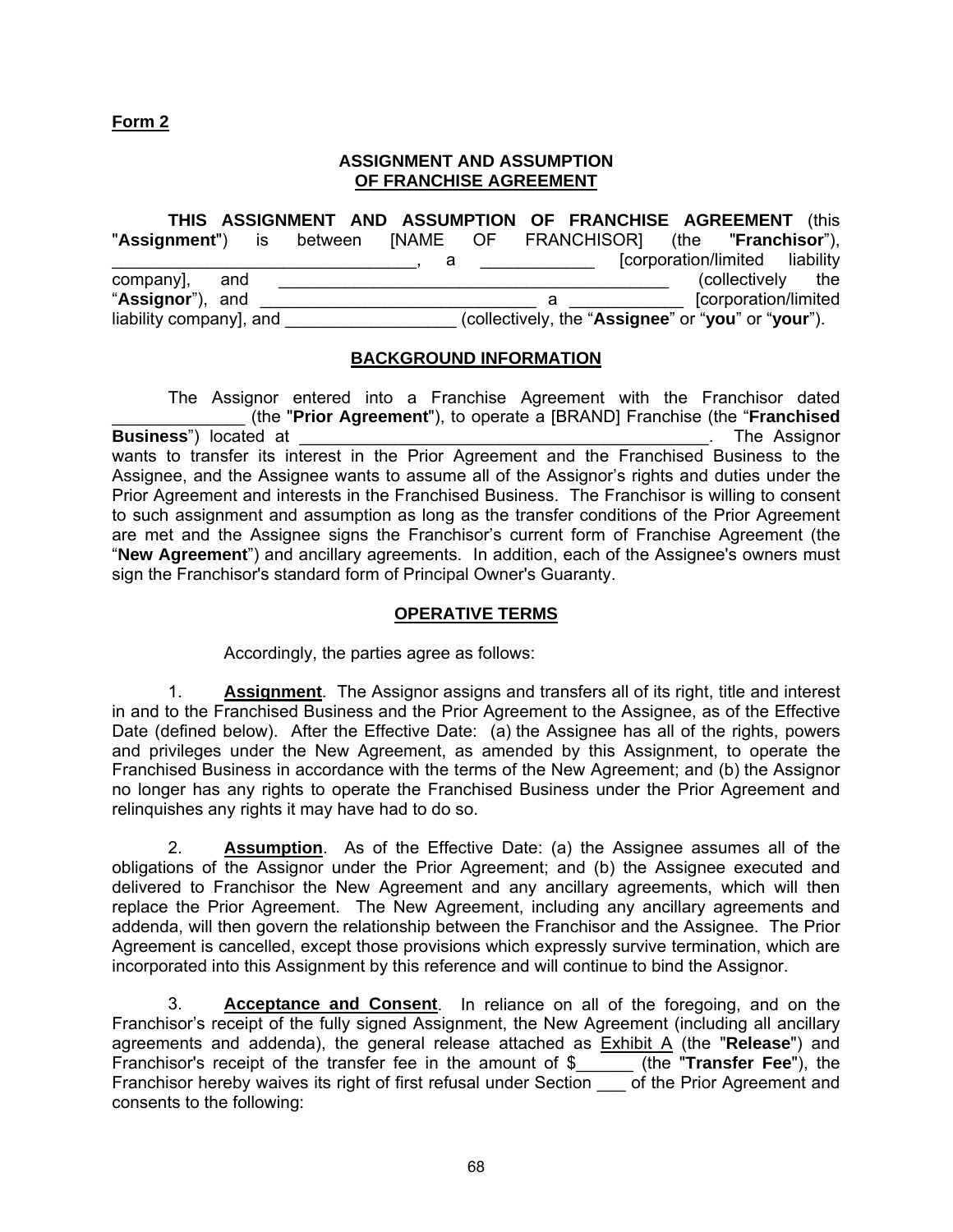(a) this Assignment;

(b) the assignment of the Prior Agreement and the Franchised Business to the Assignee;

(c) the Assignee's assumption of the Prior Agreement and all of Assignor's obligations under it; and

(d) the termination of the Prior Agreement.

4. **Post-Termination Compliance**. The Assignor agrees to comply with all posttermination obligations and other provisions of the Prior Agreement that expressly survive the termination of the Prior Agreement and continue to bind the Assignor, including, without limitation, all: (a) indemnification obligations for anything that occurred prior to (and including) the Effective Date of this Assignment; and (b) post-term competitive restrictions and confidentiality requirements of the Prior Agreement.

5. **Certain Conditions**. Notwithstanding anything to the contrary contained herein, this Assignment will not become effective unless and until:

(a) The Assignor has (i) paid all outstanding amounts owed to the Franchisor, including, but not limited to, royalties, marketing fees and any other amounts due the Franchisor under the Prior Agreement as of and through the Effective Date; (ii) paid all amounts owed to third party suppliers and creditors of the Franchised Business as of and through the Effective Date; and (iii) submitted to the Franchisor all required reports and statements required under the Prior Agreement;

(b) The Franchisor has received this fully signed Assignment;

(c) The Franchisor has received the fully signed New Agreement, together with all ancillary agreements and addenda, from the Assignee;

(d) The Franchisor has received payment in full of the Transfer Fee; and

(e) The Franchisor has received the Release signed by the Assignor.

6. **Incorporation of Terms and Precedence**. This Assignment is an integral part of, and is incorporated into, the New Agreement. Nevertheless, this Assignment governs, controls and supersedes any inconsistent or conflicting provisions of the New Agreement. Terms not otherwise defined in this Assignment have the meanings as defined in the New Agreement. Otherwise, the remaining terms of the New Agreement remain in full force and effect and are binding on the Franchisor and the Assignee.

7. **Background Information**. The background information is true and correct and is incorporated into this Assignment.

8. **Counterparts**. This Assignment may be executed in one or more counterparts, each of which will be deemed an original and all of which together will constitute one and the same instrument. Facsimile signatures and electronic (scanned) signatures shall have the same force and effect as originals.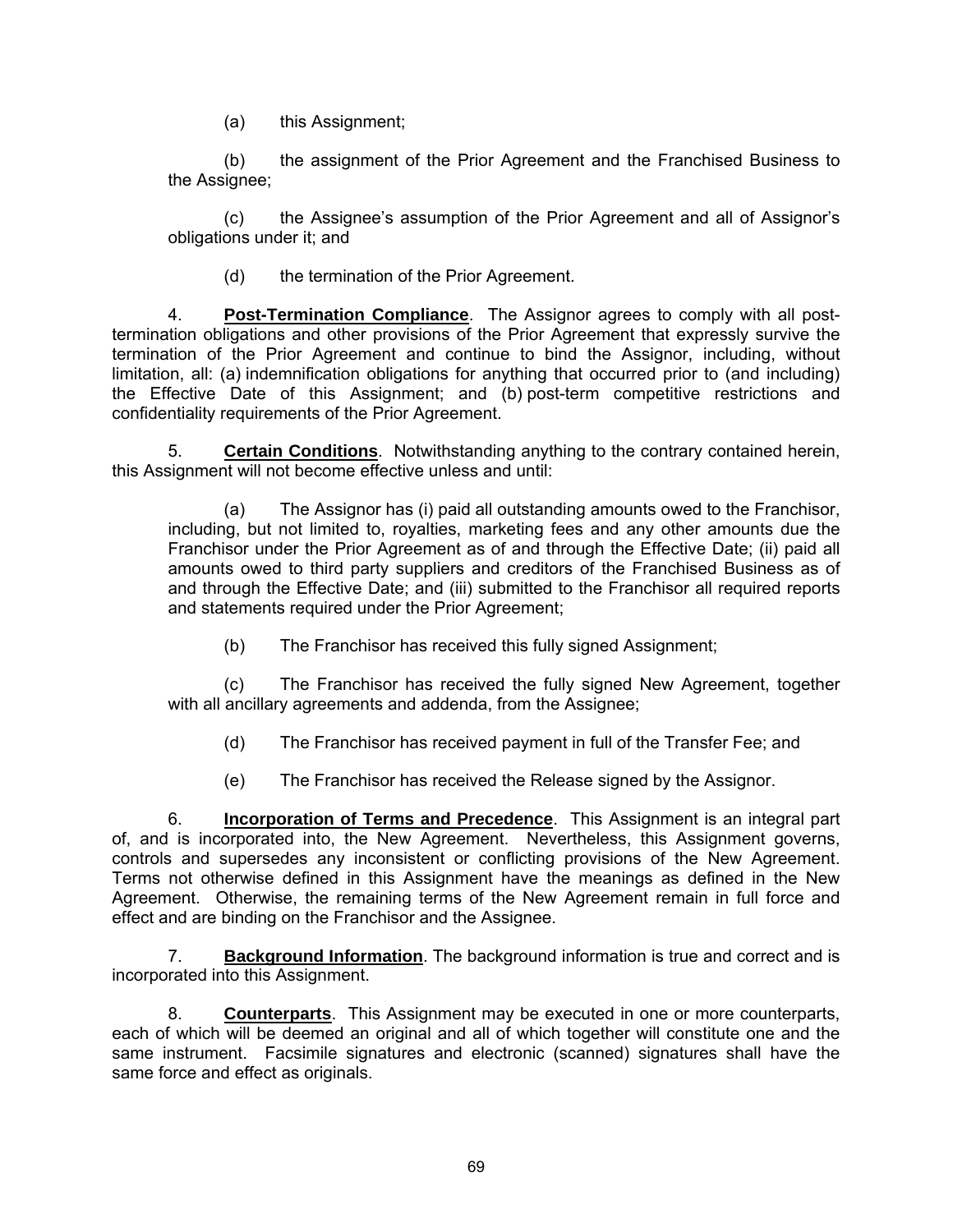9. **Effectiveness**. This Assignment is effective as of \_\_\_\_\_\_\_\_\_\_\_\_\_, 20\_\_\_ (the "**Effective Date**"), regardless of the actual date of signature. However, it will not become effective until all conditions for effectiveness specified in this Assignment have been fully satisfied.

Intending to be bound, the parties sign below:

### **THE "ASSIGNEE": THE "ASSIGNOR":**

| (Entity Name)                                     | (Entity Name)                               |
|---------------------------------------------------|---------------------------------------------|
|                                                   |                                             |
|                                                   |                                             |
|                                                   |                                             |
| Date: <u>Date:</u>                                | Date: <u>Date:</u>                          |
| Print Name: ______________________, an individual | Print Name: ________________, an individual |
|                                                   |                                             |
|                                                   | Print Name: ________________, an individual |
|                                                   |                                             |
| . <b>.</b> .                                      |                                             |

### **THE "FRANCHISOR":**

| [NAME OF FRANCHISOR] |  |
|----------------------|--|
| By:                  |  |
| <b>Print Name:</b>   |  |
| Title: Title:        |  |
| Date:                |  |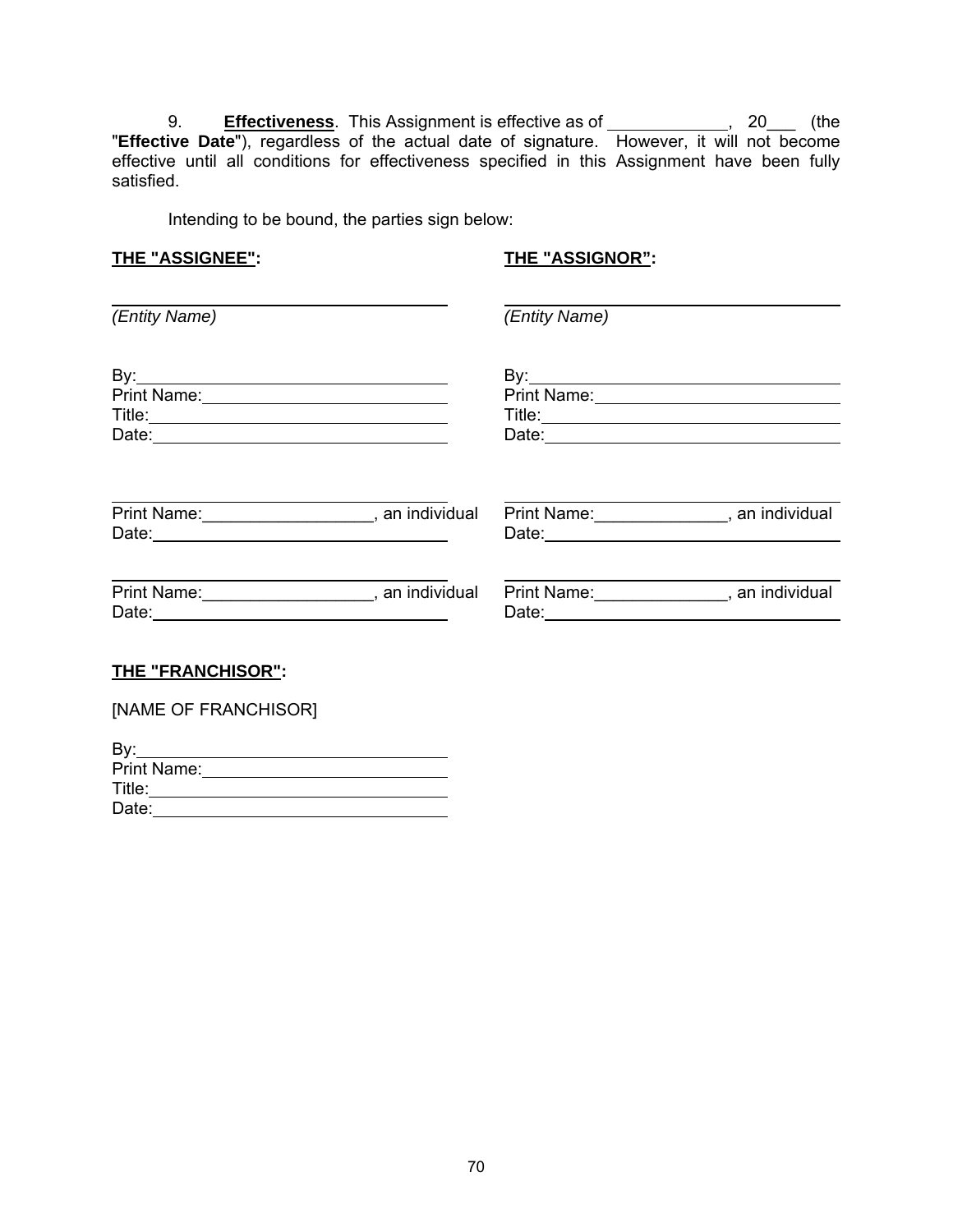### **EXHIBIT "A" RELEASE**

**THIS RELEASE** is given by \_\_\_\_\_\_\_\_\_\_\_\_\_\_\_\_\_\_\_\_\_\_\_\_ and \_\_\_\_\_\_\_\_\_\_\_\_\_\_\_\_\_\_\_\_ and their predecessors, affiliates, owners, officers, directors, employees, representatives, agents, successors and assigns (collectively, the "**Assignor**"), to [NAME OF FRANCHISOR], and all of its predecessors, affiliates, owners, officers, directors, employees, representatives, agents, successors and assigns (collectively, the "**Franchisor**").

Effective on the date of this Release, the Assignor forever releases and discharges the Franchisor from any and all claims, causes of action, suits, debts, agreements, promises, demands, liabilities, contractual rights and/or obligations, of whatever nature or kind, in law or in equity, which the Assignor now has or ever had against the Franchisor, including without limitation, anything arising out of that certain Franchise Agreement dated and all contracts the Franchisor entered into with the Assignor associated with such Franchise Agreement (collectively, the "Franchise Agreement"), the franchise relationship between the Franchisor and the Assignor, and any other relationships between the Franchisor and the Assignor, except for (a) those provisions which expressly survive termination and (b) the Assignor's obligations under the Assignment and Assumption Agreement dated effective \_\_\_\_\_\_\_\_\_\_\_\_\_\_\_. This Release is effective for: (i) any and all claims and obligations, including those of which the Assignor is not now aware; and (ii) all claims the Assignor has from anything which has happened up to now.

The Assignor is bound by this Release. The Assignor freely and voluntarily gives this Release to the Franchisor for good and valuable consideration, and the Assignor acknowledges its receipt and sufficiency.

The Assignor represents and warrants to the Franchisor that the Assignor has not assigned or transferred to any other person any claim or right the Assignor had or now has relating to or against the Franchisor.

In this Release, each pronoun includes the singular and plural as the context may require. This Release is governed by \_\_\_\_\_\_\_\_\_\_\_\_\_ law. This Release is effective as of . 20 . notwithstanding the actual date of signatures.

IN WITNESS WHEREOF, the Assignor signs this Release:

*(Name of Entity)* 

| Print Name: | an individual |      |
|-------------|---------------|------|
| Date:       |               |      |
|             |               | Prin |

| Print Name: |  |
|-------------|--|
| Title:      |  |
| Date:       |  |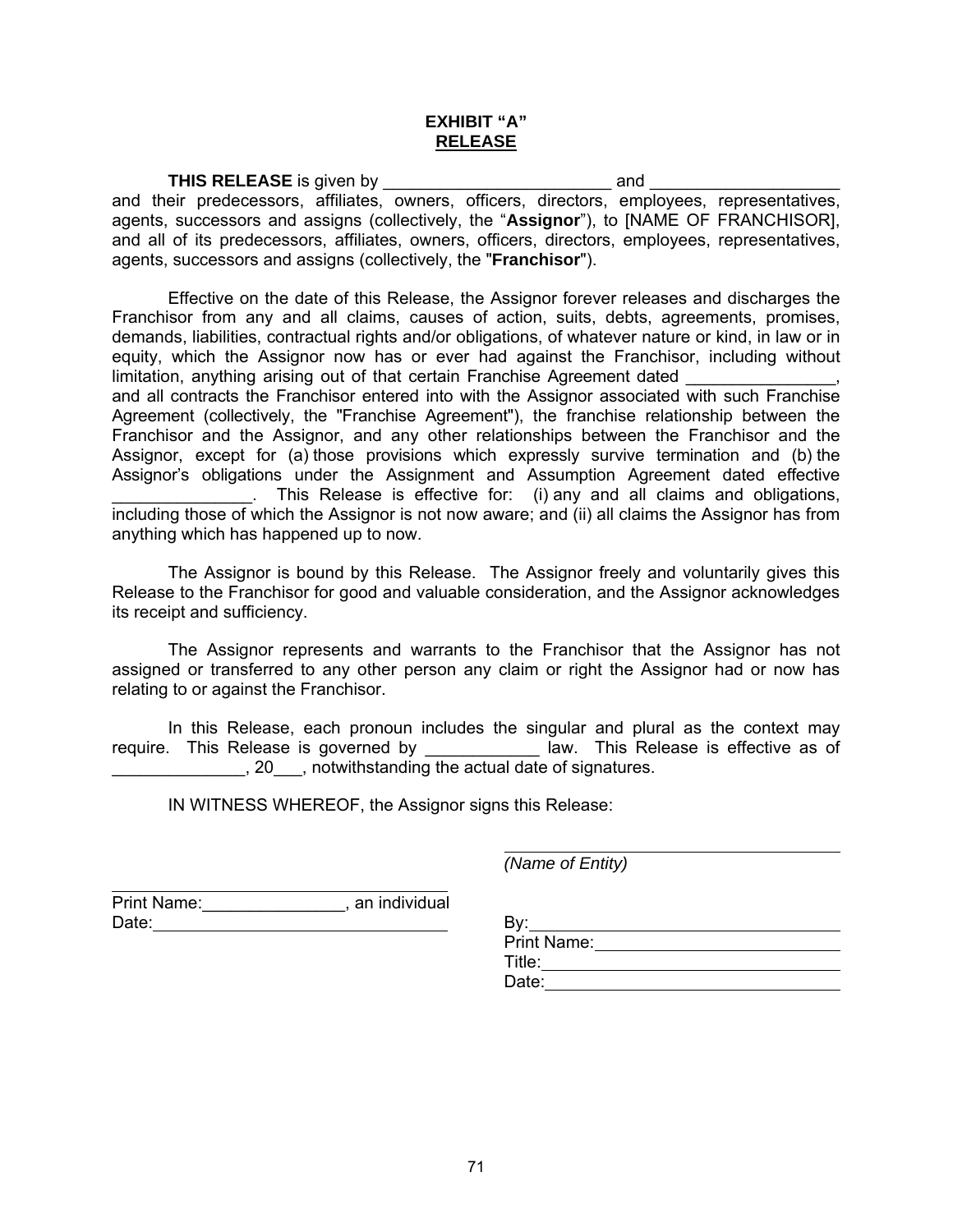| STATE OF         |  |
|------------------|--|
| <b>COUNTY OF</b> |  |

The foregoing instrument was acknowledged before me this **comparently**, 20<sub>\_\_</sub>, 20\_\_,

by , as of , who is personally known to me or has produced **contract as identification**.

 Signature of Notary Printed Name of Notary Notary Public, State of Serial Number of Notary

STATE OF ) COUNTY OF )

The foregoing instrument was acknowledged before me this \_\_\_\_\_\_\_\_\_\_\_\_\_\_\_\_\_, 20\_\_, by , who is personally known to me or has produced as identification.

| Signature of Notary           |
|-------------------------------|
| <b>Printed Name of Notary</b> |
| Notary Public, State of       |
| Serial Number of Notary       |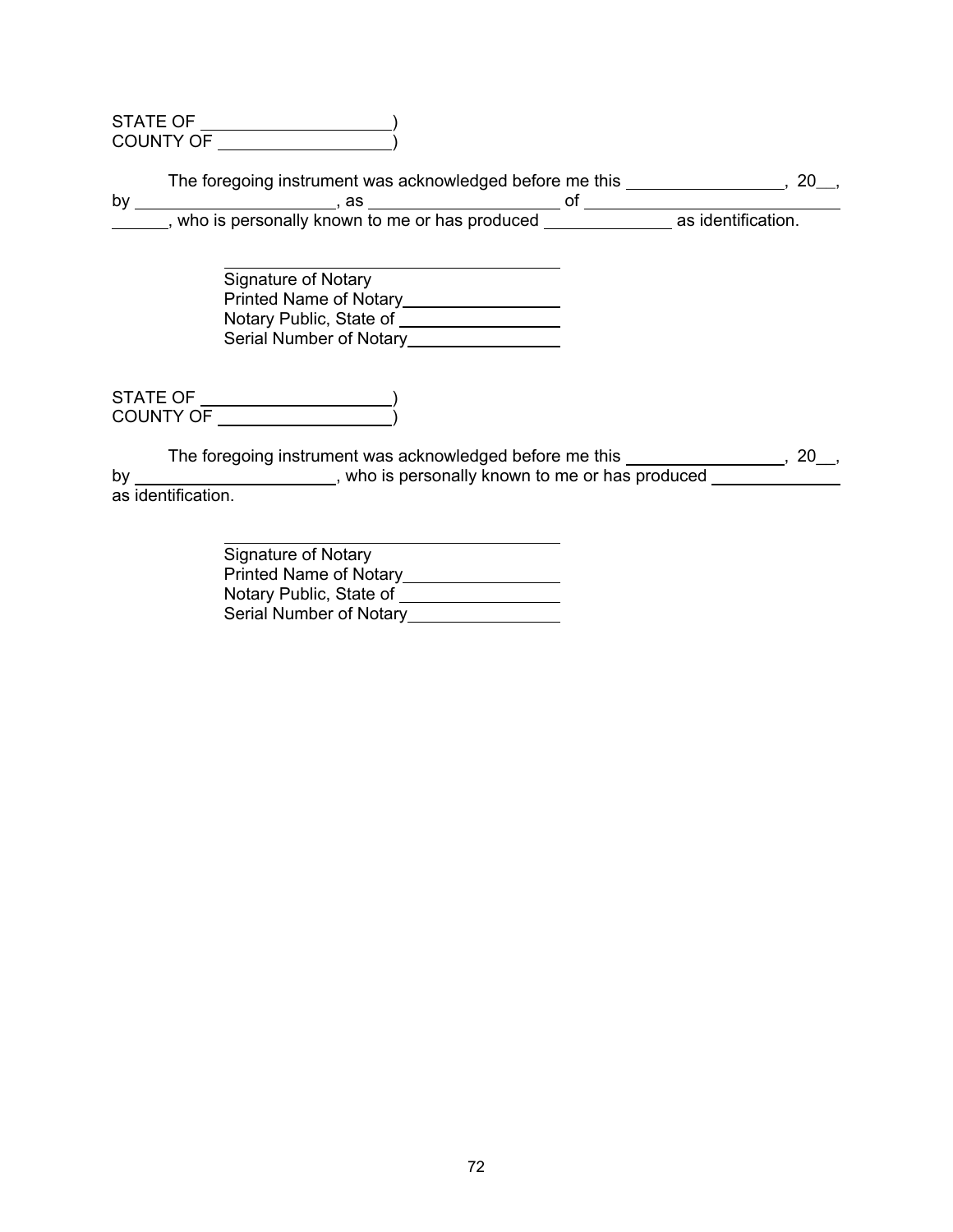# **DAVID BEYER**

David Beyer is a partner at Quarles & Brady LLP in Tampa, Florida. He concentrates his practice in organizing and structuring franchise and other distribution programs; negotiating and preparing complex franchise, subfranchise, and distribution agreements; representing franchisors and subfranchisors in compliance with franchise disclosure and registration laws; evaluating and negotiating supply relationships; counseling on the impact of antitrust and trade regulation laws; international franchising and distribution matters; preventing and resolving franchise disputes; assisting in franchise and dealership terminations; joint ventures, mergers, acquisitions and capital raising for franchise and growth companies; structuring dealership and licensing programs; and other related corporate and business matters. His practice also involves counseling on other sales and distribution methods, such as licensing, multi-level distribution, direct selling, sales representatives, dealerships and business opportunities, with a special emphasis on avoiding burdensome franchise sales laws. He is a frequent speaker and author on legal aspects of franchising and distribution. He has served on the Editorial Board of the ABA's Franchise Law Journal. He is a former multiple-term Chairman of the Antitrust, Franchise and Trade Regulation Committee of the Business Law Section of The Florida Bar. David has been recognized in The Best Lawyers in America®, Florida Super Lawyers®, the International Who's Who of Business Lawyers, and as a "Legal Eagle" by *Franchise Times*. He earned his J.D. from Vanderbilt University School of Law and his B.A. and M.B.A. from Tulane University.